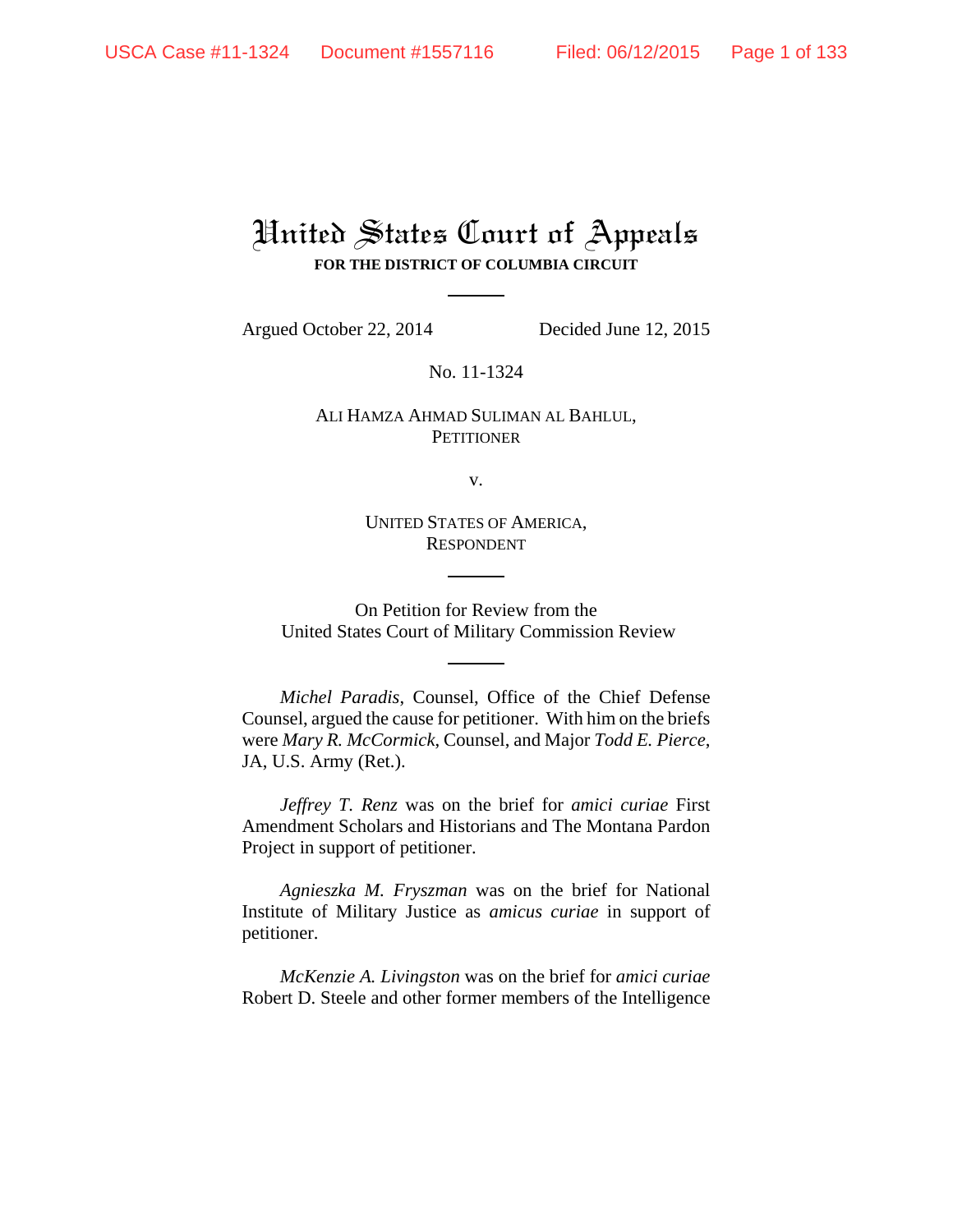Community in support of petitioner.

*Robert Barton* and *Thomas J. McIntosh* were on the brief for *amicus curiae* Professor David W. Glazier in support of petitioner.

*Jonathan Hafetz* was on the brief for *amici curiae* Asian American Legal Defense and Education Fund, et al., in support of petitioner.

*John F. De Pue*, Attorney, U.S. Department of Justice, argued the cause for respondent. With him on the brief were *Steven M. Dunne*, Chief, Appellate Unit, and *Joseph Palmer*, Attorney. *Francis A. Gilligan*, Office of Military Commission, *Lisa O. Moreno* and *Jeffrey M. Smith*, Attorney, U.S. Department of Justice, entered appearances.

*James A. Schoettler Jr.* was on the brief for *amici curiae* Former Government Officials, et al., in support of respondent.

Before: HENDERSON, ROGERS, and TATEL, *Circuit Judges*

Opinion for the Court by *Circuit Judge* ROGERS

Concurring opinion by *Circuit Judge* TATEL

Dissenting opinion by *Circuit Judge* HENDERSON

ROGERS, *Circuit Judge*: Pursuant to the Military Commissions Act of 2006, 10 U.S.C. §§ 948a *et seq.* ("2006 MCA"), a law of war military commission convened at Guantanamo Bay, Cuba, found Ali Hamza Ahmad Suliman al Bahlul guilty of material support for terrorism, solicitation of others to commit war crimes, and inchoate conspiracy to commit war crimes. The court, sitting *en banc*, vacated Bahlul's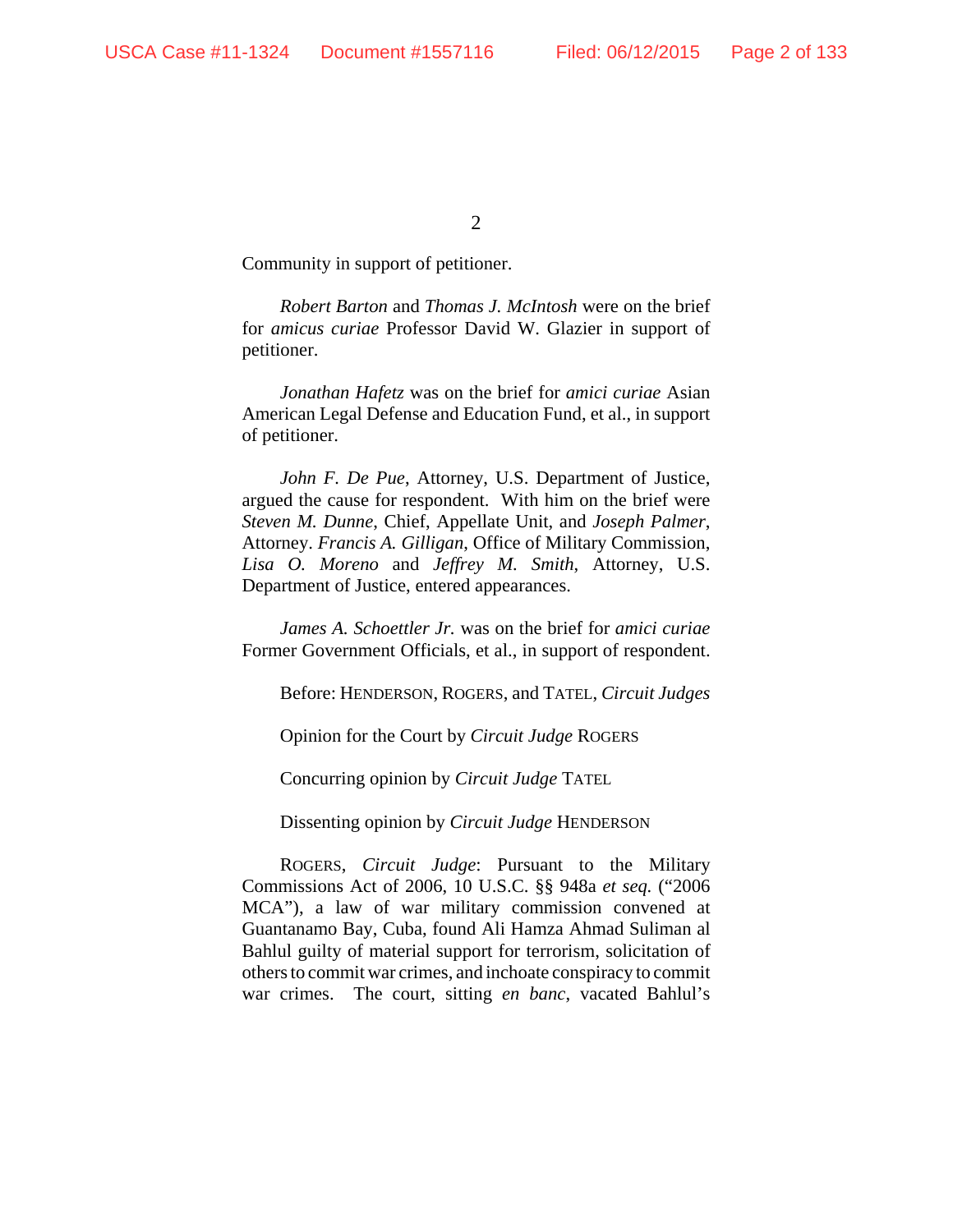convictions for material support and solicitation as violative of the *Ex Post Facto* Clause of the U.S. Constitution, *see Bahlul v. United States*, 767 F.3d 1 (D.C. Cir. 2014), and remanded Bahlul's remaining challenges to his conspiracy conviction to the original panel, *see id.* at 31. Bahlul contends that his inchoate conspiracy conviction must be vacated because: (1) Congress exceeded its authority under Article I, § 8 of the Constitution by defining crimes triable by military commission that are not offenses under the international law of war; (2) Congress violated Article III of the Constitution by vesting military commissions with jurisdiction to try crimes that are not offenses under the international law of war; (3) the government put his thoughts, beliefs, and ideas on trial in violaton of the First Amendment of the Constitution; and (4) the 2006 MCA discriminates against aliens in violation of the Equal Protection component of the Due Process Clause of the Fifth Amendment.

Because Bahlul's challenges include a structural objection under Article III that cannot be forfeited, *see Commodity Futures Trading Comm'n v. Schor*, 478 U.S. 833, 850–51 (1986), we review that challenge *de novo*, and we conclude, for the following reasons, that his conviction for inchoate conspiracy must be vacated.

**I.**

Bahlul contends that the jurisdiction of law of war military commissions is, under the Constitution, limited to offenses under the international law of war, and thus that Congress has encroached upon the Article III judicial power by authorizing Executive Branch tribunals to try the purely domestic crime of inchoate conspiracy. As a threshold matter, the government maintains that Bahlul has forfeited the Article III challenge, having failed to raise the argument at his trial before the military commission. Bahlul's challenge, however, presents a structural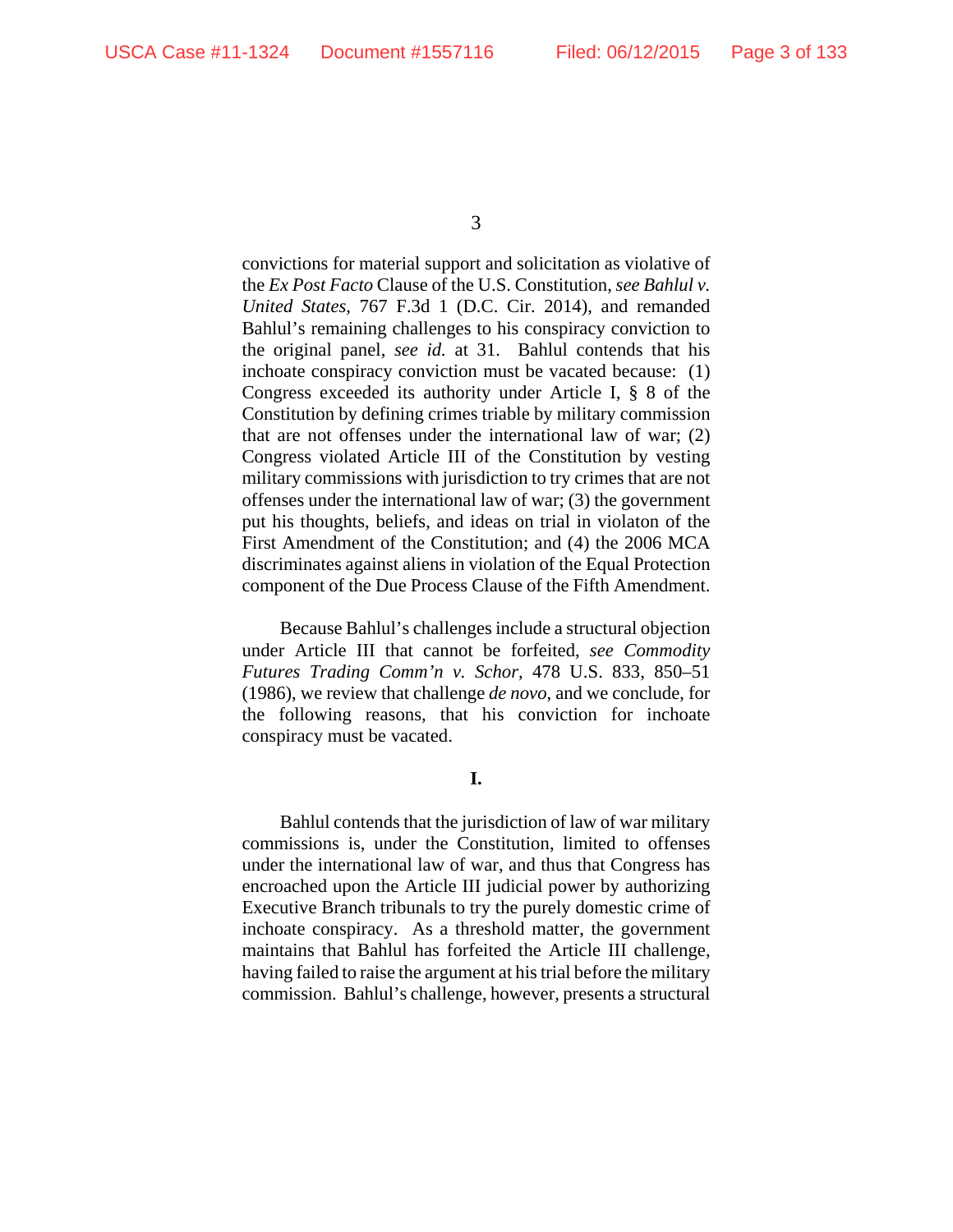violation of Article III and is not waivable or forfeitable.

The Supreme Court held in *Schor* that an Article III structural claim of encroachment on the judicial power was not subject to waiver. *Id*. at 850–51. The Court explained that "Article III, § 1, not only preserves to litigants their interest in an impartial and independent federal adjudication of claims within the judicial power of the United States, but also serves as an inseparable element of the constitutional system of checks and balances." *Id.* at 850 (internal quotation marks omitted). Further, the Court explained, it "safeguards the role of the Judicial Branch in our tripartite system by barring congressional attempts to transfer jurisdiction to non-Article III tribunals for the purpose of emasculating constitutional courts, and thereby prevent[s] 'the encroachment or aggrandizement of one branch at the expense of the other.'" *Id.* (quoting *Buckley v. Valeo*, 424 U.S. 1, 122 (1976)) (alterations and some internal quotation marks omitted). The Court held:

> To the extent that this structural principle is implicated in a given case, the parties cannot by consent cure the constitutional difficulty for the same reason that the parties by consent cannot confer on federal courts subject-matter jurisdiction beyond the limitations imposed by Article III, § 2. When these Article III limitations are at issue, notions of consent and waiver cannot be dispositive because the limitations serve institutional interests that the parties cannot be expected to protect.

*Id.* at 850–51 (internal citation omitted). As a result, even though Schor had consented to adjudication of his state-law claim by an Article I tribunal, *see id.* at 849–50, the Supreme Court analyzed his structural challenge *de novo*, *see id.* at 851–57.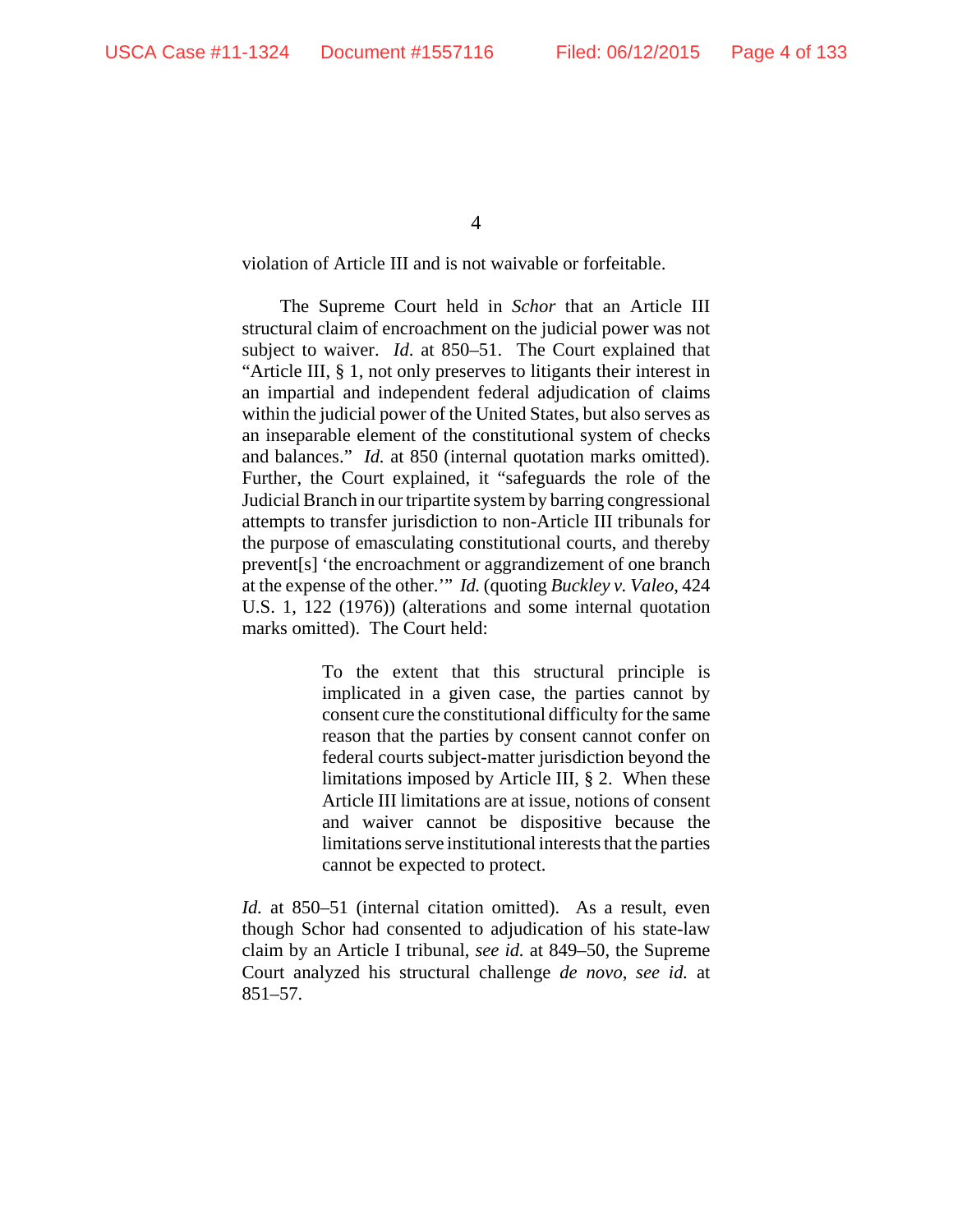The Court reaffirmed *Schor*'s analysis in *Plaut v. Spendthrift Farm, Inc*., 514 U.S. 211 (1995), explaining that it was consistent with a rule that although *res judicata* claims were waivable, courts had discretion to excuse the waiver. *See id.* at 231–32. Accordingly, this court, as well as every other circuit court to address the issue, has held that under *Schor* a party "*could not* . . . waive his 'structural' claim" under Article III. *Kuretski v. Comm'r of Internal Revenue Serv.*, 755 F.3d 929, 937 (D.C. Cir. 2014) (emphasis added); *see In re BP RE, L.P.*, 735 F.3d 279, 287–90 (5th Cir. 2013); *Wellness Int'l Network, Ltd. v. Sharif*, 727 F.3d 751, 769 (7th Cir. 2013) (*rev'd on other grounds*); *Waldman v. Stone*, 698 F.3d 910, 917–18 (6th Cir. 2012). Most recently, in *Wellness International Network, Ltd. v. Sharif*, No. 13-935 (U.S. May 26, 2015), the Supreme Court again confirmed that "*Schor* forbids [] using consent to excuse an actual violation of Article III." *Id.*, slip op. at 14 n.10; *see id.* at 9, 11–12; *accord id.* at 12 (Roberts, C.J., dissenting).

Of course, the issue before us is not waiver but forfeiture. *See generally United States v. Olano*, 507 U.S. 725, 733–34 (1993). The Supreme Court's analysis of waiver in *Schor* applies to forfeiture as well. There, the Court rejected waiver of Article III § 1 claims "for the same reason" that parties cannot waive Article III § 2 jurisdictional limitations, 478 U.S. at 851, which are not subject to forfeiture, *see United States v. Cotton*, 535 U.S. 625, 630 (2002). The Court cited *United States v. Griffin*, 303 U.S. 226, 229 (1938), where it had addressed *de novo* a subject-matter jurisdiction challenge that the defendants had failed to raise in the district court. In *Schor*, the Court explained that the analogy stems from the fact that both "Article III limitations . . . serve institutional interests that the parties cannot be expected to protect." 478 U.S. at 851. As four Justices observed in *Freytag v. Comm'r of Internal Revenue*, 501 U.S. 868 (1991), "[i]t is clear from our opinion in *Schor* that we had the analogy to Article III subject-matter jurisdiction in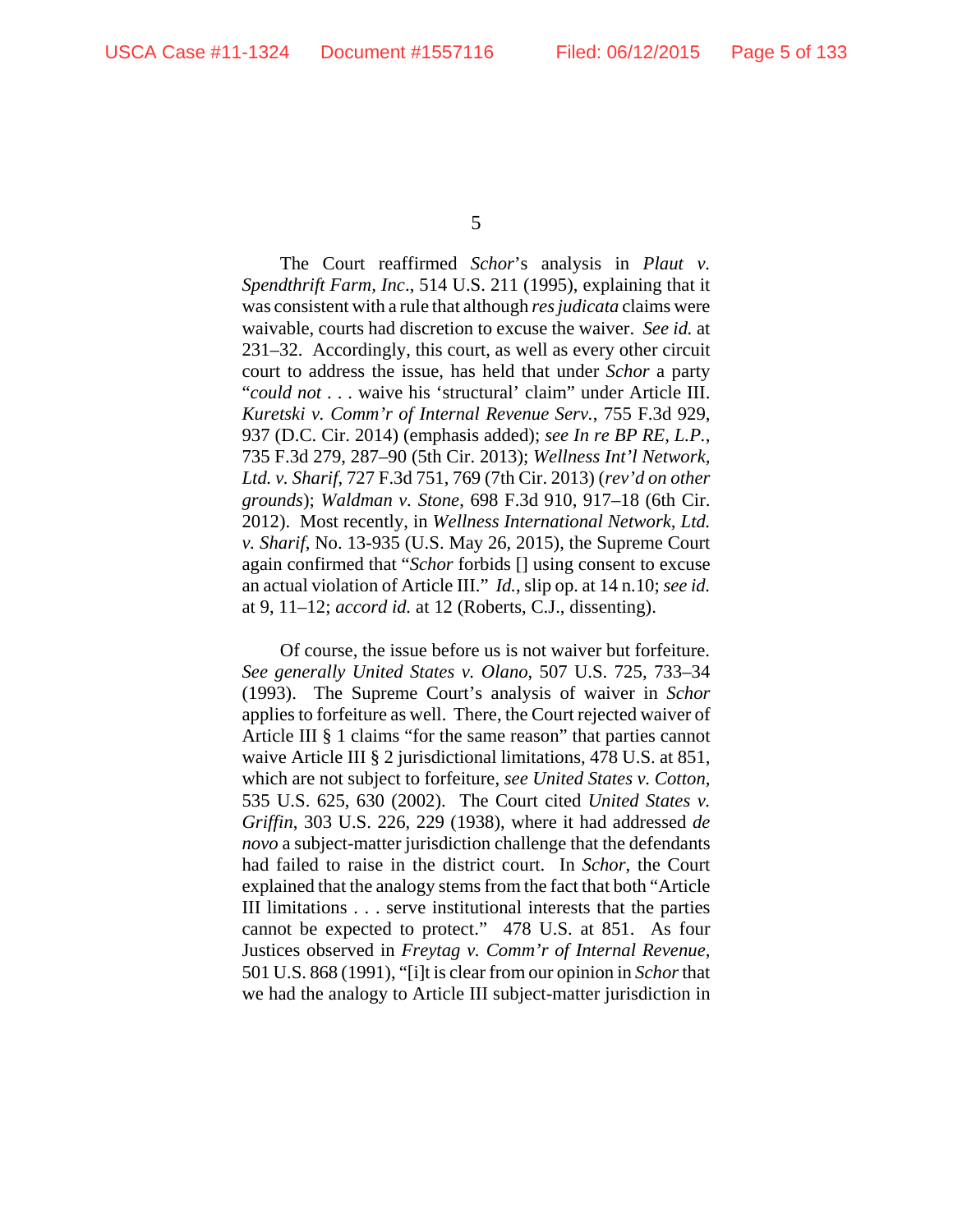mind." *Id*. at 897 (Scalia, J., joined by O'Connor, Kennedy, and Souter, JJ., concurring in part and concurring in the judgment). Likewise in *Stern v. Marshall*, 131 S. Ct. 2594 (2011), the Court analyzed *de novo* a structural Article III challenge to a bankruptcy court's jurisdiction even though that challenge had not been raised in the bankruptcy court. *Id.* at 2601–02, 2608–20. Again in *Sharif*, the Court reviewed the structural Article III issue *de novo*, even though the claim had not been raised in the bankruptcy court *or* the district court. *See Sharif*, No. 13-935, slip op. at 6, 12–15. We therefore hold that under *Schor*'s analysis, Bahlul's structural challenge under Article III is not subject to forfeiture.

Such searching, *de novo* review is appropriate because Bahlul's Article III challenge implicates the power of the political branches to sideline the federal courts. "Trial by military commission raises separation-of-powers concerns of the highest order." *Hamdan v. Rumsfeld*, 548 U.S. 557, 638 (2006) (Kennedy, J., concurring in part). "Every extension of military jurisdiction is an encroachment on the jurisdiction of the civil courts . . . ." *Reid v. Covert*, 354 U.S. 1, 21 (1957) (plurality op.). The government has conceded, in light of *Schor*, that to the extent Bahlul raises a structural challenge, it is subject to *de novo* review. *See* Appellee's Br. 50; Oral Arg. Tr. 29, 30. It mistakenly suggests, however, that Bahlul's Article III challenge asserts only his personal right to a jury trial, which is subject to forfeiture and thus plain error review. *See* Appellee's Br. 49–50. This ignores Part II of Bahlul's brief where he discusses the "judicial power" and relies on Article III structural precedent of the Supreme Court in maintaining that "[t]his [c]ourt must be sure that the political branches are not seeking to 'chip away at the authority of the Judicial Branch . . . . 'Slight encroachments create new boundaries from which legions of power can seek new territory to capture.''" Appellant's Br. 27 (quoting *Stern*, 131 S. Ct. at 2620 (quoting *Reid*, 354 U.S. at 39 (plurality op.)));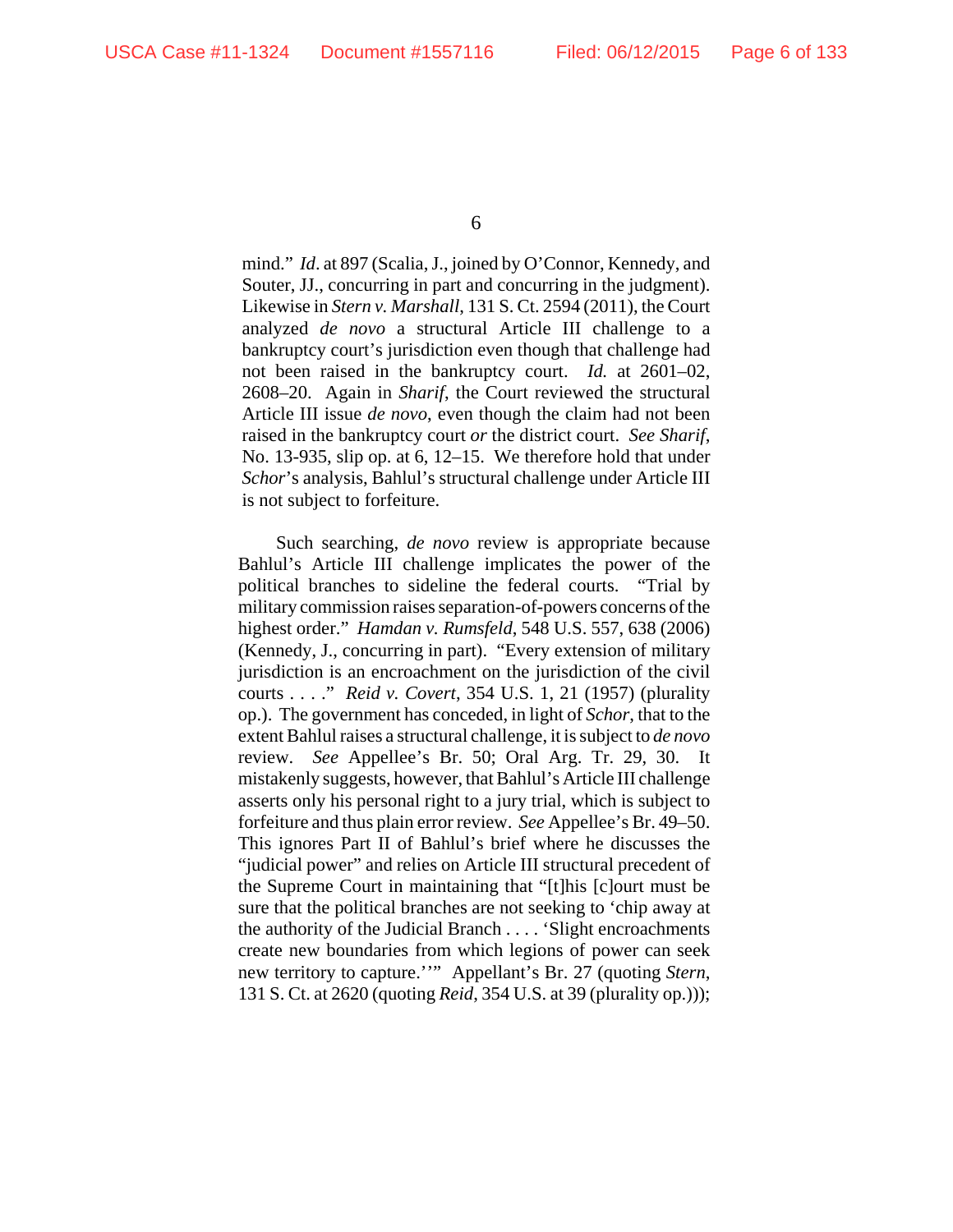### *see id.* at 27–37; Reply Br. 20.

Our dissenting colleague misreads *Schor* in maintaining that its holding, quoted above, does not speak to waivability or forfeitability at all. Dis. Op. 11–18. To the contrary, the Supreme Court, at that point in its opinion, was addressing the distinction between the waivability of the right component and the structural component of Article III § 1, and concluded that only the former was waivable. *See Schor*, 478 U.S. at 848–51. The Court reiterated that distinction in *Sharif*, No. 13-935, slip op. at 9, 11–12, and emphasized that *Schor* "forbids" waiver of the latter, *id.* at 14 n.10. The dissent suggests that *Schor*'s nonwaiver holding applies only to substantive rights, not arguments. *See* Dis. Op. 17–19. But the analysis in *Schor* applied to both "consent *and* waiver," 478 U.S. at 851 (emphasis added), and later Supreme Court precedent confirms that *Schor*'s non-waiver holding applies to "defense[s]," "doctrine[s]," "challenge[s]," and "claim[s]," not just rights, *Plaut*, 514 U.S. at 231–32. Indeed, the discussion in *Plaut* about excusing waiver in the *res judicata* context would make little sense if waiver meant there was no violation in the first place. *See id.* at 231. Under *Schor* and *Sharif*, parties can waive neither a separation-of-powers violation nor a separation-of-powers challenge. Our colleague also confuses *Sharif*'s analysis by conflating the individual right and the structural interest protected by Article III § 1. *See* Dis. Op. 14–17. Each acknowledgment of waivability in the Court's opinion refers to the individual right. *See Sharif*, No. 13-935, slip op. at 2, 9, 11, 12–13, 17, 19 & n.13. By contrast, each time the Court discussed the distinction, it made clear that the structural interest, unlike the individual right, is not subject to waiver. *Id.* at 9, 11–12, 14 n.10. The Court explained that it could "not rely on Sharif's consent to 'cure'" an "actual" separation-of-powers violation, but simply treated his consent as relevant to the merits question of whether "such violation has occurred" in the first place. *Id*. at 14 n.10 (alteration omitted).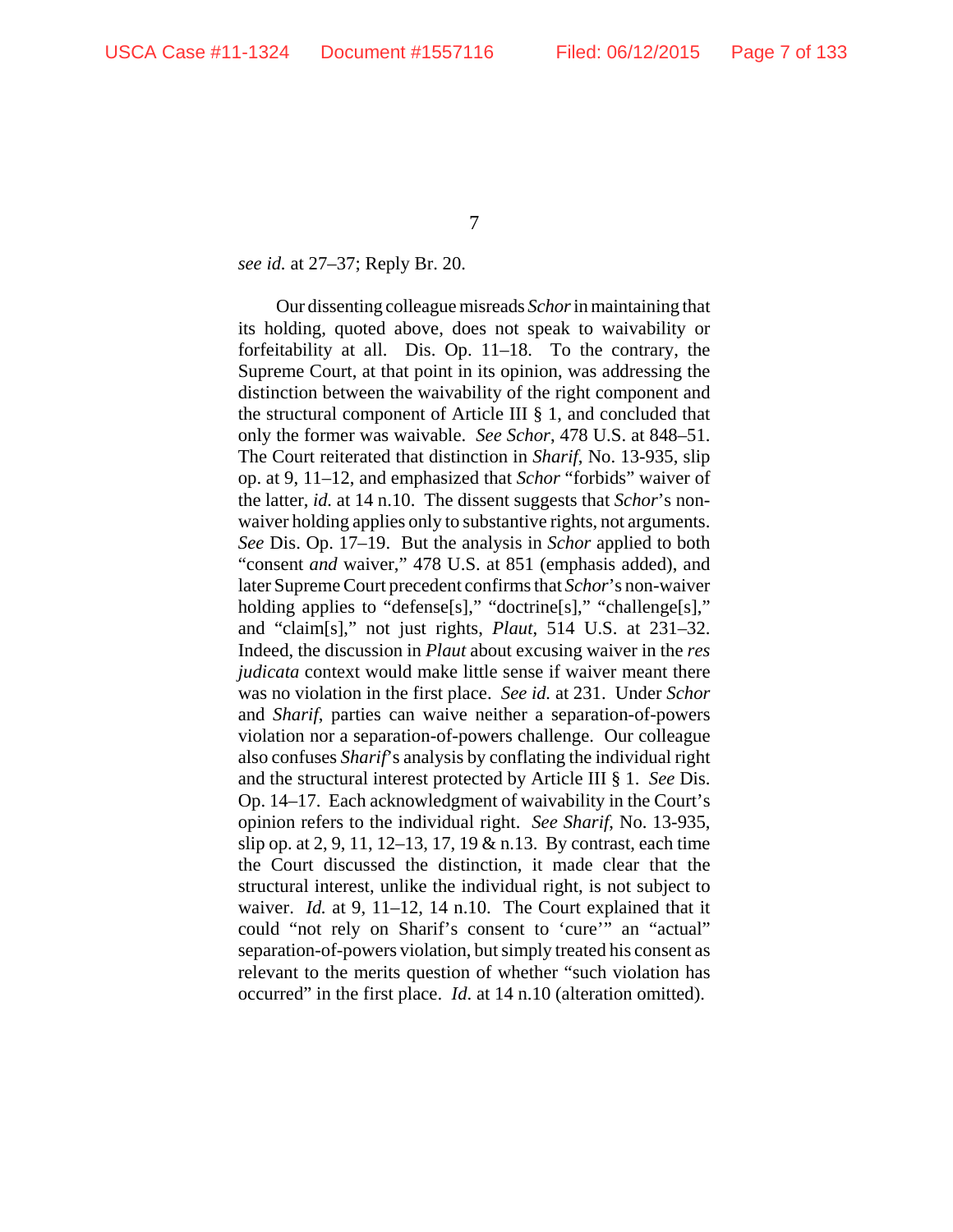Our dissenting colleague also misinterprets *Sharif* to suggest that structural Article III claims can be forfeited. *See* Dis. Op. 15–16. Having decided the structural question *de novo*, the Court remanded two questions: Whether Sharif had in fact consented to adjudication by the bankruptcy court, and if so, whether he had forfeited his *right* to adjudication by an Article III judge by failing to raise an Article III objection in the district court. *Sharif*, No. 13-935, slip op. at 6, 20. The reference to forfeiture is unremarkable. If the Seventh Circuit on remand finds that Sharif consented, then all that is left for the Seventh Circuit to decide is Sharif's *personal* right claim, and it has always been clear that individual rights — even individual Article III rights — are subject to forfeiture. The Court resolved the structural issue *de novo* without regard to any possible forfeiture. Even the Justice who was certain that Sharif had forfeited his constitutional claim thought it proper to resolve the structural Article III issue *de novo*. *See id.* at 1–2 (Alito, J., concurring in part and concurring in the judgment). Indeed, the Court tied its remand instruction to the contentions in the petitioners' brief, *see id.* at 20, which acknowledged there are some Article III claims that "raise 'structural' concerns that litigants may not waive or forfeit." Br. for Pet'rs Wellness Int'l, *et al.* 52.

Our analysis would not change even if, as the dissent maintains, the Court in *Schor* had instructed that courts should excuse waivers of Article III structural claims, instead of holding that such claims were unwaivable. *See* Dis. Op. 12–13, 19. The Article III challenge in Bahlul's case goes to the heart of the judiciary's status as a coordinate branch of government. Our colleague's focus on the fact that Bahlul is "concededly — and unapologetically — guilty of the charged offenses," *id.* at 25, is a red herring. To excuse forfeiture would not be for the purpose of protecting an individual defendant, but to "safeguard[] the role of the Judicial Branch in our tripartite system." *Schor*, 478 U.S.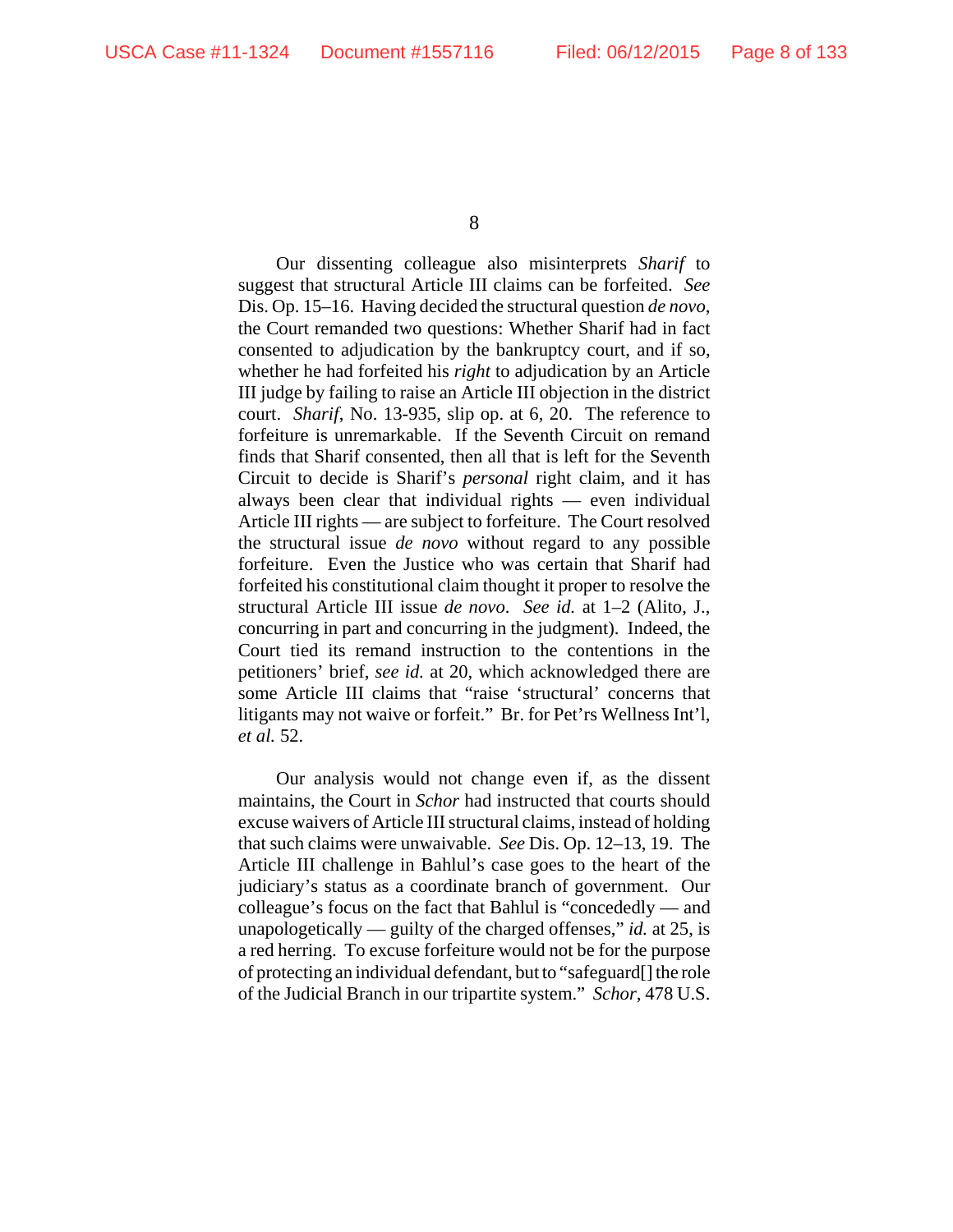at 850. The court would vindicate "the *federal judiciary*'s strong interest[s]," *Kuretski*, 755 F.3d at 937 (emphasis added), not merely Bahlul's. Any disruption to normal appellate process, *see* Dis. Op. 20–22, 22 n.8, is "plainly insufficient to overcome the strong interest of the federal judiciary in maintaining the constitutional plan of separation of powers" under Article III. *Glidden Co. v. Zdanok*, 370 U.S. 530, 536 (1962). To the extent the dissent insists that this court lacks the power to excuse forfeiture, *see* Dis. Op. 19–20; *contra Nguyen v. United States*, 539 U.S. 69, 80 (2003), it relies on precedent applying Federal Rule of Criminal Procedure 52(b), which "governs on appeal from criminal proceedings . . . in district court," *Olano*, 507 U.S. at 731; *see* Fed. R. Crim. P. 1 Advisory Comm. Note ("[T]hese rules are intended to govern proceedings in criminal cases triable in the United States District Court."), whereas Bahlul is appealing the decision of the Court of Military Commission Review, and the statute governing such appeals, *see* 10 U.S.C. § 950g, contains none of the limitations the dissent labors to establish. The United States Court of Appeals for the Armed Forces has rejected the same argument in the court-martial context, affirming the decision of a lower tribunal to excuse forfeiture and conducting its own review *de novo*. *See United States v. Quiroz*, 55 M.J. 334, 338 (C.A.A.F. 2001); 10 U.S.C. § 950f(d).

 We turn to the merits of Bahlul's structural Article III challenge to his conspiracy conviction.

## **II.**

"Article III, § 1, of the Constitution mandates that '[t]he judicial Power of the United States, shall be vested in one supreme Court, and in such inferior Courts as the Congress may from time to time ordain and establish.'" *Stern*, 131 S. Ct. at 2608. Section 2, clause 1, provides that "[t]he judicial Power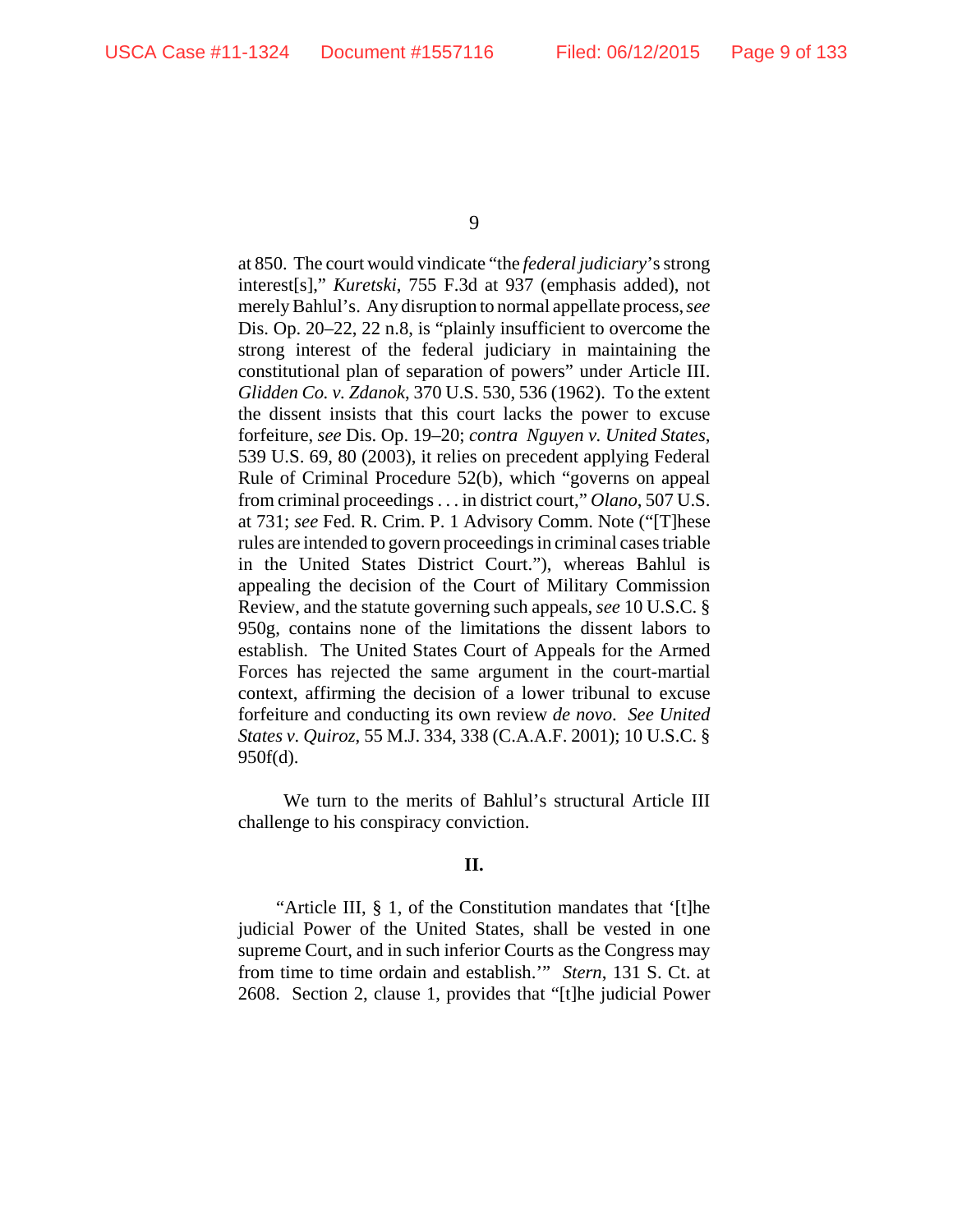shall extend" to, among others, "all Cases, in Law and Equity, arising under this Constitution, the Laws of the United States, and Treaties made, or which shall be made, under their Authority" and "to Controversies to which the United States shall be a Party." These cases and controversies include criminal prosecutions. *See United States ex rel. Toth v. Quarles*, 350 U.S. 11, 15 (1955); *Ex parte Milligan*, 71 U.S. (4 Wall.) 2, 121 (1866). Article III § 2 requires that "[t]he Trial of all Crimes, except in Cases of Impeachment, shall be by Jury." U.S.CONST. art. III, § 2, cl. 3. The Supreme Court, based on the text of Article III and its own precedent, has continued to reaffirm that

> Article III is an inseparable element of the constitutional system of checks and balances that both defines the power and protects the independence of the Judicial Branch. Under the basic concept of separation of powers that flows from the scheme of a tripartite government adopted in the Constitution, the "judicial Power of the United States" can no more be shared with another branch than the Chief Executive, for example, can share with the Judiciary the veto power, or the Congress share with the Judiciary the power to override a Presidential veto.

*Stern*, 131 S. Ct. at 2608 (alterations and some internal quotation marks omitted) (quoting U.S. CONST. art. III, § 1).

If a suit falls within the judicial power, then "the responsibility for deciding that suit rests with Article III judges in Article III courts." *Id*. at 2609. There are limited exceptions: Congress may create non-Article III courts to try cases in the District of Columbia and U.S. territories not within a state. *See Palmore v. United States*, 411 U.S. 389, 390–91 (1973); *American Ins. Co. v. 356 Bales of Cotton*, 26 U.S. (1 Pet.) 511, 546 (1828). It may assign certain criminal prosecutions to courts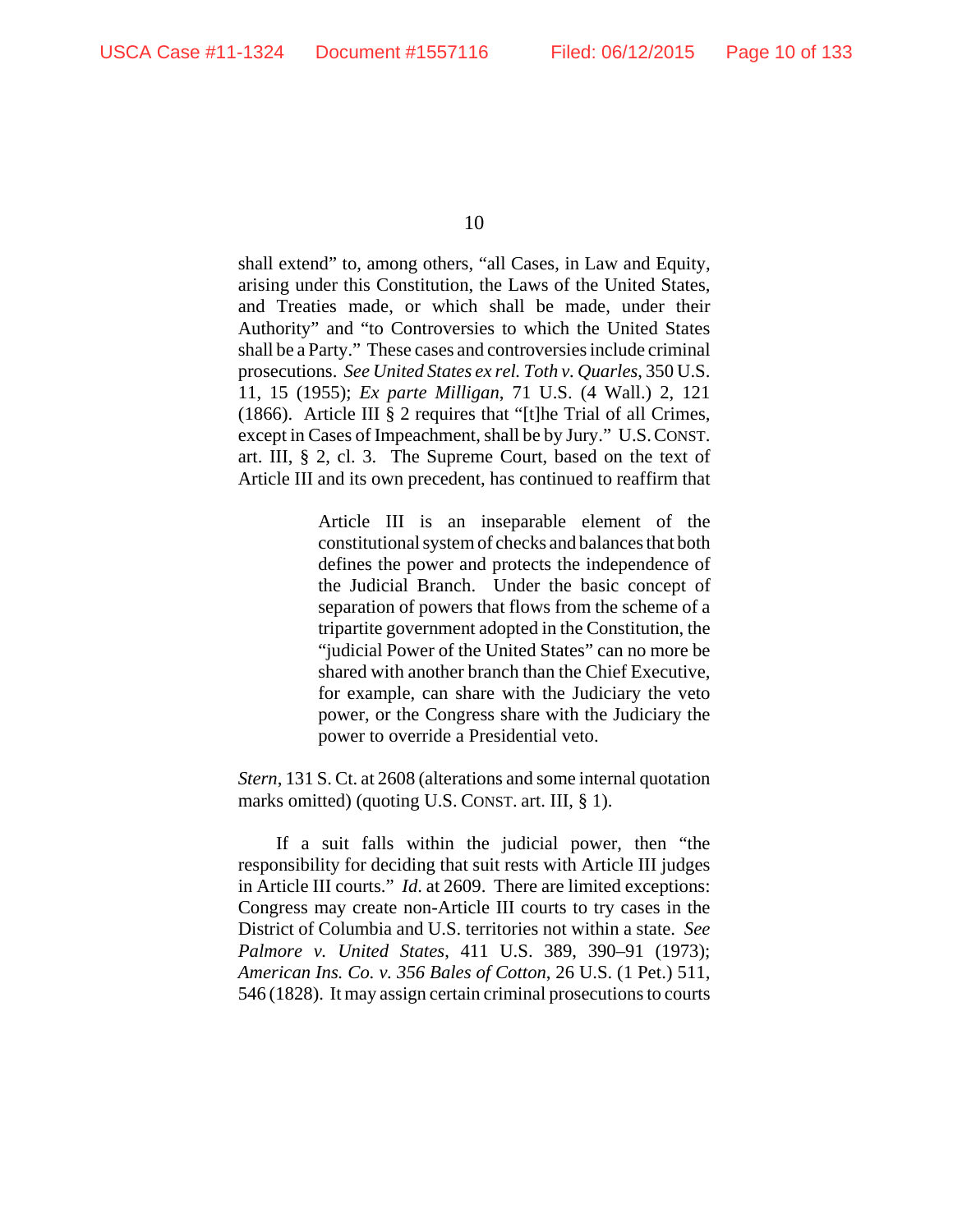martial, *see Dynes v. Hoover*, 61 U.S. (20 How.) 65, 79 (1857), and military commissions, *see Ex parte Quirin*, 317 U.S. 1, 46 (1942). And it may assign to administrative agencies the adjudication of disputes involving "public rights" stemming from federal regulatory programs. *See Stern*, 131 S. Ct. at 2610; *Murray's Lessee v. Hoboken Land & Improvement Co.*, 59 U.S. (18 How.) 272, 284 (1855). There are three types of military commissions. *See, e.g.*, *Hamdan*, 548 U.S. at 595–98 (plurality op.), 683 (Thomas, J., dissenting). Bahlul was tried by a law of war military commission, *Bahlul*, 767 F.3d at 7, so the question is whether conspiracy falls within the Article III exception for that type of commission.

### **A.**

The Supreme Court addressed the contours of the exception to Article III for law of war military commissions in the seminal case of *Ex parte Quirin*, 317 U.S. 1 (1942). There, Nazi soldiers found out of uniform in the United States during World War II were convicted of sabotage and other offenses by a law of war military commission. They challenged their convictions on the ground that Article III guaranteed them a right to trial by jury in civil court. The Supreme Court held that the law of war military commission had jurisdiction to try "offense[s] against the law of war," of which sabotage was one. *Id.* at 46. The Court explained that Article III § 2 was intended

> to preserve unimpaired trial by jury in all those cases in which it had been recognized by the common law and in all cases of a like nature as they might arise in the future, but not to bring within the sweep of the guaranty those cases in which it was then well understood that a jury trial could not be demanded as of right.

*Id.* at 39 (citation omitted). Given this "long-continued and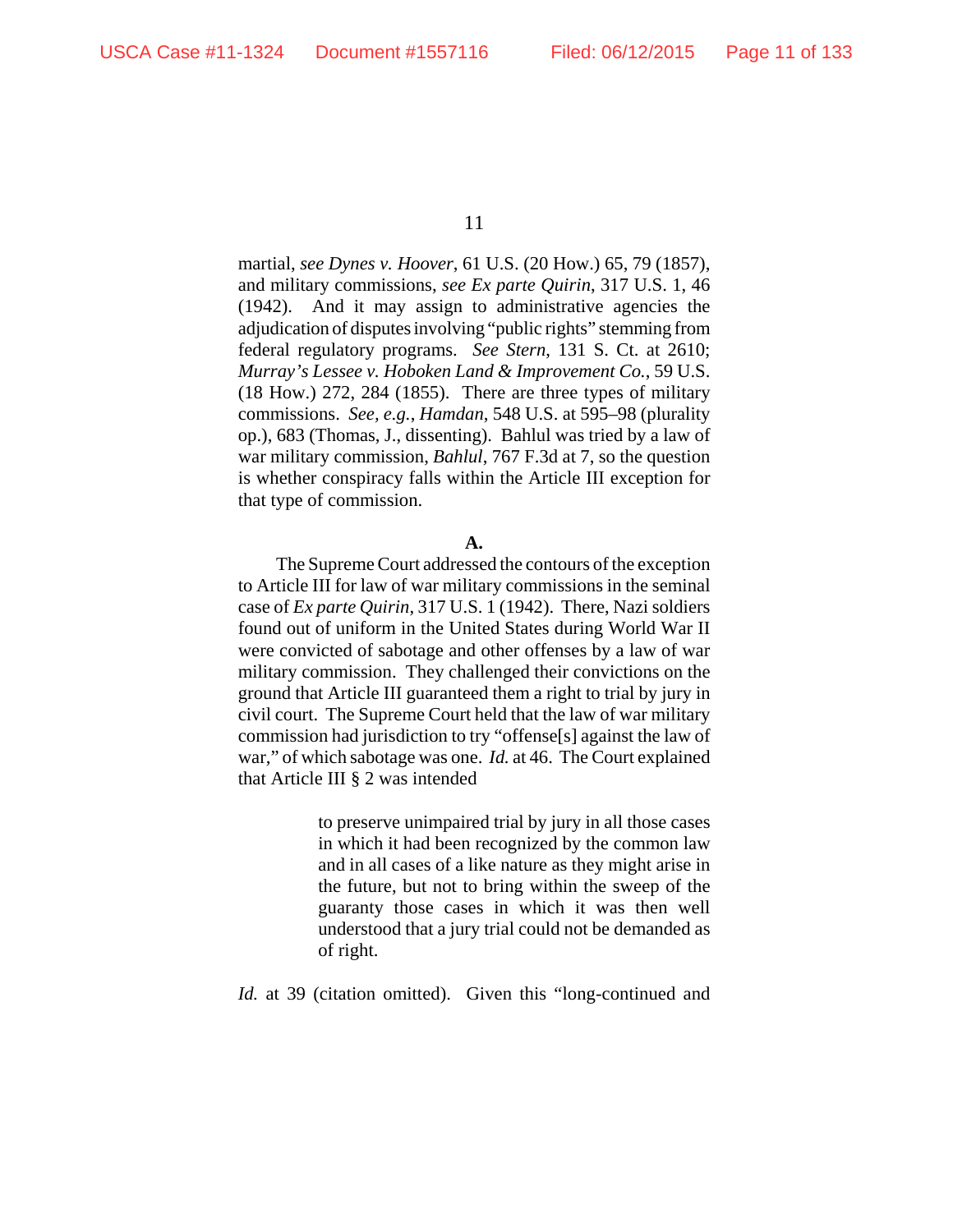consistent interpretation," the Court stated "that § 2 of Article III and the Fifth and Sixth Amendments cannot be taken to have extended the right to demand a jury to trials by military commission, or to have required that offenses against the law of war not triable by jury at common law be tried only in the civil courts." *Id.* at 40. "[S]ince the founding of our government" and continued in the Articles of War, Article III has been construed "as not foreclosing trial by military tribunals, without a jury, of offenses against the law of war committed by enemies not in or associated with our Armed Forces." *Id.* at 41.

In *Quirin*, the Supreme Court described the law of war as a "branch of international law," 317 U.S. at 29, and defined "the law of war as including that part of the law of nations which prescribes, for the conduct of war, the status, rights and duties of enemy nations as well as of enemy individuals." *Id.* at 27–28. The Court stated that Congress had

> exercised its authority to define and punish offenses against the law of nations by sanctioning . . . the jurisdiction of military commissions to try persons for offenses which, according to the rules and precepts of the law of nations, and more particularly the law of war, are cognizable by such tribunals.

*Id.* at 28. In addition to international precedents, *see id*. at 30 n.7, 31 n.8, 35 n.12, the Court also considered domestic precedents (during the American Revolution, the War of 1812, and the Mexican and Civil Wars, *see id.* at 31 nn.9 & 10, 42 n.14), but only as potential limits on the law of war. The Court explained:

> We may assume that there are acts regarded in other countries, or by some writers on international law, as offenses against the law of war which would not be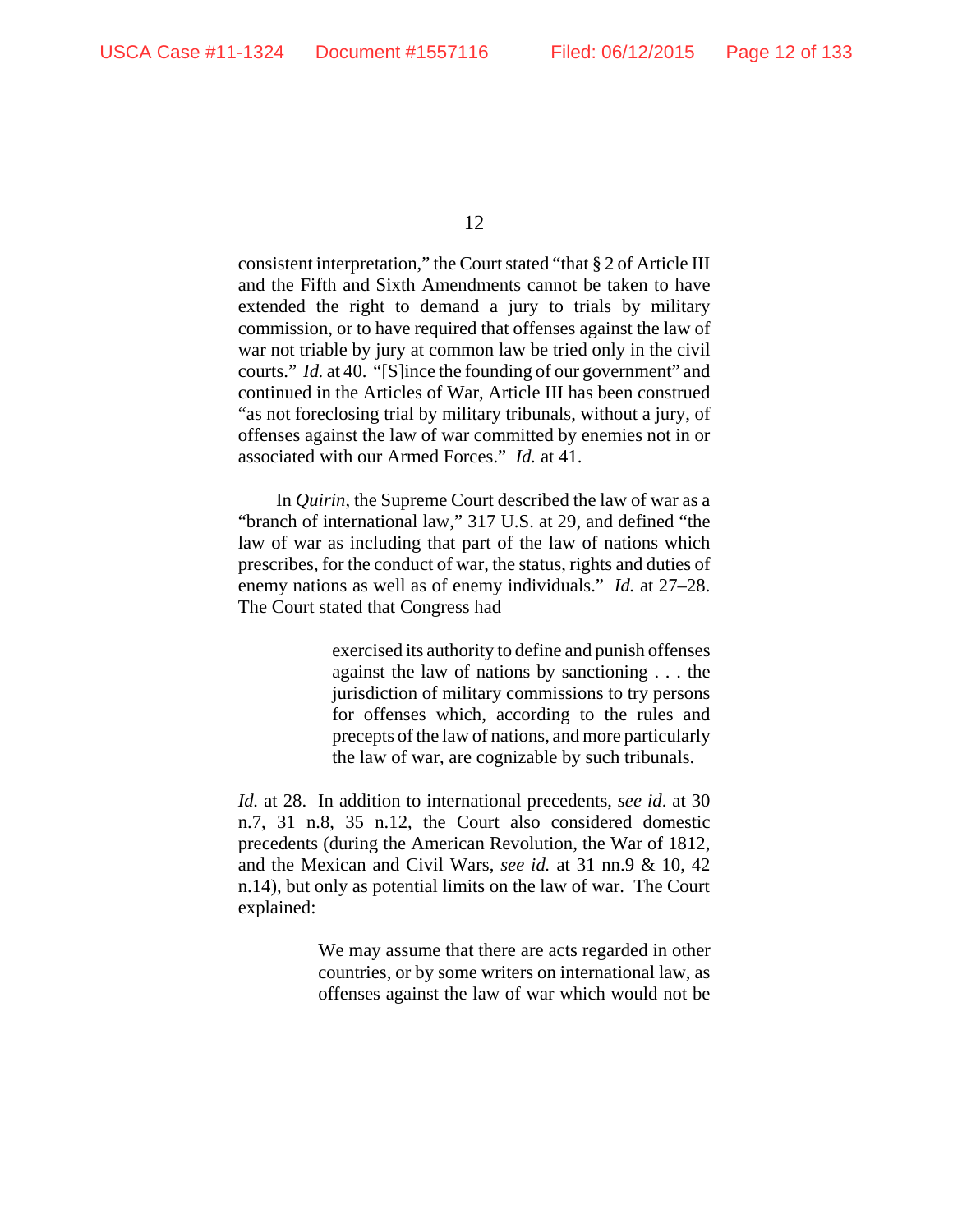triable by military tribunal here, either because they are not recognized by our courts as violations of the law of war or because they are of that class of offenses constitutionally triable only by a jury.

*Id*. at 29 (citing, as an example of the latter, *Ex parte Milligan*, 71 U.S. (4 Wall.) 2 (1866)). Thus, "our courts" may recognize fewer law of war offenses than other countries' courts, whether because they disagree about the content of international law or because of independent constitutional limitations. In the same vein, the Supreme Court recognized that Congress had "adopt[ed] the system of common law applied by military tribunals so far as it should be recognized and deemed applicable by the courts." *Id.* at 30. The Court in *Hamdan* likewise treated "the American common law of war" as a source of constraint, not expansion. 548 U.S. at 613.

The Supreme Court has adhered to *Quirin*'s understanding of the meaning of the "law of war" for over seventy years.In *Application of Yamashita*, 327 U.S. 1 (1946), the Court reaffirmed *Quirin*'s "governing principles," *id*. at 9, and its statement that Congress had exercised its power to "define and punish Offenses against the Law of Nations, of which the law of war is a part," *id.* at 7 (alterations omitted) (citing U.S. CONST. art. I, § 8, cl. 10). The Court held that the offenses there, stemming from the commanding general's breach of duty to protect civilian populations and prisoners of war against atrocities committed by troops under his command, were "recognized in international law as violations of the law of war." *Id.* at 14. To determine the content of the law of war, the Court looked to international sources, *id.* at 14–16, and it concluded that those sources alone "plainly imposed on petitioner . . . an affirmative duty" that he had violated. *Id.* at 16. Having established that the charged offenses were violations of the international law of war, the Court mentioned two domestic field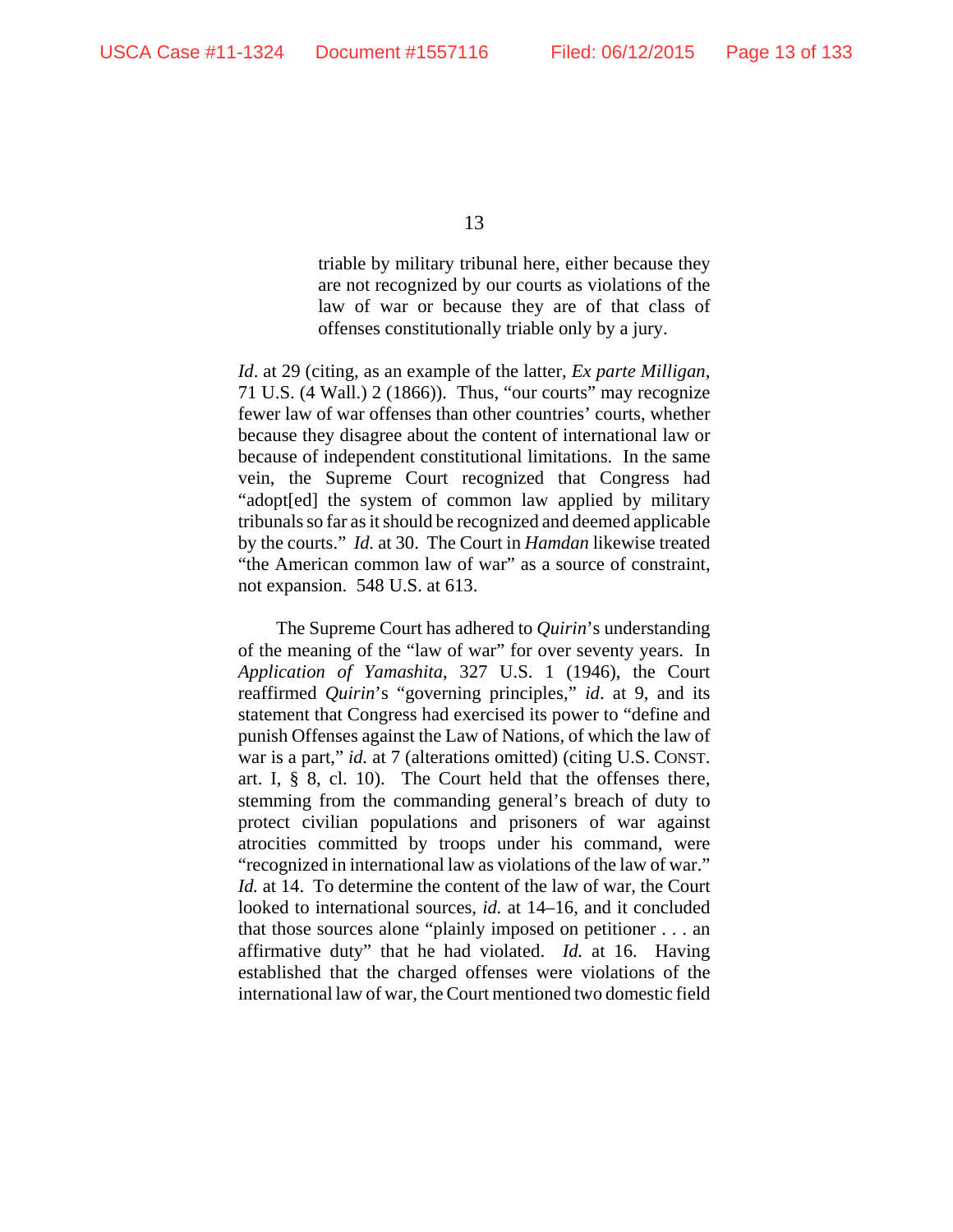orders, but only to confirm domestic recognition of the duty imposed by the Hague and Geneva Conventions. *See id.* at 16 & n.3. Again, in *Johnson v. Eisentrager*, 339 U.S. 763 (1950), the Supreme Court looked only to international law sources to determine whether the charged offense, "[b]reach of the terms of an act of surrender," was a "war crime." *Id.* at 787–88 & n.13. More recently, in *Hamdan*, the Supreme Court reaffirmed *Quirin*'s principle that the "law of war" means "the body of international law governing armed conflict." 548 U.S. at 641 (Kennedy, J., concurring in part); *id.* at 603 (plurality op.) (quoting *Quirin*, 317 U.S. at 30, 35–36).

The Supreme Court's reason in *Quirin* for recognizing an exception to Article III — that international law of war offenses did not entail a right to trial by jury at common law, 317 U.S. at 40–41 — does not apply to conspiracy as a standalone offense. The Court in *Quirin* held that the international law of war offense of unlawful belligerency was triable by law of war military commissions. 317 U.S. at 36, 46. Although the Court had no occasion to speak more broadly about whether other offenses came within the Article III exception, its reasoning precludes an Article III exception for conspiracy, which did entail a right to trial by jury at common law. In *Callan v. Wilson*, 127 U.S. 540 (1888), cited in *Quirin*, 317 U.S. at 39, the Court pointed to authorities "sufficient to show" that "the nature of the crime of conspiracy at common law . . . [was] an offense of a grave character, affecting the public at large," such that a person so charged could not be tried without a jury, *see Callan*, 127 U.S. at 556. The reasoning in *Quirin* also counsels against expanding the exception beyond international law of war offenses. Stating that "[f]rom the very beginning of its history th[e] Court has recognized and applied the law of war as [being] part of the law of nations," *Quirin*, 317 U.S. at 27, the Court explained that some offenses may not be triable by military commission because "they are not recognized by our courts as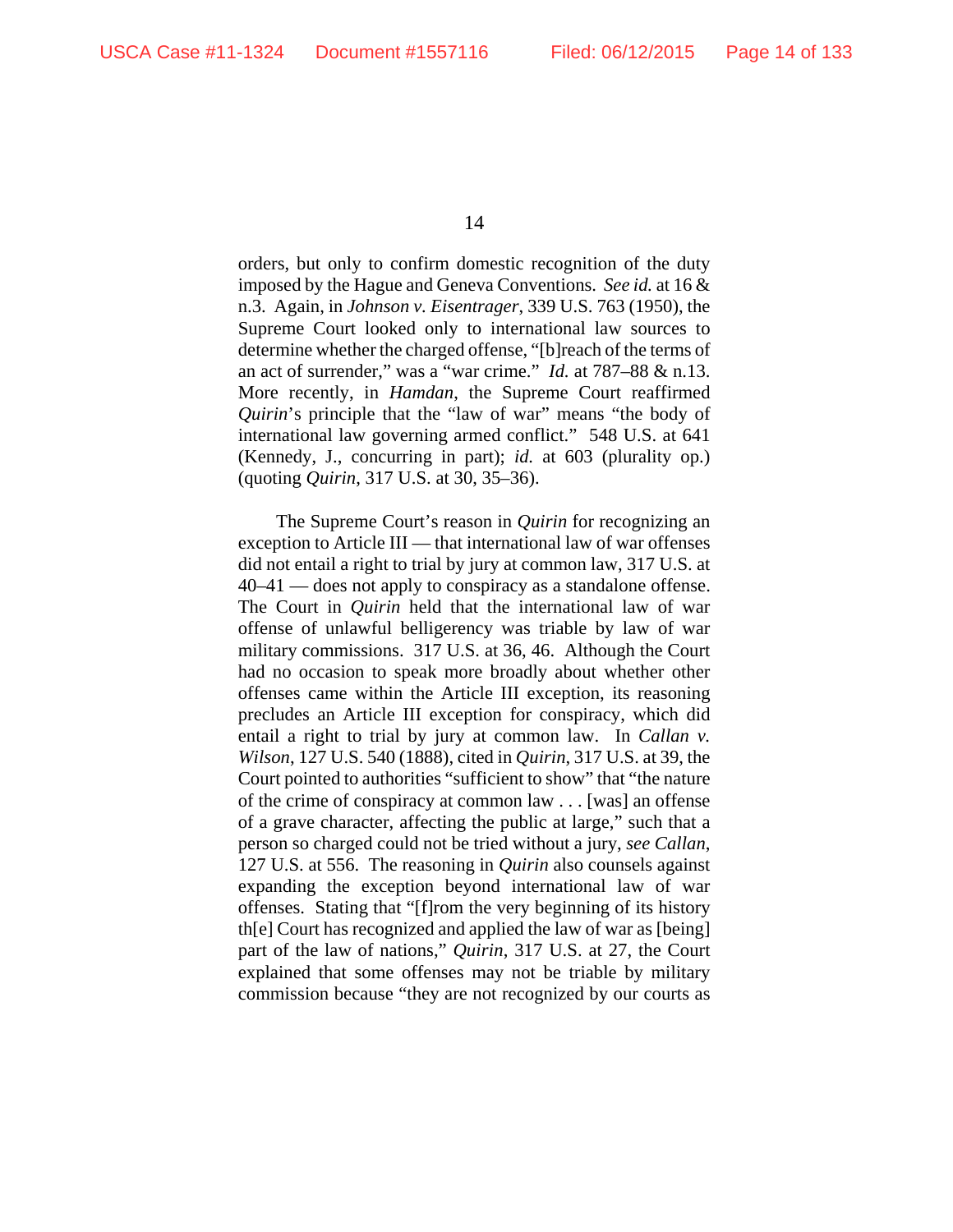violations of the law of war," *id.* at 29. No subsequent Supreme Court holding suggests that law of war military commissions may exercise jurisdiction over offenses not recognized by the "law of war" as defined in *Quirin*.

**B.**

The parties agree that Bahlul was tried by a law of war military commission that had jurisdiction to try charges for offenses against the law of war as defined in *Quirin*. The government concedes that conspiracy is not a violation of the international law of war. *See* U.S. Appellee's Br. to the *En Banc* Court at 34 (July 10, 2013). The question, therefore, is whether a law of war military commission may try *domestic* offenses specifically conspiracy — without intruding on the judicial power in Article III.

The government insists that the Article III exception identified in *Quirin* is not limited to international law of war offenses because "the sabotage offense at issue in *Quirin*  which the Court viewed as akin to spying — is not and has never been an offense under the international law of war." Appellee's Br. 54. Yet the Supreme Court in *Quirin* concluded otherwise. It looked to "authorities on International Law" who "regarded as war criminals" saboteurs who passed behind enemy lines without uniform. 317 U.S. at 35 & n.12. It relied on international sources to establish that the offense was recognized "[b]y universal agreement and practice." *Id.* at 30 & n.7, 31 n.8, 35 n.12. And it quoted language from early statutes and military tribunal proceedings where spying was identified as punishable by military tribunal under the "law and usage of nations." *Id.* at 31 n.9, 41. The government points to scholarly criticism of the Court's conclusion, *see* Appellee's Br. 32, but this court is bound by the Supreme Court's analysis in *Quirin*, which was premised on sabotage being an international offense. *See Quirin*, 317 U.S. at 35–36.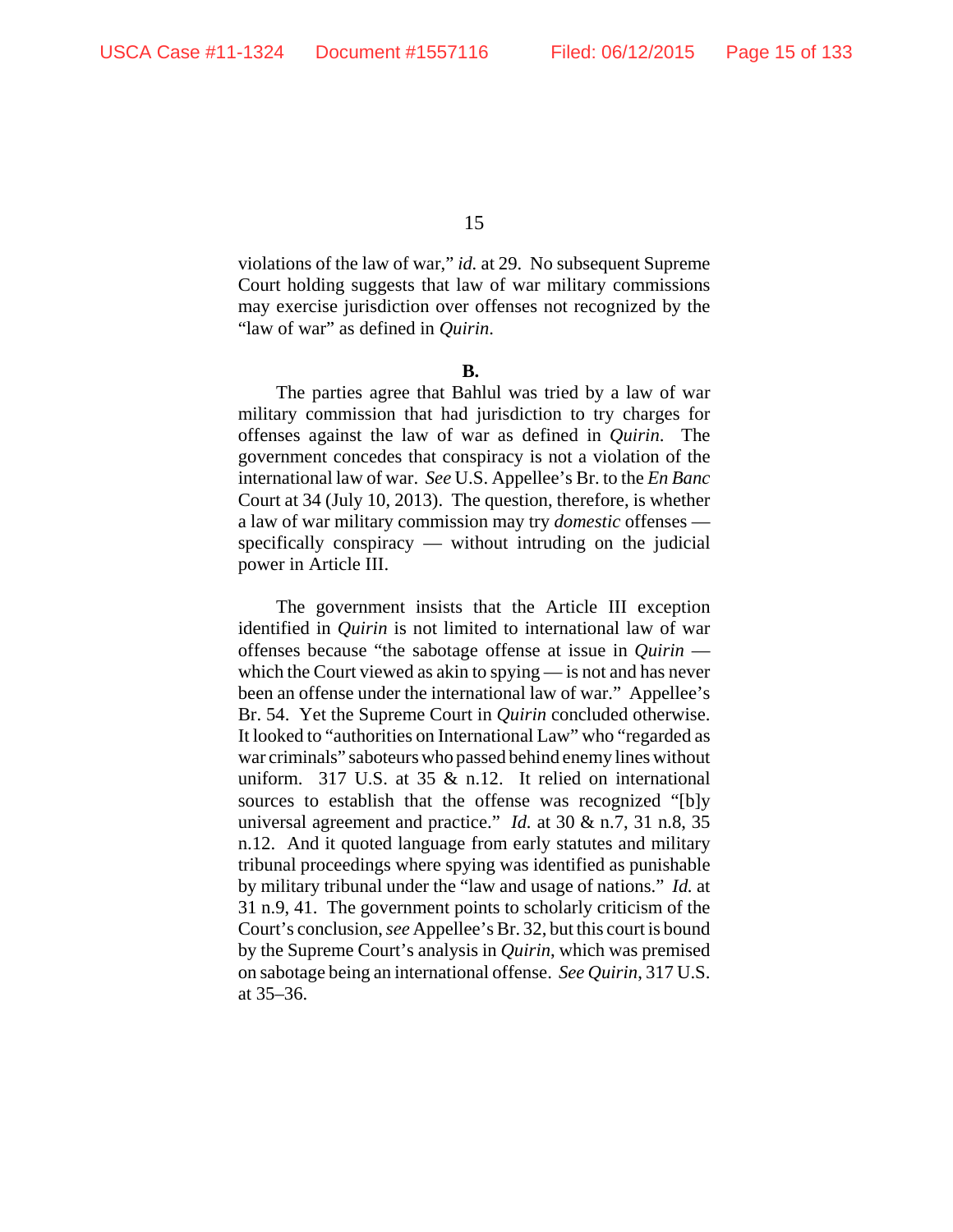Alternatively, the government maintains that even if *Quirin* did not extend the Article III exception to domestic offenses, historical practice demonstrates that it has been so extended. *See* Appellee's Br. 20, 31–39. The Supreme Court, however, when relying on historical practice to analyze the separation of powers, has required much more evidence of a settled tradition than the government has identified. For instance, in *Myers v. United States*, 272 U.S. 52, 175 (1926), the Court held, upon reviewing more than seven decades in which Presidents had continuously removed Executive Branch officers without congressional involvement, that Congress lacked authority to restrict the President's removal power. In *United States v. Curtiss-Wright Export Corp.*, 299 U.S. 304 (1936), the Court rejected, in view of an "unbroken legislative practice which has prevailed almost from the inception of the national government to the present day," the argument that a joint resolution of Congress authorizing the President to determine whether to embargo the sale of arms and munitions to belligerents in a foreign war was an unlawful delegation of legislative power. *Id.* at 322. Recently, in *National Labor Relations Board v. Noel Canning*, 134 S. Ct. 2550 (2014), the Court defined the scope of the President's authority under the Recess Appointments Clause, U.S. CONST. art. II, § 2, cl. 3, based on a lengthy and dense historical practice. Upon identifying "thousands of intra-session recess appointments" and noting that "Presidents since Madison have made many recess appointments filling vacancies that initially occurred prior to a recess," *id.* at 2562, 2571, the Court concluded that the Clause authorized those types of appointments. By contrast, where the Court found only a handful of instances in which a President had made a recess appointment during an inter-session recess lasting less than ten days, the Court held that those recesses were "presumptively too short to fall within the Clause." *Id.* at 2567.

The history on which the government relies fails to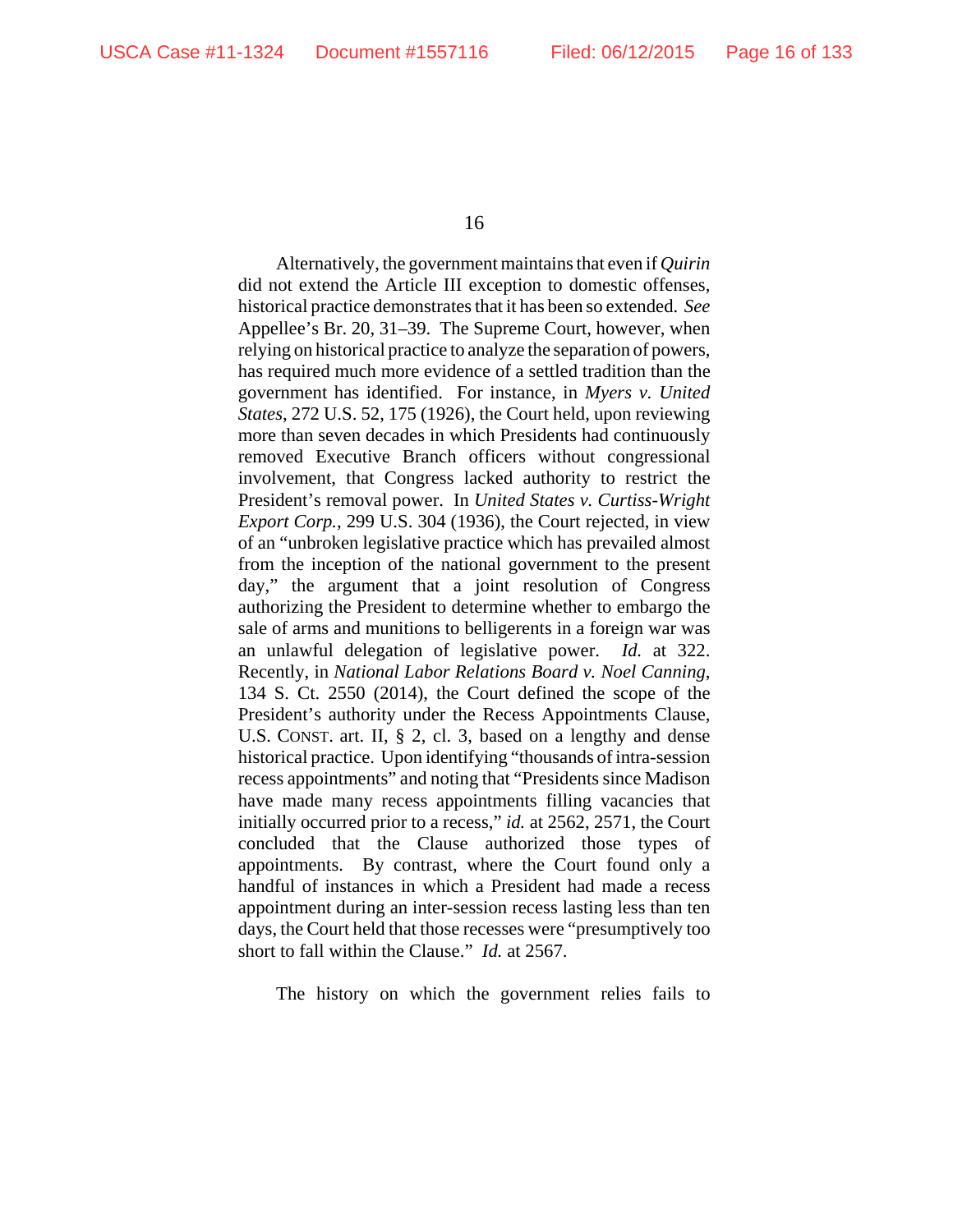establish a settled practice of trying non-international offenses in law of war military commissions. The longstanding statutes conferring military jurisdiction over charges of spying and aiding the enemy do not, as the government maintains, demonstrate that domestic offenses come within the Article III exception. The Congresses that enacted those statutes viewed those offenses as punishable under the international law of war. The 1806 statute "imposed the death penalty on alien spies 'according to the law and usage of nations, by sentence of a general court martial.'" *Quirin*, 317 U.S. at 41 (quoting Act of Congress of Apr. 10, 1806, 2 Stat. 371). A 1776 Resolution adopted by the Continental Congress contained a nearly identical provision. *Id.* at 41 & n.13 (citing Edmund M. Morgan, *Court-Martial Jurisdiction over Non-Military Persons Under the Articles of War*, 4 Minn. L. Rev. 79, 107–09 (1920) (quoting Resolution of Aug. 21, 1776, 1 JOURNALS OF CONGRESS 450)). In 1865, the Attorney General of the United States, James Speed, concluded in a formal opinion that "to act as spy is an offence against the laws of war," and that "every lawyer knows that a spy was a well-known offender under the laws of war." *Military Commissions*, 11 Op. Att'y Gen. 297, 312, 313 (1865). The oftcited William Winthrop, the "Blackstone of Military Law," *Hamdan,* 548 U.S. at 597 (plurality op.) (quoting *Reid,* 354 U.S. at 19 n.38 (plurality op.)), reached the same conclusion. *See* W. Winthrop, MILITARY LAW AND PRECEDENTS 769–70 (2d ed. 1920). Even authority relied upon by the government indicates that during the early Republic spies were considered "war criminals." *See* Appellee's Br. 31–32 (quoting 2 L. Oppenheim, INTERNATIONAL LAW 287 (4th ed. 1926)).

But even if spying and aiding the enemy were not international offenses, their historical pedigrees stand in marked contrast to that of conspiracy. Both of those offenses have been subject to military jurisdiction since the ratification of the Constitution. *See Quirin*, 317 U.S. at 41; Act of Apr. 10, 1806,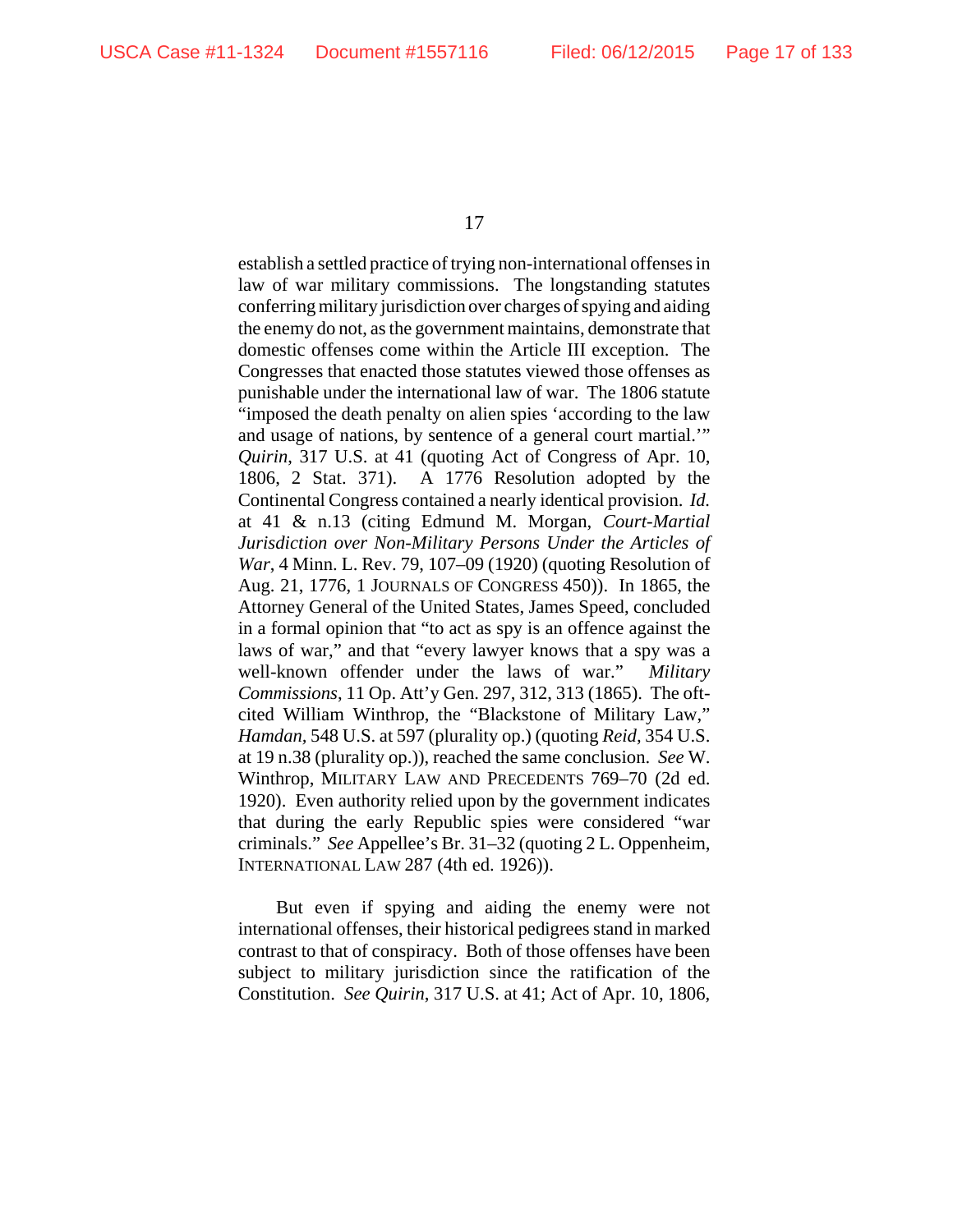2 Stat. 359, 371. Congress has reenacted the spying and aiding the enemy statutes on multiple occasions, *see, e.g.*, Act of June 4, 1920, Pub. L. No. 66-242, 41 Stat. 759, 804; Act of Aug. 29, 1916, Pub. L. No. 64-242, 39 Stat. 619, 663; Act of Mar. 3, 1863, 12 Stat. 731, 737, and scores of law of war military tribunals have tried the offenses, *see Quirin*, 317 U.S. at 42 n.14. When analyzing separation-of-powers challenges, the Supreme Court has explained, "the practical construction of the [C]onstitution, as given by so many acts of [C]ongress, and embracing almost the entire period of our national existence, should not be overruled, unless upon a conviction that such legislation was clearly incompatible with the supreme law of the land." *Marshall Field & Co. v. Clark*, 143 U.S. 649, 691 (1892); *see Mistretta v. United States*, 488 U.S. 361, 401 (1989); *Stuart v. Laird*, 5 U.S. (1 Cranch) 299, 309 (1803).

The history of inchoate conspiracy being tried by law of war military tribunals is thin by comparison and equivocal at best. The government has identified only a handful of ambiguous examples, and none in which an inchoate conspiracy conviction was affirmed by the Judicial Branch. The examples are unpersuasive in themselves and insufficient to establish a longstanding historical practice.

First, although the charges against the Lincoln assassins referred to conspiracy, the specifications listed the elements of the completed offense. *See* J. Holt & T. Ewing, CHARGE AND SPECIFICATION AGAINST DAVID E. HEROLD, ET AL. 3 (1865) (Petr.'s. Supp. App'x 77–78); *see also Hamdan*, 548 U.S. at 604 n.35 (plurality op.); *id.* at 609. The Attorney General's formal opinion in 1865 described the charge as "the offence of having assassinated the President." 11 Op. Att'y Gen. at 297; *see id.* at 316–17. At the time, it was unclear that conspiracy could even be charged separately from the object offense, once completed. *See Iannelli v. United States*, 420 U.S. 770, 781 & n.13 (1975)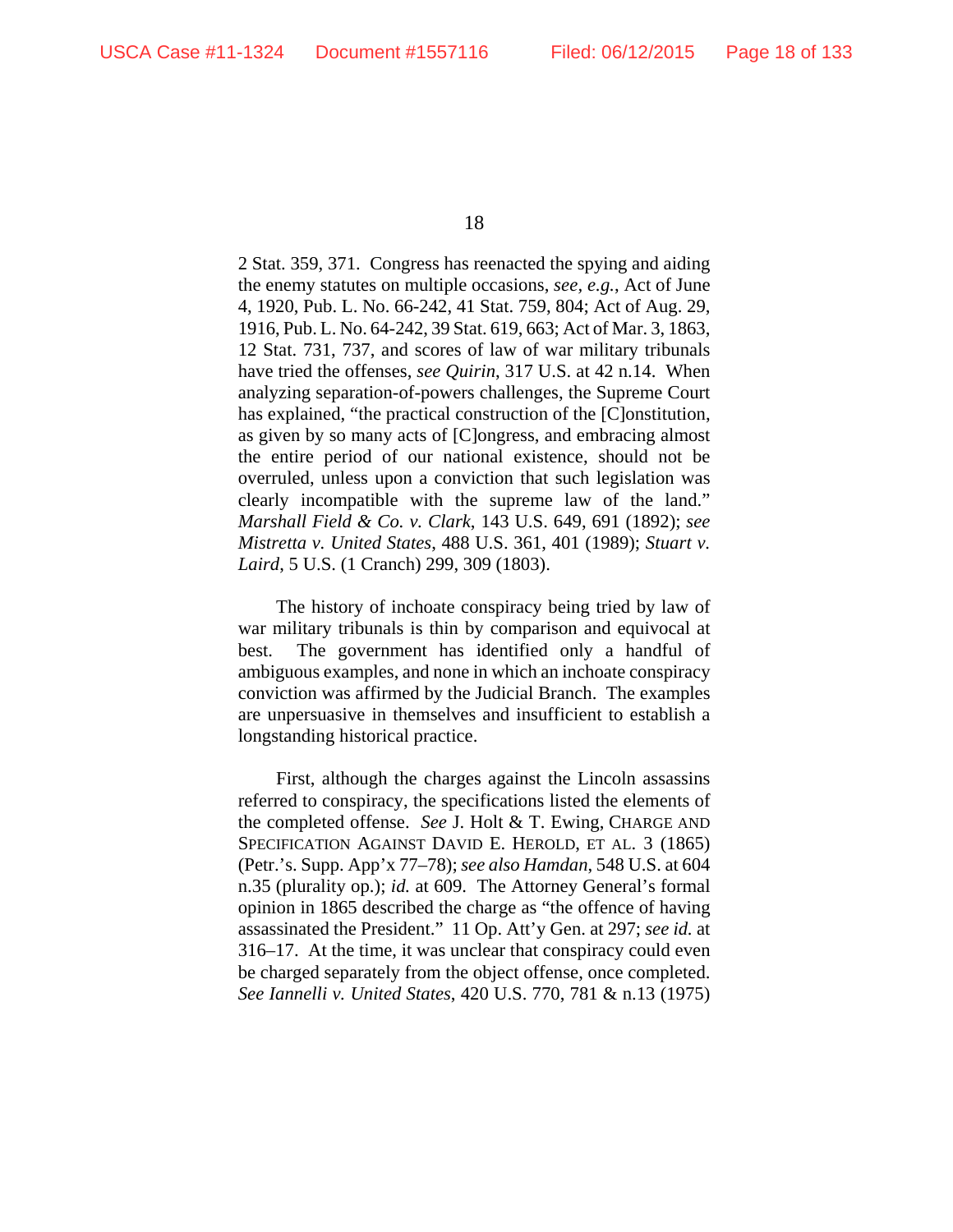(citing Hampton L. Carson, *The Law of Criminal Conspiracies and Agreements as Found in the American Cases*, *in* R. Wright, THE LAW OF CRIMINAL CONSPIRACIES AND AGREEMENTS 191 (1887)). When Congress first enacted a conspiracy statute in 1867, the offense carried only a two-year penalty. *See* Act of Mar. 2, 1867, 14 Stat. 471, 484.

Because of conspiracy's uncertain legal status at the time, the dissent's theory that "[t]he circumstances surrounding the Lincoln assassination" indicate that "the criminal defendants could *only* have been charged with conspiracy," Dis. Op. 62–63 (emphasis in original), is mere speculation, especially in view of the contrary contemporary analysis by the Attorney General. *See* 11 Op. Att'y Gen. at 297, 316–17. Moreover, Winthrop noted that the Lincoln assassins' tribunal was a mixed martial law and law of war military commission. *See* W. Winthrop, MILITARY LAW AND PRECEDENTS, at 839 & n.5; *cf. id.* at 842. The dissent appears to disagree with Winthrop (on whom it otherwise relies, *see* Dis. Op. 54, 59–61, 67) regarding the jurisdictional basis for the assassins' tribunal. *Compare id.* at 63–64, *with* W. Winthrop, MILITARY LAW AND PRECEDENTS, at 839 & n.5. The dissent further ignores Winthrop's explanation that conspiracy was a "civil crime" or "crime against society" and not a law of war offense. W. Winthrop, MILITARY LAW AND PRECEDENTS, at 842. Where Winthrop listed the law of war violations that had "principally" been charged in U.S. military commissions, conspiracy was not among them. *See id.* at 839–40. In response, the dissent cites *Milligan*, 71 U.S. at 127, for the proposition that military tribunals cannot exercise martial law jurisdiction unless the civil courts are closed, *see* Dis. Op. 64, even though *Milligan* was decided *after* the Lincoln assassins' prosecution. The unreported district court opinion in *Ex parte Mudd*, 17 F. Cas. 954 (1868), hardly strengthens the dissent's position, *see* Dis. Op. 64 n.21; the district court described the offense as "assassination" and only used "conspiracy" in the same terms as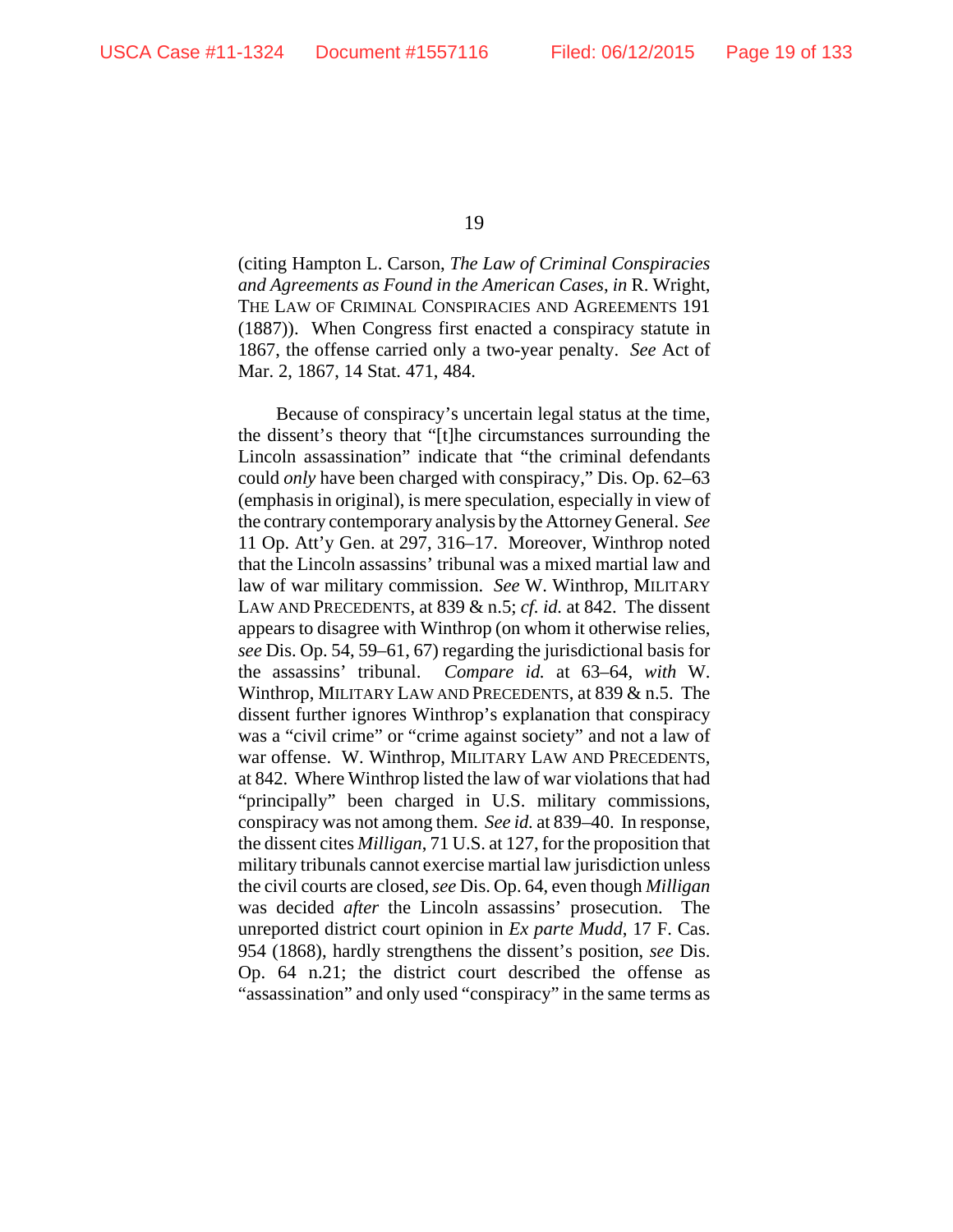the charging document, while distinguishing *Milligan* based on the state of war in the Capital, not based on the nature of the offense. *Mudd*, 17 F. Cas. at 954.

Second, although the charges against the Nazi saboteurs in *Quirin* included conspiracy to commit the charged offenses, the Court upheld the jurisdiction of the law of war military commission only as to the charge of sabotage and did not mention the conspiracy charge in its analysis. *See Quirin*, 317 U.S. at 46. Similarly, although William Colepaugh was convicted of sabotage and spying, in addition to conspiracy to commit those offenses, the U.S. Court of Appeals for the Tenth Circuit affirmed the jurisdiction of the military tribunal in view of the law of war acts of belligerency without addressing the conspiracy charge. *See Colepaugh v. Looney*, 235 F.2d 429, 431–32 (10th Cir. 1956). Moreover, in both *Quirin* and *Colepaugh*, the charged conspiracies involved completed offenses. By contrast, none of the underlying overt acts for Bahlul's conspiracy conviction was a law of war offense itself, and the government declined to charge him with vicarious liability under *Pinkerton v. United States*, 328 U.S. 640 (1946), or with joint criminal enterprise, *see Bahlul*, 767 F.3d at 38–39 (Rogers, J., concurring in the judgment in part and dissenting) (citing U.S. Appellee's Br. to the *En Banc* Court at 47 (Jul. 10, 2013)).

Third, the government asserts that "during the Civil War, defendants were regularly convicted of conspiracies that were charged as unconsummated offenses," Appellee's Br. 37, but it cites only a single instance. Col. George St. Leger Grenfel was convicted by a military tribunal of conspiracy to free prisoners of war in Chicago and to destroy that city. *See* GENERAL COURT-MARTIAL ORDERS No. 452 (Aug. 22, 1865). As Bahlul points out, however, Grenfel's commission, like that of the Lincoln assassins, was a "hybrid" commission exercising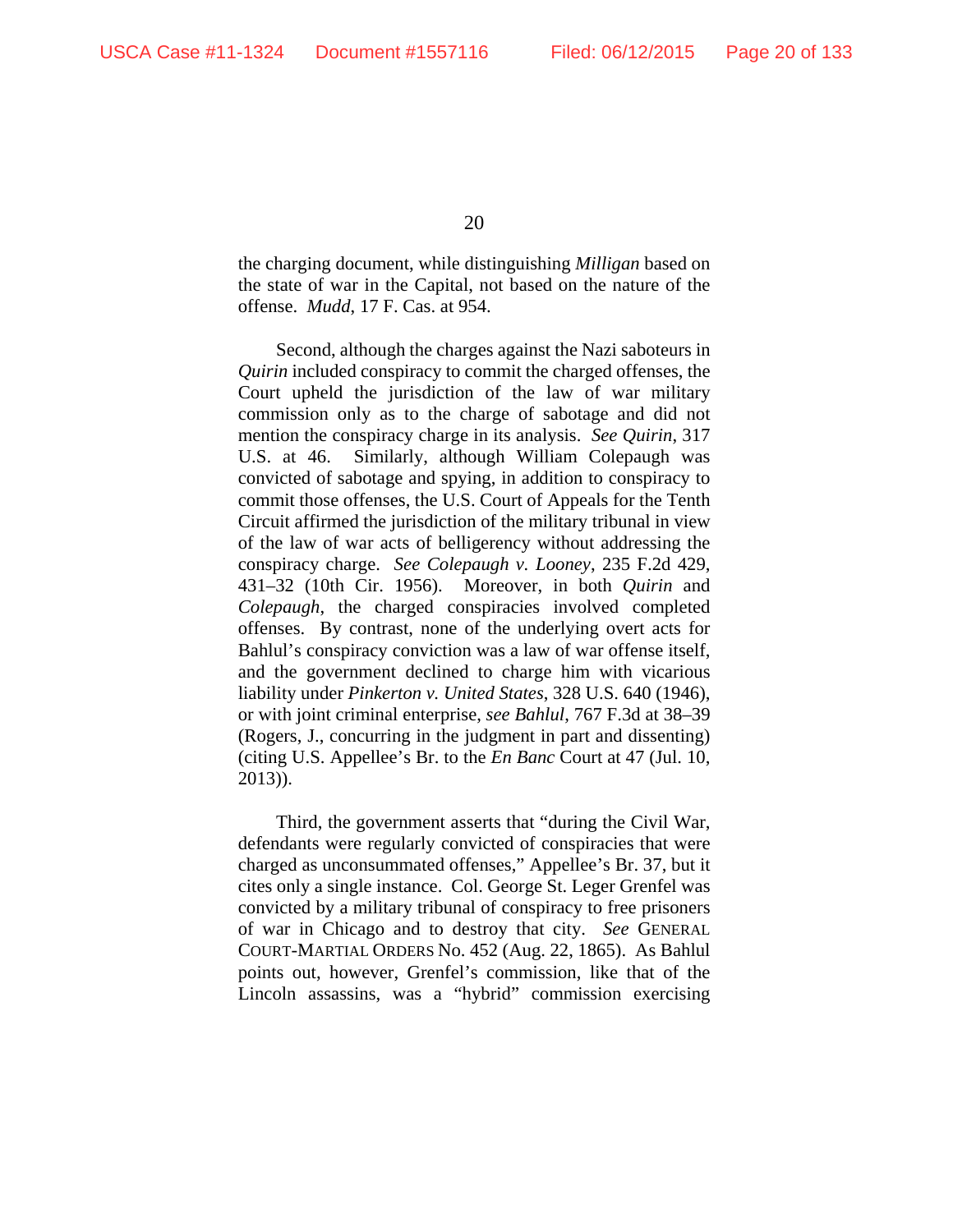jurisdiction based in part on the President's declaration of martial law. *See* Reply Br. 18 (citing *Hamdan*, 548 U.S. at 609 n.37 (plurality op.); W. Winthrop, MILITARY LAW AND PRECEDENTS, at 839 n.5); S. Starr, COLONEL GRENFELL'S WARS: THE LIFE OF A SOLDIER OF FORTUNE, 5, 219 (1971) (cited in Appellee's Br. 37). In defending the Grenfel commission's jurisdiction, the prosecution relied on the fact that "martial law obtained throughout the United States and the Territories during the continuance of the [Civil] [W]ar." Judge Advocate's Reply, Courtroom, Cincinnati, Ohio, Jan. 17, 1865, *United States v. Walsh, et al.*, *reprinted in* H. EXEC. DOC. NO. 50, 39th Cong., 2d Sess., at 20. The Grenfel commission, like the Lincoln assassins' commission, "is at best an equivocal" case. *Hamdan*, 548 U.S. at 604 n.35 (plurality op.).

The historical examples identified by the government thus fall far short of what the Supreme Court has required when using historical practice to interpret the constitutional separation of powers. Our dissenting colleague adds only the orders of General MacArthur and General Wedemeyer from the end of World War II and the Korean Conflict. *See* Dis. Op. 66 & nn.22–23. But the *en banc* court dismissed the persuasive force of such military orders for lack of high-level Executive Branch consultation. *See Bahlul*, 767 F.3d at 25 n.16. And during the Korean Conflict there apparently were no trials conducted by United Nations Military Commissions. *See* Jordan J. Paust et al., INTERNATIONAL CRIMINAL LAW: CASES AND MATERIALS 724 (1996).

Finally, the government asserts that any "enemy belligerent" can be tried by a military commission regardless of the offense. Appellee's Br. 56. But the Supreme Court has focused on "the question whether it is within the constitutional power of the national government to place petitioners upon trial before a military commission for the *offenses* with which they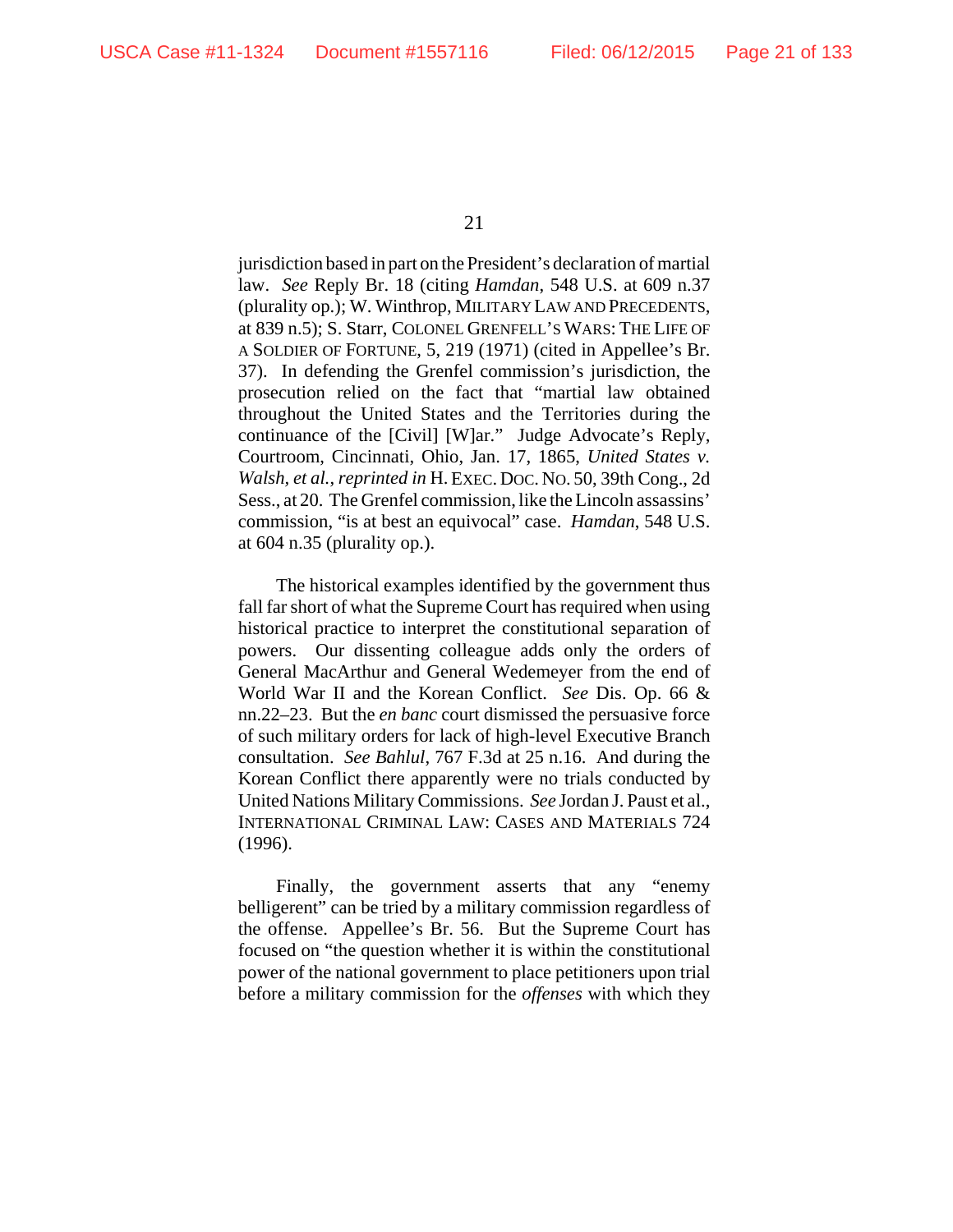are charged." *Quirin*, 317 U.S. at 29 (emphasis added). Thus, in *Quirin*, the Court "assume[d] that there are *acts*" that could not be tried by military commission "because they are of that class of *offenses* constitutionally triable only by a jury." *Id.* (emphasis added). Likewise, in *Yamashita*, the Court "consider[ed] . . . only the lawful power of the commission to try the petitioner for the *offense* charged." 327 U.S. at 8 (emphasis added). In *Hamdan*, the Court explained that the status of the offender (being a member of a foreign armed force) and the nature of the offense were *both* necessary conditions for the exercise of jurisdiction by a law of war military commission. *See Hamdan*, 548 U.S. at 597–98 (plurality op.) (citing W. Winthrop, MILITARY LAW AND PRECEDENTS, at 836–39); *accord* id. at 2826 (Thomas, J., dissenting).

#### **C.**

This court need not decide the precise relationship between Bahlul's Article I and Article III challenges. In *Quirin*, the Supreme Court's Article III analysis did not look to Article I at all. *See Quirin*, 317 U.S. at 38–46. In some contexts, however, Article III exceptions have turned on the extent of congressional power. *See Palmore v. United States*, 411 U.S. 389, 402–04 (1973); *Kinsella v. United States ex rel. Singleton*, 361 U.S. 234, 236–38 (1960).Upon examining the government's Article I contentions, we conclude that they do not call into question the conclusion that the Article III exception for law of war military commissions does not extend to the trial of domestic crimes in general, or inchoate conspiracy in particular.

**1.** The government maintains that the war powers in Article I vest Congress with broad authority to subject war-related offenses to the jurisdiction of military commissions. *See* Appellee's Br. 27–30. The war powers include the power to "define and punish . . . Offences against the Law of Nations," U.S. CONST. art. I, § 8, cl. 10, "declare War," *id.* § 8, cl. 11,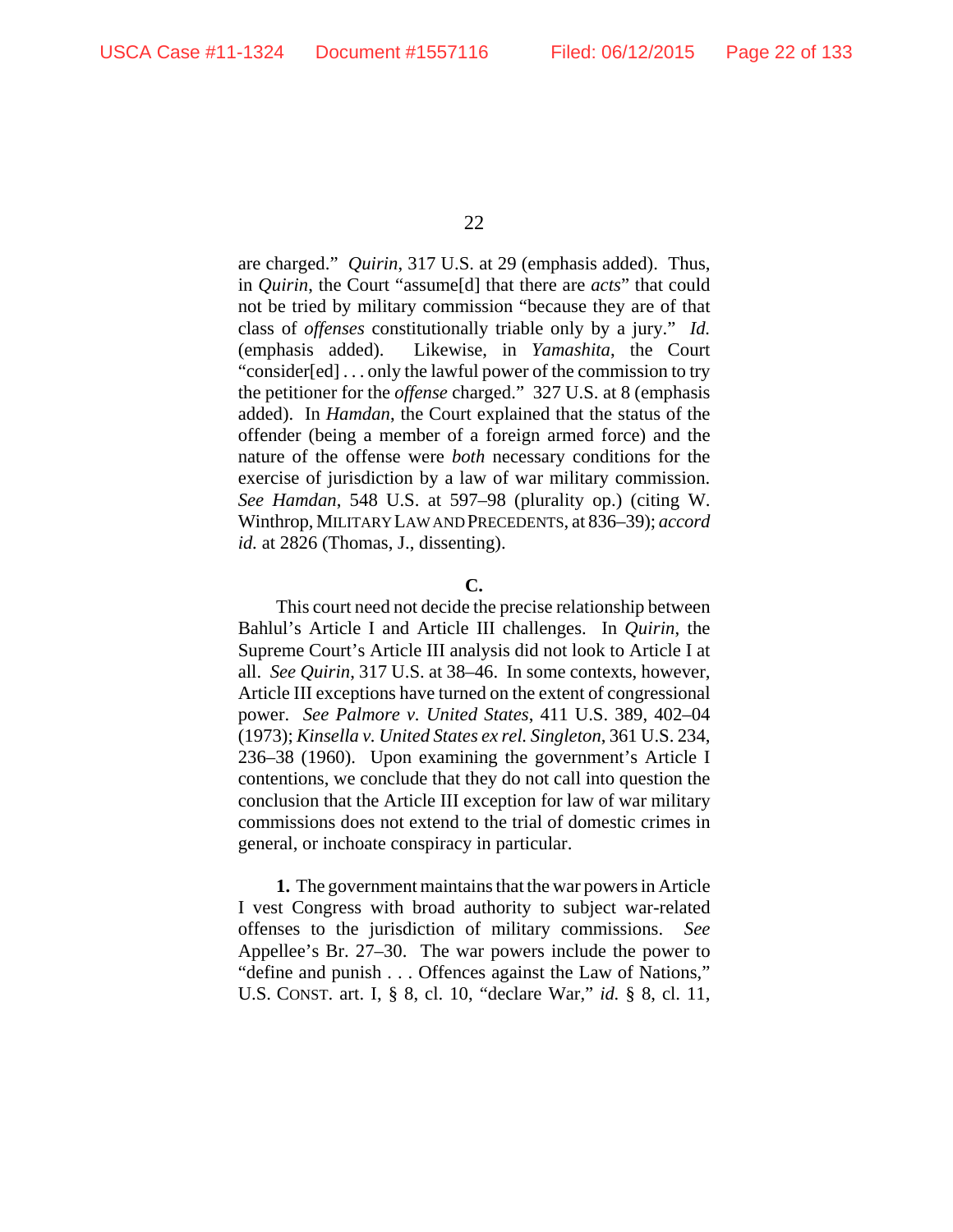"raise and support Armies," *id.* § 8, cl. 12, "provide and maintain a Navy," *id.* § 8, cl. 13, "make Rules for the Government and Regulation of the land and naval Forces," *id.* § 8, cl. 14, "provide for calling forth the Militia," *id.* § 8, cl. 15, and to "make all Laws which shall be necessary and proper for carrying into Execution the foregoing Powers," *id.* § 8, cl. 18. Because the war powers contain no textual limitation based on international law, the government concludes there is no such restriction on military commission jurisdiction. *See* Appellee's Br. 29–30. In the government's view, the war powers support military jurisdiction over any offense "committed by an enemy belligerent during and in relation to an armed conflict with the United States [that] . . . has a palpable effect on the nature of that conflict." Oral Arg. Tr. 49.

The Supreme Court has looked to the Define and Punish Clause in determining whether Congress may designate particular offenses within the jurisdiction of a law of war military commission. The Court in *Quirin*, *Yamashita*, and *Hamdan* did look to the war powers in discussing congressional authority to establish military commissions. *See Hamdan*, 548 U.S. at 591 (plurality op.); *Yamashita*, 327 U.S. at 12; *Quirin*, 317 U.S. at 26; *see also* W. Winthrop, MILITARY LAW AND PRECEDENTS, at 831 (stating that Congress's power "to 'declare war' and 'raise armies'" provided the "original sanction" for military commissions). But in addressing Congress's authority to confer jurisdiction over particular offenses, the Court has consistently looked to the Define and Punish Clause alone. *See Hamdan*, 548 U.S. at 601–02 (plurality op.); *Yamashita*, 327 U.S. at 7; *id.* at 26 (Murphy, J., dissenting); *Quirin*, 317 U.S. at 28. In *Yamashita*, the Court emphasized the distinction, explaining that "the [military] commission derives its *existence*" from the war powers, 327 U.S. at 12 (emphasis added), but that its jurisdiction over specific offenses comes from Congress's "exercise of the power conferred upon it by Article I, § 8, Cl. 10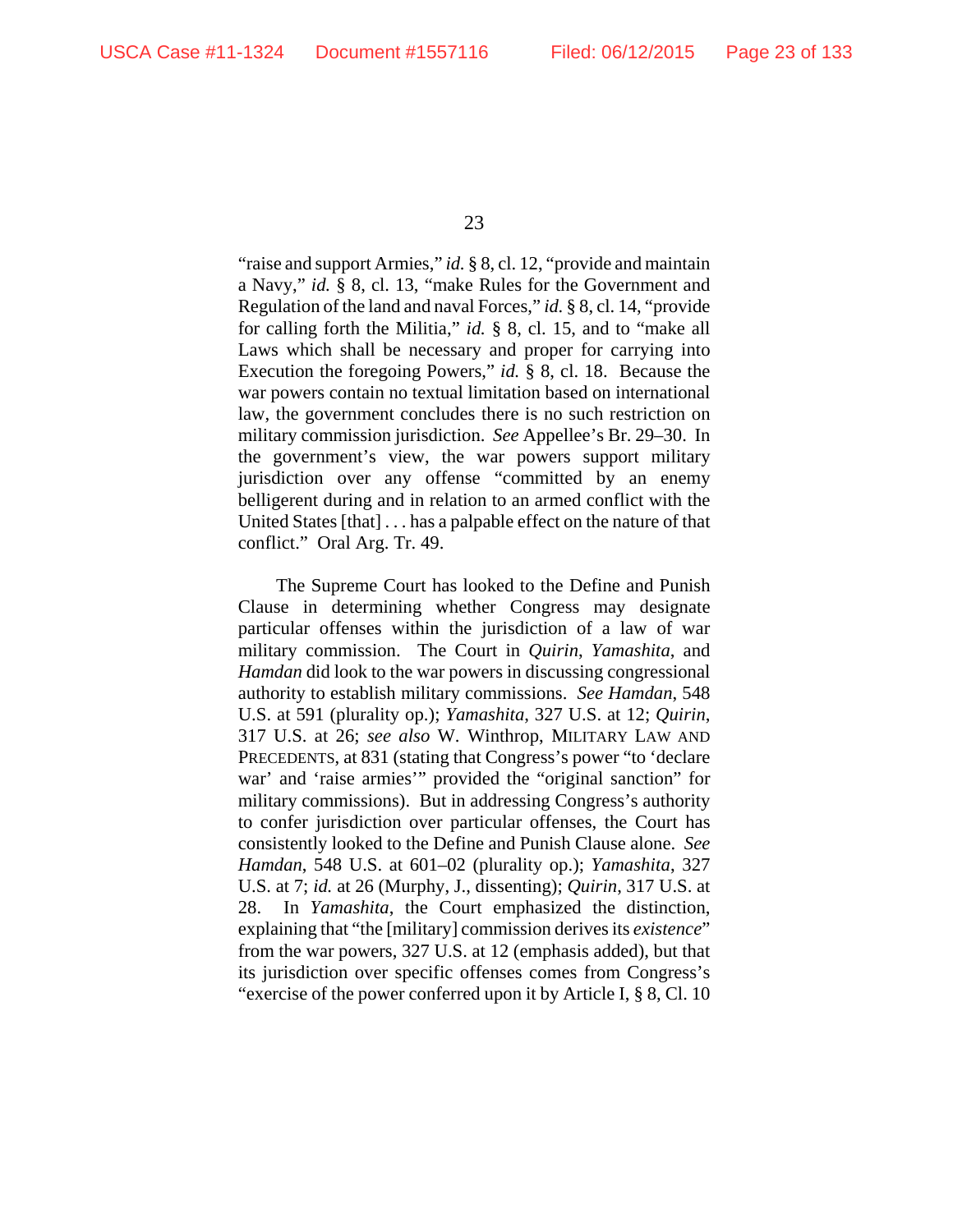of the Constitution to 'define and punish \* \* \* Offenses against the Law of Nations \* \* \*,' of which the law of war is a part." *Id.* at 7. Winthrop endorsed this distinction in stating that Civil War-era legislation subjecting "spies and guerillas" to military jurisdiction "may be regarded as deriving its authority from" the Define and Punish Clause. W. Winthrop, MILITARY LAW AND PRECEDENTS, at 831.

In applying the Define and Punish Clause, the Supreme Court long ago cautioned that "[w]hether the offense as defined is an offense against the law of nations depends on the thing done, not on any declaration to that effect by [C]ongress." *United States v. Arjona*, 120 U.S. 479, 488 (1887). As noted, the government has conceded that conspiracy is not an international war crime. Notwithstanding the atrocities at issue, the International Military Tribunal at Nuremberg considered and rejected conspiracy to commit war crimes as an international law of war offense. *See* 22 TRIAL OF THE MAJOR WAR CRIMINALS BEFORE THE INTERNATIONAL MILITARY TRIBUNAL: NUREMBERG, 14 NOVEMBER 1945–1 OCTOBER 1946, at 469 (1948). Conspiracy to commit war crimes is included neither in the major treaties on the law of war,<sup>1</sup> nor in the jurisdiction of

<sup>1</sup> *See, e.g.*, *Protocol Additional to the Geneva Conventions of 12 August 1949, and Relating to the Protection of Victims of Non-International Armed Conflicts*, June 8, 1977, 1125 U.N.T.S. 609; *Protocol Additional to the Geneva Conventions of 12 August 1949, and Relating to the Protection of Victims of International Armed Conflicts*, June 8, 1977, 1125 U.N.T.S. 3; *Geneva Convention Relative to the Protection of Civilian Persons in Time of War*, Aug. 12, 1949, 6 U.S.T. 3516, 75 U.N.T.S. 287; *Geneva Convention Relative to the Treatment of Prisoners of War*, Aug. 12, 1949, 6 U.S.T. 3316, 75 U.N.T.S. 135; *Geneva Convention for the Amelioration of the Condition of Wounded, Sick and Shipwrecked Members of Armed Forces at Sea*, Aug. 12, 1949, 6 U.S.T. 3217, 75 U.N.T.S. 85; *Geneva Convention for the Amelioration of the Condition of the Wounded and*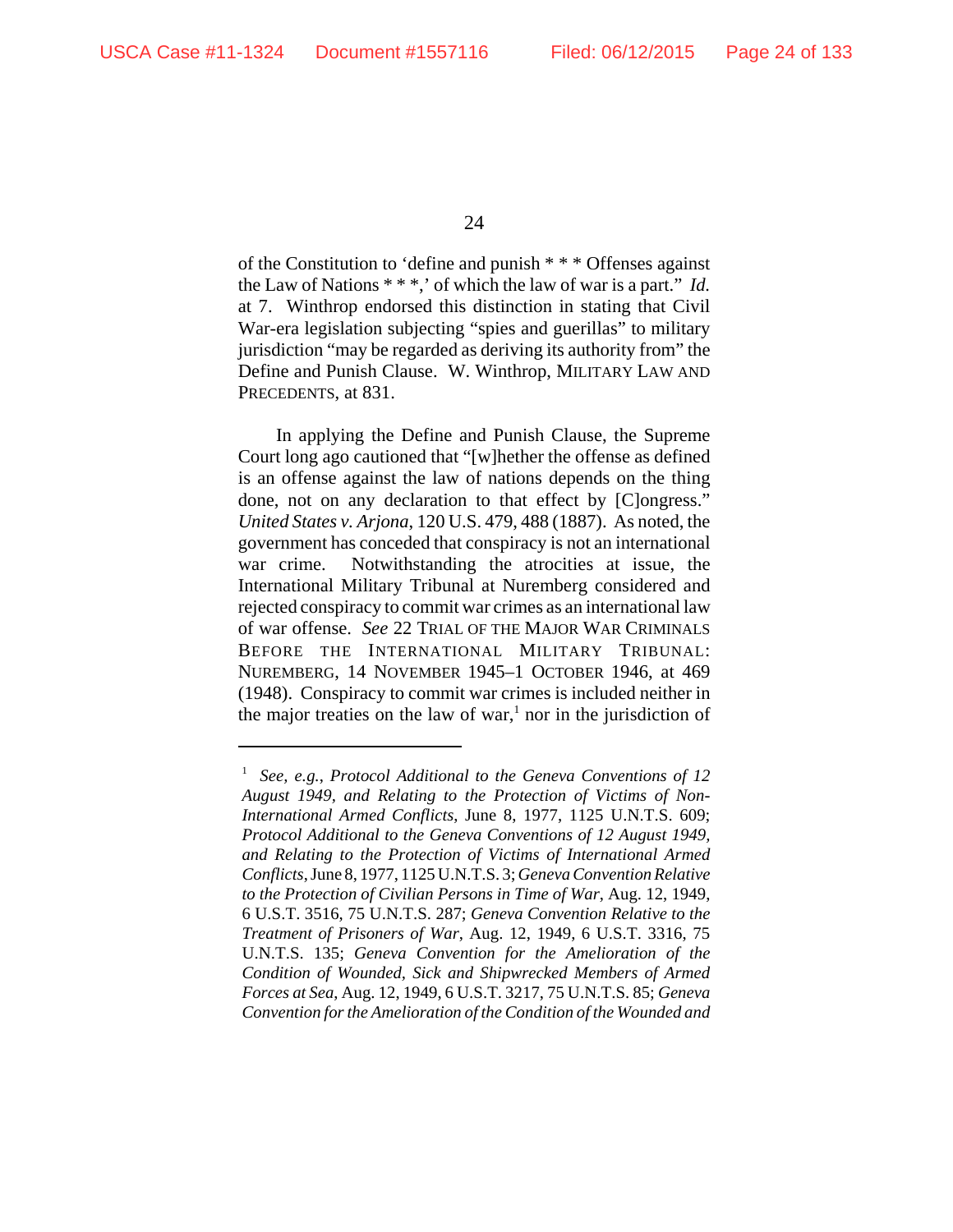modern war crimes tribunals.<sup>2</sup> Congress cannot, pursuant to the Define and Punish Clause, declare an offense to be an international war crime when the international law of war concededly does not. *See United States v. Furlong*, 18 U.S. (5 Wheat.) 184, 198 (1820). The exceptions — conspiracy to commit genocide and common plan to wage aggressive war, *see Hamdan*, 548 U.S. at 610 (plurality op.) — are not at issue here, for Bahlul was charged with neither. In light of the international community's explicit and repeated rejection of conspiracy as a law of war offense, we are puzzled by our dissenting colleague's statement that "[t]he international community does recognize that Bahlul violated the principles of the law of nations," Dis.

*Sick in Armed Forces in the Field*, Aug. 12, 1949, 6 U.S.T. 3114, 75 U.N.T.S. 31; *Convention Respecting the Laws and Customs of War on Land*, Oct. 18, 1907, 36 Stat. 2277, 1 Bevans 631; *Convention with Respect to the Laws and Customs of War on Land*, July 29, 1899, 32 Stat. 1803, 1 Bevans 247.

<sup>2</sup> *See Statute of the Special Court for Sierra Leone*, Jan. 16, 2002, 2178 U.N.T.S. 138; *Rome Statute of the International Criminal Court*, July 17, 1998, 2187 U.N.T.S. 90; *Statute of the International Tribunal for Rwanda*, adopted by S.C. Res. 955, U.N. Doc. S/RES/955 (1994), *reprinted in* 33 I.L.M. 1598, 1602; *Statute of the International Tribunal for the Former Yugoslavia*, adopted by S.C. Res. 827, U.N. Doc. S/RES/827 (1993), *reprinted in* 32 I.L.M. 1159, 1192. Some modern tribunals recognize war crimes liability through participation in a joint criminal enterprise, *see Prosecutor v. Milutinovic*, Case No. IT–99–37–AR72, Decision on Dragoljub Ojdanic's Motion Challenging Jurisdiction—Joint Criminal Enterprise, ¶ 26 (Int'l Crim. Trib. for the Former Yugoslavia, Appeals Chamber, May 21, 2003); *Rwamakuba v. Prosecutor*, Case No. ICTR–98–44–AR72.4, Decision on Interlocutory Appeal Regarding Application of Joint Criminal Enterprise to the Crime of Genocide, ¶ 30 (Oct. 22, 2004), but the prosecutor at Bahlul's military commission withdrew that charge against him, *see* Trial Tr. 110, 881 (cited in *Bahlul*, 767 F.3d at 39, 40–41 (Rogers, J., concurring in the judgment in part and dissenting)).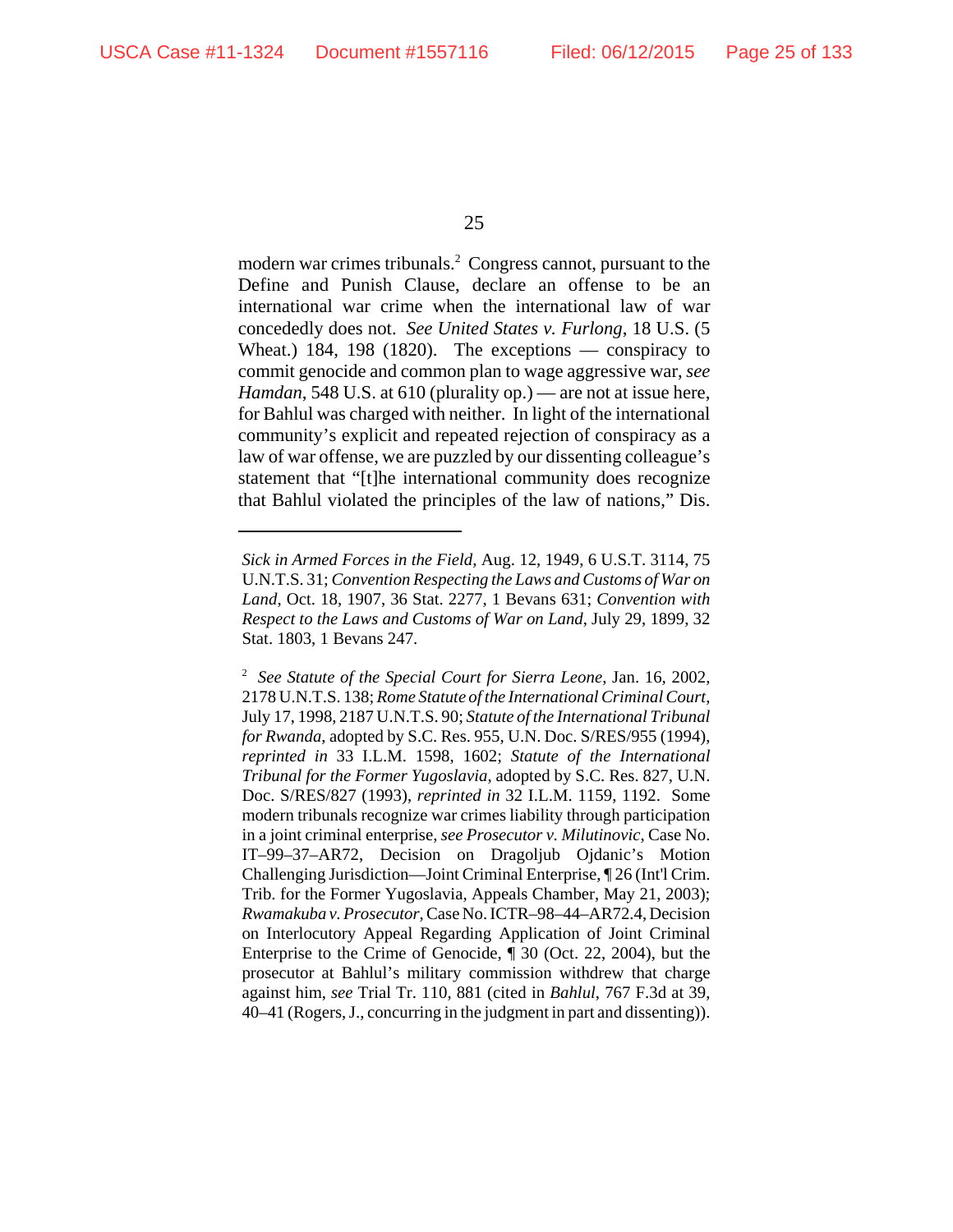Op. 31 (internal quotation marks and italics omitted), and by its reference to "the international community's agreement that those who conspire to commit war crimes can be punished as war criminals," *id.* at 53. There is no such "agreement." The dissent offers nothing to support this claim.

Our dissenting colleague also maintains that this court must accord Congress "'extraordinary deference when it acts under its Define and Punish Clause powers.'" Dis. Op. 34 (quoting *Bahlul*, 767 F.3d at 59 (Brown, J., concurring in the judgment in part and dissenting in part)). This court has no occasion to decide the extent of that deference because the government has never maintained that Congress defined conspiracy in the 2006 MCA as a violation of the law of nations. The legislative history of the 2006 MCA is not to the contrary. *See id.* at 46 n.17. In maintaining otherwise, the dissent confuses acting pursuant to the Define and Punish Clause with identifying the content of the law of nations, *see id.* at 45–47; Congress purported to do the former, not the latter. In Bahlul's case, the "law of nations" is not "too vague and deficient to be a rule," *id.* at 32 (quotation marks omitted); to the contrary, it quite clearly does not view conspiracy to be an independent war crime, as the government has conceded.

To the extent our colleague would interpret the Define and Punish Clause to confer open-ended congressional authority to create *new* war crimes, *see* Dis. Op. 38–43, the Supreme Court has rejected such an approach. In *Furlong*, 18 U.S. (5 Wheat.) 184, the Court explained with regard to piracy, the other object of the Define and Punish Clause: "If by calling murder *piracy*, [Congress] might assert a jurisdiction over that offence committed by a foreigner in a foreign vessel, what offence might not be brought within their power by the same device?" *Id*. at 198 (emphasis in original). The same reasoning applies to "Offenses against the Law of Nations," the other object of the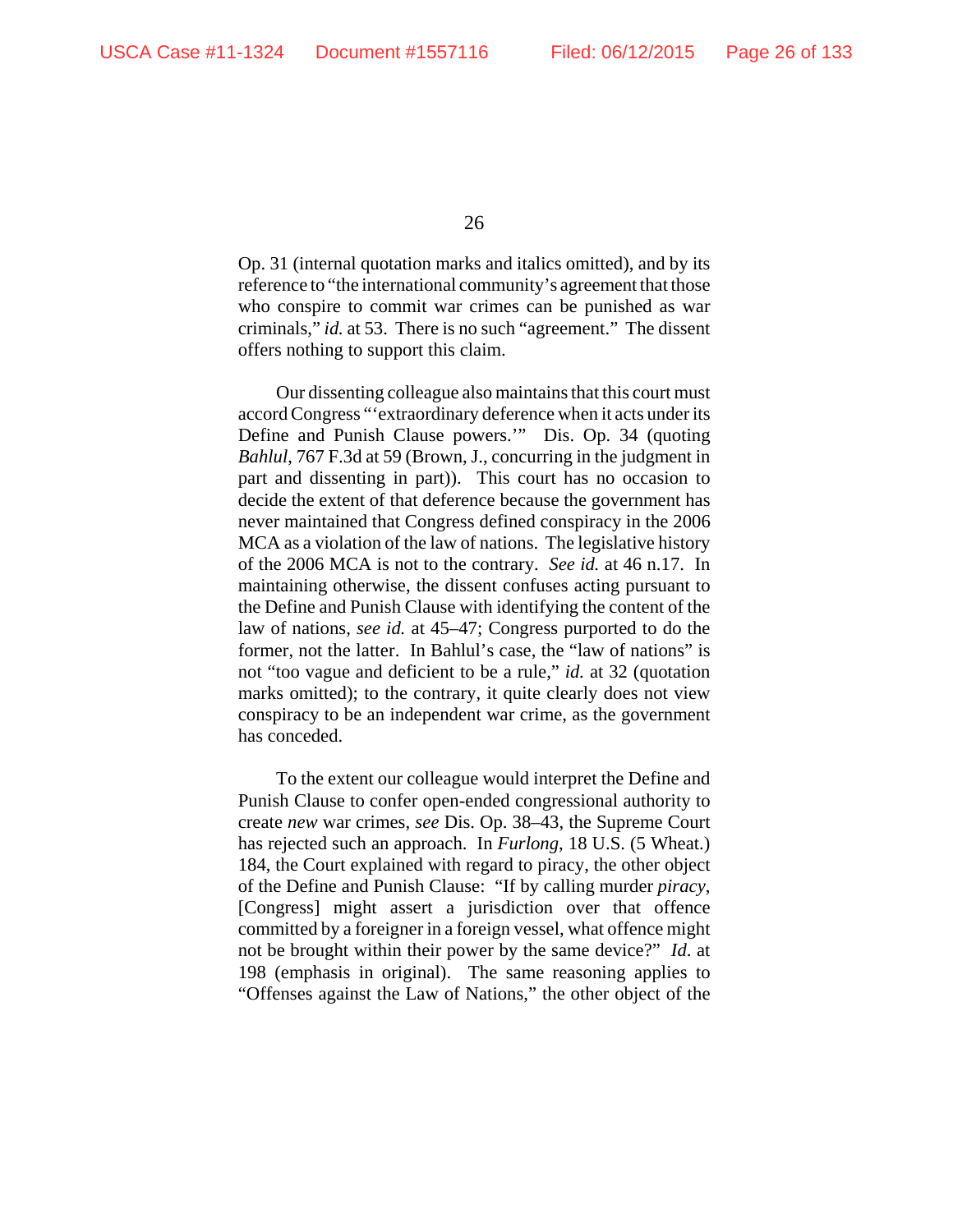Define and Punish Clause. U.S. CONST. art. I, § 8, cl. 10. Congress can neither define as piracy a crime that is clearly not piracy, nor define as a law of nations offense a crime that is avowedly not a law of nations offense. In other contexts as well, the Supreme Court has rejected the limitless form of congressional power the dissent proposes. *Cf. City of Boerne v. Flores*, 521 U.S. 507, 529 (1997). Contrary to our dissenting colleague, international law itself affords no limit because it does not purport to identify which non-international offenses can and cannot be treated as domestic war crimes; the dissent points to no offenses whose trial by military commission are "inconsistent with" or not "permit[ted]" by international law. Dis. Op. 53, 38 (italics omitted). In urging such a limitation, however, the dissent does reveal one shared premise: that the content of international law constrains congressional authority under the Define and Punish Clause. According to the dissent, congressional action under the Clause must be "consistent with international law," *id.* at 47, such that Congress may only "track *somewhat* ahead of the international community," *id.* at 43 (emphasis added). Thus, despite some rhetorical protestations to the contrary, *see id.* at 1, 42, 73, the dissent's disagreement is not about *whether* international law constrains congressional authority, only *to what extent*.

The dissent's reliance on *Yamashita* as support for its understanding of the Define and Punish Clause, *see* Dis. Op. 35–37, is misplaced. In *Yamashita*, the Supreme Court did not address the nature of Define and Punish Clause authority at all, because Congress had not defined any specific offenses. *See Yamashita*, 327 U.S. at 7. The Court therefore had to undertake its own analysis of international law, and it concluded that the Hague and Geneva Conventions "plainly imposed on petitioner" a duty that he had violated. *Id.* at 16. It is therefore difficult to understand how *Yamashita* affects the type of deference owed to Congress one way or the other.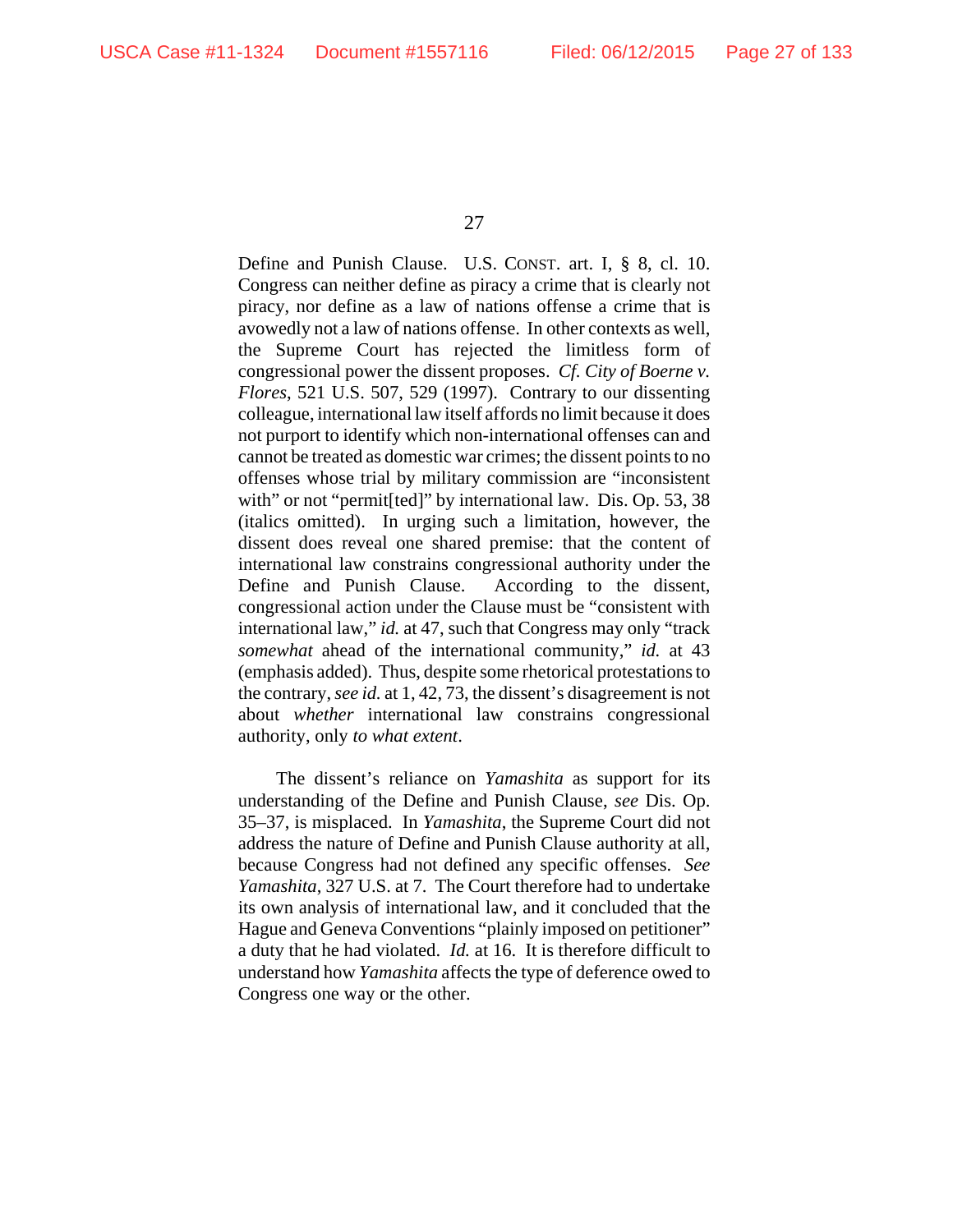**2.** Nor does the Necessary and Proper Clause allow Congress to do what its express powers do not. *See Toth*, 350 U.S. at 21–22. The government maintains that even if Congress's authority arose only under the Define and Punish Clause, "Congress is not restricted under that Clause only to criminal offenses that are violations of international law." Appellee's Br. 43. "Rather, Congress may, under the Necessary and Proper Clause, proscribe conspiracy to commit war crimes, such as terrorist attacks against civilians, that are themselves violations of the law of nations as a necessary and proper implementation of its power and responsibility to prevent and punish such violations." *Id.* The Supreme Court has adopted a different view.

In *Toth*, 350 U.S. at 22, the Supreme Court explained that it was "not willing to hold that power to circumvent [jury] safeguards should be inferred through the Necessary and Proper Clause." It described the "great difference between trial by jury and trial by selected members of the military forces," *id.* at 17, and explained that "[t]here are dangers lurking in military trials which were sought to be avoided by the Bill of Rights and Article III of our Constitution," *id.* at 22. In *Singleton*, the Court rejected expansion of military jurisdiction through the Necessary and Proper Clause because "[t]his Court cannot diminish and expand that power, either on a case-by-case basis or on a balancing of the power there granted Congress against the safeguards of Article III and the Fifth and Sixth Amendments." 361 U.S. at 246. The Court explained: "If the exercise of the power is valid it is because it is granted in Clause 14 [the Make Rules Clause], not because of the Necessary and Proper Clause." *Id.* at 247. "We are therefore constrained to say that since this Court has said that the Necessary and Proper Clause cannot expand Clause 14 so as to include prosecution of civilian dependents for capital crimes, it cannot expand Clause 14 to include prosecution of them for noncapital offenses." *Id.* at 248.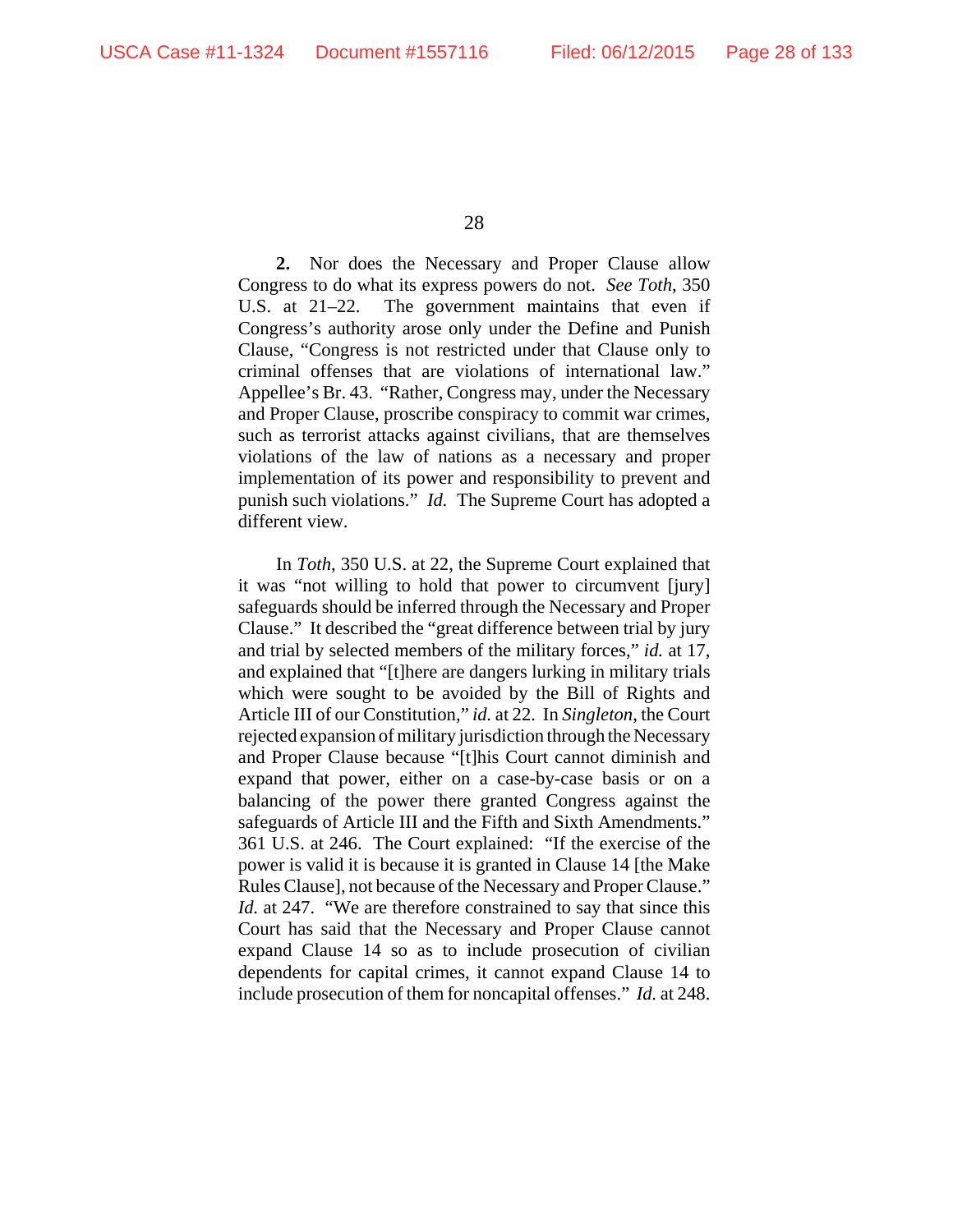As the plurality in *Reid* emphasized, "the jurisdiction of military tribunals is a very limited and extraordinary jurisdiction derived from the cryptic language in Art. I, § 8, and, at most, was intended to be only a narrow exception to the normal and preferred method of trial in courts of law." 354 U.S. at 21; *see Hamdan*, 548 U.S. at 590 (plurality op.). Consequently, "the Necessary and Proper Clause cannot operate to extend military jurisdiction to any group of persons beyond that class described in" an enumerated Article I power. *Reid*, 354 U.S. at 20–21 (plurality op.). "Under the grand design of the Constitution civilian courts are the normal repositories of power to try persons charged with crimes against the United States." *Id.* at 21.

The government's response is that Congress may enact legislation "necessary to comply with our nation's international responsibilities." Appellee's Br. 45. In *Arjona*, 120 U.S. at 484, the Supreme Court upheld a counterfeiting prohibition because "[t]he law of nations requires every national government . . . to punish those who, within its own jurisdiction, counterfeit the money of another nation." The Court observed that without the criminal statute, the United States would "be unable to perform a duty which they may owe to another nation, and which the law of nations has imposed on them as part of their international obligations." *Id.* at 487. Here, the government points to the *Geneva Convention Relative to the Protection of Civilian Persons in Time of War*, Aug. 12, 1949, 75 U.N.T.S. 287, 6 U.S.T. 3516 ("*Geneva IV*"), which prohibits "[c]ollective penalties and likewise all measures of intimidation or of terrorism." *Id.* art. 33. The Convention requires signatories to "undertake to enact any legislation necessary to provide effective penal sanctions for persons committing, or ordering to be committed, any of the grave breaches of the present Convention," *id.* art. 146, which include the "willful killing . . . of a protected person," *id.* art. 147, defined as "those who . . . find themselves, in case of a conflict or occupation, in the hands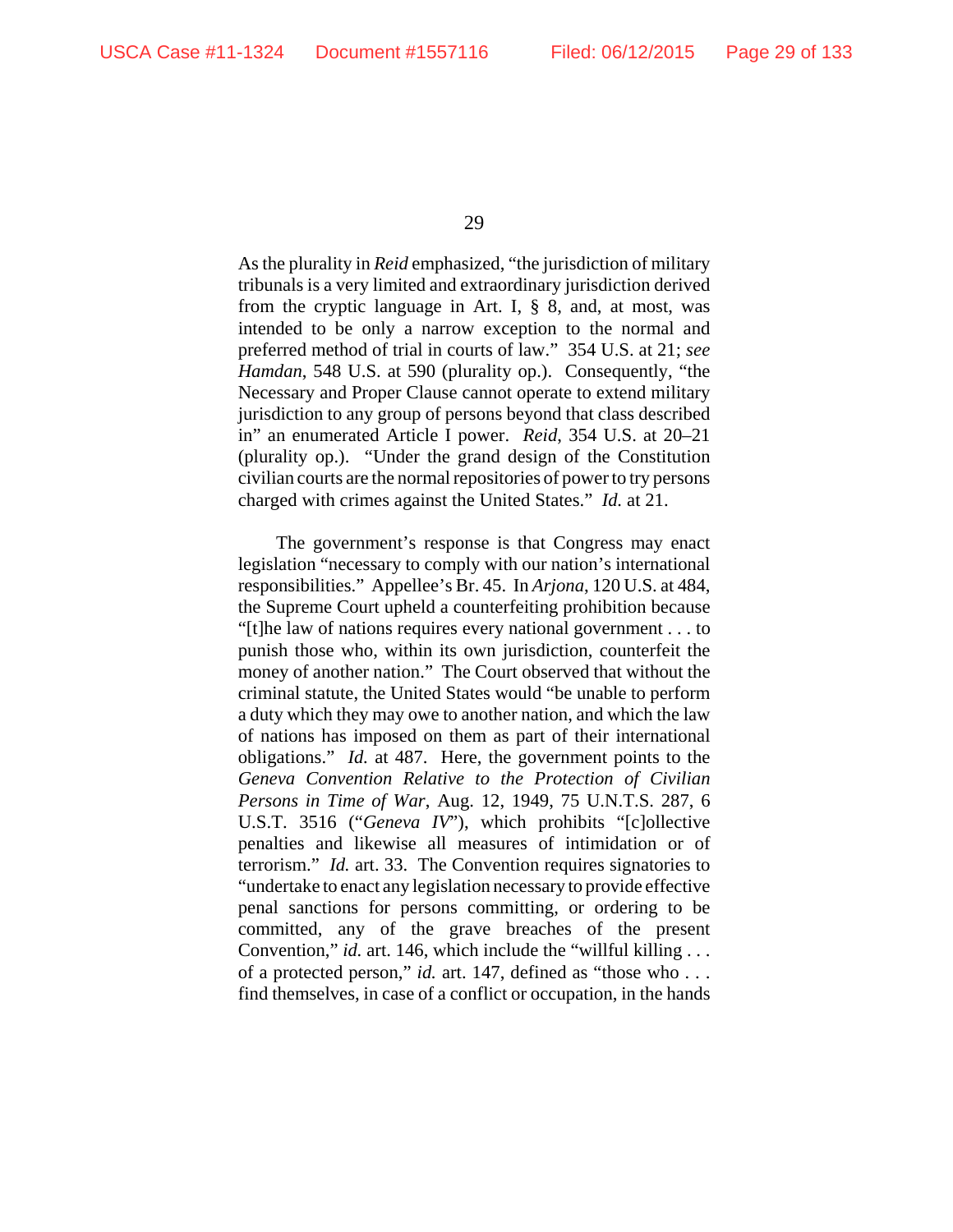of a Party to the conflict or Occupying Power of which they are not nationals," *id.* art. 4. Each signatory "shall take measures necessary for the suppression of all acts contrary to the provisions of the present Convention." *Id.* art. 146.

Even if Congress has authority to criminalize noninternational offenses pursuant to the Define and Punish Clause, as supplemented by the Necessary and Proper Clause, the government fails to explain why such congressional power to prohibit conduct implies the power to establish military jurisdiction over that conduct. Military jurisdiction over the offenses that the Supreme Court has previously upheld under the Define and Punish Clause — such as spying and sabotage have a textual basis in the Constitution: The "Law of Nations," U.S. CONST. art. I, § 8, cl. 10, *itself* makes those offenses "cognizable by [military] tribunals." *Quirin*, 317 U.S. at 28; *see id.* at 41 & n.13; Act of Apr. 10, 1806, 2 Stat. 359, 371; 11 Op. Att'y Gen. at 316; W. Winthrop, MILITARY LAW AND PRECEDENTS, at 769. Court-martial jurisdiction similarly has a textual basis in the Constitution, which authorizes Congress to "make Rules for the Government and Regulation of the land and naval Forces," U.S. CONST. art. I, § 8, cl. 14, and exempts those offenses from trial by jury, *see id.* amend. V. The sabotage offense in *Quirin* was subject to military jurisdiction based on "a construction of the Constitution which has been followed since the founding of our government." 317 U.S. at 41. Military jurisdiction over conspiracy, by contrast, has neither an express textual basis nor an established historical tradition.

The government maintains that under the Necessary and Proper Clause, "[i]f commission of the substantive crime that is the conspiracy's object would be within the scope of permissible congressional regulation, then so is the conspiracy." Appellee's Br. 45. But again, Bahlul's Article III challenge is not that Congress lacks authority to prohibit his conduct; rather, he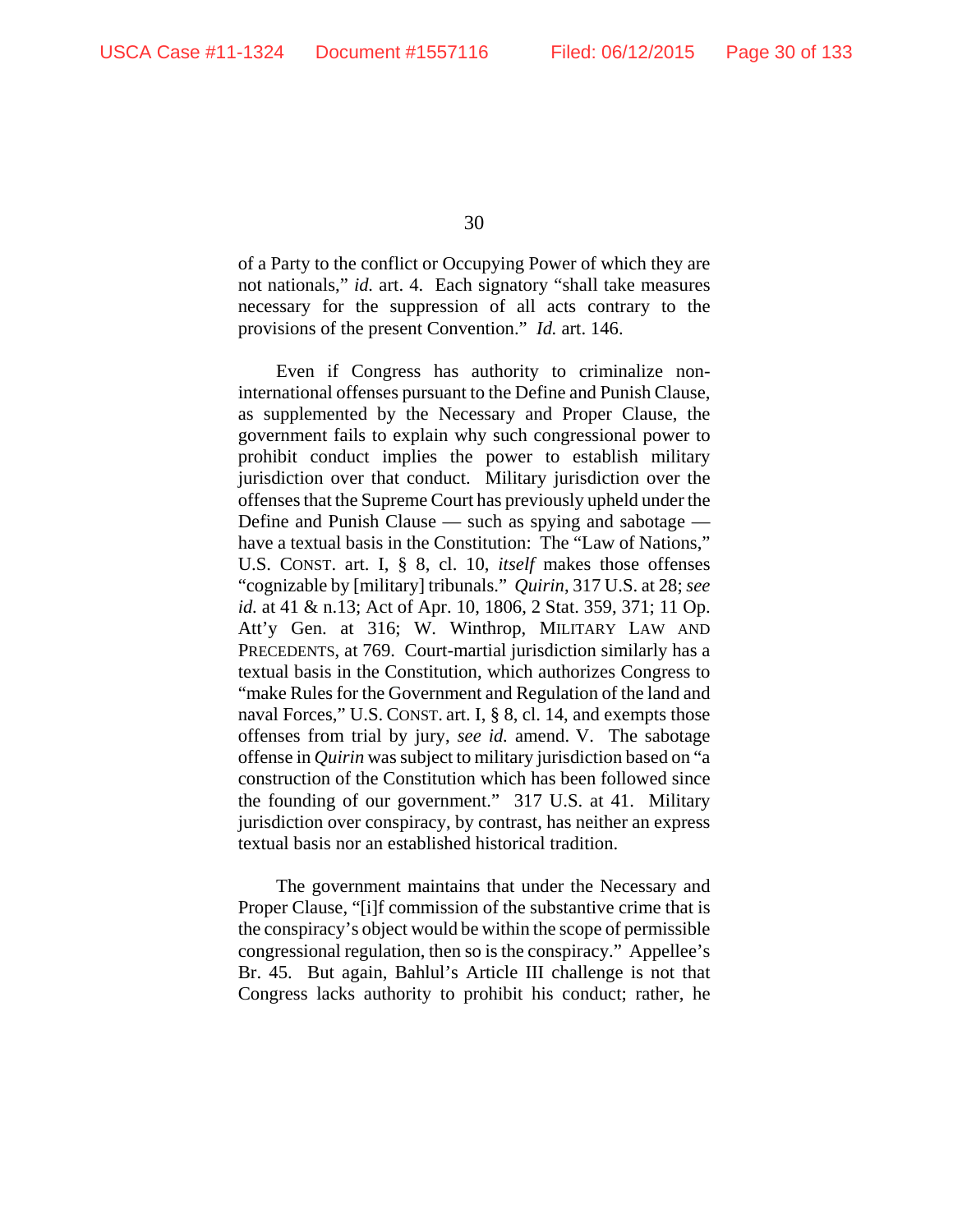challenges Congress's authority to confer jurisdiction in a military tribunal. Absent a textual or historical basis for prosecuting conspiracy as a standalone offense in a law of war military commission, the government's position is confounded by the Supreme Court's repeated reluctance to extend military jurisdiction based on the Necessary and Proper Clause. *See, e.g., Singleton*, 361 U.S. at 246–48; *Reid*, 354 U.S. at 20–21 (plurality op.); *Toth*, 350 U.S. at 21–22. The cases on which the government relies, such as *Callanan v. United States*, 364 U.S. 587, 593–94 (1961), and *United States v. Feola*, 420 U.S. 671, 694 (1975), involve criminal conspiracy prosecutions in civil courts. *See* Appellee's Br. 45–46 (also citing *United States v. Price*, 265 F.3d 1097, 1107 n.2 (10th Cir. 2001); *United States v. Jannotti*, 673 F.2d 578, 591–94 (3d Cir. 1982)).

#### **D.**

Before concluding we address some further flaws in our dissenting colleague's opinion.

First, the dissent relies on inapposite authorities regarding the source of congressional authority for law of war military commissions. Its citations refer to military commissions exercising jurisdiction far beyond the law of war. Thus, in *Ex parte Milligan*, 71 U.S. 2 (1866), the four Justices cited by the dissent, *see* Dis. Op. 55, were discussing courts martial and military commissions whose jurisdiction was based on military government and martial law. *See Milligan*, 71 U.S. at 141–42 (Chase, C.J., concurring in the result); *see generally Hamdan*, 548 U.S. at 595–98 (plurality op.), 683 (Thomas, J., dissenting); *Bahlul*, 767 F.3d at 7. The constitutional authority for those commissions, whose jurisdiction may include domestic crimes, *see Hamdan*, 548 U.S. at 595–96 (plurality op.); *Bahlul*, 767 F.3d at 7, does not extend to law of war commissions. The dissent's reliance on *Madsen v. Kinsella*, 343 U.S. 341 (1952); *see* Dis. Op. 55, 58, 61, is likewise misplaced; that case involved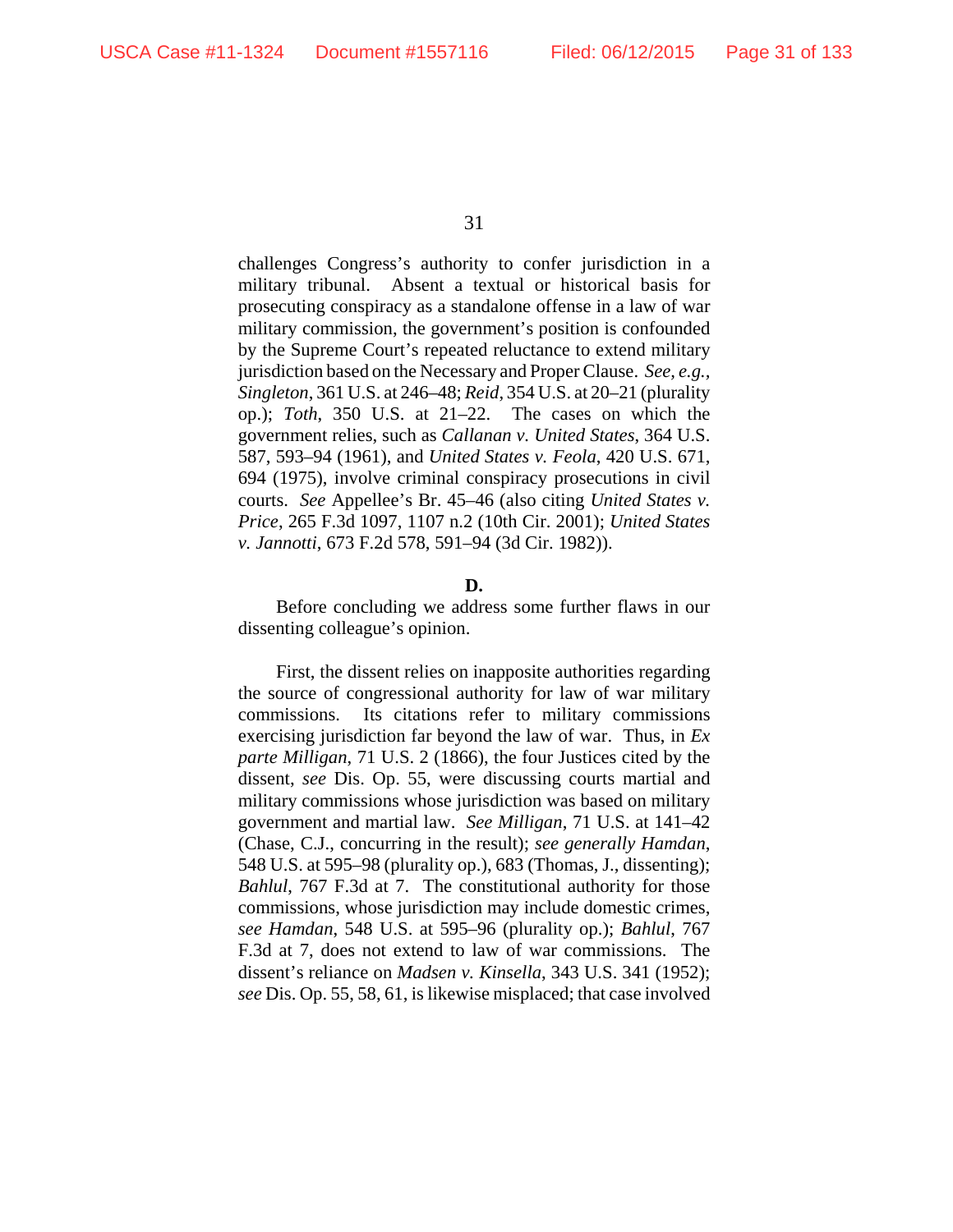a military-government commission, not a law of war military commission. *Madsen*, 343 U.S. at 343–44, 345–48. And the dissent's reliance on Winthrop's statement that "in general, it is" the war powers "from which the military tribunal derives its original sanction," Dis. Op. 60 (alterations omitted) (quoting W. Winthrop, MILITARY LAW AND PRECEDENTS, at 831), ignores both that Winthrop was discussing *all three kinds* of military commission, stating the commission's "authority is thus the same as the authority for the making and waging of war and for the exercise of military government and martial law," and that Winthrop looked *exclusively* to the Define and Punish Clause as the source of authority for law of war commissions to try spying and aiding the enemy, *see* W. Winthrop, MILITARY LAW AND PRECEDENTS, at 831.

Second, the dissent maintains that if conspiracy does not fall within the Article III exception for law of war military commissions, then Bahlul's conviction must be affirmed under *Schor*'s multi-factor balancing approach. *See* Dis. Op. 73–80. The Supreme Court has never suggested that an entire criminal adjudication outside an established Article III exception could ever satisfy the *Schor* analysis. The dissent cites *Palmore* to suggest otherwise, *see id*. at 72, but the Court conducted no balancing analysis in *Palmore* because the case involved a criminal adjudication *within* the established Article III exception for territorial courts. *Palmore*, 411 U.S. at 403; *see Northern Pipeline*, 458 U.S. at 55 & n.16 (plurality op.). But even accepting the dissent's premise, its analysis fails on its own terms. Bahlul's military commission is on the wrong side of nearly every balancing factor that the Supreme Court has applied.

With respect to what the dissent characterizes as the "most important[]" factor, Dis. Op. 74, the 2006 MCA provides for appellate review "only with respect to matters of law, including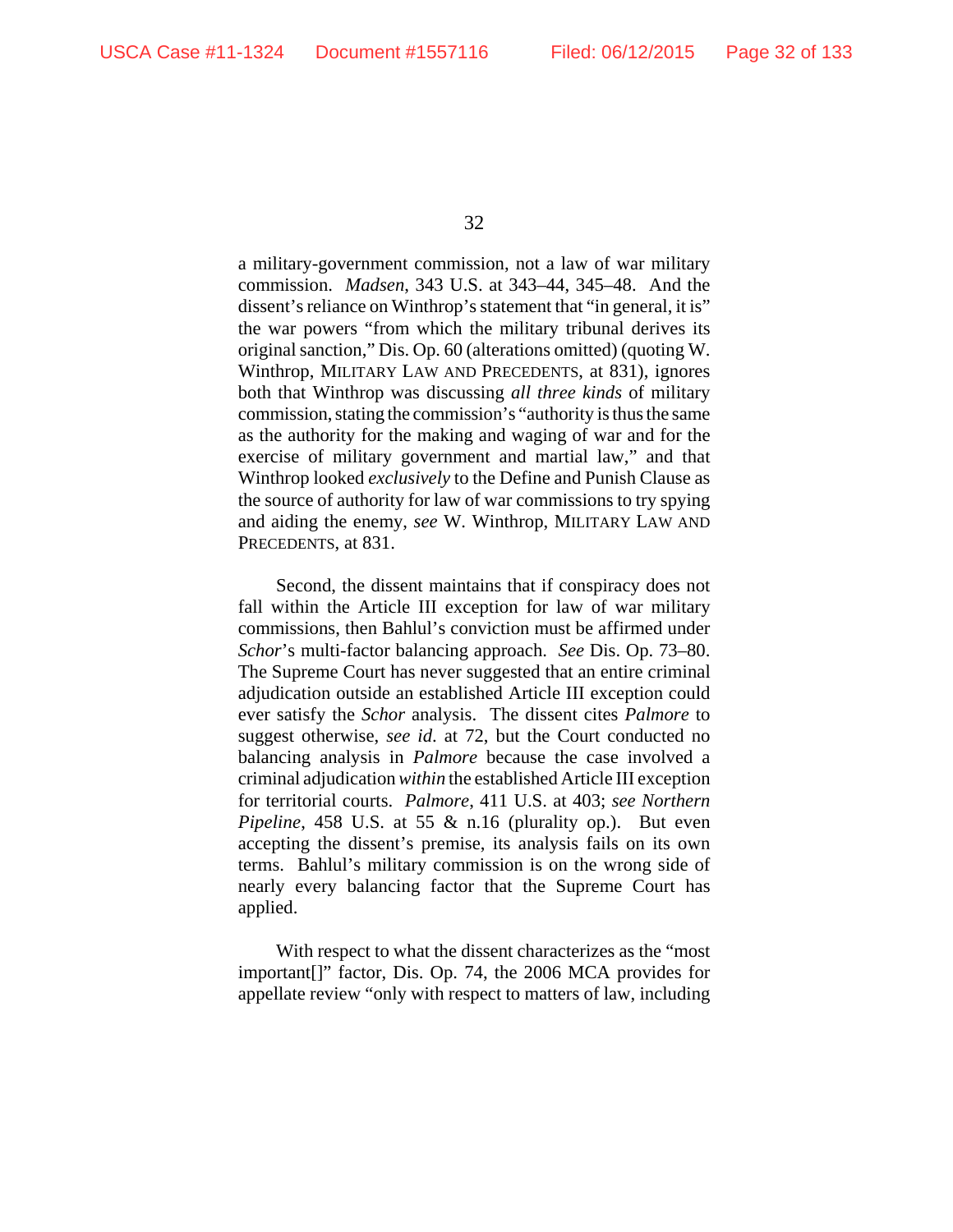the sufficiency of the evidence to support the verdict," 10 U.S.C. § 950g(d). Sufficiency review is "sharply limited," *Wright v. West*, 505 U.S. 277, 296 (1992), and "very deferential[]," *United States v. Harrison*, 931 F.2d 65, 71 (D.C. Cir. 1991). This is exactly the type of limited judicial review the Supreme Court has repeatedly held offends Article III. *See Stern*, 131 S. Ct. at 2611; *Schor*, 478 U.S. at 853; *Northern Pipeline*, 458 U.S. at 85, 86 n.39 (plurality op.); *id.* at 91 (Rehnquist, J., concurring in the judgment); *Crowell v. Benson*, 285 U.S. 22, 57 (1932). The dissent pretends otherwise, glossing over the details of *Schor* and ignoring *Stern* and *Northern Pipeline*. *See* Dis. Op. 74–76. In *Stern*, the Supreme Court faulted the bankruptcy statute for providing judicial review "only under the usual limited appellate standards," which "require[d] marked deference to, among other things, the [tribunal's] findings of fact." 131 S. Ct. at 2611. The Court reached the same conclusion in *Northern Pipeline*, 458 U.S. at 85, 86 n.39 (plurality op.); *id.* at 91 (Rehnquist, J., concurring in the judgment). In *Schor*, the Court noted that "CFTC orders are [] reviewed under the same 'weight of the evidence' standard sustained in *Crowell*, rather than the more deferential [clearly erroneous] standard found lacking in *Northern Pipeline*." 478 U.S. at 853. The "sufficiency of the evidence" standard in the 2006 MCA is more deferential than the "usual limited appellate standards" rejected in *Stern* and the "clearly erroneous" standard rejected in *Northern Pipeline* and *Schor.* Rather than addressing these holdings directly, the dissent relies on inapposite precedent involving (1) "adjunct" fact-finders within Article III courts, *see* Dis. Op. 75 (citing *Crowell*, 285 U.S. at 51); *see also Stern*, 131 S. Ct. at 2619; *Northern Pipeline*, 458 U.S. at 78 (plurality op.), (2) factual review in appeals from state courts and Article III district courts, *see* Dis. Op. 75–76 (citing *Jackson v. Virginia*, 443 U.S. 307, 318–19 (1979); *The Francis Wright*, 105 U.S. 381, 386 (1881)), and (3) cases within the "public rights" exception to Article III, where there is no reason to apply a balancing analysis, *see* Dis.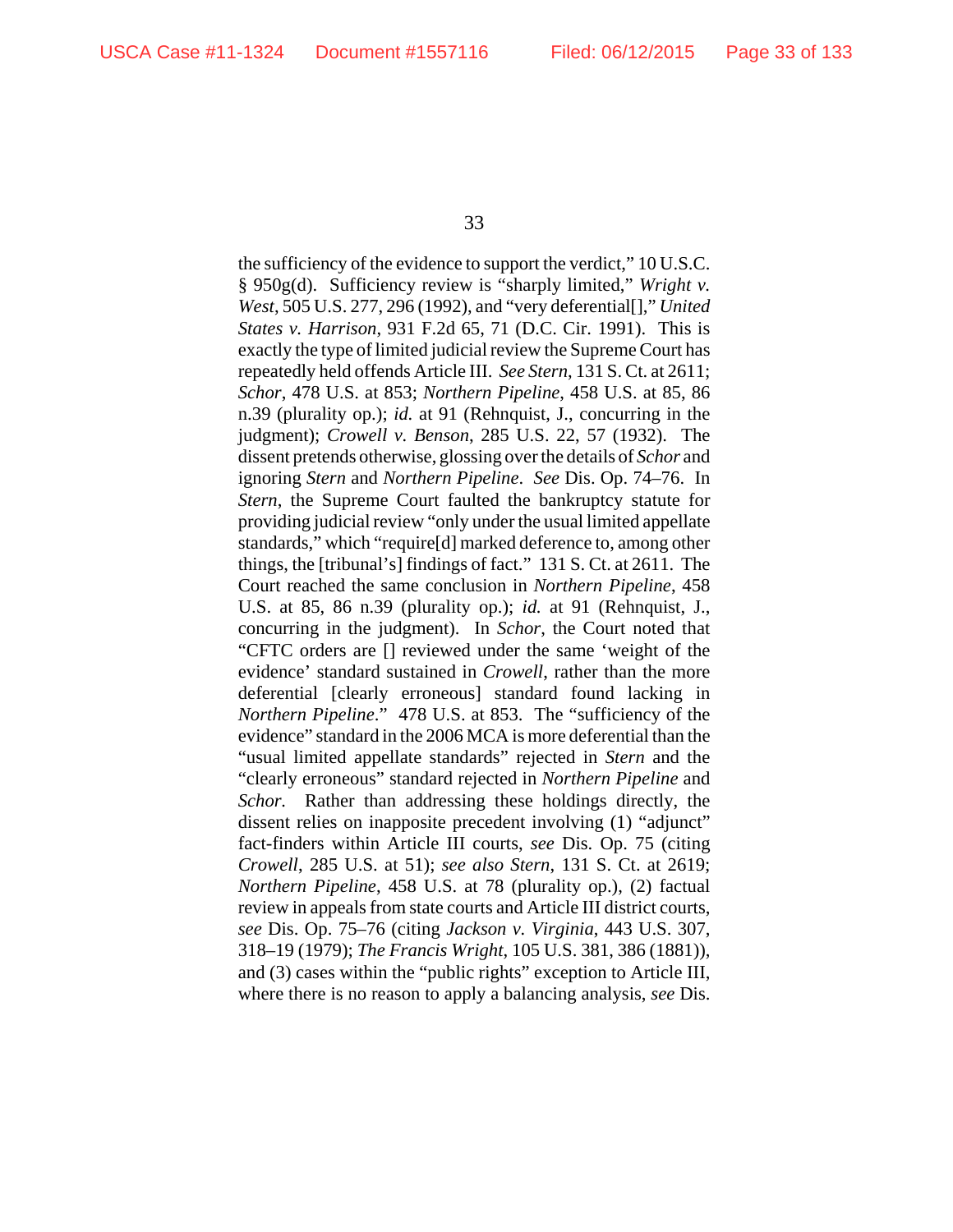Op. 76 (citing *Estep v. United States*, 327 U.S. 114 (1946)). No Article III issue was raised or addressed in *Estep* or *Jackson*. Thus, the dissent's "most important[]" factor — appellate review for legal error only, *id.* at 74 — is one the Supreme Court has expressly foreclosed.

In *Sharif*, where the Court upheld adjudication by bankruptcy courts outside the established Article III exception, the two necessary factors were the parties' consent to the adjudication, *and* the fact that "Article III courts retain[ed] supervisory authority over the process." *Sharif*, No. 13-935, slip op. at 12. Neither is true in Bahlul's case. First, the Court in *Sharif* emphasized that litigant consent has been a crucial factor in its prior decisions on non-Article III adjudication: In *Schor*, the Court "[l]ean[ed] heavily on the importance of Schor's consent." *Sharif*, No. 13-935, slip op. at 9; *see id.* at 14 n.10. Subsequent decisions by the Supreme Court involving the Federal Magistrates Act "reiterated the importance of consent to the constitutional analysis." *Id.* at 10. And in both *Stern* and *Northern Pipeline*, compliance with Article III "turned on" whether the litigant "truly consent[ed]" to the adjudication. *Id.* at 15 (internal quotation marks omitted). Bahlul plainly did not "consent" to his trial by military commission. As the *en banc* court observed, he "objected to the commission's authority to try him" and "flatly refused to participate in the military commission proceedings," even assuming his objections were "too general" to raise specific legal claims. *Bahlul*, 767 F.3d at 10 (internal quotation marks omitted); *see* Trial Tr. 96–97 ("Bahlul has made it very clear that he is boycotting and that he does not recognize this commission."); *contra* Dis. Op. 74. Second, the Court in *Sharif* relied on the fact that bankruptcy judges are appointed, referred cases, allowed to keep cases, supervised, and removable by Article III judges, who thus retain "total control and jurisdiction" over bankruptcy adjudication. *Sharif*, No. 13-935, slip op. at 13 (internal quotation marks omitted); *see id.* at 3–4.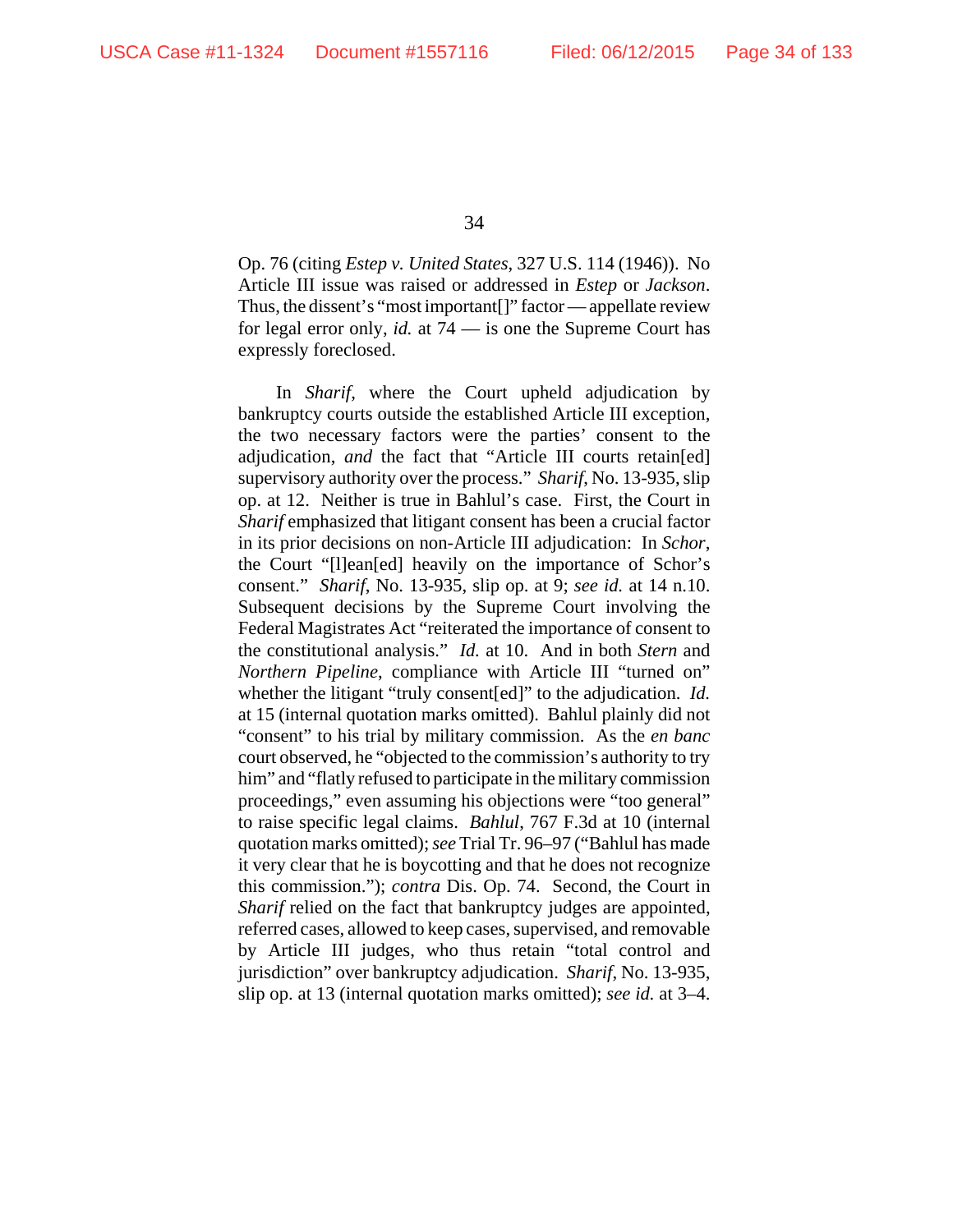The Court expressly conditioned its holding on this level of "control by the Article III courts." *Id.* at 12, 15. Nothing of the sort is true in Bahlul's case. Military commissions under the 2006 MCA are independent of the Article III courts except for very limited appellate review.

Another factor the Supreme Court has considered is the "concern[] that drove Congress to depart from the requirements of Article III." *Schor*, 478 U.S. at 851. In non-Article III adjudications upheld by the Supreme Court, Congress's "concern" was the fact that an ostensibly "private" claim was so "closely intertwined with a federal regulatory program," *Granfinanciera, S.A. v. Nordberg*, 492 U.S. 33, 54 (1989), that the program would be "confounded" without the ability to adjudicate that claim. *Schor*, 478 U.S. at 856; *see Sharif*, No. 13- 935, slip op. at 13; *Stern*, 131 S. Ct. at 2613–14; *Thomas v. Union Carbide Agric. Products Co.*, 473 U.S. 568, 593–94 (1985). Neither the government nor the dissent offer any reason to conclude that otherwise-valid military commission prosecutions will be "confounded" by the inability to prosecute non-law of war offenses.

Bahlul's military commission fails a number of other *Schor* factors the dissent neglects to mention. The military commission resolves "all matters of fact and law in whatever domains of the law to which" a charge may lead. *Stern*, 131 S. Ct. at 2610 (internal quotation marks and alterations omitted). It "'issue[s] final judgments, which are binding and enforceable,'" *id.* at 2610–11 (quoting *Northern Pipeline*, 458 U.S. at 85–86 (plurality op.)); *see Schor*, 478 U.S. at 853, and "subject to review only if a party chooses to appeal," *Stern*, 131 S. Ct. at 2619. As for the "origins and importance of the right to be adjudicated," *Schor*, 478 U.S. at 851, the right to "[f]reedom from imprisonment" is one of the oldest and most basic in our legal system. *Zadvydas v. Davis*, 533 U.S. 678, 690 (2001). The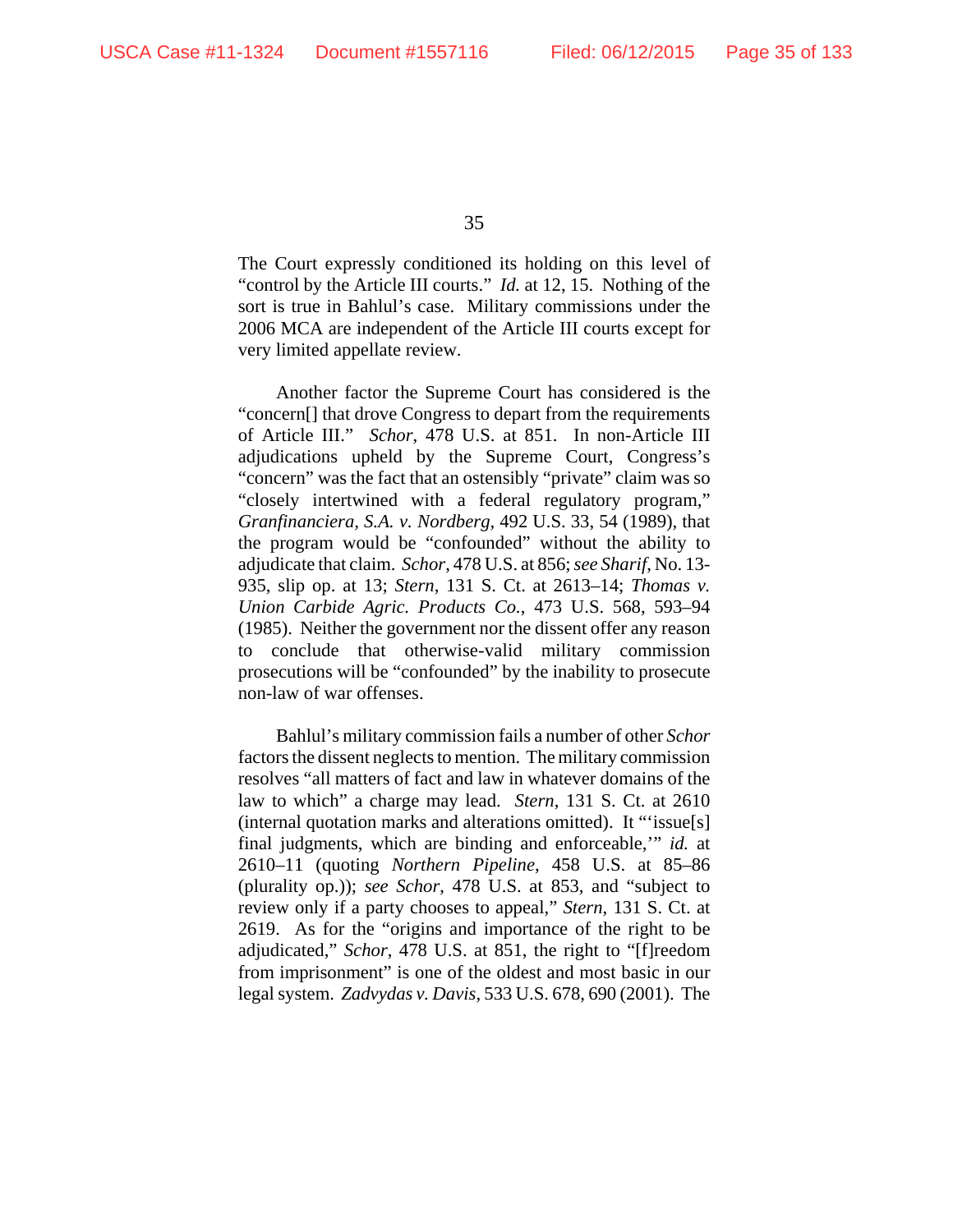circumstances of Bahlul's prosecution thus could not be further from *Schor*. There, Congress added to an Article I tribunal otherwise within an established Article III exception the authority to adjudicate a closely intertwined common-law cause of action, only with the consent of the parties, without authority to issue final enforceable judgements, and with meaningful factual review on appeal. Here, in Bahlul's case, Congress has created a *standalone* Article I tribunal to adjudicate his entire criminal case *without* his consent, *with* the ability to issue final enforceable judgments, and with *almost no* factual review on appeal.

If Bahlul's military commission falls outside the historical Article III exception for law of war military commissions, then there is no question that it usurps "the essential attributes of judicial power." *Schor*, 478 U.S. at 851 (internal quotation marks omitted). The Supreme Court unanimously agreed in *Stern* that "Congress may not vest in a non-Article III court the power to adjudicate, render final judgment, and issue binding orders in [an adjudication of private rights], without consent of the litigants, and subject only to ordinary appellate review." 131 S. Ct. at 2624 (Breyer, J., dissenting); *id.* at 2615 (majority op.); *see Thomas*, 473 U.S. at 584. The dissent struggles, unpersuasively, to avoid this conclusion. It suggests that military commissions somehow do not raise the same separation-ofpowers concerns as bankruptcy courts, *see* Dis. Op. 79; *contra Hamdan*, 456 U.S. at 638 (Kennedy, J., concurring in part), even though bankruptcy judges are appointed, supervised, and removable by Article III courts, *see Sharif*, No. 13-935, slip op. at 13; *Peretz v. United States*, 501 U.S. 923, 938–39 (1991). It points to the established Article III exception for military commissions, *see* Dis. Op. 79–80, even though the analysis in *Schor* is *premised* on the adjudication being outside of such an exception, as the dissent elsewhere acknowledges, *see id.* at 71,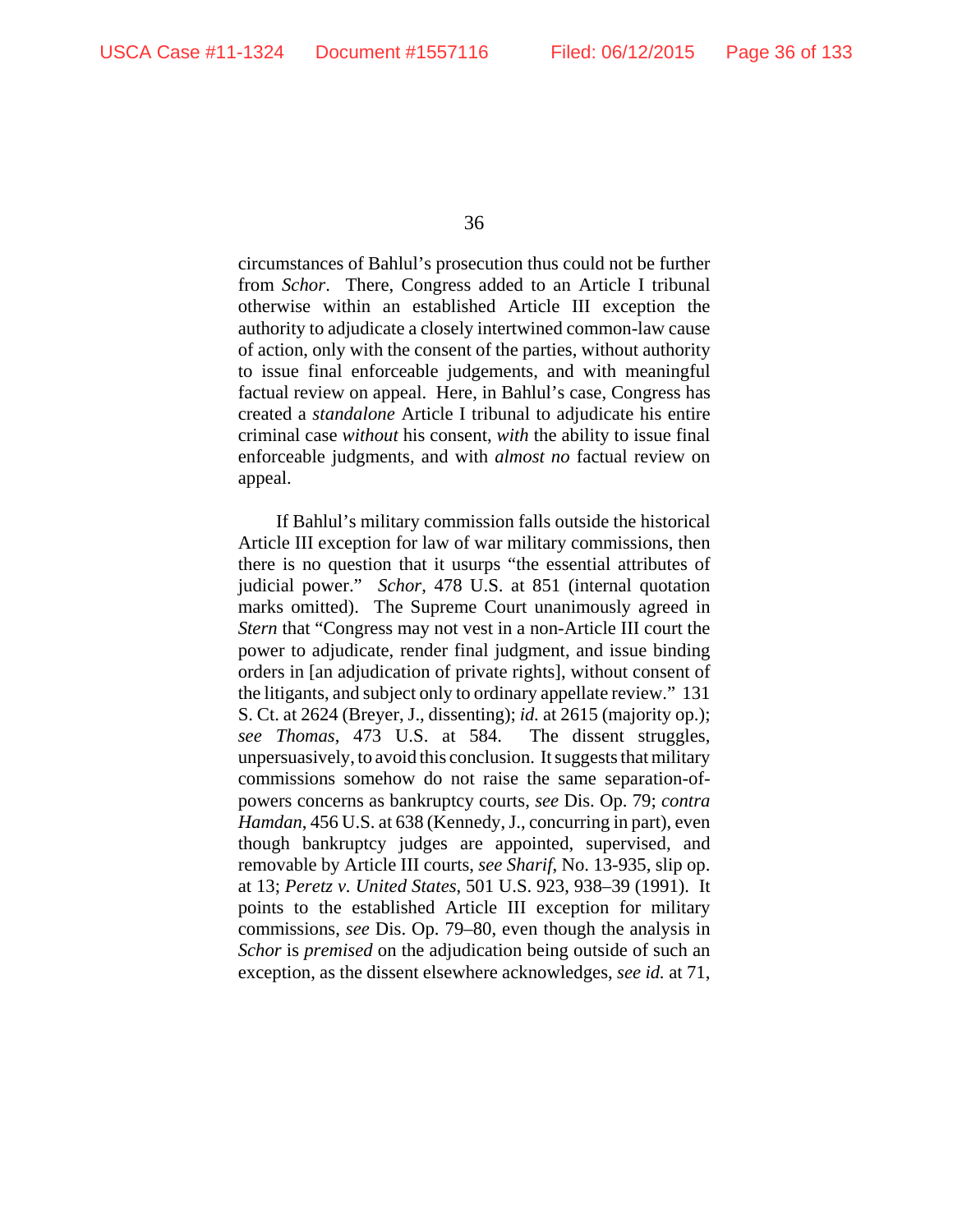73, 80. The government, unsurprisingly, has barely presented any balancing analysis, *see* Appellee's Br. 51.

## **III.**

For more than seventy years the Supreme Court has adhered to the definition of the law of war articulated in *Quirin*, which the government concedes does not prohibit conspiracy. The government has failed to identify a sufficiently settled historical practice for this court to conclude that the inchoate conspiracy offense of which Bahlul was convicted falls within the Article III exception for law of war military commissions. Absent further guidance from the Supreme Court, this court must apply the settled limitations that Article III places on the other branches with respect to the "judicial Power of the United States." U.S. CONST. art. III, § 1.

Contrary to the government's suggestion, vacating Bahlul's inchoate conspiracy conviction does not "cast doubt on the constitutional validity of the most prominent military commission precedents in our nation's history." Appellee's Br. 52. The Lincoln assassins and Colonel Grenfel were tried by mixed commissions, whose jurisdiction was based on martial law. The lawfulness of military commission jurisdiction over the charges against the Nazi saboteurs and Colepaugh was judicially upheld without having to reach the conspiracy charges. Neither does our holding "inappropriately restrict Congress's ability, in the absence of broad concurrence by the international community, to adapt the range of offenses triable by military commission in light of future changes in the practice of modern warfare and the norms that govern it." *Id.* at 38. Military commissions retain the ability to prosecute joint criminal enterprise, aiding and abetting, or any other offenses against the law of war, however it may evolve. Congress retains the authority it has always had to proscribe domestic offenses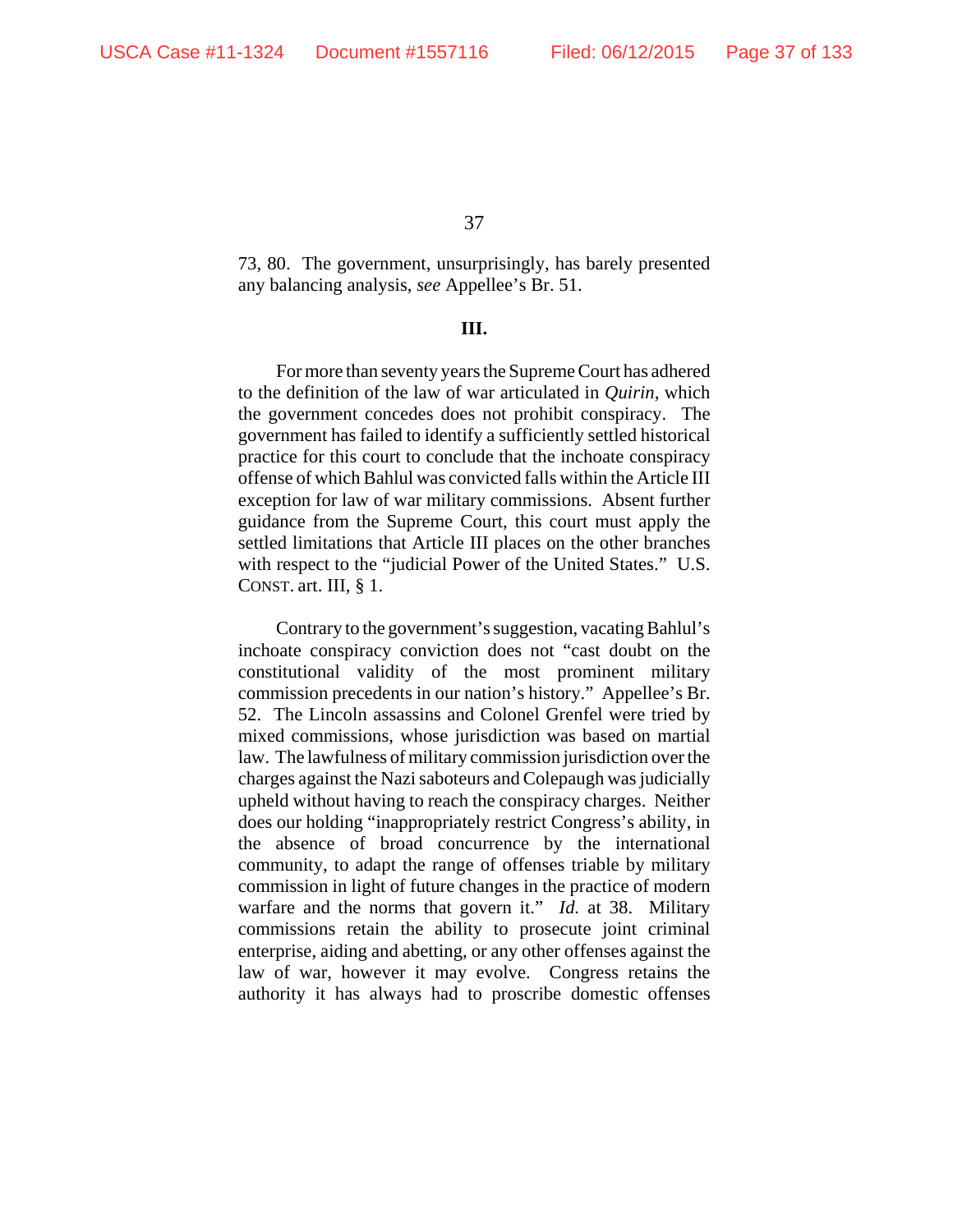through the criminal law in the civil courts. The international law of war limits Congress's authority because the Constitution expressly ties that authority to "the Law of Nations," U.S. CONST. art. I, § 8, cl. 10.

Accordingly, we hold that Bahlul's conviction for inchoate conspiracy by a law of war military commission violated the separation of powers enshrined in Article III § 1 and must be vacated. We need not and do not address Bahlul's other contentions.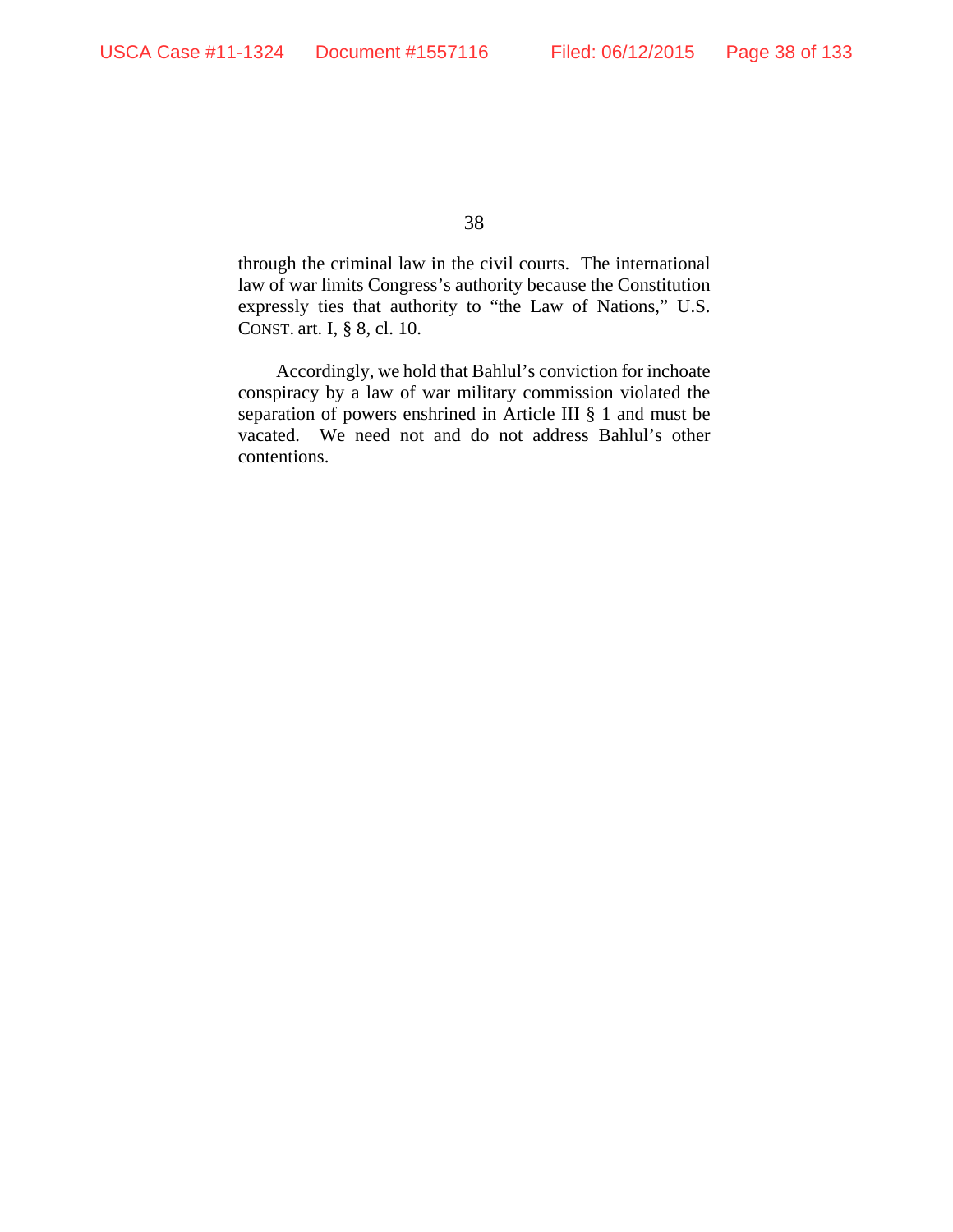TATEL, *Circuit Judge*, concurring: Although I agree that al Bahlul's conviction runs afoul of Article III of the Constitution, I write separately to explain why, having joined the en banc Court in upholding that conviction, I now join an opinion that invalidates it. I also wish to draw out a few points that are especially relevant to the separation-of-powers questions this case presents.

Sitting en banc, this Court decided last year that the Ex Post Facto Clause does not prevent Congress from granting military commissions jurisdiction over the crime of conspiracy. We began by noting that in the months leading up to the September 11th attacks, when al Bahlul committed his crimes, federal law gave military commissions jurisdiction over "offenders or offenses that *by statute or by the law of war* may be tried by military commissions." 10 U.S.C. § 821 (emphasis added). Because no statute on the books in 2001 allowed military commissions to try conspiracy, the en banc Court needed to determine whether that crime qualified as a "law of war" offense at that time and was thus triable by military commission. If so, the Court observed, al Bahlul's ex post facto argument would necessarily fail. Reviewing much of the same history and case law before us now, the en banc Court was unable to conclude that "conspiracy was not already triable by law-of-war military commissions" in 2001. *Al Bahlul v. United States*, 767 F.3d 1, 18 (D.C. Cir. 2014).

So why the different result here? The answer is the standard of review. The en banc Court came down the way it did, and I voted the way I did, because al Bahlul had forfeited his ex post facto challenge by failing to raise it before the Commission, so our review was for plain error. Applying that highly deferential standard, the Court concluded that it was "not 'obvious'" that conspiracy was "not . . . triable by law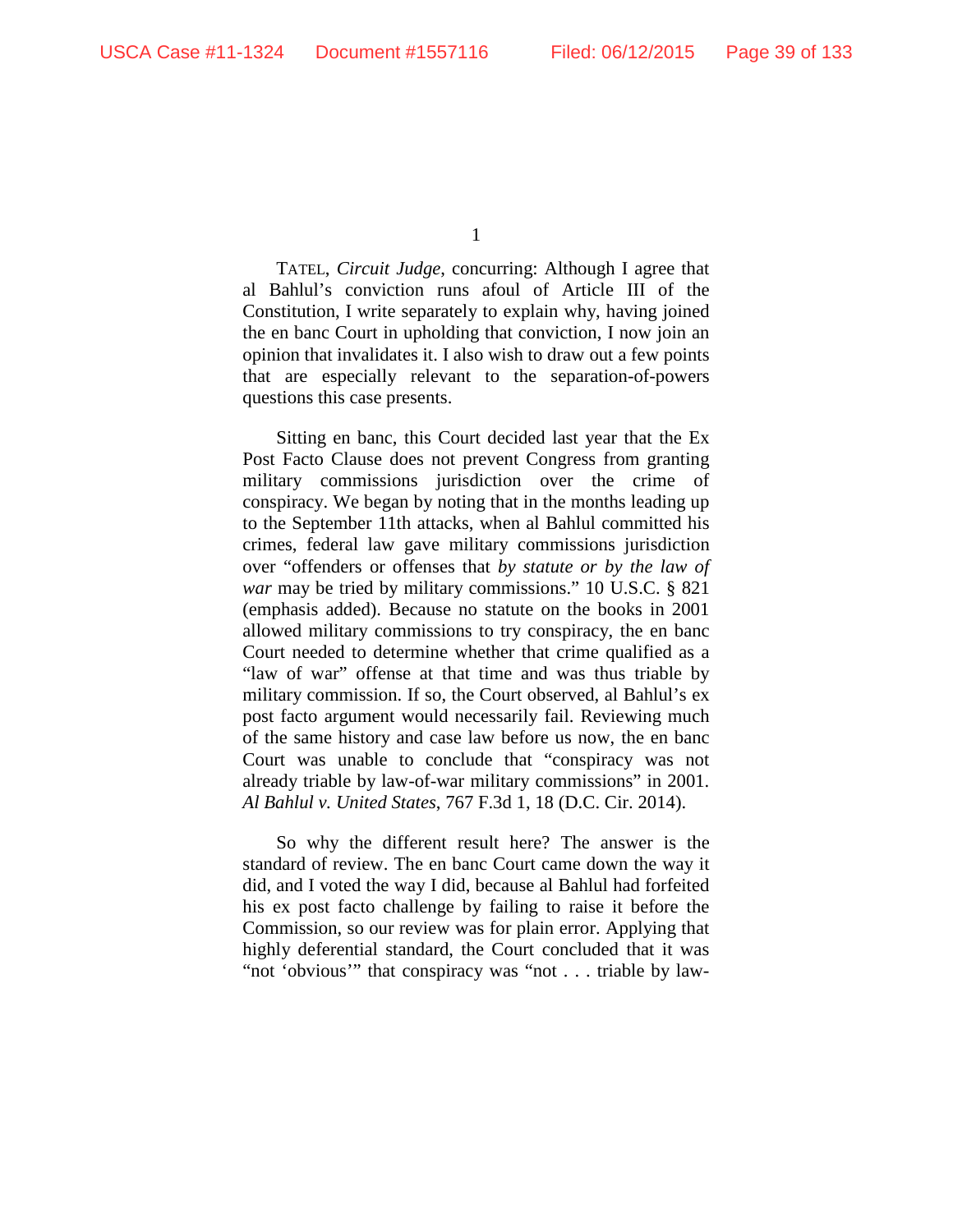$\mathcal{L}$ 

of-war military commissions" at the time al Bahlul committed his crimes. *Id.* at 27.

The government insists that al Bahlul also failed to raise his Article III argument below. But even if that were true, the Article III claim is structural, *see Reid v. Covert*, 354 U.S. 1, 21 (1957) ("Every extension of military jurisdiction is an encroachment on the jurisdiction of civil courts . . . ."), and the Supreme Court held in *Commodities Futures Trading Commission v. Schor* that structural claims cannot be waived or forfeited, *see* 478 U.S. 833, 850–51 (1986) ("To the extent that [a] structural principle is implicated in a given case, the parties cannot by consent cure the constitutional difficulty."). This Court followed suit in *Kuretski v. Commissioner of Internal Revenue Service*, holding that "the Supreme Court has recognized an exception" to the "general rule" that a party may forfeit an argument it fails to raise below: we may nonetheless "hear 'a constitutional challenge' . . . if the 'alleged defect . . . goes to the validity of the . . . proceeding.'" 755 F.3d 929, 936 (D.C. Cir. 2014) (quoting *Freytag v. Commissioner of Internal Revenue Service*, 501 U.S. 868, 879 (1991)). The Supreme Court, moreover, recently reaffirmed *Schor*'s holding in *Wellness International Network, Ltd. v. Sharif*: "a litigant's waiver of his 'personal right' to an Article III court is not always dispositive[;] . . . [t]o the extent that [a] structural principle is implicated in a given case . . . the parties cannot by consent cure the constitutional difficulty."  $575$  U.S.  $\_\_$  (2015), slip op. at 9 (quoting *Schor*, 478 U.S. at 850–51); *see id.*, dissenting op. at 12 (Roberts, C.J.) ("nobody disputes that Schor forbids a litigant from consenting to a constitutional violation when the structural component of Article III is implicated") (internal quotation marks omitted); Op. at 6–7. If, as the dissent argues, the Court instead intended to hold that structural claims *are* now forfeitable, *see* Dissenting Op. 14–15, thus overruling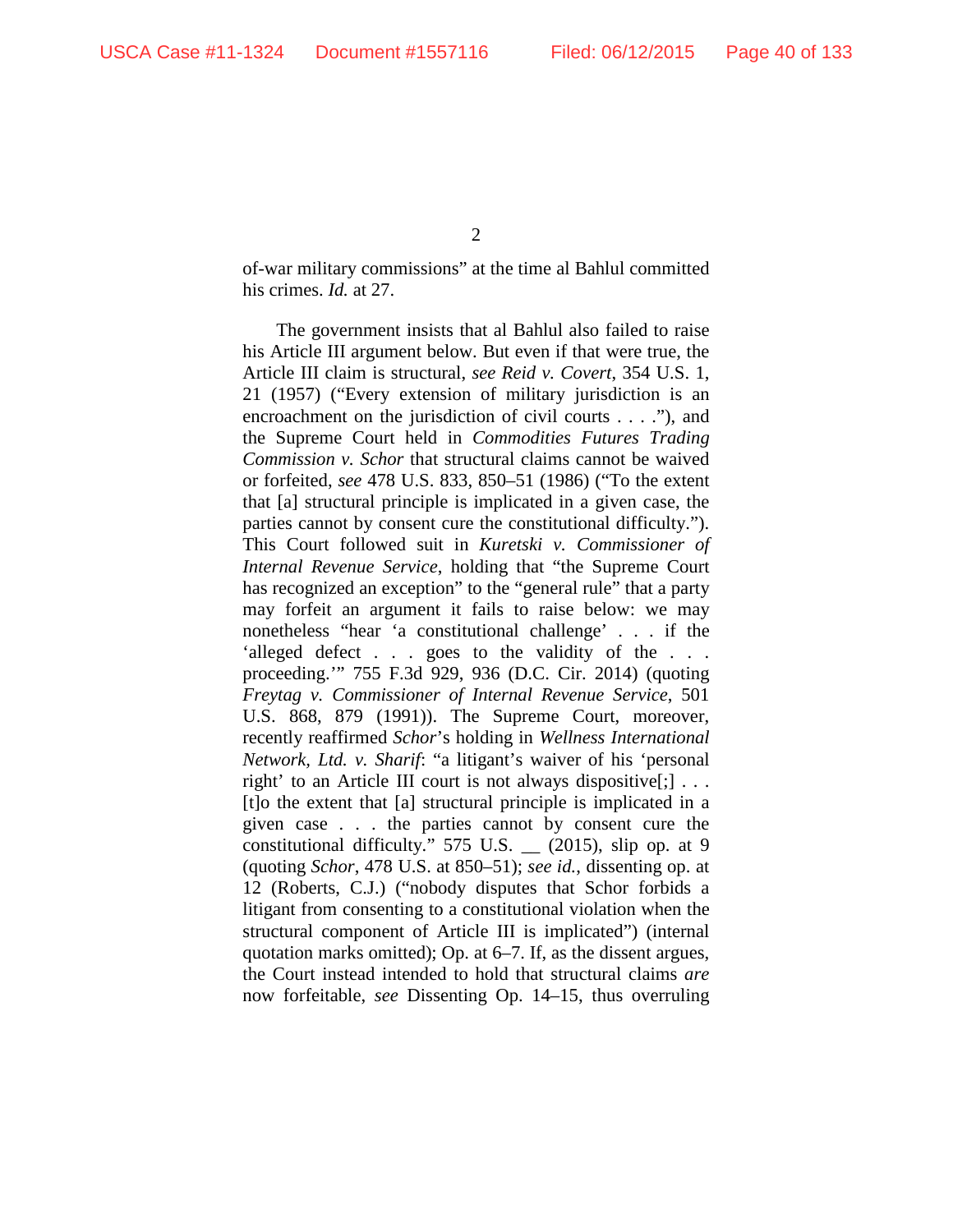decades of precedent and requiring us to depart from our own case law, then I suspect it would have made that point clear.

Under these circumstances, the en banc Court's conclusion that it was neither "clear" nor "obvious"—that is, not "plain"—that the law of war is purely international cannot determine the outcome of this case. However unclear the law and the evidence, we must decide not whether the error below was plain, but whether there was any error at all. In my view, whether Article III prohibits military commissions from trying conspiracy turns on what *Ex Parte Quirin* says and what *Hamdan* does not.

Article III provides that Congress "may vest[] . . . the judicial power of the United States . . . *only* in courts whose judges enjoy the protections set forth in that Article." *Stern v. Marshall*, 131 S. Ct. 2594, 2620 (2011) (emphasis added). The Supreme Court has ruled time and again that this mandate is essentially ironclad, allowing exceptions only where "delineated in [the Court's] precedents, rooted in history and the Constitution." *Northern Pipeline Construction Co. v. Marathon Pipe Line Co.*, 458 U.S. 50, 74 (1982). One such exception—the only one relevant here—permits Congress to assign certain criminal cases to military commissions. *See Al Bahlul*, 767 F.3d at 7. The question in this case is whether conspiracy to commit war crimes falls within the militarycommission exception to Article III *as articulated by the Supreme Court*.

The search for precedent on that question begins and, for the most part, ends with *Ex Parte Quirin*. Although the en banc Court considered *Quirin* in some depth, our review here must be more searching, and that heightened standard leads me to a different result.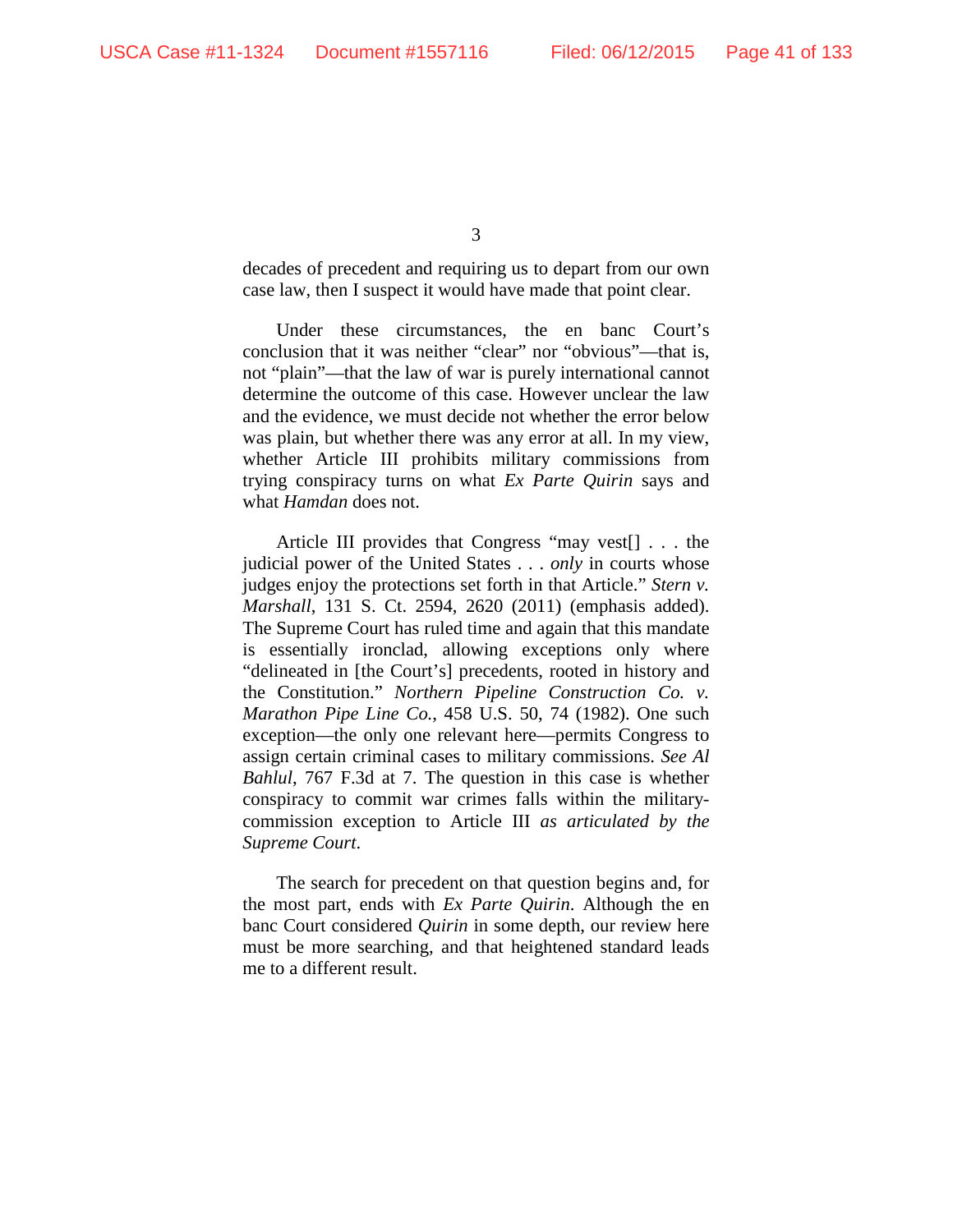In *Quirin*, the Supreme Court described the contours of the military-commission exception: commissions, the Court ruled, may try enemy belligerents for violations of the "law of war." *Ex Parte Quirin*, 317 U.S. 1 (1942). That holding, of course, goes only so far. Because the conviction the Court sustained was for passing behind enemy lines out of uniform in order to attack military assets, and because the Court assumed that that crime violated the international law of war—whatever the contemporary scholarly view—it had no reason to decide whether the law-of-war exception was *limited to* international law. *See Quirin*, 317 U.S. at 36–37; Op. at 10–11.

That question is critical here because in defending the constitutionality of MCA section 950, the government concedes that conspiracy does not violate the international law of war, thus implicitly acknowledging that by enacting that provision, Congress was not exercising its Article I authority to "define" the law of war. Given this, the issue before us is not whether this court must defer to Congress's "definition" of international law, but whether, as the government insists, the law of war includes some domestic crimes.

In my view, the weight of the Court's language in *Quirin*  strongly indicates that the law-of-war exception is exclusively international. Making this point repeatedly, the Court observed that in sending Quirin and his fellow saboteurs to a military commission, Congress had permissibly "exercised its authority . . . by sanctioning . . . the jurisdiction of military commissions to try persons for offenses which, according to the rules and precepts of *the law of nations*, and more particularly the law of war, are cognizable by such tribunals." *Id.* at 28 (emphasis added); *see also id.* at 29 (calling the law of war a "branch of international law"). The Court made the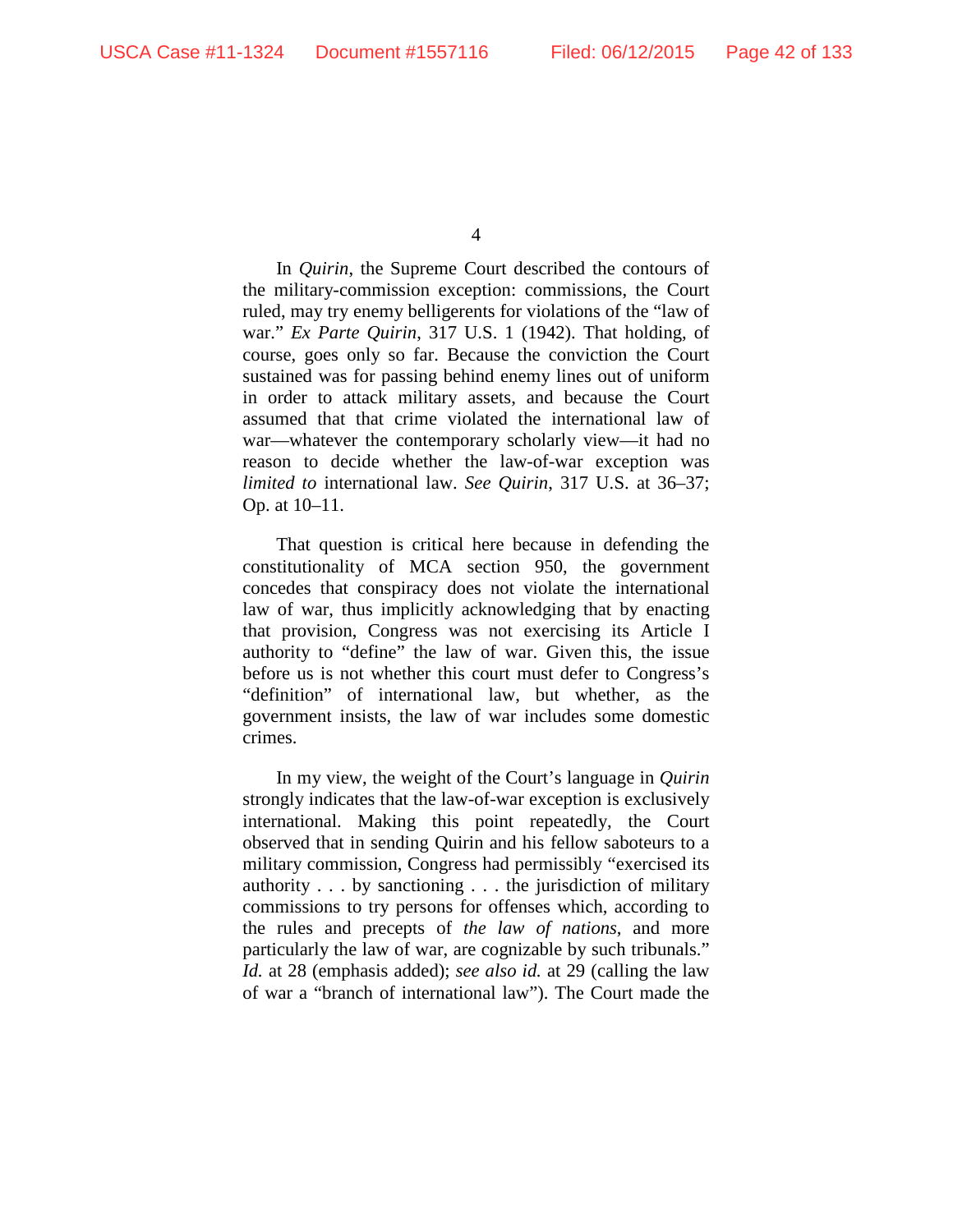point even clearer in *Yamashita*: military-commission authority derives from "the Law of Nations . . . *of which the law of war is a part*." 327 U.S. 1, 7 (1946) (alteration in original) (emphasis added); *see also* Op. at 12–14.

Still, the Supreme Court never *held*—because it had no need to—that military commissions are barred from trying crimes recognized only by domestic law. Instead, it left that question for another day. That day looked like it would come in 2006 when the Court took up the case of Salim Hamdan, Osama Bin Laden's personal driver, who was convicted of, among other things, conspiring to commit acts of terrorism. Like al Bahlul, Hamdan argued that the military commission that convicted him lacked jurisdiction because conspiracy was not a violation of the law of war. The Court, however, never reached that issue because it resolved the case on statutory grounds, i.e., it held that the commission's procedures ran afoul of the Uniform Code of Military Justice. In other words, the Court ruled that domestic law could *limit* military commission jurisdiction, but it had no reason to decide whether it could *extend* it.

The government, though agreeing that the *Hamdan* Court never directly held that the law of war includes domestic precedent, nonetheless argues that "seven justices . . . agreed that resolution of the question did not turn solely on whether conspiracy was a violation of international law." Respondent's Br. 41. As the government points out, Justice Thomas, writing on behalf of himself and two other Justices, did embrace this proposition. *See Hamdan*, 548 U.S. at 689 (Thomas, J., dissenting) ("The common law of war as it pertains to offenses triable by military commission is derived from the experience of our wars and our wartime tribunals, and the laws and usages of war as understood and practiced by the civilized nations of the world.") (citation and internal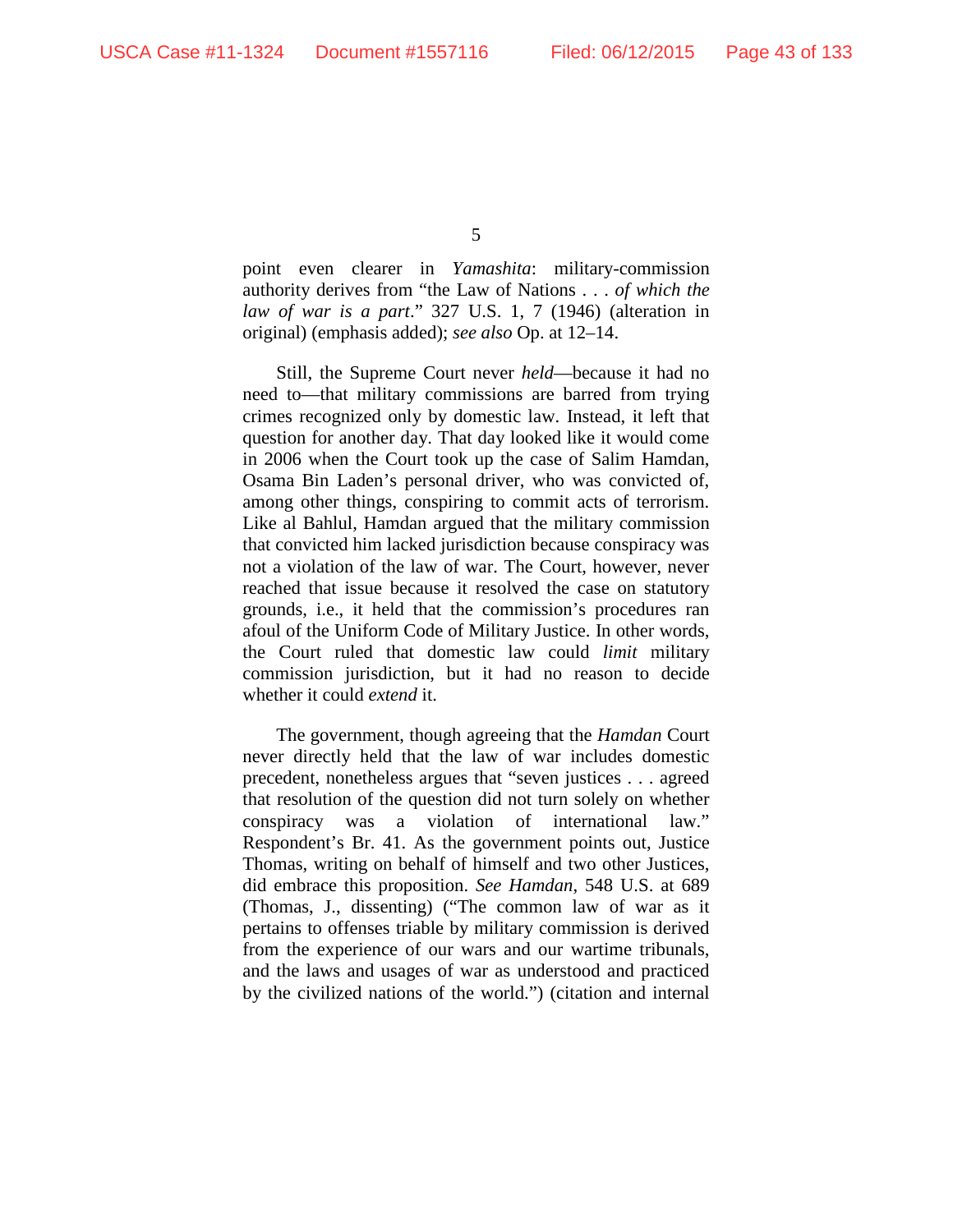quotation marks omitted). But Justice Kennedy, writing for himself and three other Justices, relied on *Quirin* for the proposition that the law of war "derives from 'rules and precepts *of the law of nations*'; it is the body of *international law* governing armed conflict," *id.* at 641 (Kennedy, J., concurring) (quoting *Quirin*, 317 U.S. at 28) (emphases added)—a definition that rules out resort to domestic law.

To be sure, Justice Stevens observed that "[t]he crime of 'conspiracy' has rarely if ever been tried as such in this country by any law-of-war military commission." *Id.* at 603 (Stevens, J., plurality opinion). The government, however, reads far too much into this reference to domestic practice, for in the very same sentence Justice Stevens emphasized that "international sources"—the Geneva Conventions and the Hague Conventions, which he described as "the major treaties on the law of war"—"*confirm*" that conspiracy "is not a recognized violation of the law of war." *Id.* at 610 (emphasis added). Justice Stevens described *Quirin* in similar terms: sabotage was triable by military commission in that case because it "was, by universal agreement and practice *both* in this country and internationally, recognized as an offense against the law of war." *Id.* at 603 (quoting *Quirin*, 317 U.S. at 30) (emphasis added) (internal quotation marks omitted). By stating that international law "confirms" that conspiracy is not a violation of the law of war, and by describing the *Quirin*  sabotage as a violation of the law of war because it was treated as such "both in this country and internationally," Justice Stevens was saying that, at a minimum, an act must violate the international law of war before Congress can grant military commissions jurisdiction over that crime. In other words, Justice Stevens did not conclude that domestic law *alone* could support military-commission jurisdiction over conspiracy. This interpretation of Justice Stevens's opinion seems especially obvious given that the three Justices who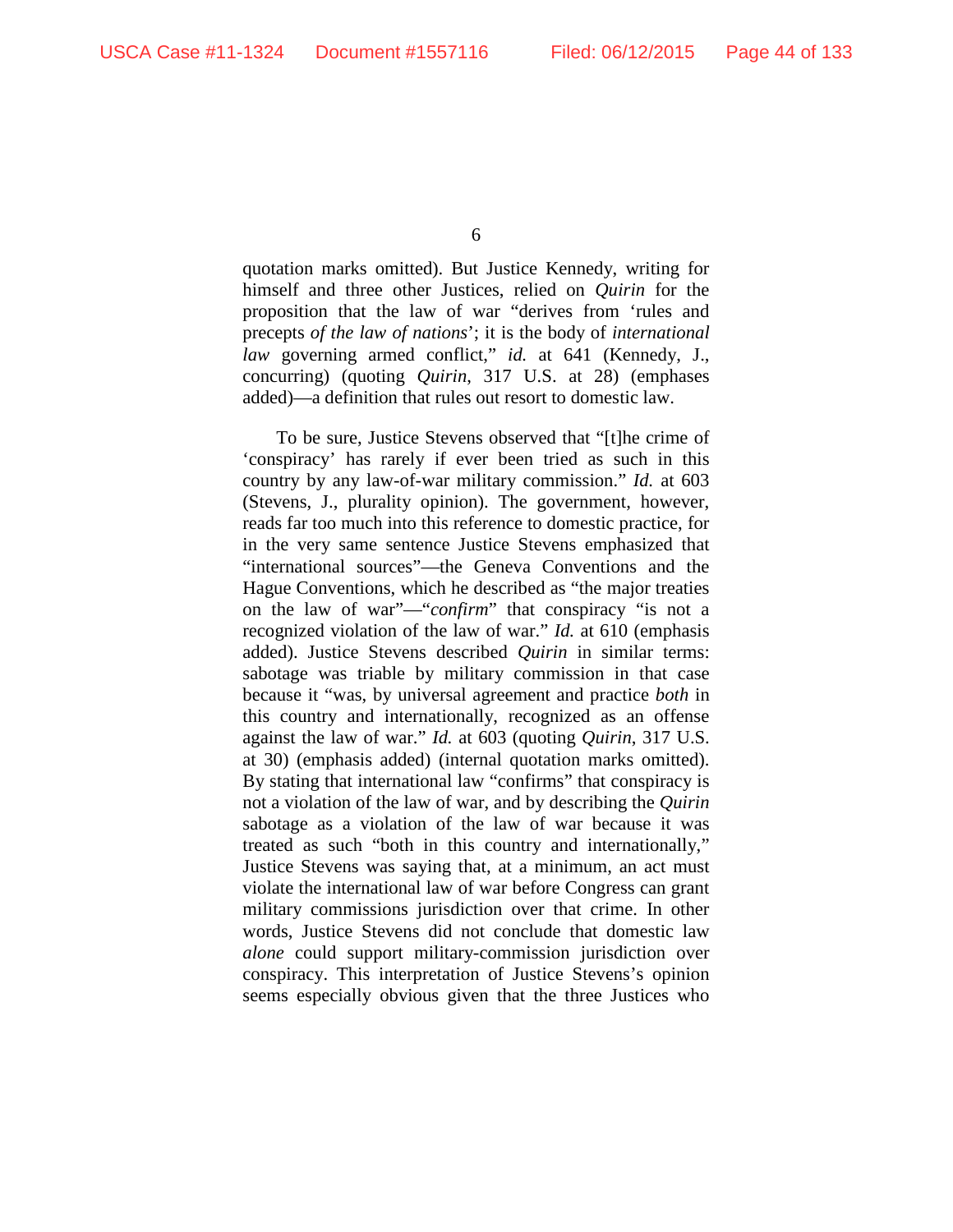signed onto his opinion also joined Justice Kennedy's statement that the law of war "is . . . international law," *id.* at 641 (Kennedy, J., concurring), and not Justice Thomas's opinion to the contrary.

Thus, although the Court held in *Hamdan* that domestic law—namely, the UCMJ—can *limit* the scope of militarycommission jurisdiction, only three Justices would have extended that jurisdiction beyond the international law of war to the "American common law of war." Given this, and given that Article III courts are the default, that exceptions must be "delineated in [the Court's] precedents," *Northern Pipeline*, 458 U.S. at 74, and that the *Schor* balancing factors favor al Bahlul, *see* Op. at 33–36, this "inferior" court is without authority to go beyond the Supreme Court's clear signal, sent first in *Quirin* and repeated in *Yamashita*, that militarycommission jurisdiction is limited to crimes that violate the *international law of war*. *See United States v. Dorcely*, 454 F.3d 366, 375 (D.C. Cir. 2006) (the Supreme Court's "carefully considered language . . . must be treated as authoritative"). Instead, we must leave it to the Supreme Court to take that step.

Moreover, and again proceeding on de novo review, I see nothing in Article I of the Constitution that requires a different result. Judge Rogers demonstrates this convincingly. *See* Op. at 19–26. I add only that were the government correct about Article I, Congress would have virtually unlimited authority to bring any crime within the jurisdiction of military commissions—even theft or murder—so long as it related in some way to an ongoing war or the armed forces. Congress could simply declare any crime to be a violation of the law of war and then vest military commissions with jurisdiction to try it, thereby gutting Article III's critical protections. The Supreme Court rejected that view of Article I in *Northern*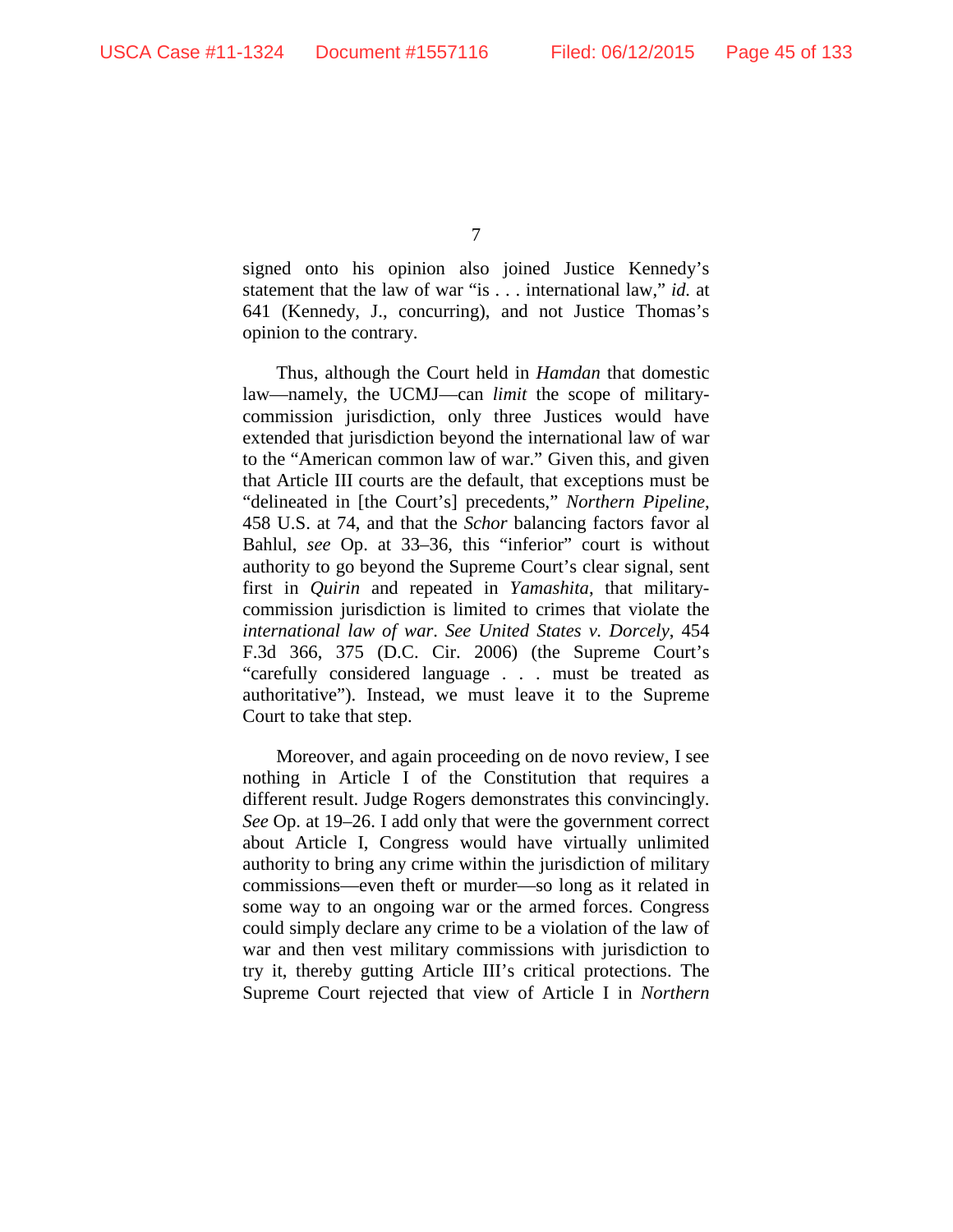*Pipeline*. There, the Court concluded that Congress had no authority to establish bankruptcy courts entirely outside of Article III's reach because any limit on such "broad legislative discretion" would prove "wholly illusory." *Northern Pipeline*, 458 U.S. at 73–74. Like the bankruptcy scheme the Court rejected in *Northern Pipeline*, the government's view of Article I would "effectively eviscerate [Article III's] guarantee of an independent Judicial Branch of the Federal Government." *Id.* at 74.

Although the foregoing is sufficient to resolve this case, the government makes one more argument that deserves attention. Limiting commission jurisdiction to offenses that violate international law, it asserts, "would . . . inappropriately restrict Congress's ability, in the absence of broad concurrence by the international community, to adapt . . . [to] future changes in the practice of modern warfare and the norms that govern it." Respondent's Br. 38; *see also*  Dissenting Op. at 30–31. I agree with the government's premise: that as a result of today's decision, Congress will be unable to vest military commissions with jurisdiction over crimes that do not violate the international law of war. But as explained above, that is precisely what the Constitution, as interpreted by the Supreme Court, requires.

Despite the government's protestations, moreover, this court's holding will not "inappropriately restrict" the nation's ability to ensure that those who conspire to commit terrorism are appropriately punished. After all, the government can always fall back on the apparatus it has used to try federal crimes for more than two centuries: the federal courts. *See* 18 U.S.C. § 371 (criminalizing conspiracy). Federal courts hand down thousands of conspiracy convictions each year, on everything from gun-running to financial fraud to, most important here, terrorism. *See* CENTER ON LAW AND

<sup>8</sup>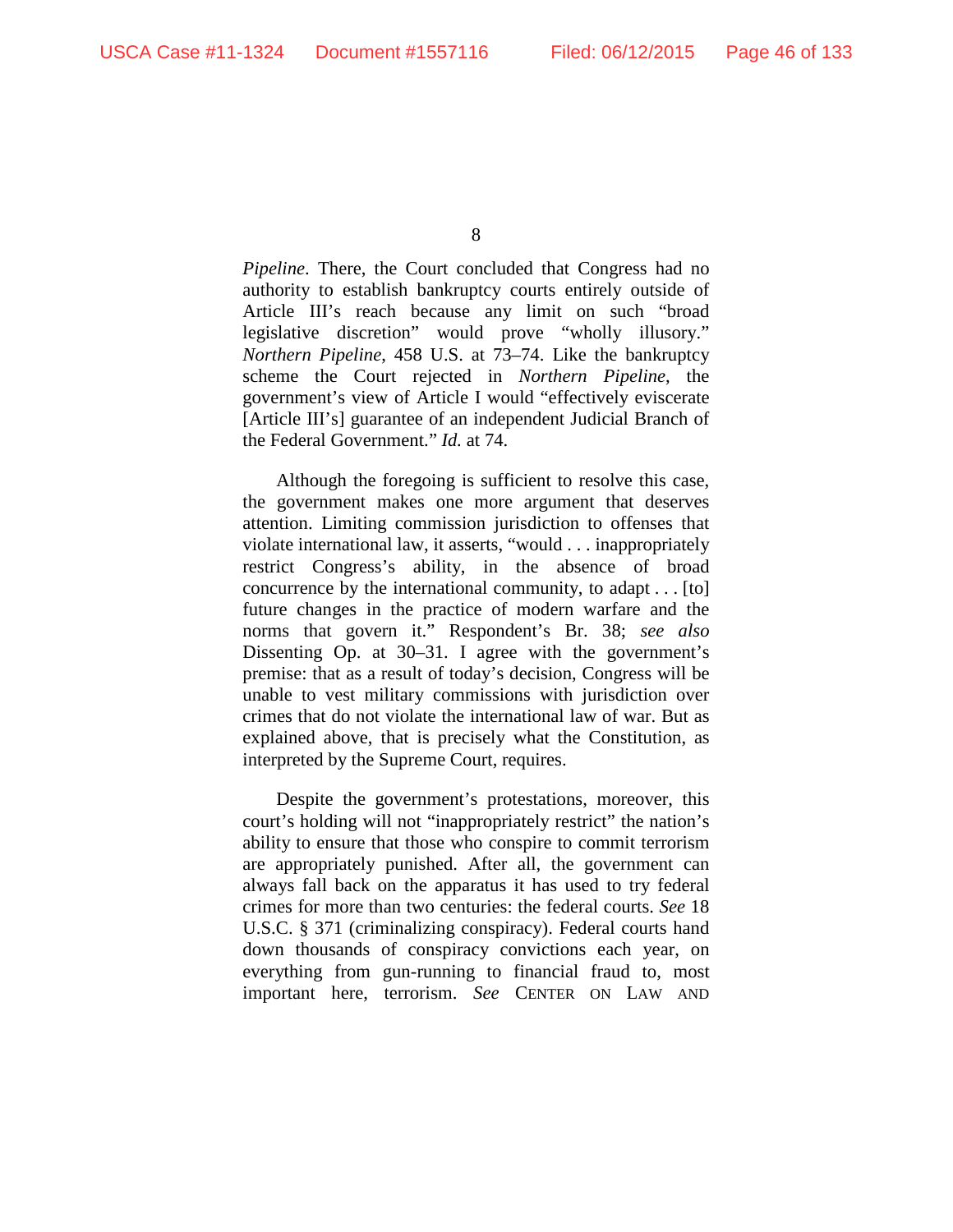SECURITY, NEW YORK UNIVERSITY SCHOOL OF LAW, TERRORIST TRIAL REPORT CARD: SEPTEMBER 11, 2001- SEPTEMBER 11, 2011 at 2, 7, table 1, *available at*  http://goo.gl/Ks3Okc (since September 11, 2001, prosecutors have prevailed in almost 200 "jihadist-related" terrorism and national-security cases in federal courts); *id.* at 13 ("the most commonly charged crimes" have included violations of 18 U.S.C. § 371, for "general criminal conspiracy"). For instance, Zacarias Moussaoui—the potential 20th 9/11 hijacker—pled guilty in federal court to six counts of conspiracy for his role in planning the 2001 attacks, *see United States v. Moussaoui*, 591 F.3d 263, 266 (4th Cir. 2010); a federal jury convicted Wadih el Hage, Mohamed Odeh, and Mohamed al Owhali for conspiring to bomb the American embassies in Kenya and Tanzania, *see In re Terrorist Bombings of U.S. Embassies in East Africa*, 552 F.3d 93, 107 (2d Cir. 2008); and Ahmed Abu Khattalah, who stands accused of conspiring to attack the American diplomatic mission in Benghazi, Libya, awaits trial in this very courthouse, *see* Superseding Indictment, *United States v. Ahmed Abu Khattala*, No. 14-cr-141 (D.D.C. Oct. 14, 2014), ECF No. 19.

By contrast, although the detention camp at the U.S. naval station at Guantánamo Bay has held at least 780 individuals since opening shortly after September 11th, and although military prosecutors have brought charges against some two hundred, the commissions have convicted only eight: al Bahlul, Hamdan, Noor Uthman Muhammed, David Hicks, Omar Khadr, Majid Khan, Ibrahim al Qosi, and Ahmed al Darbi. *See* MIAMI HERALD, *Guantánamo: By the Numbers*, http://goo.gl/SEPfV6 (last updated May 12, 2015). Furthermore, due to various questions about the militarycommission process itself, as of this writing only three of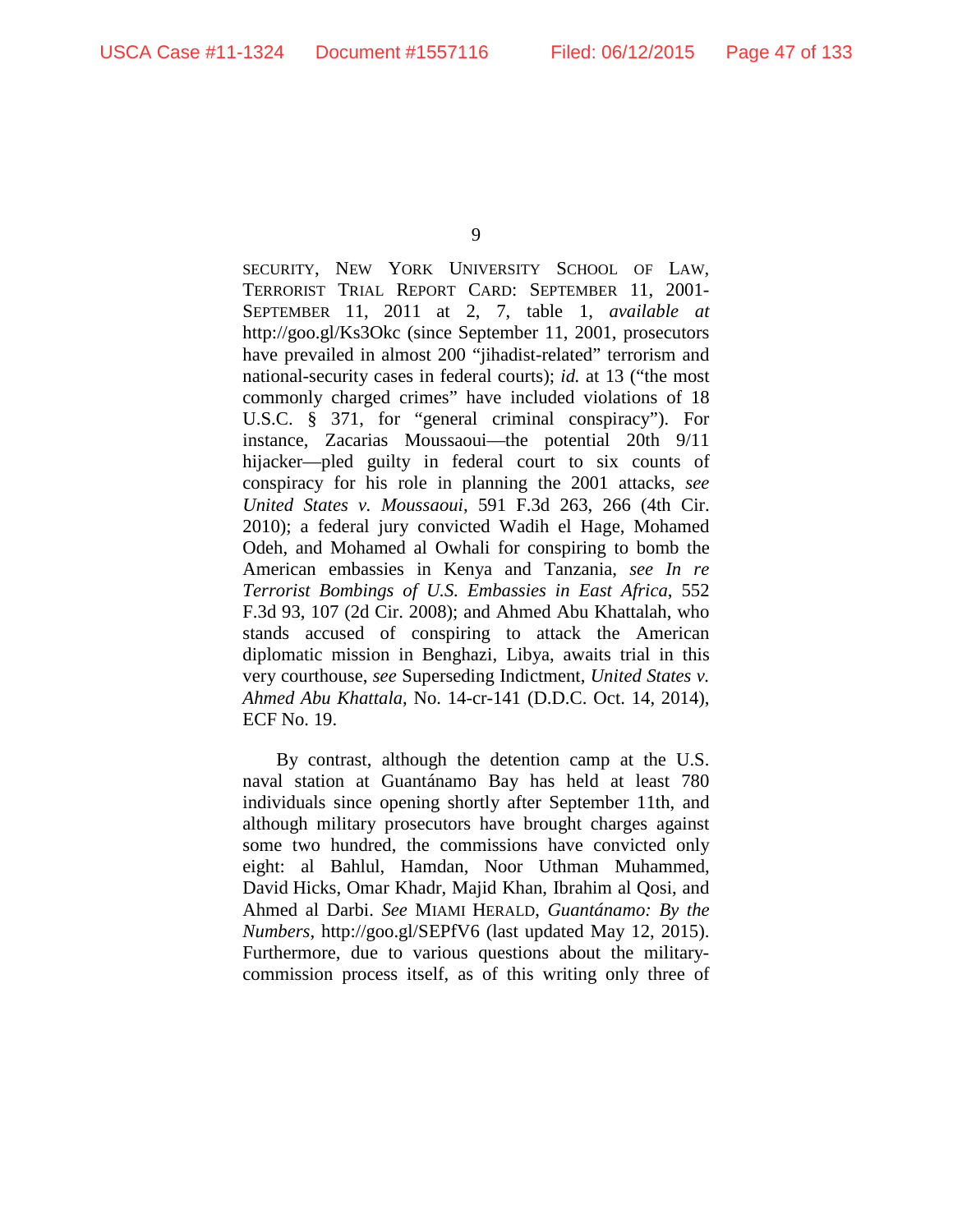those convictions—Khan's, al Darbi's, and al Qosi's—remain on the books and unchallenged.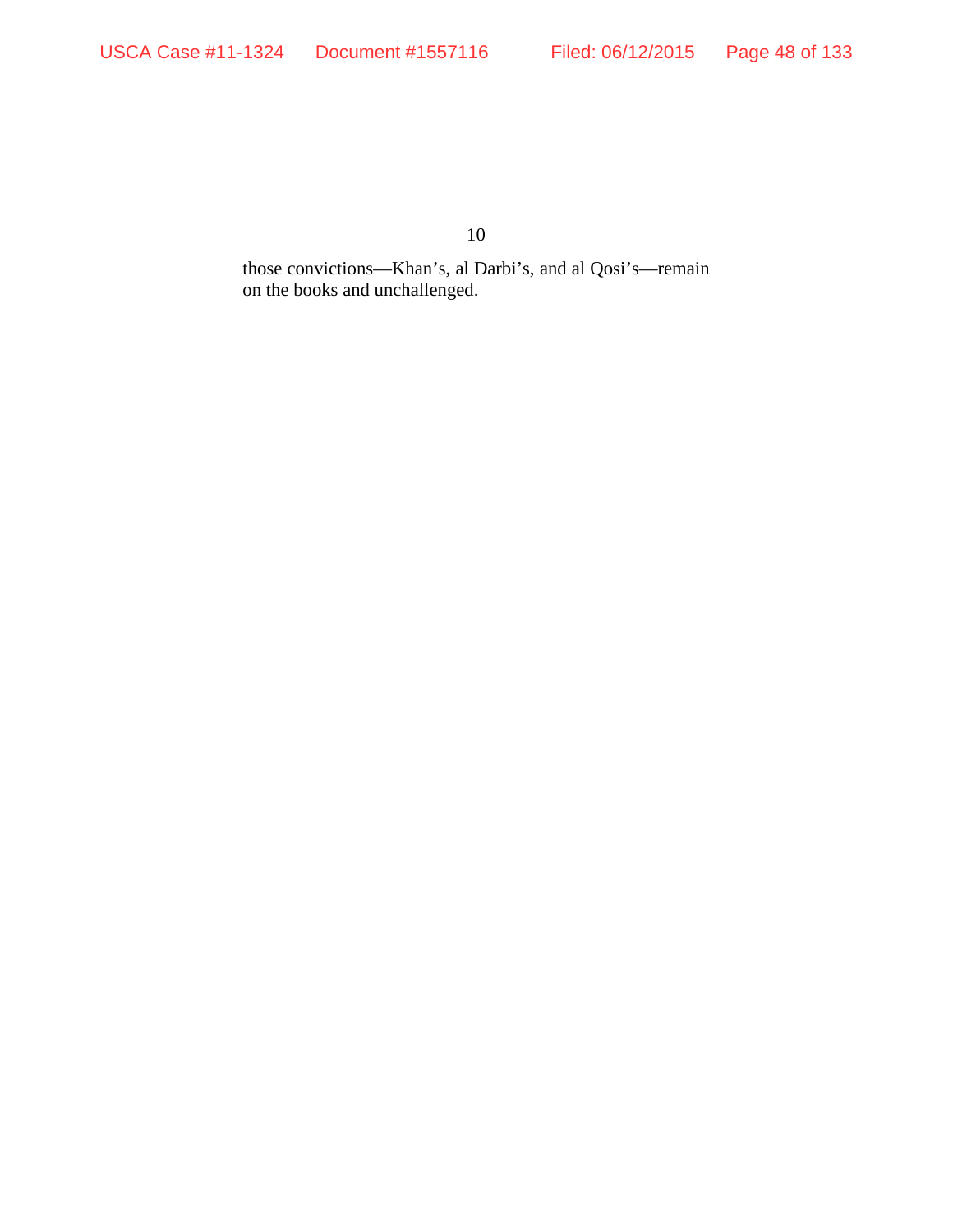KAREN LECRAFT HENDERSON, *Circuit Judge*, dissenting: In 1952, the Honorable Robert H. Jackson—Associate Justice of the United States Supreme Court and former chief prosecutor at Nuremberg—set out what has become the "accepted framework" for our constitutional jurisprudence in the areas of national security and military affairs. *Medellín v. Texas*, 552 U.S. 491, 524 (2008). Justice Jackson famously identified three categories of governmental action. *Youngstown Sheet & Tube Co. v. Sawyer*, 343 U.S. 579, 635– 38 (1952) (Jackson, J., concurring). When the President and the Congress disagree (Category 3), their powers are subtractive. *Id.* at 637–38. When the President and the Congress act in concert (Category 1), however, their powers are additive: "the United States is invested with all the attributes of sovereignty" and the courts "should hesitate long before limiting or embarrassing such powers." *Id.* at 635–37 & n.2 (quoting *Mackenzie v. Hare*, 239 U.S. 299, 311 (1915)) (emphasis omitted).

Yet, according to my colleagues, Justice Jackson didn't get the math quite right. He apparently failed to factor in an additional constraint on the political branches' combined war powers: international law. My colleagues contend—as a matter of *constitutional law*, not simple comity—that the Congress cannot authorize military-commission trials unless the international community agrees, jot and tittle, that the offense in question violates the law of war. And the content of international law is to be determined by—who else?—the Judiciary, with little or no deference to the political branches. *Contra Rostker v. Goldberg*, 453 U.S. 57, 65–66 (1981) ("perhaps in no other area has the Court accorded Congress greater deference" than "in the context of Congress' authority over national defense and military affairs"). But the definition and applicability of international law is, in large part, a political determination, *see Finzer v. Barry*, 798 F.2d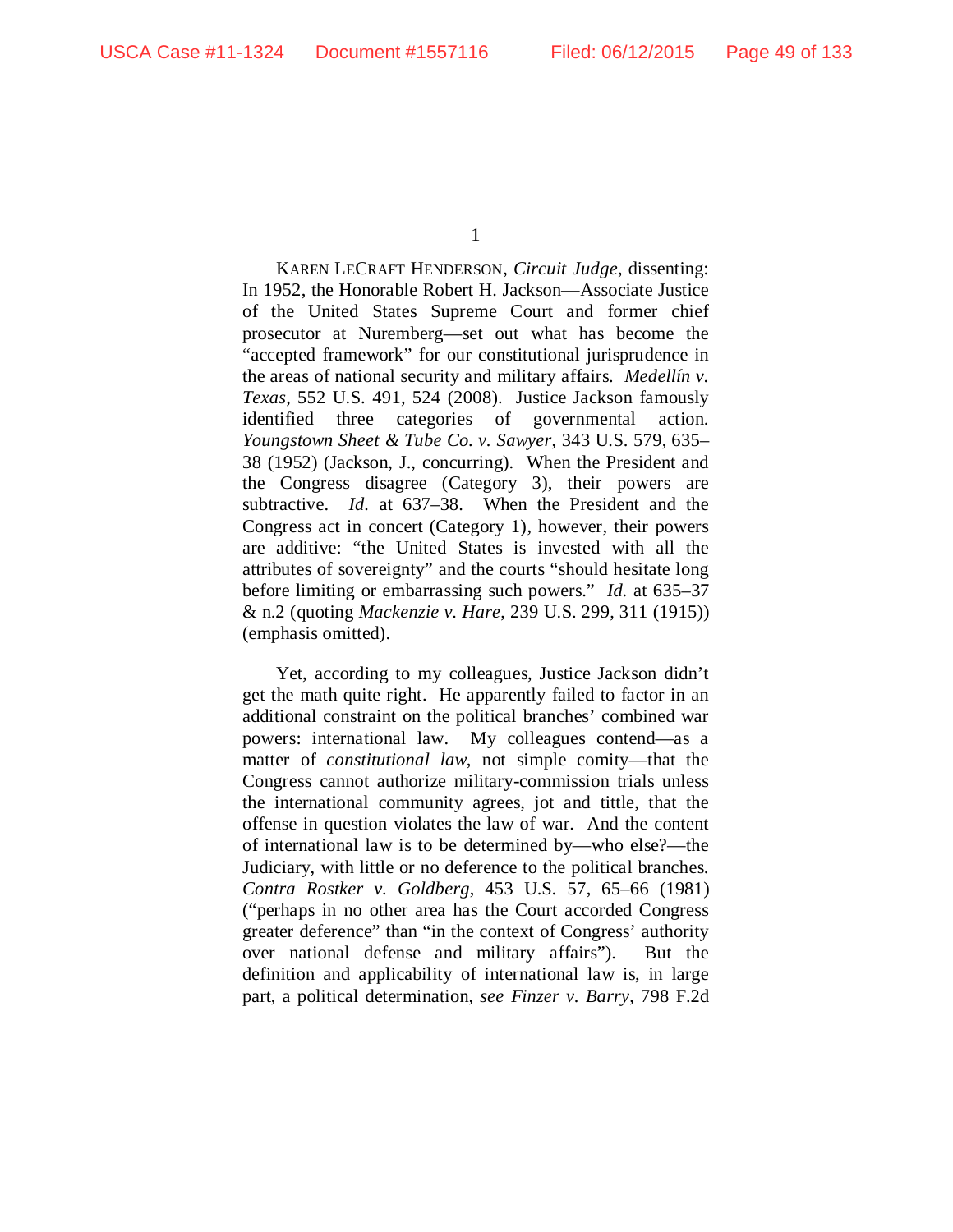1450, 1459–60 (D.C. Cir. 1986), *aff'd in part, rev'd in part sub nom. Boos v. Barry*, 485 U.S. 312 (1988), and the decision to try an alien enemy combatant by military commission is part and parcel of waging war, *see Application of Yamashita*, 327 U.S. 1, 11–12 (1946). The majority opinion thereby draws us into a thicket, one in which our "lack of competence . . . is marked," *Rostker*, 453 U.S. at 65, our democratic unaccountability glaring, *Gilligan v. Morgan*, 413 U.S. 1, 10 (1973), and the ramifications of our actions unpredictable, *Holder v. Humanitarian Law Project*, 561 U.S. 1, 34 (2010) ("most federal judges" do not "begin the day with briefings that may describe new and serious threats to our Nation and its people").

The immediate consequences of today's decision are serious enough: my colleagues bar the Government from employing military commissions to try individuals who conspire to commit war crimes against the United States. But the consequences moving forward may prove more alarming still. My colleagues' opinion means that, in future conflicts, the Government cannot use military commissions to try enemy combatants for *any* law-of-war offense the international community has not element-by-element condoned. Their timing could not be worse. *See* Letter from the President to the Congress of the United States – Authorization for the Use of United States Armed Forces in Connection with the Islamic State of Iraq and the Levant (Feb. 11, 2015). And the beneficiary of today's decision could not be less deserving. Ali Hamza Ahmad Suliman al Bahlul (Bahlul) "is an alien unlawful enemy combatant who—like Hitler's Goebbels—led Osama bin Laden's propaganda operation." *Bahlul v. United States*, 767 F.3d 1, 33–34 (D.C. Cir. 2014) (*en banc*) (Henderson, J., concurring). He "freely admitted"—indeed, bragged about—his role in the attacks of September 11, 2001. *Id.* at 34. During his military-

 $\mathcal{D}_{\mathcal{L}}$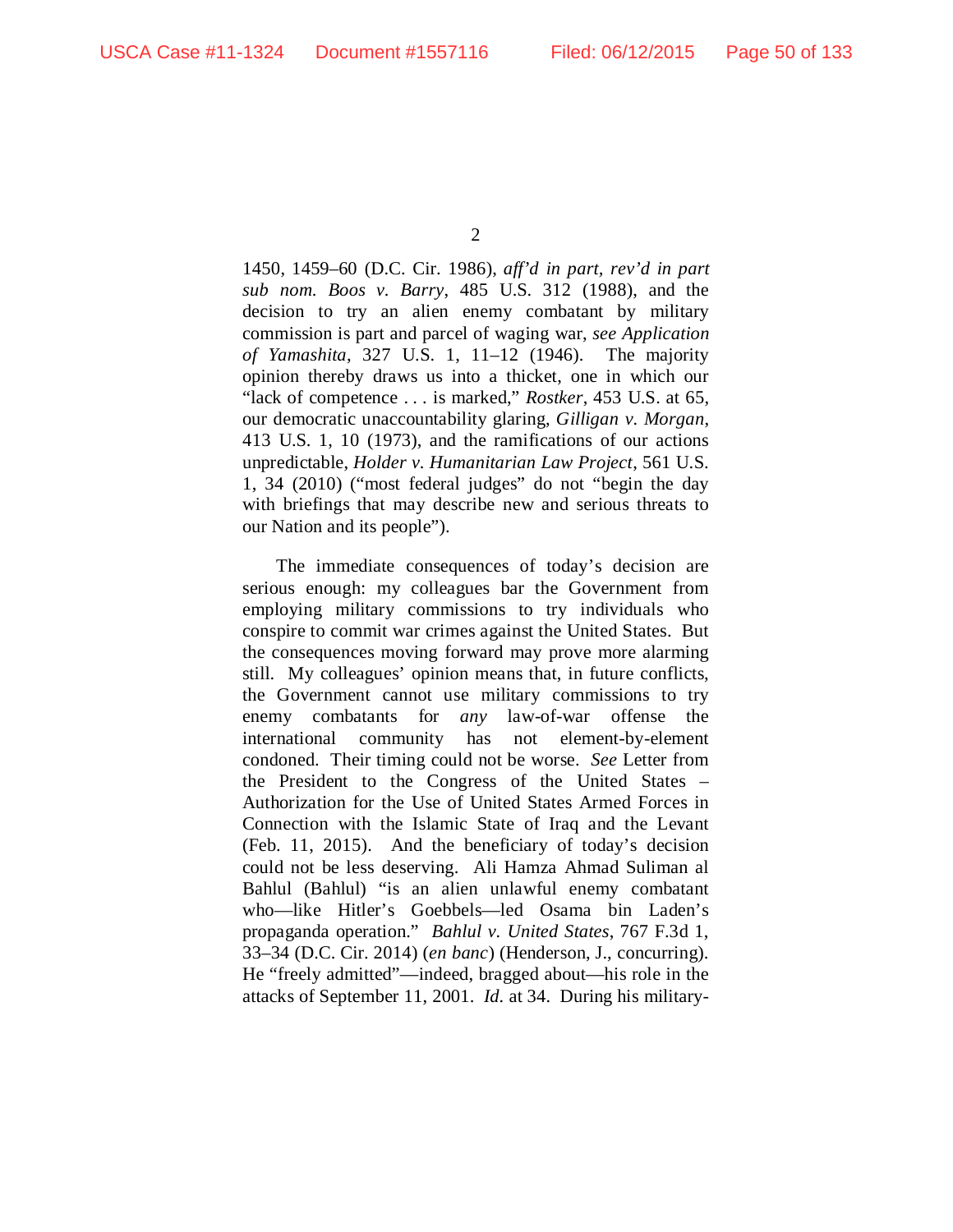commission trial, he never raised any of the arguments we today consider. The *en banc* court deemed his Ex Post Facto challenge forfeited and reviewed it for plain error only. *Id.* at 9–11. We should have taken the same approach here, rather than declaring unconstitutional a provision of the Military Commissions Act of 2006 (2006 MCA), Pub. L. No. 109-366, 120 Stat. 2600.

Accordingly, I must dissent.

## **I. STANDARD OF REVIEW**

<span id="page-50-0"></span>Beyond its troubling ramifications, one of the real tragedies of today's decision is just how *unnecessary* it is. Rather than reaching the merits, this case should begin and end with the "measuring stick" of appellate decisionmaking: the standard of review. John C. Godbold, *Twenty Pages and Twenty Minutes: Effective Advocacy on Appeal*, 30 SW. L.J. 801, 810 (1976). The measuring stick we should use to review Bahlul's arguments is plain error.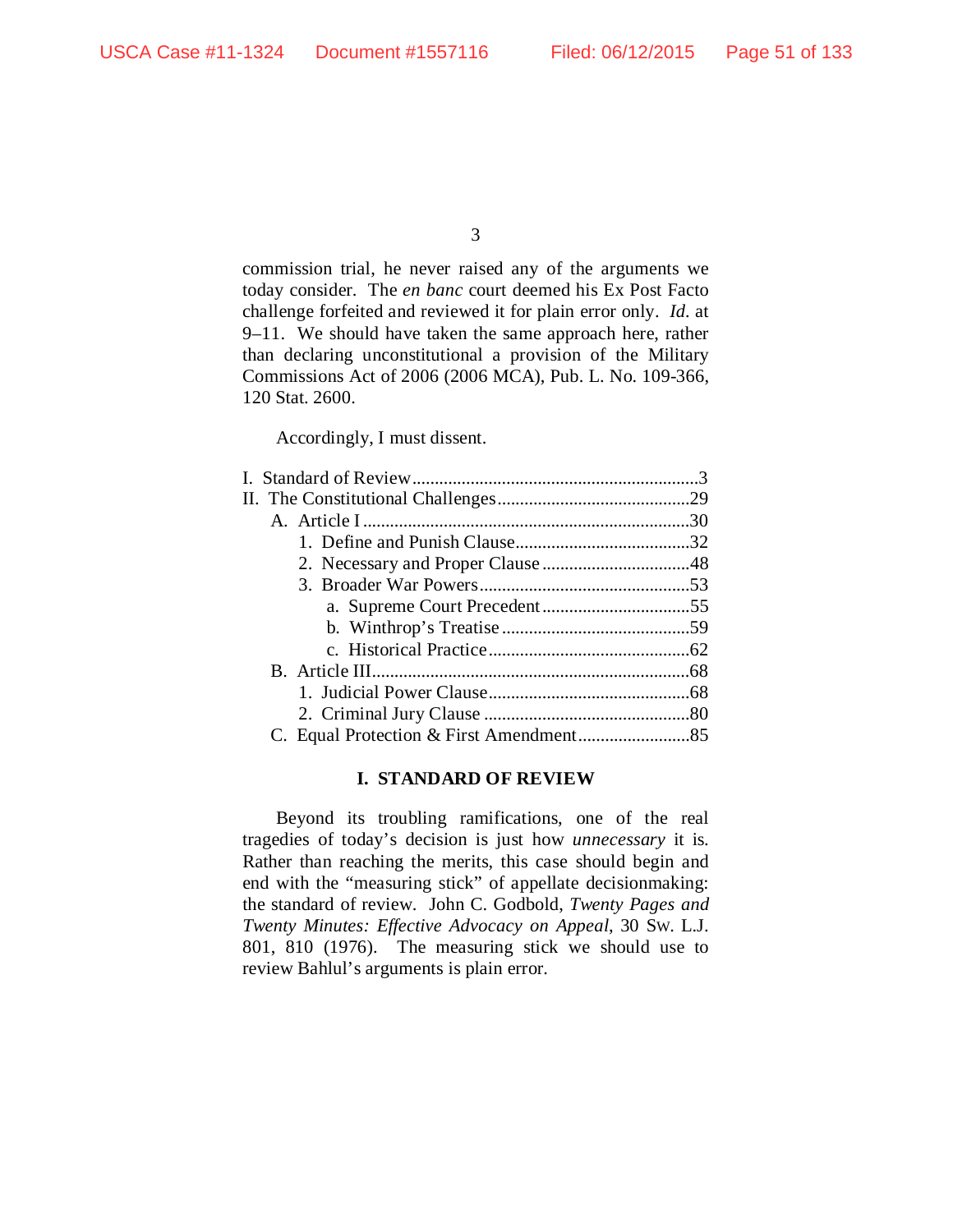Bahlul is an "alien unlawful enemy combatant" (enemy combatant) subject to trial by military commission under the 2006 MCA. 10 U.S.C. § 948c (2006). He contends that his conviction of conspiracy to commit war crimes, 10 U.S.C. § 950v(28) (2006) (the challenged provision), violates the Define and Punish Clause of Article I, the Judicial Power and Criminal Jury Clauses of Article III, the equal protection component of the Fifth Amendment Due Process Clause and the First Amendment. Had Bahlul properly preserved these questions of law, we would review them *de novo*. *See United States v. Popa*, 187 F.3d 672, 674 (D.C. Cir. 1999). But he failed to do so.

During the military-commission proceedings, as the *en banc* court determined, Bahlul "waived all pretrial motions, asked no questions during voir dire, made no objections to prosecution evidence, presented no defense and declined to make opening and closing arguments." *Bahlul*, 767 F.3d at 7. He "flatly refused to participate" and "instructed his trial counsel not to present a substantive defense." *Id.* at 10. When Bahlul did make objections, they were "couched entirely in political and religious terms." *Id.* He began by accusing the United States of being "an enemy [of] the Nation of Muslims" that supports "the great injustice that is carried out by . . . the Jews on the Muslims in Palestine." Appendix (App.) 112. He concluded by disclaiming concern with the proceedings because they were based on earthly law, not Allah's dictates. App. 116. Although he made stray references to "discrimination" and the "illegal" nature of his trial, App. 114–15, his remarks were "unquestionably 'too general to have alerted the trial court to the substance of his point.' " *Bahlul*, 767 F.3d at 10 (quoting, *inter alia*, *United States v. Bolla*, 346 F.3d 1148, 1152 (D.C. Cir. 2003) (alteration omitted)). Bahlul therefore forfeited every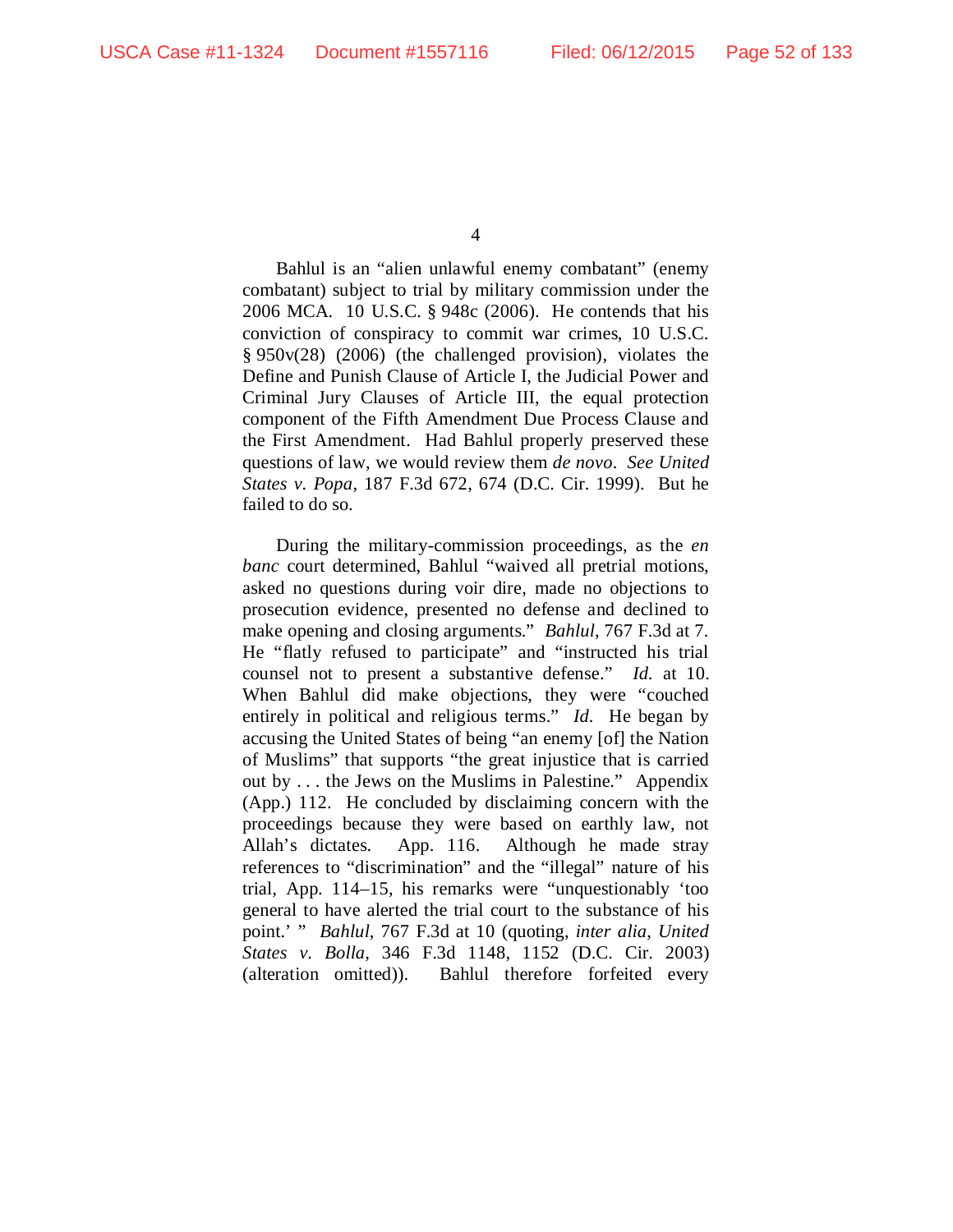substantive challenge to his conviction. *See Puckett v. United States*, 556 U.S. 129, 134 (2009).

In other words, Bahlul violated the contemporaneousobjection rule. That rule requires a party to, in a phrase, "speak now or forever hold your peace": if he fails to raise an argument in the trial court, he cannot raise it later on appeal. *See id.* at 135; *Miller v. Avirom*, 384 F.2d 319, 321–22 (D.C. Cir. 1967). The contemporaneous-objection rule serves at least two purposes. First, it encourages fairness by penalizing sandbagging—*i.e.*, "the intentional withholding of an objection by a party to be raised on appeal only if he loses at trial." *Bahlul*, 767 F.3d at 9 (citing, *inter alia*, *Wainwright v. Sykes*, 433 U.S. 72, 89 (1977)). Second, the rule promotes judicial efficiency by giving the trial court the first opportunity to correct errors, *Puckett*, 556 U.S. at 134, and by ensuring that "litigation remains, to the extent possible, an orderly . . . winnowing process," *Exxon Shipping Co. v. Baker*, 554 U.S. 471, 487 n.6 (2008) (quotation marks omitted). *See also Wainwright*, 433 U.S. at 90 (contemporaneous-objection rule makes trial "main event" rather than mere "tryout on the road").

The rule operates differently in civil and criminal cases. *See Salazar ex rel. Salazar v. Dist. of Columbia*, 602 F.3d 431, 437 (D.C. Cir. 2010). In civil cases, forfeiture is usually the end of the matter; the appellate court does not review the tardy argument *at all*, unless it excuses the forfeiture due to "exceptional circumstances." *Dist. of Columbia v. Air Fla., Inc.*, 750 F.2d 1077, 1085 (D.C. Cir. 1984). In criminal cases—including these unique enemy combatant cases forfeiture triggers plain-error review. *Bahlul*, 767 F.3d at 9 (citing, *inter alia*, FED. R. CRIM. P. 52(b); 10 U.S.C. § 950a(a)). The appellate court *automatically* excuses the defendant's forfeiture but reviews his argument under a more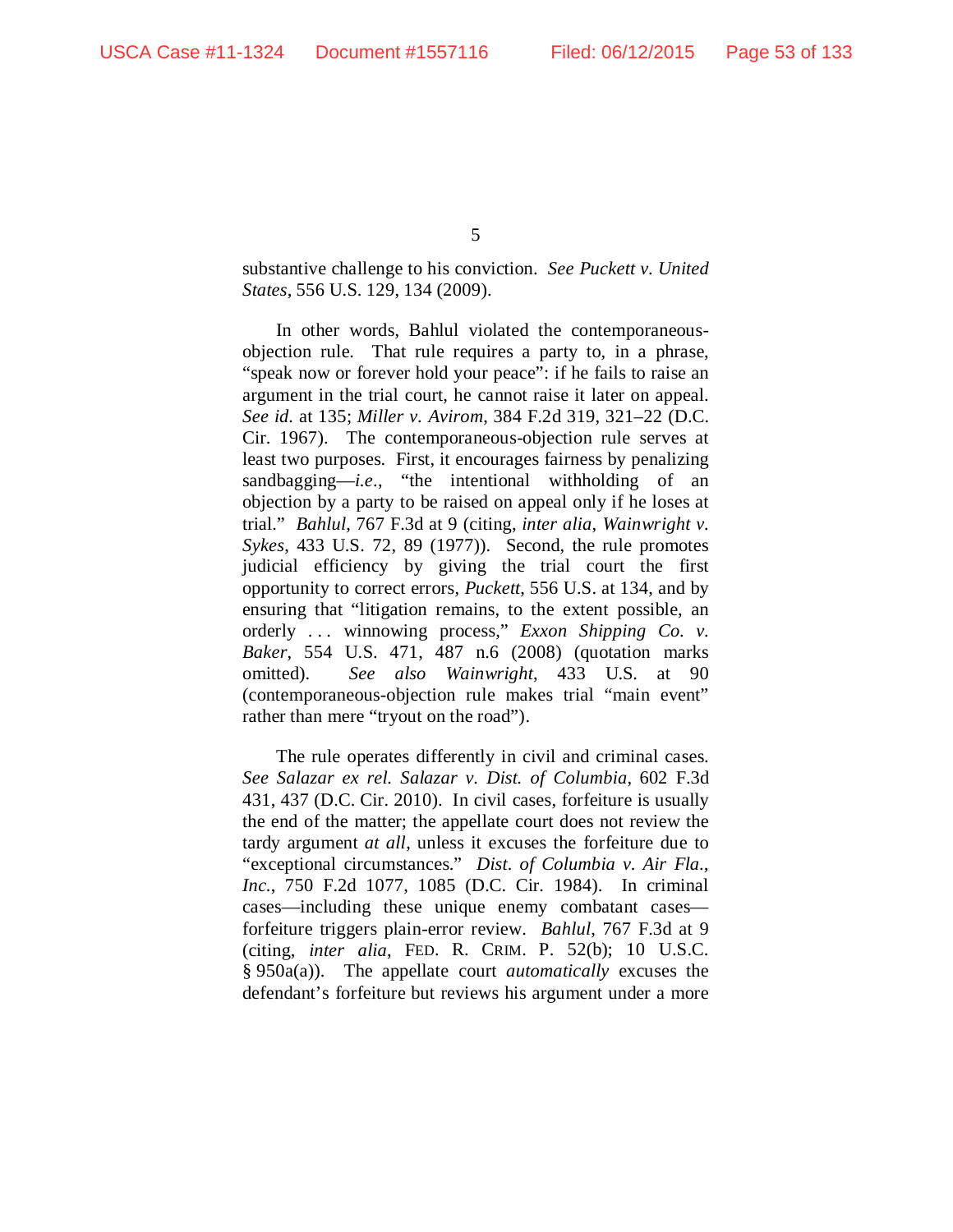exacting standard. *See United States v. Olano*, 507 U.S. 725, 732 (1993) ("[t]he appellate court must *consider* the error" but it "may *correct* the error ... only if" it is plain (first emphasis added)). In this way, the plain-error standard "tempers the blow" of the contemporaneous-objection rule for a criminal defendant. *United States v. Young*, 470 U.S. 1, 15 (1985). But it also "reflects a careful balancing of our need to encourage all trial participants to seek a fair and accurate trial the first time around against our insistence that obvious injustice be promptly redressed." *United States v. Frady*, 456 U.S. 152, 163 (1982).

The plain-error standard applies to "all" forfeited arguments in a criminal case. *Puckett*, 556 U.S. at 136; *accord United States v. Delgado*, 672 F.3d 320, 331 (5th Cir. 2012) ("[W]e do not read [the Supreme Court's cases] as allowing for any exceptions to the application of the plain-error test for forfeited claims.").<sup>[1](#page-53-0)</sup> There is only one type of argument that is nonforfeitable and therefore exempt from plain-error review: subject-matter jurisdiction. *See United States v. Cotton*, 535 U.S. 625, 631 (2002); *United States v. David*, 96 F.3d 1477, 1482 (D.C. Cir. 1996); *accord United States v. Washington*, 653 F.3d 1251, 1257–58 (10th Cir. 2011) ("if a court ordinarily would consider an argument . . .

<span id="page-53-0"></span> $\frac{1}{1}$  Most of Bahlul's arguments involve personal constitutional rights that are indisputably forfeitable. *See Peretz v. United States*, 501 U.S. 923, 936 (1991) ("[t]he most basic rights of criminal defendants" can be forfeited); *Yakus v. United States*, 321 U.S. 414, 444 (1944) ("No procedural principle is more familiar to this Court than that a constitutional right may be forfeited . . . ."); *see also, e.g.*, *Johnson v. United States*, 520 U.S. 461, 466 (1997) (right to petit jury); *United States v. Broxton*, 926 F.2d 1180, 1183 (D.C. Cir. 1991) (equal protection); *United States v. Accardi*, 669 F.3d 340, 343–44 (D.C. Cir. 2012) (First Amendment).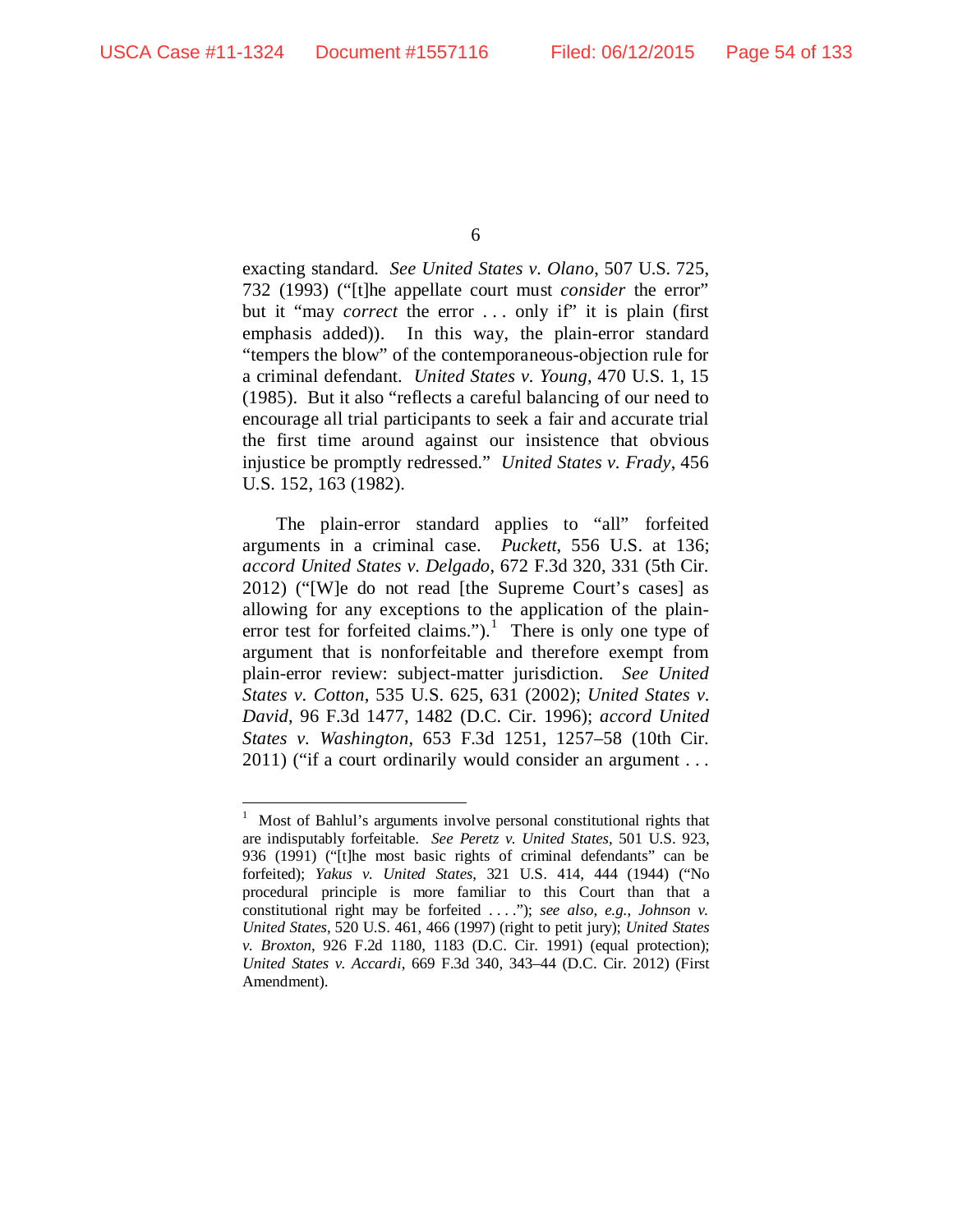to be forfeited, it should only refrain from doing so . . . when the alleged error is jurisdictional").<sup>[2](#page-54-0)</sup> Subject-matter jurisdiction "can never be forfeited" because "it involves a court's *power* to hear a case." *Cotton*, 535 U.S. at 630 (emphasis added); *see also United States v. Baucum*, 80 F.3d 539, 540 (D.C. Cir. 1996).

Bahlul cannot seriously contest the military commission's jurisdiction. The 2006 MCA authorizes trial by military commission of "any offense made punishable by this chapter," including "conspiracy." 10 U.S.C. §§ 948d(a), 950v(b)(28) (2006). It "explicitly confers jurisdiction on military commissions to try [Bahlul on] the charged offenses." *Bahlul*, 767 F.3d at 10 n.6. Granted, Bahlul challenges this jurisdictional grant as beyond the Congress's authority under the Define and Punish Clause. A challenge to the constitutionality of a jurisdictional statute, however, is not itself jurisdictional. *See United States v. Williams*, 341 U.S. 58, 66 (1951) ("Even the unconstitutionality of the statute

<span id="page-54-0"></span> $\frac{1}{2}$  *Nguyen v. United States*, 539 U.S. 69 (2003), and *Glidden Co. v. Zdanok*, 370 U.S. 530 (1962) (plurality), are not to the contrary. In both cases, the criminal defendants complained that a non–Article III judge sat by designation on the court that reviewed or issued their respective convictions. *Nguyen*, 539 U.S. at 72 (chief judge of District Court for Northern Mariana Islands); *Glidden*, 370 U.S. at 532 (retired judge of Court of Customs and Patent Appeals). Although the defendants failed to timely raise their objections, the Supreme Court nevertheless declined to apply the plain-error standard. *Nguyen*, 539 U.S. at 80–81; *Glidden*, 370 U.S. at 535–36. Both *Nguyen* and *Glidden*, however, fit comfortably within the "jurisdictional" exception to plain-error review. In *Glidden*, the plurality declared that it was "treat[ing] the alleged defect as 'jurisdictional.' " 370 U.S. at 536. And in *Nguyen*, the Court repeatedly described the alleged error as a challenge to the court's "authority." 539 U.S. at 79–80; *see also Rivera v. Illinois*, 556 U.S. 148, 161 (2009) (unanimous) (describing *Nguyen* as case where court of appeals "lacked *statutory authority* to adjudicate the controversy" (emphasis added)).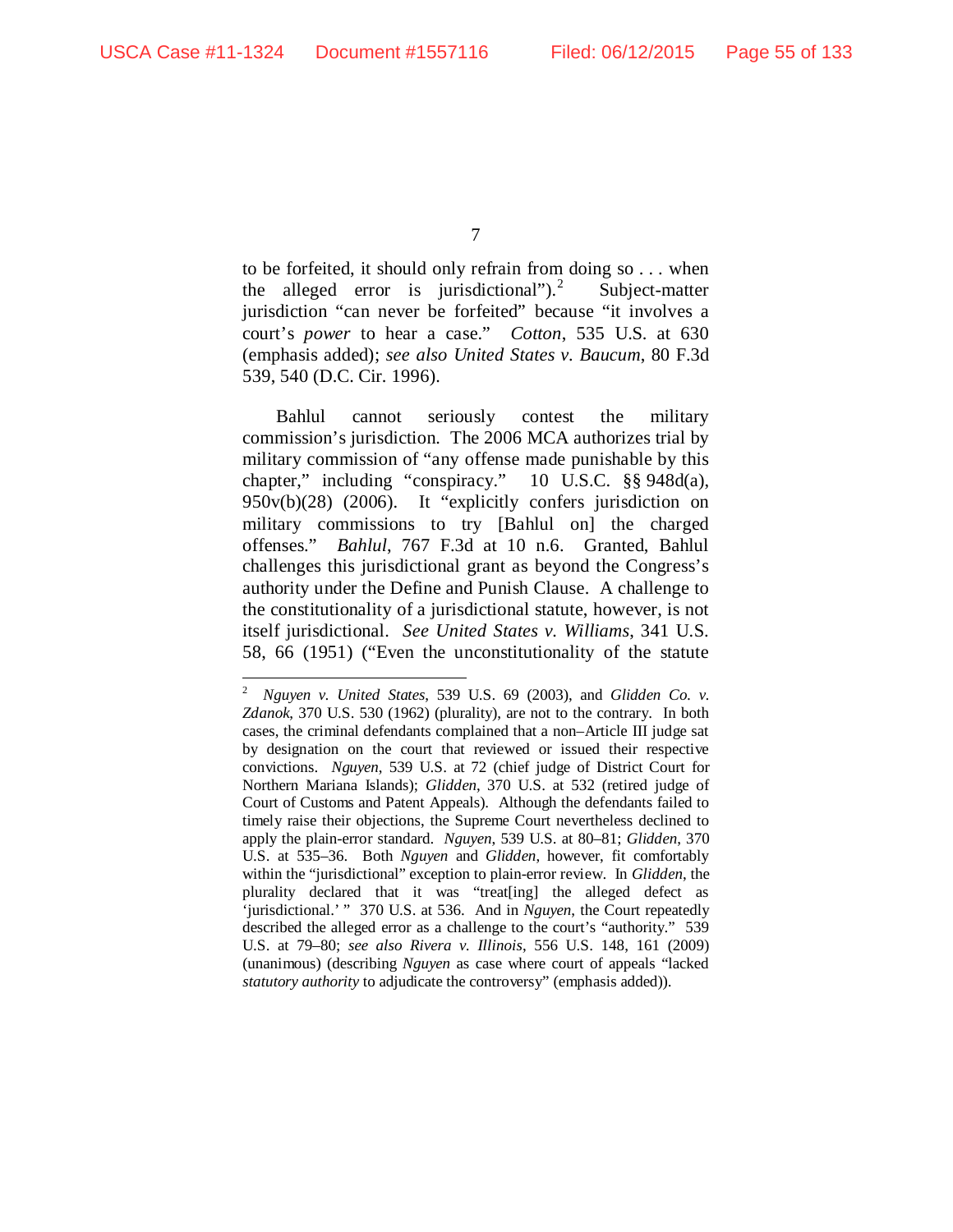under which the proceeding is brought does not oust a court of jurisdiction."); *United States v. Drew*, 200 F.3d 871, 876 (D.C. Cir. 2000) (noting "the error in labeling a challenge to the constitutionality of a statute a jurisdictional issue"); *Cotton*, 535 U.S. at 630 (same); *Baucum*, 80 F.3d at 540–41 (because every federal statute enjoys "a presumption of validity," the "assertion of a constitutional defect does not work to divest th[e] court of its original jurisdiction"). Bahlul's Article I Define and Punish Clause argument is no more jurisdictional than his Article I Ex Post Facto Clause argument, which the *en banc* court reviewed for plain error. *See Bahlul*, 767 F.3d at 10 n.6 ("The question whether [the 2006 MCA] is unconstitutional does not involve the court['s] statutory or constitutional *power* to adjudicate the case." (quotation marks omitted)); *see also, e.g.*, *United States v. Nueci-Peña*, 711 F.3d 191, 197 (1st Cir. 2013) (reviewing Define and Punish Clause challenge for plain error); *United States v. Urena*, 140 F. App'x 879, 881 (11th Cir. 2005) (same).

Bahlul's challenge under the Judicial Power Clause of Article III is also forfeitable. Like his Define and Punish Clause argument, his Judicial Power Clause challenge is to the constitutionality of a jurisdictional statute, a challenge that is itself, to repeat, plainly nonjurisdictional. *See Williams*, 341 U.S. at 66; *Bahlul*, 767 F.3d at 10 n.6; *Baucum*, 80 F.3d at 540–41. The "Article III" label changes nothing; by this Clause, Article III restricts *the Congress's* power, not the power of the courts or military commissions. *See CFTC v. Schor*, 478 U.S. 833, 850 (1986) ("Article III, § 1 . . . bar[s] *congressional* attempts to transfer jurisdiction to non-Article III tribunals" (emphasis added) (quotation marks and alterations omitted)). If a Judicial Power Clause challenge were in fact jurisdictional, a court would be required to raise it *sua sponte* each time it reviews a decision of a non–Article III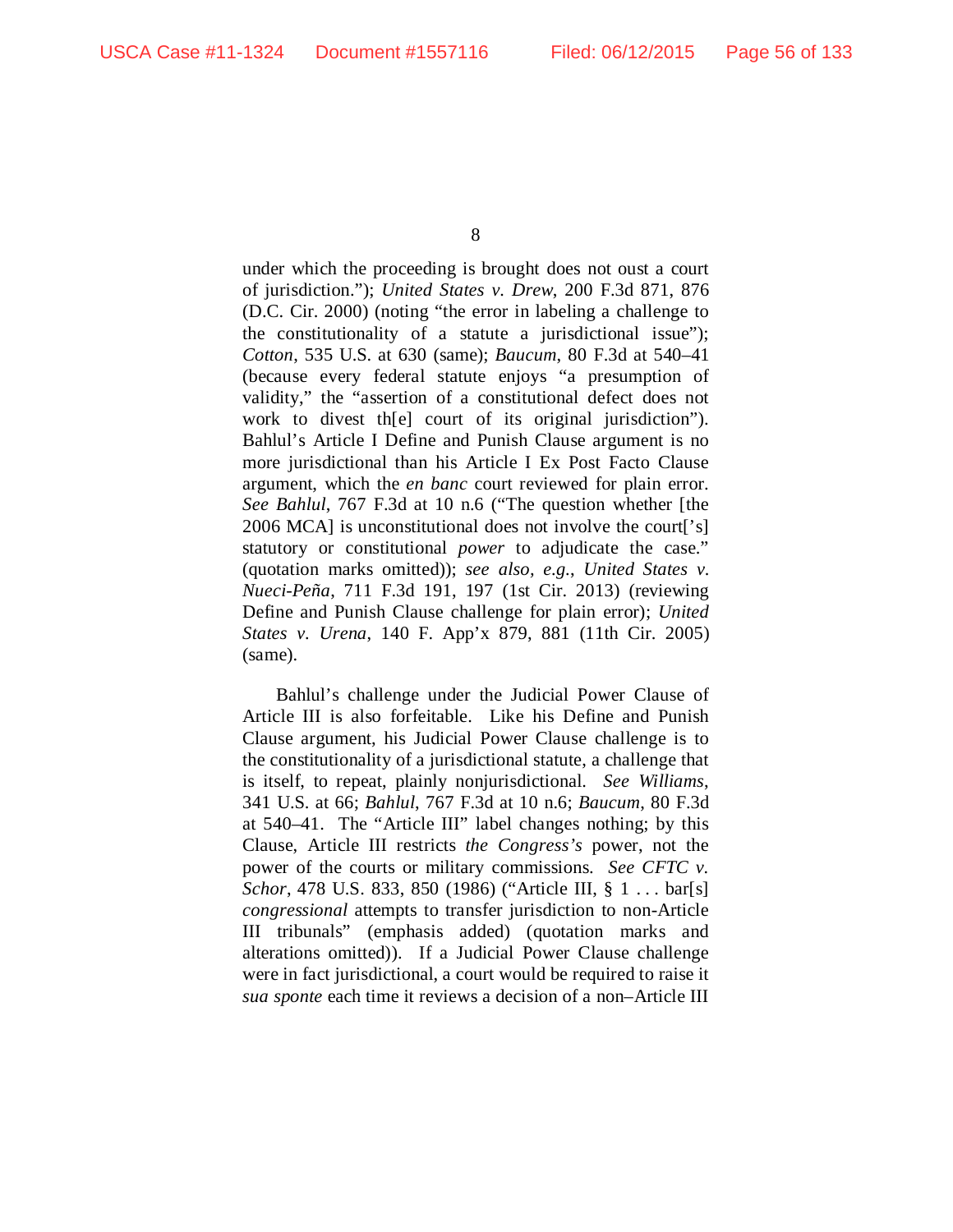tribunal (*e.g.*, agency adjudicator, magistrate judge, bankruptcy court). *See Baucum*, 80 F.3d at 541. Courts, of course, do not do this because they "would have to assure themselves of a statute's validity as a threshold matter," "run[ning] afoul of established Supreme Court precedent declining to address constitutional questions not put in issue by the parties." *Id.*; *see also, e.g.*, *Granfinanciera, S.A. v. Nordberg*, 492 U.S. 33, 64 n.19 (1989) (declining to reach Article III issue because "however helpful it might be for us to adjudge every . . . constitutional issue presented by [a statute], we cannot properly reach out and decide matters not before us"); *United States v. Spector*, 343 U.S. 169, 172 (1952) (declining to consider *sua sponte* Article III Judicial Power Clause issue); *Benjamin v. Jacobson*, 172 F.3d 144, 163 n.\*\* (2d Cir. 1999) (*en banc*) (same); *In re Constr. Equip. Co.*, 665 F.3d 1254, 1256 n.3 (Fed. Cir. 2011) (same).

Why, then, do my colleagues review Bahlul's Article III challenge *de novo*? As best I can tell, their answer is "because *Schor* says so." *See* Maj. Op. 3–9; Concur. Op. 2. I respectfully disagree. Here is the relevant passage from *Schor*:

[O]ur precedents establish that Article III, § 1, not only preserves to litigants their interest in an impartial and independent federal adjudication of claims within the judicial power of the United States, but also serves as an inseparable element of the constitutional system of checks and balances. Article III, § 1 safeguards the role of the Judicial Branch in our tripartite system by barring congressional attempts to transfer jurisdiction to non-Article III tribunals for the purpose of emasculating constitutional courts, and thereby preventing the encroachment or aggrandizement of one branch at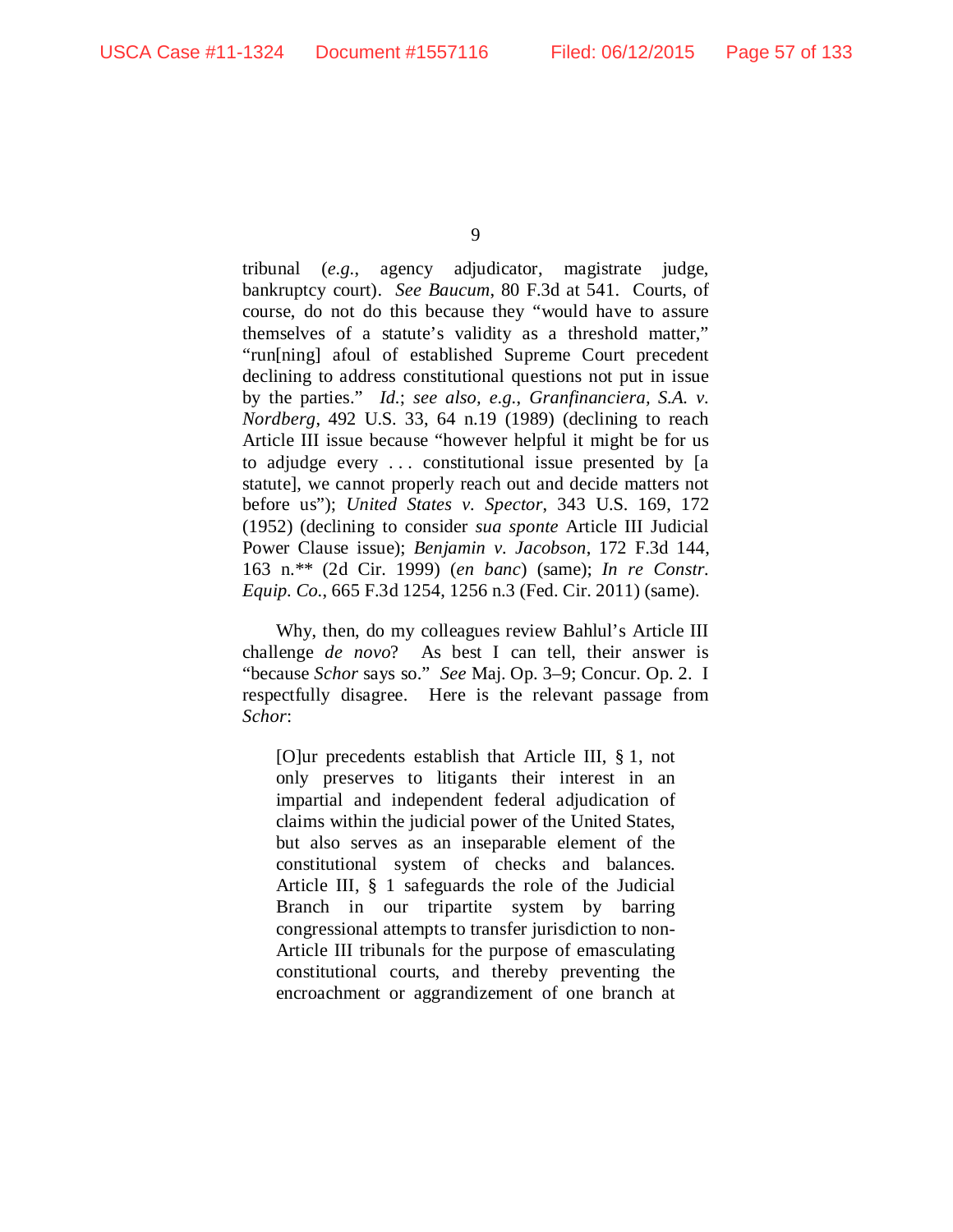the expense of the other. To the extent that this structural principle is implicated in a given case, *the parties cannot by consent cure the constitutional difficulty for the same reason that the parties by consent cannot confer on federal courts subjectmatter jurisdiction* beyond the limitations imposed by Article III, § 2. When these Article III limitations are at issue, notions of consent and *waiver* cannot be dispositive because the limitations serve institutional interests that the parties cannot be expected to protect.

478 U.S. at 850–51 (emphases added) (quotation marks, citations and alterations omitted). But the High Court did not, by this language, instruct courts to treat Judicial Power Clause challenges as nonforfeitable or to automatically review them *de novo*. [3](#page-57-0)

<span id="page-57-0"></span> <sup>3</sup> <sup>3</sup> My colleagues note that the Government "conceded" their reading of *Schor* is correct. Maj. Op. 6. I do not take them to be saying, however, that the Government *waived* its plain-error argument. On the contrary, the Government "argued for plain-error review before the [United States Court of Military Commission Review (CMCR)], in its original brief to a panel of this Court and in its brief to the *en banc* court." *Bahlul*, 767 F.3d at 10 n.5. The Government again asked us to review Bahlul's Article III challenge for plain error. *See* Resp't's Br. 49–52, 60. And, even at oral argument, the Government objected to the notion that Bahlul was raising a nonforfeitable structural challenge—hardly a concession of the point. *See* Oral Arg. Recording 30:47 ("I do not acknowledge that he [Bahlul] was raising it [the structural Article III argument].").

In any event, to the extent the Government misinterprets *Schor*, I would decline to accept its interpretation. *See Young v. United States*, 315 U.S. 257, 259 (1942) ("The proper administration of the criminal law cannot be left merely to the stipulation of parties."). The Government cannot alter our *standard of review*—by concession, inadvertence, poor oral advocacy or otherwise. *See United States v. Delgado-Garcia*, 374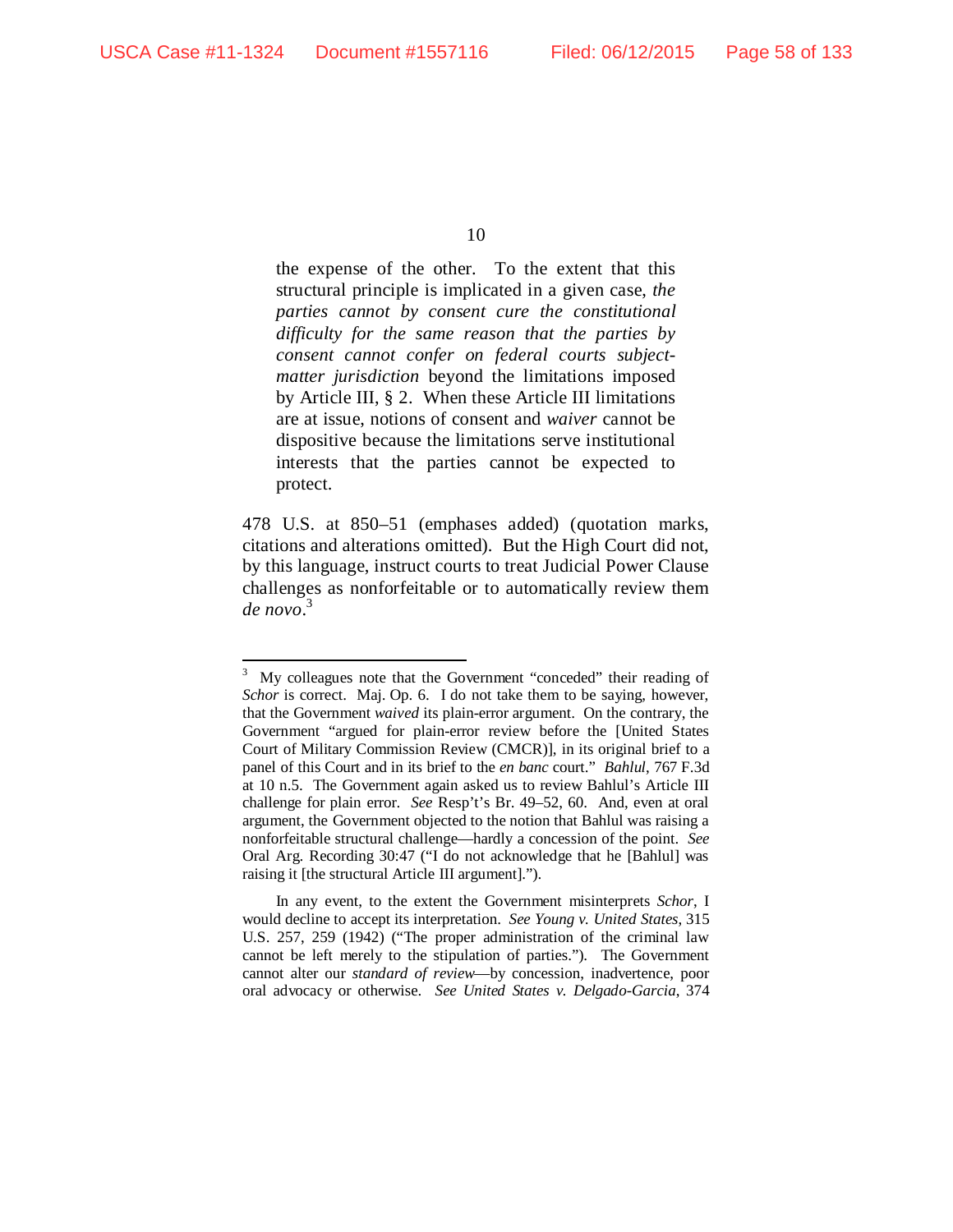Put simply, *Schor* is not a case about forfeitability at all. As already discussed, the only nonforfeitable argument is subject-matter jurisdiction. *See Cotton*, 535 U.S. at 631; *David*, 96 F.3d at 1482; *accord Freytag v. Comm'r*, 501 U.S. 868, 893–94 (1991) (Scalia, J., concurring) ("A party forfeits the right to advance on appeal a *nonjurisdictional* claim, structural or otherwise, that he fails to raise at trial." (emphasis added)). *Schor* did not hold that a Judicial Power Clause challenge is "jurisdictional." Granted, the Court said that "parties cannot by consent cure the constitutional difficulty *for the same reason* that the parties by consent cannot confer on federal courts subject-matter jurisdiction." *Schor*, 478 U.S. at 851 (emphasis added). In a later case, four Justices speculated that *Schor* drew an "analogy" between the Judicial Power Clause and subject-matter jurisdiction. *Freytag*, 501 U.S. at 897 (Scalia, J., concurring). But an issue's analogy to subject-matter jurisdiction does not make it jurisdictional; in fact, the very need for analogy suggests that the concepts are different. *See* William Fleming, *Vocabulary of Philosophy*, *in* A VOCABULARY OF THE PHILOSOPHICAL SCIENCES 21 (1878) ("*Analogy* implies a difference in sort, and not merely in degree . . . ."); *see also NFIB v. Sebelius*, 132 S. Ct. 2566, 2656 n.6 (2012) (Scalia, Kennedy, Thomas, Alito, JJ., dissenting) ("That the penalty is to be 'assessed and collected *in the same manner as* taxes' refutes the proposition that it *is* a tax  $\ldots$ ." (emphases in original)). And the analogy is a poor one at that. Because there is nothing jurisdictional

F.3d 1337, 1341 (D.C. Cir. 2004) (declining to accept Government's concession that issue was jurisdictional and thus subject to *de novo* review); *Nueci-Pena*, 711 F.3d at 196 n.5 (declining to accept Government's concession that constitutional challenge should be reviewed *de novo*, rather than for plain error); *United States v. Vontsteen*, 950 F.2d 1086, 1091 (5th Cir. 1992) ("[N]o party has the power to *control* our standard of review." (emphasis in original)).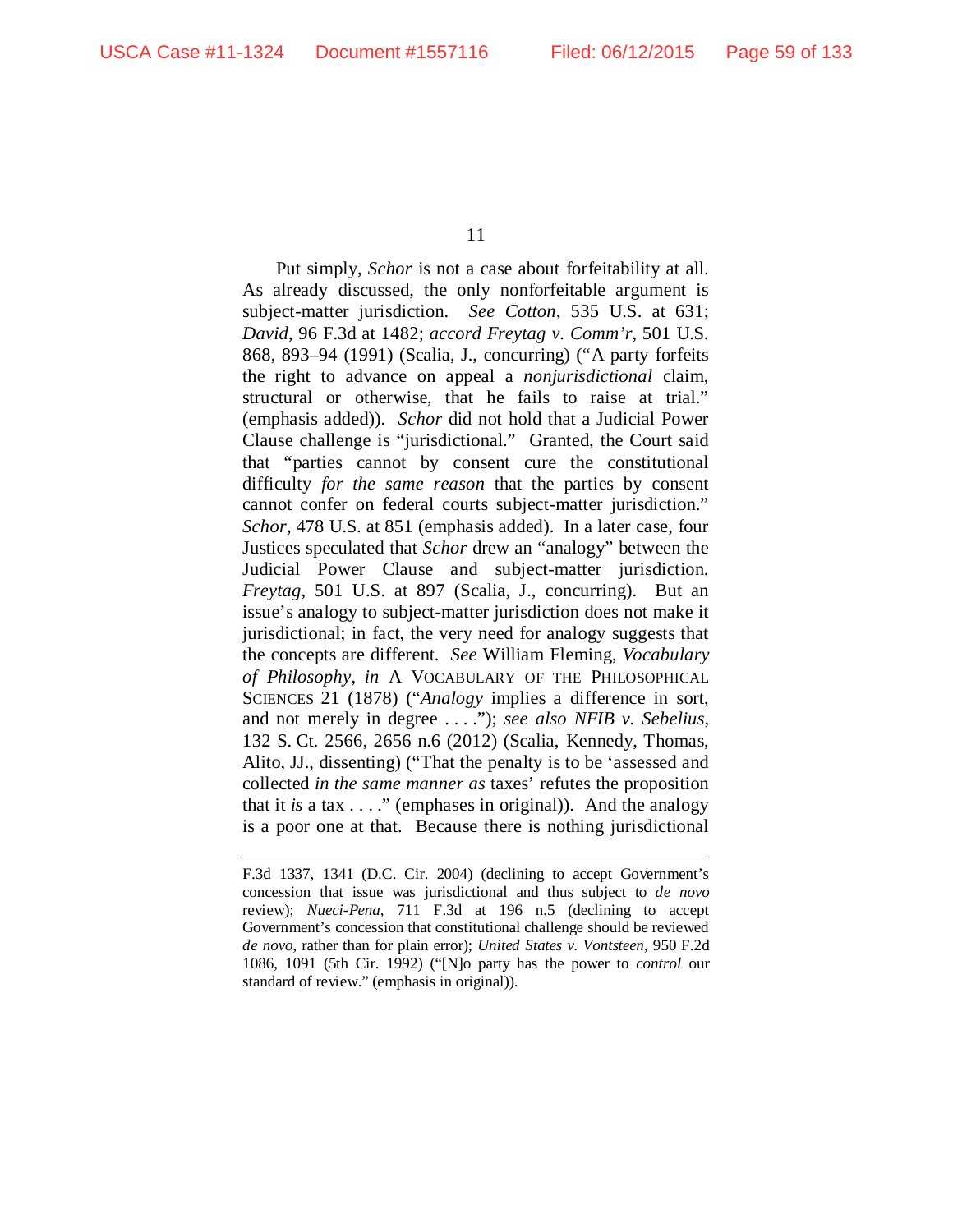about a challenge to the Congress's constitutional authority to enact a statute, *see Williams*, 341 U.S. at 66; *Bahlul*, 767 F.3d at 10 n.6; *Baucum*, 80 F.3d at 540–41, a one-sentence analogy is far too slim a reed to conclude that *Schor* carved out a "judicial power" exception to the Court's earlier—and consistent—precedent on the forfeitability of constitutional arguments. *See, e.g.*, *Williams*, 341 U.S. at 66; *Yakus*, 321 U.S. at 444. *See generally Shalala v. Ill. Council on Long Term Care, Inc.*, 529 U.S. 1, 18 (2000) ("This Court does not normally overturn, or so dramatically limit, earlier authority *sub silentio*.").

But don't take my word for it. The Supreme Court has since clarified that *Schor* did not declare Judicial Power Clause challenges to be nonforfeitable; instead, the Court in *Schor* at most exercised its *discretion* to excuse the forfeiture. In *Plaut v. Spendthrift Farms, Inc.*, the Government—like Bahlul—attempted to rely on *Schor* for the proposition that "parties cannot waive the structural principle of Article III." Brief for United States at 27, 514 U.S. 211 (1995) (No. 93- 1121), 1994 WL 387806. The Supreme Court expressly rejected this view:

[T]he proposition that legal defenses based upon doctrines central to the courts' structural independence can never be waived simply does not accord with our cases. Certainly one such doctrine consists of the "judicial Power" to disregard an unconstitutional statute; yet none would suggest that a litigant may never waive the defense that a statute is unconstitutional. . . . We held in *Schor* that, although a litigant had consented to bring a state-law counterclaim before an Article I tribunal, we would nonetheless *choose to consider* his Article III challenge, because "when these Article III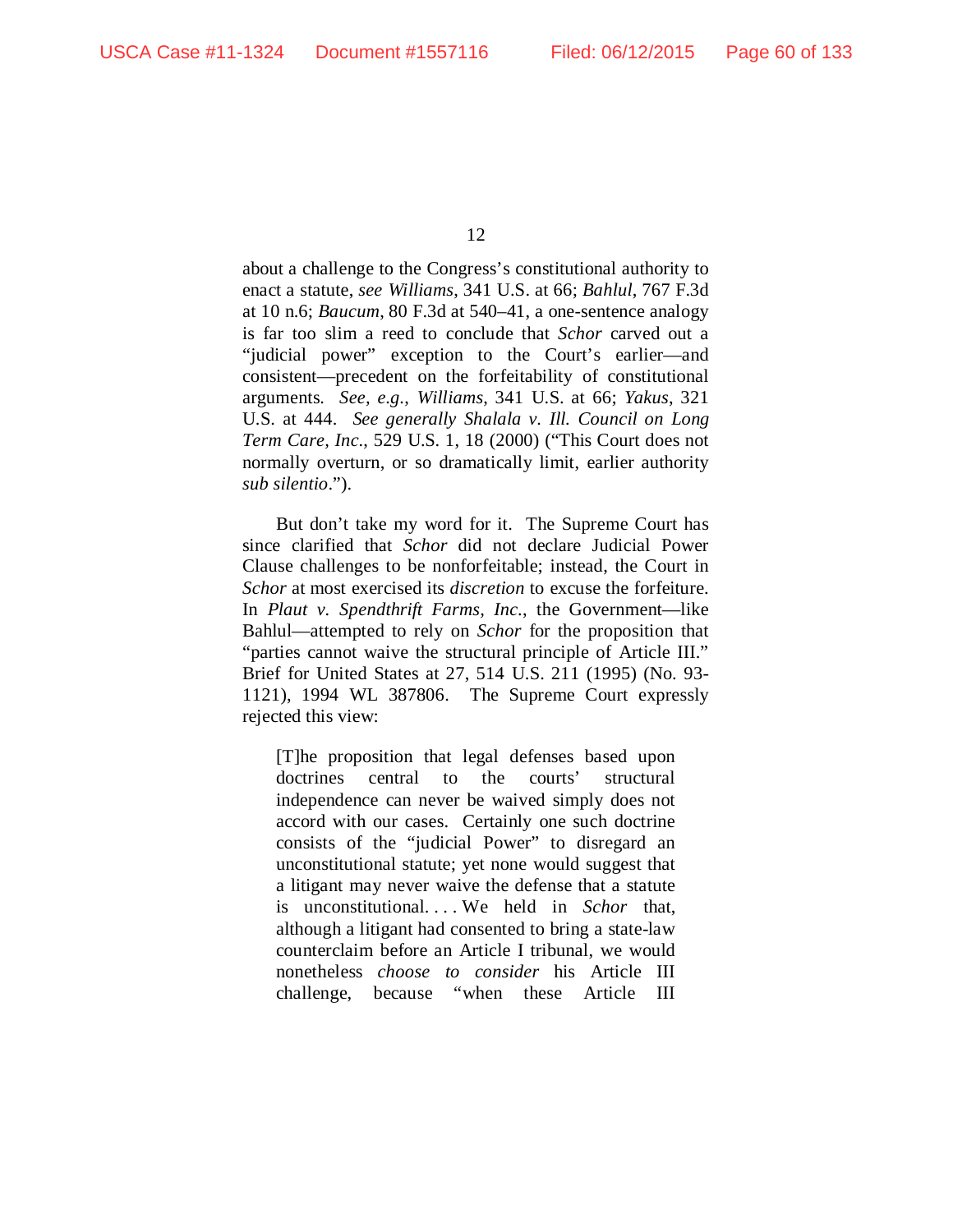limitations are at issue, notions of consent and waiver cannot be *dispositive*," *id*., at 851 (emphasis added). See also *Freytag v. Commissioner*, 501 U.S. 868, 878–879 (1991) (finding a "rare cas[e] in which we should exercise our discretion" to hear a waived claim based on the Appointments Clause, Art. II, § 2, cl. 2).

*Plaut*, 514 U.S. at 231–32 (first emphasis added) (some citations omitted). *Plaut* makes plain that a party can forfeit a Judicial Power Clause argument and there is no "*Schor* exception" to the rule that a "structural" constitutional challenge is forfeitable. Whether an appellate court entertains such a challenge is a matter of *discretion*, not an inexorable command from *Schor*. [4](#page-60-0)

Granted, in a series of bankruptcy cases, many of our sister circuits interpreted *Schor* to create a rule of nonforfeitability, despite the Supreme Court's clarification in *Plaut*. *See Wellness Int'l Network, Ltd. v. Sharif*, 727 F.3d 751, 767–73 (7th Cir. 2013), *rev'd*, No. 13-935, 2015 WL 2456619 (U.S. May 26, 2015); *In re BP RE, L.P.*, 735 F.3d 279, 286–87 (5th Cir. 2013); *Waldman v. Stone*, 698 F.3d

<span id="page-60-0"></span> $\frac{1}{4}$  My colleagues also cite *Stern v. Marshall*, 131 S. Ct. 2594 (2011), to support their reading of *Schor*. Maj. Op. 6. But *Stern* said nothing about the forfeitability of Judicial Power Clause challenges. In *Stern*, the Supreme Court reviewed *de novo* the respondent's Judicial Power Clause challenge to the bankruptcy court's adjudication of a state-law counterclaim. *See id.* at 2608. There is no indication, however, that the respondent ever *forfeited* this argument. Although he did forfeit his challenge to the bankruptcy court's adjudication of *his* defamation claim, *id.* at 2606, he "did not truly consent to" its adjudication of the *petitioner's* tortious-interference counterclaim, *id.* at 2614. And, in fact, the respondent *had* earlier objected to the bankruptcy court's jurisdiction of the counterclaim. *See id*. at 2601–02.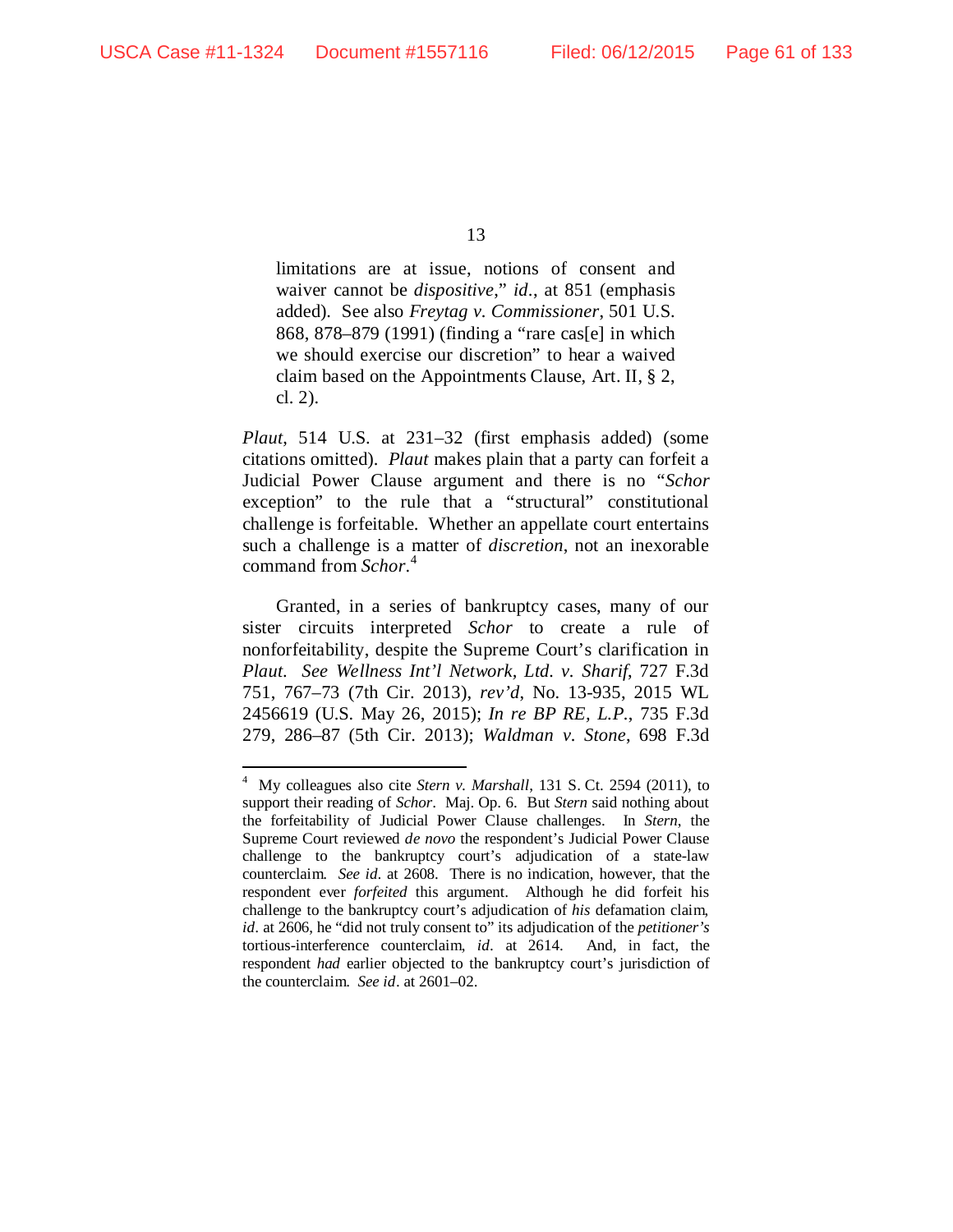910, 917–18 (6th Cir. 2012). *But see In re Bellingham Ins. Agency, Inc.*, 702 F.3d 553, 566 (9th Cir. 2012), *aff'd on other grounds sub nom. Exec. Benefits Ins. Agency v. Arkison*, 134 S. Ct. 2165 (2014). In *Kuretski v. Commissioner*, this Court—relying in part on the bankruptcy cases from our sister circuits—read *Schor* to mean that a party "did not (and *could not*) . . . waive his 'structural' claim" under the Judicial Power Clause of Article III. 755 F.3d 929, 937 (D.C. Cir. 2014) (emphasis added); *see also id.* at 938 (citing *Waldman*). No matter the correctness *vel non* of these cases when they were decided, their continued validity has been fatally undermined by two very recent Supreme Court decisions.

In *B&B Hardware, Inc. v. Hargis Indus., Inc.*, 135 S. Ct. 1293 (2015), the Supreme Court considered whether the decisions of the Trademark Trial and Appeal Board—a non– Article III tribunal—were entitled to issue-preclusive effect. *See id.* at 1299, 1303. If issue preclusion applied, the respondent claimed that the Judicial Power Clause would be violated. *See id.* at 1304. The Court expressly declined to consider the claim because the respondent had not briefed it. *See id.*; *see also id.* at 1305 n.2 ("[W]e do not decide whether such preclusion is unconstitutional because the issue is not before us."); *id.* at 1304 ("To the extent . . . there could be a meritorious constitutional objection, it is not before us."). In other words, the respondent forfeited the Article III argument—a holding that plainly contradicts the notion that Judicial Power Clause challenges are nonforfeitable. Significantly, the Court relied on *Plaut* to support its forfeiture determination. *See id.* at 1304 (citing *Plaut*, 514 U.S. at 231–32).

In *Wellness International Network, Ltd. v. Sharif*, No. 13- 935 (U.S. May 26, 2015), the Supreme Court made its view on the forfeitability of a Judicial Power Clause challenge as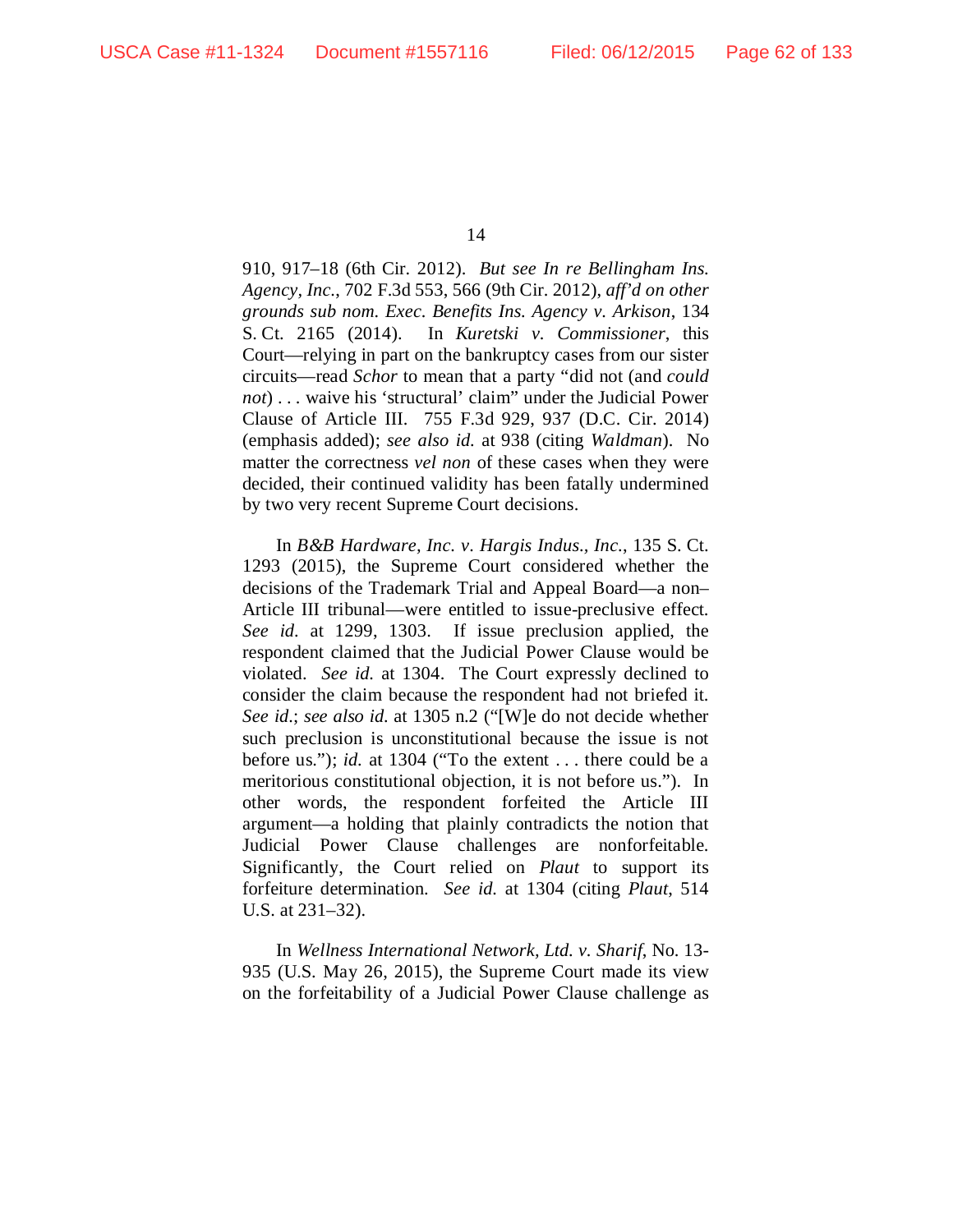plain as day. The main holding of *Sharif* is that a party's consent eliminates the Article III problem presented by bankruptcy court adjudication. *See* No. 13-935, slip op. at 2. But, near the end of the opinion, the Court also indicated that Judicial Power Clause challenges are forfeitable. In the decision under review, the Seventh Circuit had held that the "structural interests" protected by the Judicial Power Clause cannot be forfeited. *See id.* at 7 & n.5 (quoting *Sharif*, 727 F.3d at 771). The Supreme Court reversed that decision *in toto*. *See id.* at 8, 20. In fact, the Court remanded the case to the Seventh Circuit with instructions to conduct the "factbound analysis" necessary to determine "whether . . . Sharif forfeited his *Stern* argument below." *Id.* at 20. [A "*Stern* argument"—it should go without saying, *contra* Maj. Op. 7–8—is a "structural" Judicial Power Clause challenge. *See Arkison*, 134 S. Ct. at 2170 ("*Stern* claims" are "claim[s] designated for final adjudication in the bankruptcy court . . . but prohibited from proceeding in that way as a constitutional matter" because "Article III prohibits *Congress* from vesting a bankruptcy court with th[at] authority" (emphasis added)).] One Justice in *Sharif* went further, concluding that remand was unnecessary because the Judicial Power Clause challenge was indisputably forfeited:

[R]espondent forfeited any *Stern* objection by failing to present that argument properly in the courts below. *Stern* vindicates Article III, but that does not mean that *Stern* arguments are exempt from ordinary principles of appellate procedure.

*Id.*, concurring op. at 2 (Alito, J.). He, unsurprisingly, relied on *B&B Hardware* for this conclusion. *Id.* (citing *B&B Hardware*, 135 S. Ct. at 1304). The other five Justices in the *Sharif* majority necessarily agreed that "ordinary principles of appellate procedure" govern, *id.*: they would not have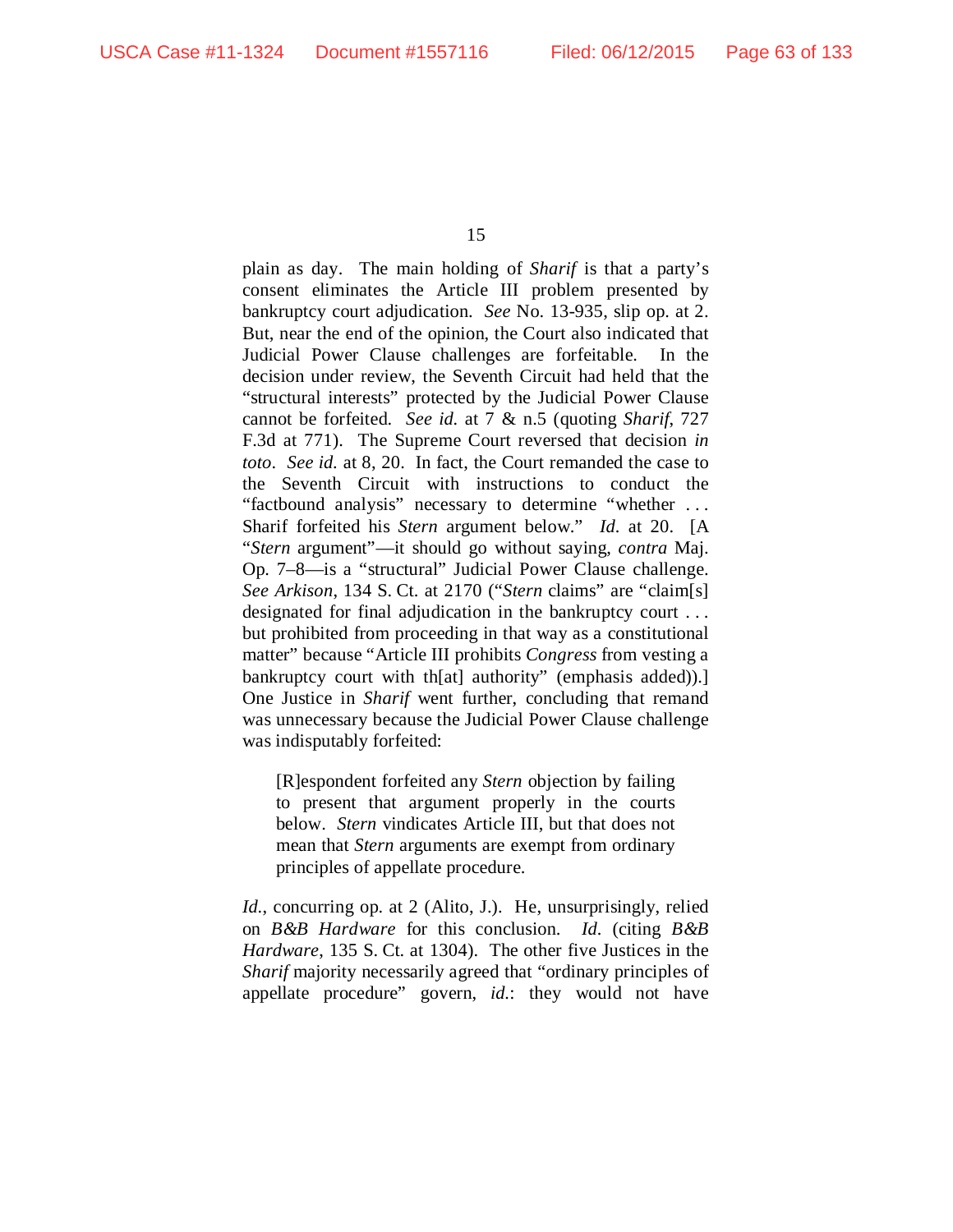remanded the forfeiture question if the Seventh Circuit were right all along that a "structural" Judicial Power Clause challenge cannot be forfeited. [5](#page-63-0) Accordingly, *Sharif* not only overruled our sister circuits' earlier bankruptcy cases, but, in my reading, it also undermined the relevant language from *Kuretski*. *Contra* Maj. Op. 5.

Notwithstanding the charge that I "misinterpret[]" *Sharif*, Maj. Op. 8, it is my colleagues' reading that misses the mark. They believe *Sharif* reinforced *Schor*'s supposed rule of nonforfeitability. To support this point, they rely on passages in *Sharif* that discuss the distinction between the "personal" and "structural" aspects of Article III. *See* Maj. Op. 5, 6, 8

<span id="page-63-0"></span> $\frac{1}{5}$  My colleagues emphasize that in *Sharif* the Supreme Court reviewed the Article III question *de novo.* Maj. Op. 6, 8. This is true but unhelpful to them. The Supreme Court granted certiorari in *Sharif* to determine whether a party's consent cures the structural Article III problem posed by bankruptcy court adjudication—a question that was decided by the Seventh Circuit and briefed in the Supreme Court. The Court answered the question in the affirmative. It then remanded to the Seventh Circuit to determine whether Sharif in fact consented to bankruptcy court adjudication and—if not—whether Sharif nonetheless forfeited his Judicial Power Clause challenge by not timely raising it. *See* No. 13-935, slip op. at 20; Pet'r's Wellness Int'l, *et al.* Br. 47–48, 2014 WL 4467356 (U.S. 2014) (arguing that "litigants may waive or forfeit constitutional rights that implicate structural concerns"); Pet'r's Wellness Int'l, *et al.* Reply Br. 26, 2014 WL 7272803 (U.S. 2014) (again arguing that "Sharif forfeited his *Stern* argument" (quotation marks and brackets omitted)). In other words, the Supreme Court answered an important question of law *de novo* but still allowed for the prospect that Sharif would ultimately lose his appeal because he forfeited his structural Article III challenge. My colleagues' decision to *vacate* Bahlul's conviction in fact contradicts, rather than hews to, this approach. If they wanted to be faithful to *Sharif*'s disposition in the criminal context, they could have resolved Bahlul's Article III claim *de novo* under the "error" prong of the plain-error standard but then affirmed his conviction because the error was not "plain." *See infra* p. 28.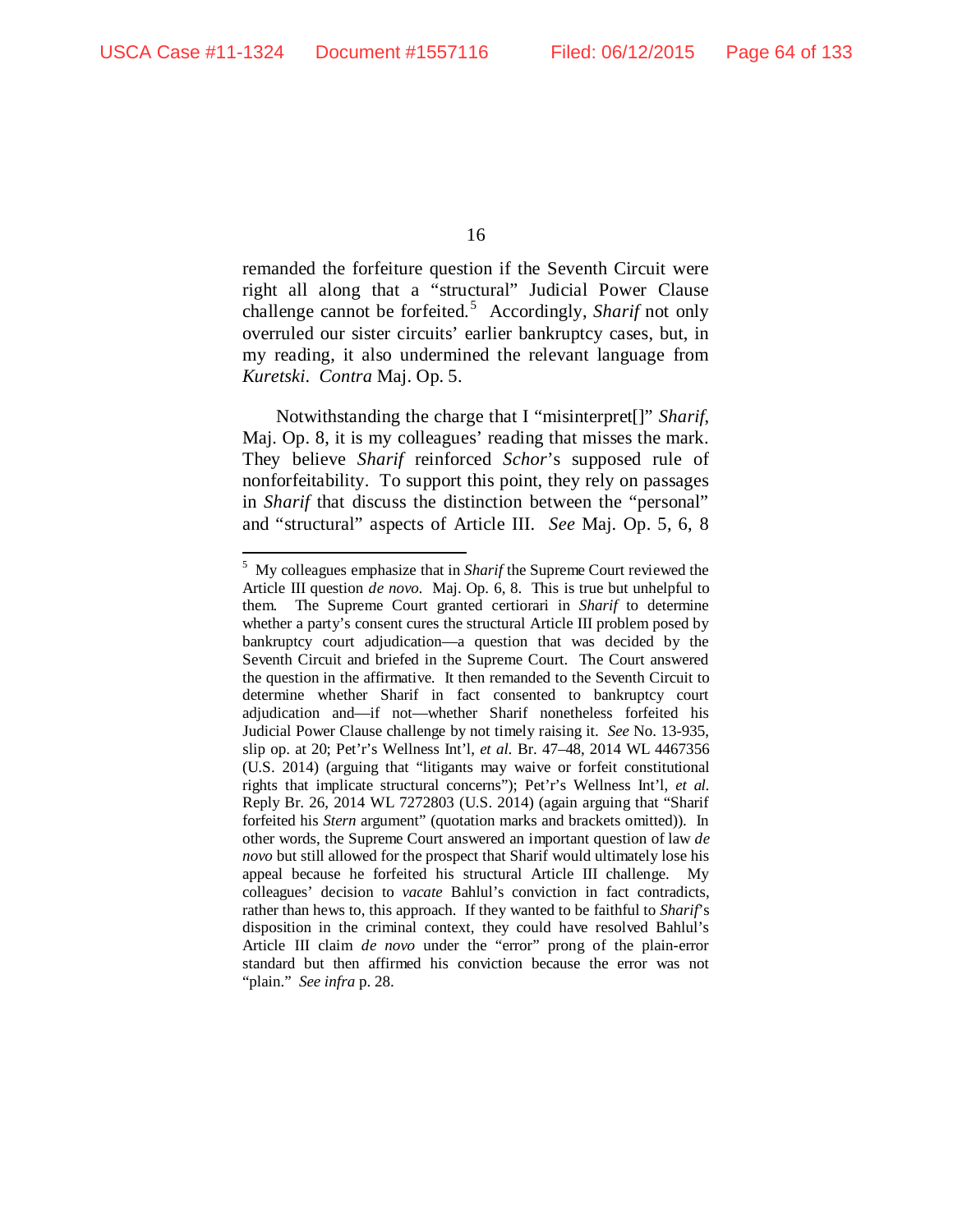(citing *Sharif*, No. 13-935, slip op. at 9, 11–12, 14 n.10; *id.*, dissenting op. at 12 (Roberts, C.J.)). These passages, however, have nothing to do with appellate *procedure*; they instead speak to *the merits*.

To put it another way, when *Sharif* speaks of "waiver," it means the waiver of *rights*, not the forfeiture of *arguments*. The question the Court addressed in *Sharif* is whether "consent" (sometimes referred to, interchangeably, as "waiver") can "cure the *constitutional difficulty*" presented by non–Article III adjudication. No. 13-935, slip op. at 9, 14 n.10 (quoting *Schor*, 478 U.S. at 851 (emphasis added)); *id*, dissenting op.*.* at 12 (Roberts, C.J.) (same). The idea is that, when a party knowingly and voluntarily waives certain constitutional rights, no constitutional violation occurs *in the first place*. *See id*., slip op. at 14 n.10; *see also id.*, dissenting op. at 2 (Thomas, J.) ("Although it may not authorize a constitutional violation, consent may prevent one from occurring in the first place."). This is true for "personal" rights, like the right to a jury, but—as *Schor* and *Sharif* make plain—it is not true for violations of the Article III Judicial Power Clause. *See id.*, slip op*.* at 9; *Schor*, 478 U.S. at 849– 51. A party's consent cannot, *by itself*, "excuse an actual violation of Article III" because the Judicial Power Clause protects "structural" interests *aliunde* the narrow concerns of the parties. *Sharif*, No. 13-935, slip op. at 14 n.10; *see also Schor*, 478 U.S. at 851 ("When these Article III limitations are at issue, notions of consent and waiver cannot be *dispositive* because the limitations serve institutional interests that the parties cannot be expected to protect." (emphasis added)). *Sharif*, however, clarified that consent can be one factor that keeps a violation of Article III from occurring, so long as it is not the only factor. *See* No. 13-935, slip op. at 14 n.10 ("[C]onsent remains highly relevant when determining . . . whether a particular adjudication in fact raises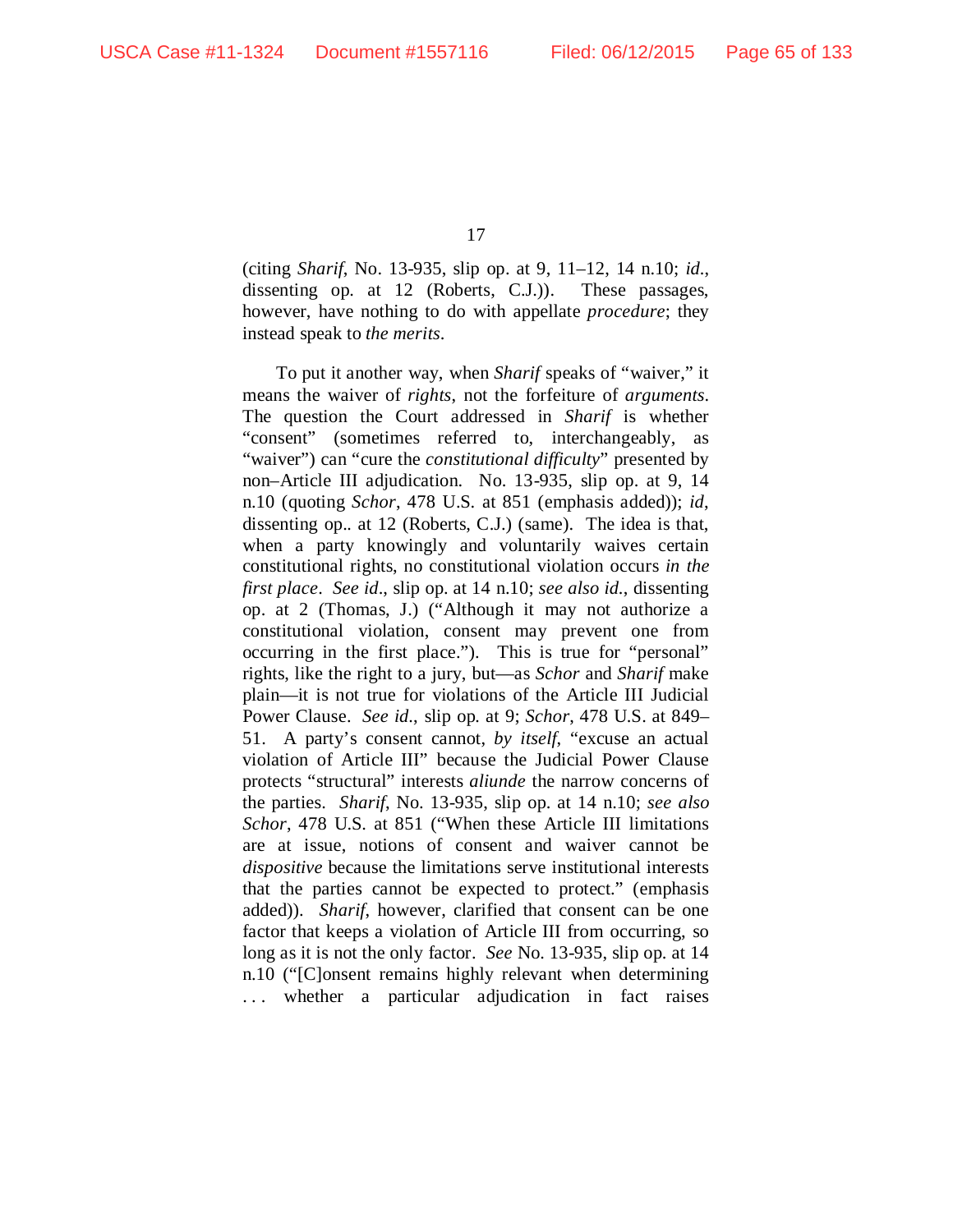constitutional concerns . . . . [C]onsent shows, in part, why no [structural] violation has occurred." (citation omitted)). This is an important holding: it clarifies the role of consent in the application of the *Schor* balancing test. Yet it says nothing about forfeiture, appellate procedure, preservation of arguments, standards of review or the like. It pertains only to the merits, *i.e.* the question whether Article III is in fact violated.<sup>[6](#page-65-0)</sup>

The Supreme Court eloquently explained the waiver-ofrights/forfeiture-of-arguments distinction in *Puckett*:

[The defendant's] argument confuses the concepts of waiver and forfeiture. Nobody contends that [the defendant's] counsel has *waived*—that is, intentionally relinquished or abandoned—[the defendant's] *right* . . . . The objection is rather that [the defendant] *forfeited* the claim of error through his counsel's failure to raise the argument in the District Court. This Court's precedents requiring that certain waivers be personal, knowing, and voluntary are thus simply irrelevant. Those holdings

<span id="page-65-0"></span> $\frac{1}{6}$ <sup>6</sup> Even if my colleagues were correct that *Sharif*'s discussion of "waiver" refers to forfeiture, they could not reconcile the Court's repeated admonitions that structural Article III challenges can, in fact, be waived. *See, e.g.*, *Sharif*, No. 13-935, slip op. at 16–17 n.11 ("[T]he proposition that legal defenses based upon doctrines central to the courts' *structural* independence can never be waived simply does not accord with our cases." (quoting *Plaut*, 514 U.S. at 231 (emphasis added) (alteration in original))); *id.* at 12–13 ("[A]llowing bankruptcy litigants to waive the right to Article III adjudication of *Stern claims* does not usurp the constitutional prerogatives of Article III courts." (emphasis added)); *id.* at 17 (distinguishing *Stern*—a structural Article III precedent—on basis that "[t]he Court has never . . . h[e]ld that a litigant who has the right to an Article III court may not waive that right through his consent.").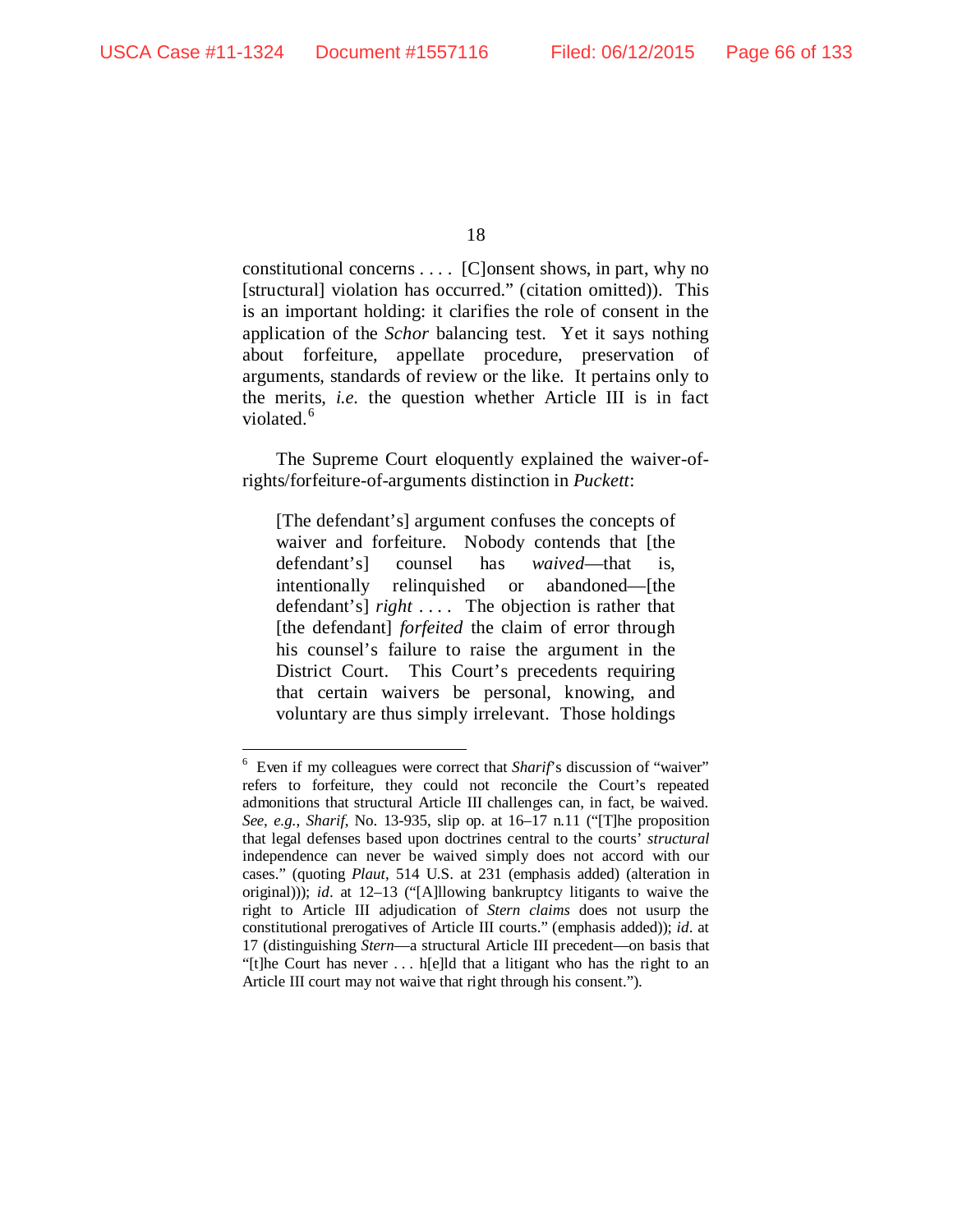determine *whether error occurred*, but say nothing about the proper standard of review when the claim of error is not preserved.

556 U.S. at 138 (citation omitted) (second emphasis added). The Court's analysis makes plain an obvious point when applied here. An enemy combatant must knowingly and voluntarily consent to non–Article III adjudication before his consent can ward off a violation of the Judicial Power Clause. *See Sharif*, No. 13-935, slip op. at 18–19. But we should not even review a Judicial Power Clause challenge if he forfeits the argument by failing to timely raise it.

To summarize, the Supreme Court has made triply clear in *Plaut*, *B&B Hardware* and *Sharif* that *Schor* did not label an Article III challenge as nonforfeitable; instead, the *Schor*  Court exercised its discretion to excuse a forfeiture of the Judicial Power Clause challenge. This distinction—between nonforfeitability, on the one hand, and discretion to excuse forfeiture, on the other—is crucial for two reasons.

First, in a *criminal* case like this one, an appellate court lacks the kind of discretion the Court exercised in *Schor*. As noted, appellate courts in civil cases can excuse a forfeiture in "exceptional circumstances." *Air Fla.*, 750 F.2d at 1085. The Supreme Court has expressly declined to limit this discretion. *See Exxon Shipping*, 554 U.S. at 487. Accordingly, courts occasionally exercise their discretion in civil cases to review "structural" separation-of-powers challenges *de novo*, notwithstanding they were not raised below. *See, e.g.*, *Freytag*, 501 U.S. at 879; *Schor*, 478 U.S. at 851; *Glidden*, 370 U.S. at 536–37 (plurality); *Kuretski*, 755 F.3d at 936–37. *But see Freytag*, 501 U.S. at 892–901 (Scalia, J., concurring) (explaining why "structural" constitutional challenges should not receive special treatment).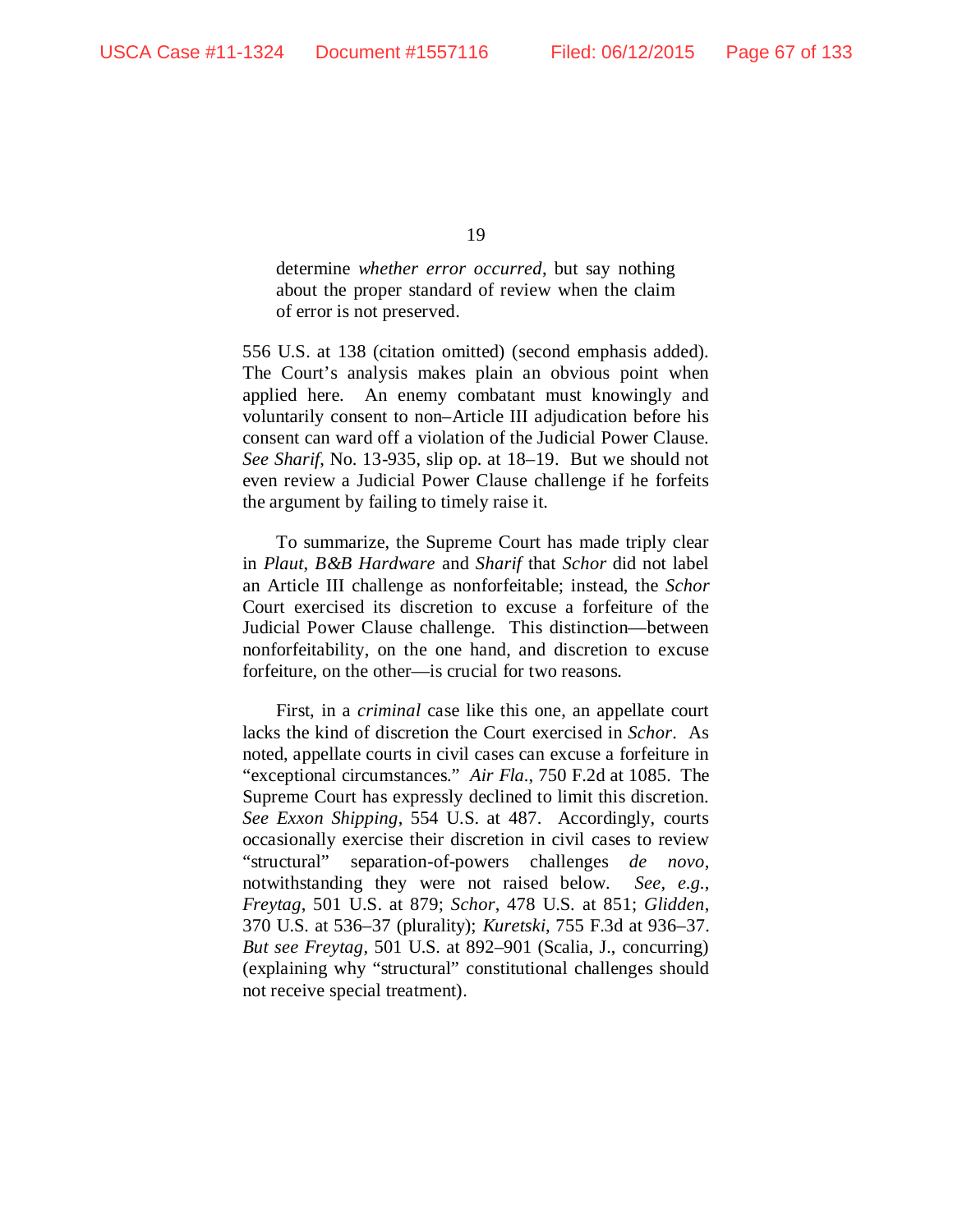The rules are different, however, in criminal cases. Over the last three decades, the Supreme Court has repeatedly restricted our authority to deviate from the plain-error standard. *See, e.g.*, *United States v. Marcus*, 560 U.S. 258, 262–66 (2010); *Puckett*, 556 U.S. at 134–43; *Cotton*, 535 U.S. at 629–34; *Johnson*, 520 U.S. at 466–70; *Olano*, 507 U.S. at 731–41; *Young*, 470 U.S. at 14–16 & nn.12, 14; *Frady*, 456 U.S. at 163 & nn.13–14. In criminal cases, the plain-error standard operates as a "limitation on appellate-court authority." *Puckett*, 556 U.S. at 134; *see also United States v. Farrell*, 672 F.3d 27, 36 (1st Cir. 2012). It "strictly circumscribe[s]" our ability to remedy forfeited errors, *Puckett*, 556 U.S. at 134; we "must" review them for plain error only. *Marcus*, 560 U.S. at 266; *United States v. Brown*, 508 F.3d 1066, 1076 (D.C. Cir. 2007). The plain-error standard strikes a "careful balance" between furthering the purposes of the contemporaneous-objection rule and remedying obvious injustice. *Puckett*, 556 U.S. at 135; *see also Johnson*, 520 U.S. at 466; *Young*, 470 U.S. at 15. "Any unwarranted extension" of the standard "skew[s]" this balance, *Young*, 470 U.S. at 15, and "the creation of an unjustified exception"—like the one Bahlul requests—is "even less appropriate." *Puckett*, 556 U.S. at 136 (alteration omitted); *see also Young*, 470 U.S. at 16 n.14 (criticizing practice of creating "*per se*" exceptions to plain-error review).

Courts apply plain-error review in criminal cases notwithstanding "the seriousness of the error claimed." *Johnson*, 520 U.S. at 466; *accord United States v. Padilla*, 415 F.3d 211, 220 (1st Cir. 2005) (*en banc*) ("forfeited errors, even if structural, are subject to [plain-error review]"). Notably, when the Supreme Court was presented with a "structural" Article III challenge in a *criminal* case, four Justices thought it should be reviewed for plain error—*Schor*  notwithstanding. *See Nguyen*, 539 U.S. at 88 (Rehnquist,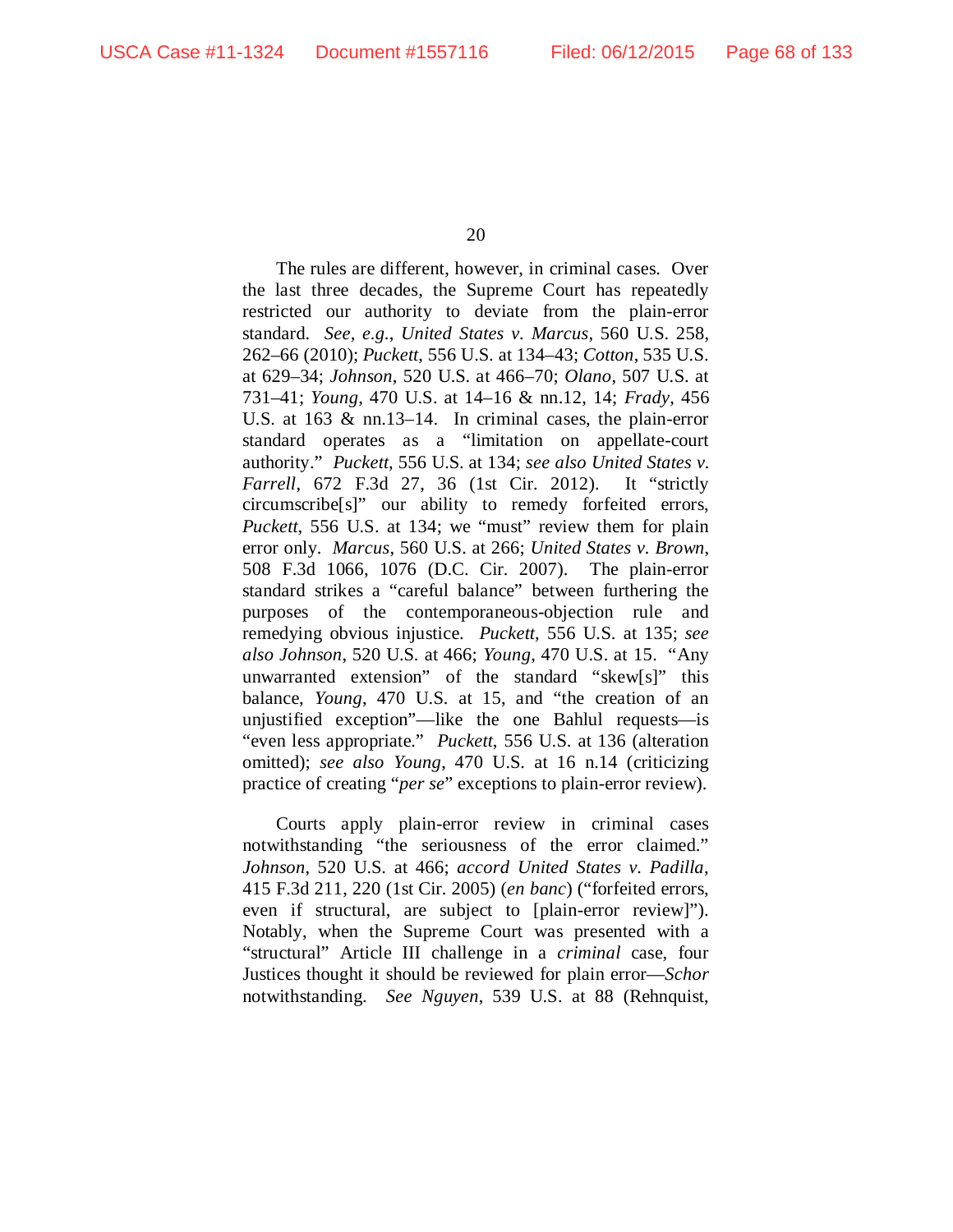C.J., dissenting).<sup>[7](#page-68-0)</sup> Likewise, our sister circuits frequently review Judicial Power Clause challenges in criminal cases for plain error only. *See, e.g.*, *United States v. Shultz*, 733 F.3d 616, 621 (6th Cir. 2013); *United States v. Woodard*, 387 F.3d 1329, 1331, 1333 (11th Cir. 2004); *United States v. Bishop*, 603 F.3d 279, 280 (5th Cir. 2010); *United States v. Tejeda*, 476 F.3d 471, 474 (7th Cir. 2007); *United States v. Torres*, 258 F.3d 791, 794 (8th Cir. 2001); *United States v. Mike*, 632 F.3d 686, 691–92, 700 (10th Cir. 2011); *United States v. Nash*, 438 F.3d 1302, 1304 (11th Cir. 2006); *United States v. Daniels*, 182 F.3d 910 (4th Cir. 1999) (table).

The distinction between criminal and civil cases may seem counterintuitive because, ordinarily, the plain-error standard places a criminal defendant in a *better* position than a civil litigant. *See Bahlul*, 767 F.3d at 9 (plain-error review "mitigate[s] the sometimes harsh results of the forfeiture rule in criminal cases"). But this intuition focuses myopically on one side of the plain-error "balance" to the exclusion of the other. *Puckett*, 556 U.S. at 135. Plain-error review gives the contemporaneous-objection rule its "necessary bite." Daniel J. Meltzer, *State Court Forfeitures of Federal Rights*, 99 HARV. L. REV. 1128, 1135 (1986); *see also id.* ("A requirement that a particular issue be raised in a particular fashion or at a particular time would hardly be effective if failures to comply were never punished."). As the Supreme Court has cautioned, "a reflexive inclination by appellate courts to reverse because of unpreserved error would be *fatal*" to the rationale of the contemporaneous-objection rule. *Puckett*, 556 U.S. at 134 (emphasis added). That rationale is "especially compelling" in criminal cases. *Cobbledick v.* 

<span id="page-68-0"></span><sup>&</sup>lt;sup>-</sup> The majority in *Nguyen* did not reach the Article III question because it decided the case on an alternate statutory ground. *See* 539 U.S. at 81.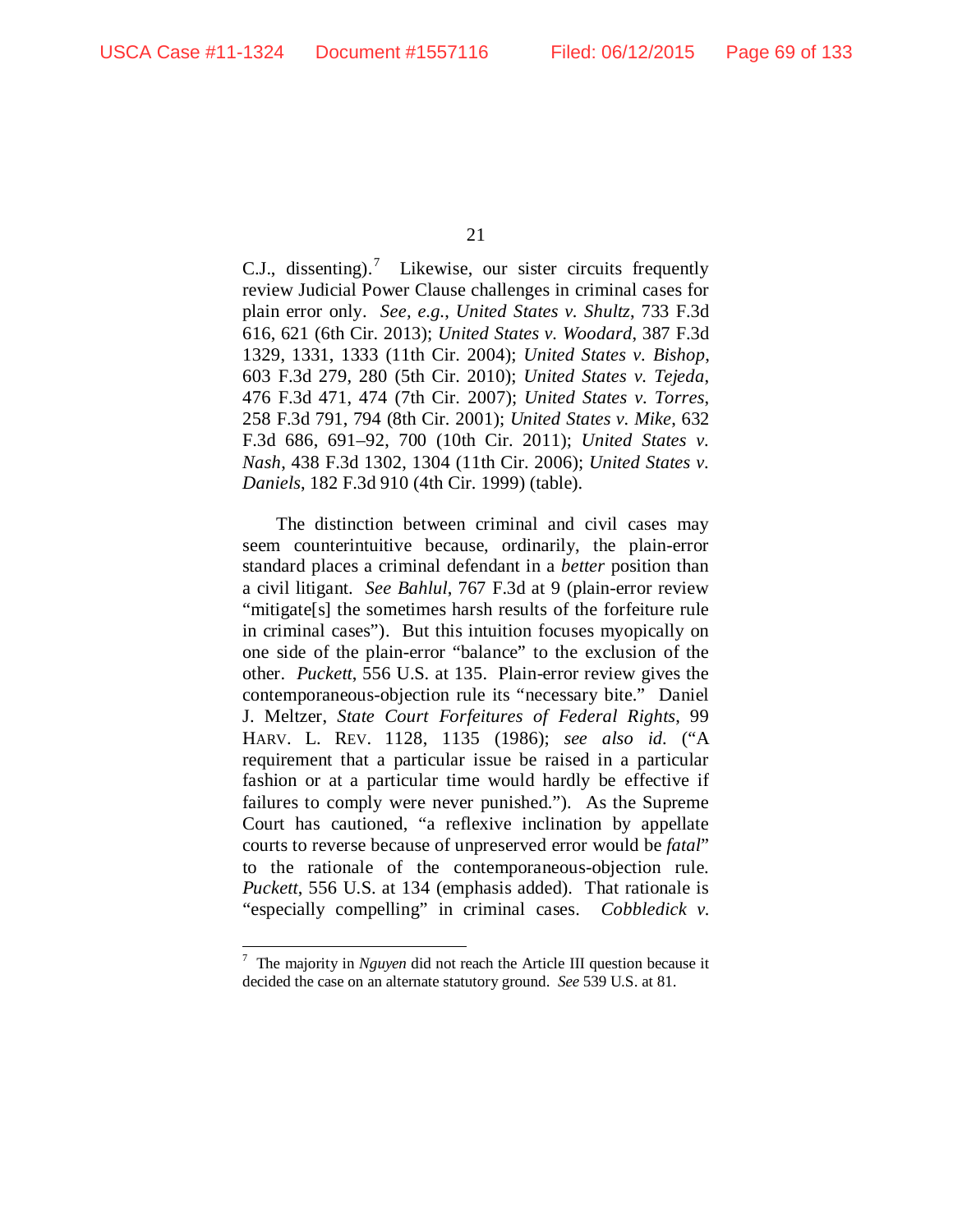*United States*, 309 U.S. 323, 325 (1940); *see also Di Bella v. United States*, 369 U.S. 121, 124 (1962) ("undue litigiousness and leaden-footed administration of justice [are] particularly damaging to the conduct of criminal cases"). Society has an especially strong interest in the finality of criminal proceedings because "[w]ithout [it], the criminal law is deprived of much of its deterrent effect." *Teague v. Lane*, 489 U.S. 288, 309 (1989); *see also id.* ("No one, not criminal defendants, not the judicial system, not society as a whole is benefited by a judgment providing that a man shall tentatively go to jail today, but tomorrow and every day thereafter his continued incarceration shall be subject to fresh litigation."); *Young*, 470 U.S. at 16 ("To turn a criminal trial into a quest for error no more promotes the ends of justice than to acquiesce in low standards of criminal prosecution."). In short, plain-error review reconciles multiple competing concerns in criminal cases and provides a rule to accommodate them *ex ante*. Absent jurisdictional error, we cannot do otherwise than apply this venerable standard.<sup>[8](#page-69-0)</sup>

<span id="page-69-0"></span> <sup>8</sup> <sup>8</sup> None of this analysis—contrary to my colleagues' contention, Maj. Op. 9—turns on the applicability of FED. R. CRIM. P. 52(b). The *en banc* court imported the plain-error standard into enemy combatant cases "whether or not Rule 52(b) directly governs." *Bahlul*, 767 F.3d at 9 n.4 (citing *Salazar*, 602 F.3d at 437). The plain-error standard strikes a delicate "balance" that is irrevocably "skew[ed]" whenever courts exempt litigants from its requirements. *Salazar*, 602 F.3d at 440. The Supreme Court's decisions to this effect bind us no matter the doctrinal source of the plainerror standard. *See Olano*, 507 U.S. at 731 (noting that Rule 52(b) is merely "a restatement of existing law" (quoting FED. R. CRIM. P. 52(b), advisory committee's note (1944))).

To the extent it makes a difference, the plain-error standard *does* have a statutory basis in enemy combatant cases. The 2009 MCA provides that "[a] finding or sentence of a military commission . . . may not be held incorrect on the ground of an error of law unless the error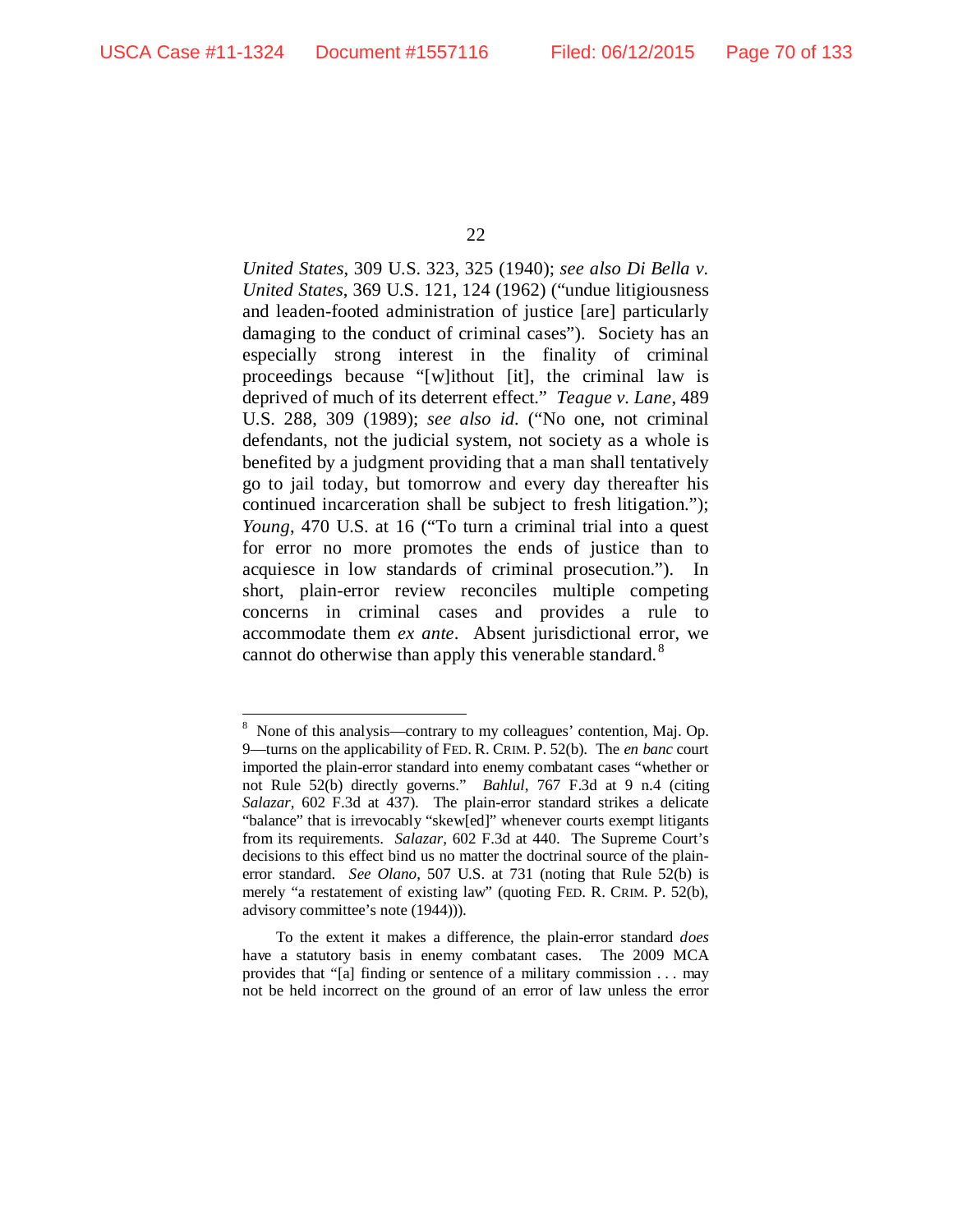materially prejudices the substantial rights of the accused." 10 U.S.C. § 950a(a). The Congress took this language from the review provision in the Uniform Code of Military Justice (UCMJ). *See id.* § 859(a); *see also id.* § 948b(c) ("[t]he procedures for military commissions . . . are based upon the procedures for trial by general courts-martial under . . . the [UCMJ]"). The U.S. Court of Appeals for the Armed Forces (CAAF) has long read the UCMJ's review provision to incorporate a plain-error standard that is identical, in all material respects, to Rule 52(b). *See United States v. Tunstall*, 72 M.J. 191, 197 n.7 (C.A.A.F. 2013); *see also id.* at 196 ("To establish plain error, an appellant has the burden to demonstrate: (1) there was error; (2) the error was plain or obvious; and (3) the error materially prejudiced a substantial right of the accused."). Given the CAAF's interpretive gloss on the UCMJ and the Congress's use of identical language in the 2009 MCA, the plain-error standard applies with the same statutory force here. *See* 10 U.S.C. § 948b(c) ("judicial construction and application" of UCMJ is "instructive" in interpreting 2009 MCA); *Sekhar v. United States*, 133 S. Ct. 2720, 2724 (2013) ("[I]f a word is obviously transplanted from another legal source, whether the common law or other legislation, it brings the old soil with it."); *Bragdon v. Abbott*, 524 U.S. 624, 645 (1998) ("When administrative and judicial interpretations have settled the meaning of an existing statutory provision, repetition of the same language in a new statute indicates, as a general matter, the intent to incorporate its administrative and judicial interpretations as well."). The sources cited by my colleagues, Maj. Op. 9, are inapposite because they deal with review by the Service Courts of Criminal Appeals (CCAs) and CMCR, rather than the "much more limited" review of the CAAF and this Court. *United States v. Claxton*, 32 M.J. 159, 162 (CMA 1991); *see also United States v. Powell*, 49 M.J. 460, 463 (CAAF 1998) ("[CCAs] enjoy much broader appellate authority than civilian intermediate courts or our Court."); *United States v. Riley*, 47 M.J. 276, 281 (CAAF 1997) (Gierke, J., concurring) (whereas "a [CCA] may take notice of errors of law, whether or not they were preserved by timely objection[, the CAAF] is constrained by the rules of waiver and the doctrine of plain error"). Indeed, the CAAF applies plain error even when the CCA reviewed a forfeited issue *de novo*. *See, e.g.*, *Riley*, 47 M.J. at 279–80 (majority op.); *United States v. Goings*, 72 M.J. 202, 203–04 (CAAF 2013); *Tunstall*, 72 M.J. at 193–96; *United States v. Sweeney*, 70 M.J. 296, 300 n.8, 304 (CAAF 2011).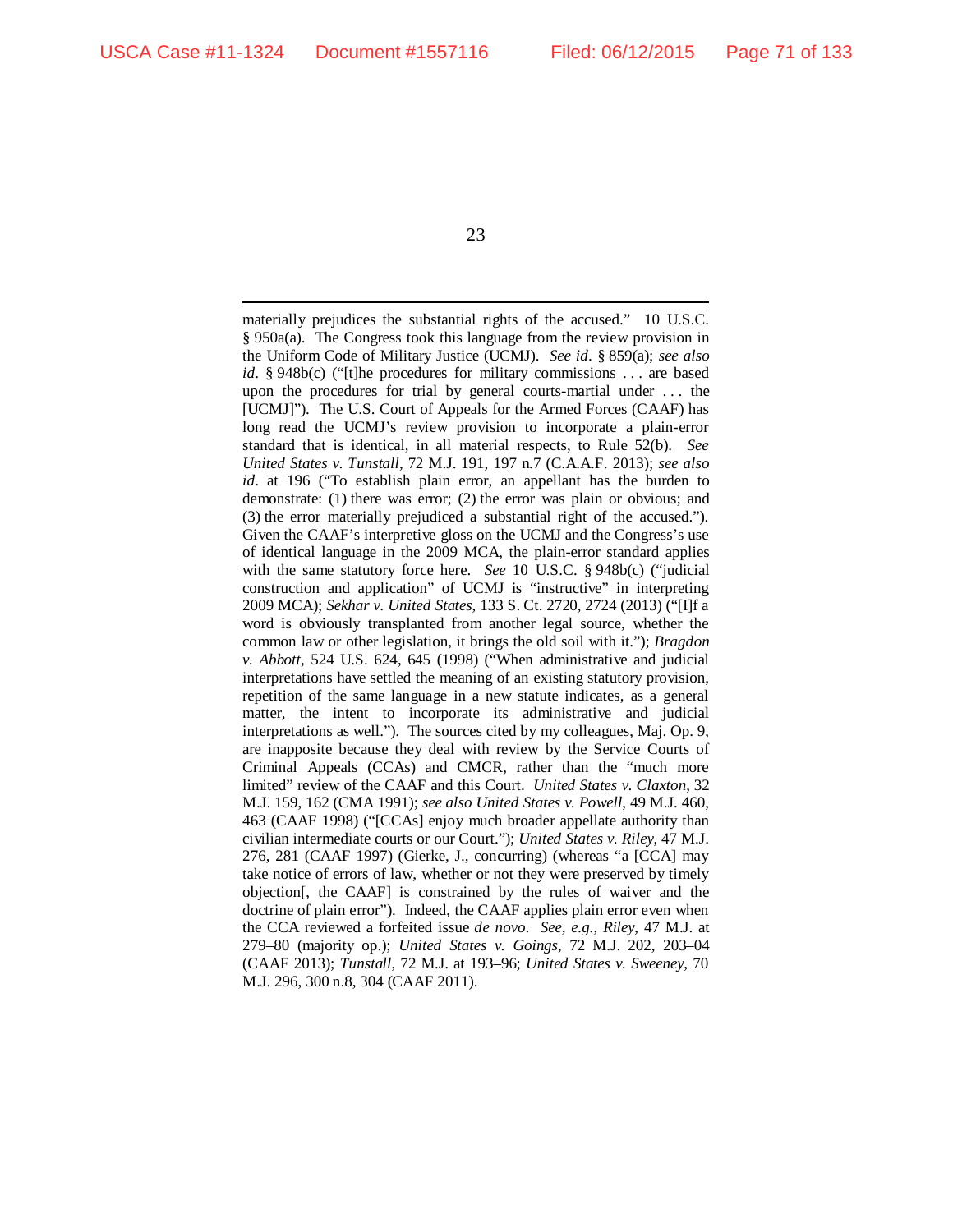Second, even if we *could* bypass the plain-error standard and review Bahlul's Article III challenge *de novo*, I would follow the *en banc* court and decline to do so here. Preliminarily, my colleagues are wrong to suggest that the Supreme Court has "instructed that courts *should* excuse waivers of Article III structural claims." Maj. Op. 8 (emphasis added). Quite the contrary: it is a "rare" case in which we entertain a forfeited Article III argument. *Plaut*, 514 U.S. at 232 (quoting *Freytag*, 501 U.S. at 878–79). Enforcing the traditional rules of waiver and forfeiture in the context of a Judicial Power Clause challenge, as in other contexts, serves the important interests of "increasing judicial efficiency and checking gamesmanship." *Sharif*, No. 13-935, slip op. at 19. Moreover, several factors unique to Bahlul's case make it a particularly inappropriate occasion to forgive his forfeiture.

Most notably, my colleagues' application of *de novo* review leads them to invalidate a provision of the 2006 MCA—a duly enacted statute produced by a coequal branch. *See Rostker*, 453 U.S. at 64 ("[W]e must have due regard to the fact that this Court is not exercising a primary judgment but is sitting in judgment upon those who also have taken the oath to observe the Constitution and who have the responsibility for carrying on government." (quotation marks omitted)). Examining the constitutionality of a statute is "legitimate only in the last resort, and as a necessity." *Chicago & G.T. Ry. Co. v. Wellman*, 143 U.S. 339, 345 (1892); *see also Pearson v. Callahan*, 555 U.S. 223, 241 (2009) (courts should not "pass on questions of constitutionality unless such adjudication is unavoidable" (ellipsis omitted)); *Lyng v. Nw. Indian Cemetery Protective Ass'n*, 485 U.S. 439, 445 (1988) ("A fundamental and longstanding principle of judicial restraint requires that courts avoid reaching constitutional questions in advance of the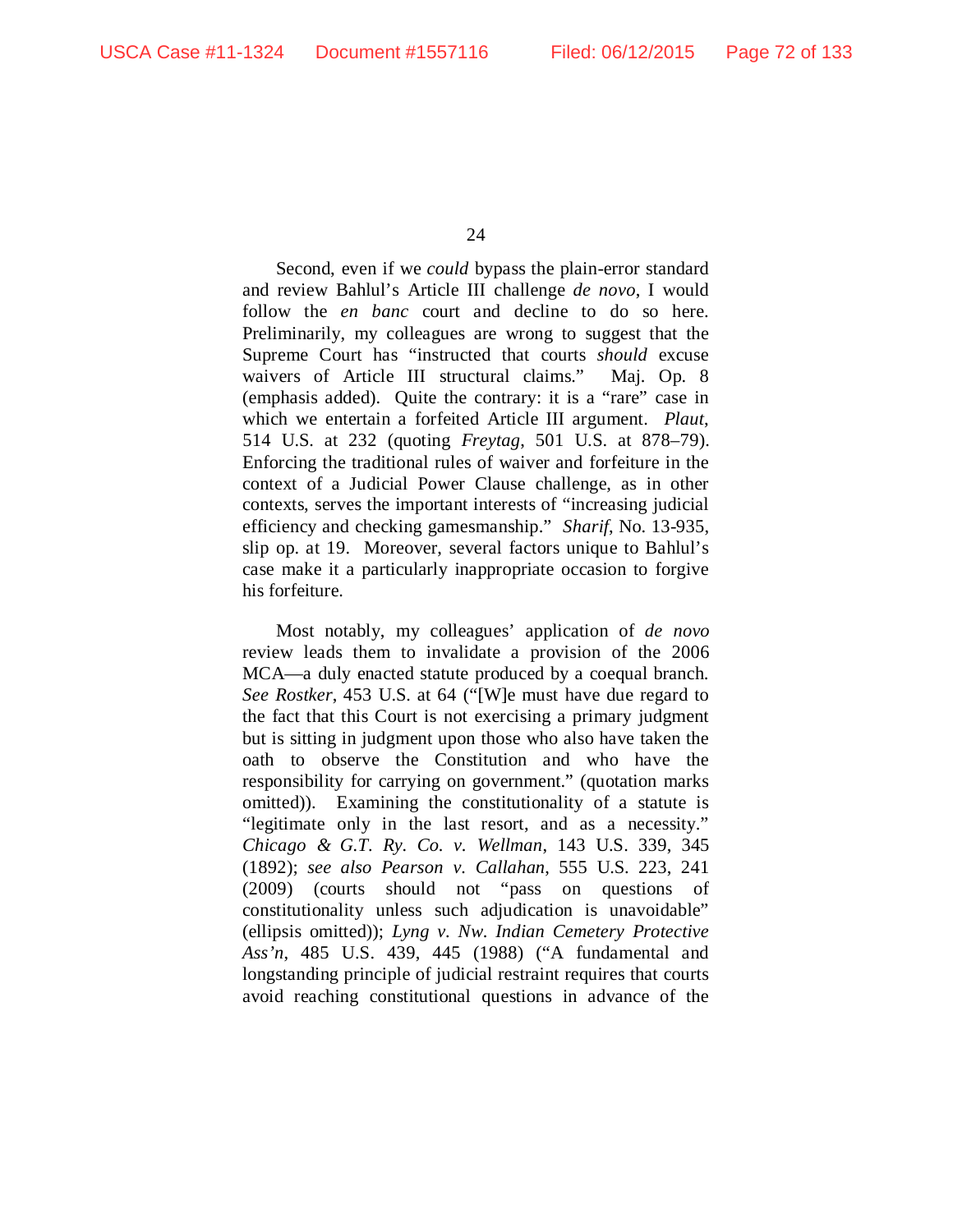necessity of deciding them."); *N. Pipeline Constr. Co. v. Marathon Pipe Line Co.*, 458 U.S. 50, 90 (1982) (Rehnquist, J., concurring in judgment) ("Particularly in an area of constitutional law such as that of 'Art. III Courts,' with its frequently arcane distinctions and confusing precedents, rigorous adherence to the principle that this Court should decide no more of a constitutional question than is absolutely necessary accords with both our decided cases and with sound judicial policy."). Restraint is particularly necessary here because our decision affects sensitive matters of national security, the consequences of which we have neither the information nor the perspicacity to predict. *See Dep't of Navy v. Egan*, 484 U.S. 518, 530 (1988) ("courts traditionally have been reluctant to intrude . . . in military and national security affairs"); *Latif v. Obama*, 677 F.3d 1175, 1182 (D.C. Cir. 2011) ("Both the Constitution and common sense support judicial modesty" in this area because "the judiciary has the least competence and the smallest constitutional footprint."); *Humanitarian Law Project*, 561 U.S. at 34 ("[N]ational security and foreign policy concerns arise in connection with efforts to confront evolving threats in an area where information can be difficult to obtain and the impact of certain conduct difficult to assess.").

Further, excusing Bahlul's forfeiture would not serve the interests of justice because he is concededly—and unapologetically—guilty of the charged offenses. Before the military commission, Bahlul candidly admitted to being a member of al Qaeda and engaging in all of the conduct attributed to him. *See* App. 190–94. Although he took one exception to the charge that he wore an explosive belt in order to protect bin Laden, he also noted, "[T]his doesn't mean that if I was given an explosive belt and bin Laden . . . asked me to explode myself, that I wouldn't do that. Of course, I would." App. 194. He promised to continue "to fight America" if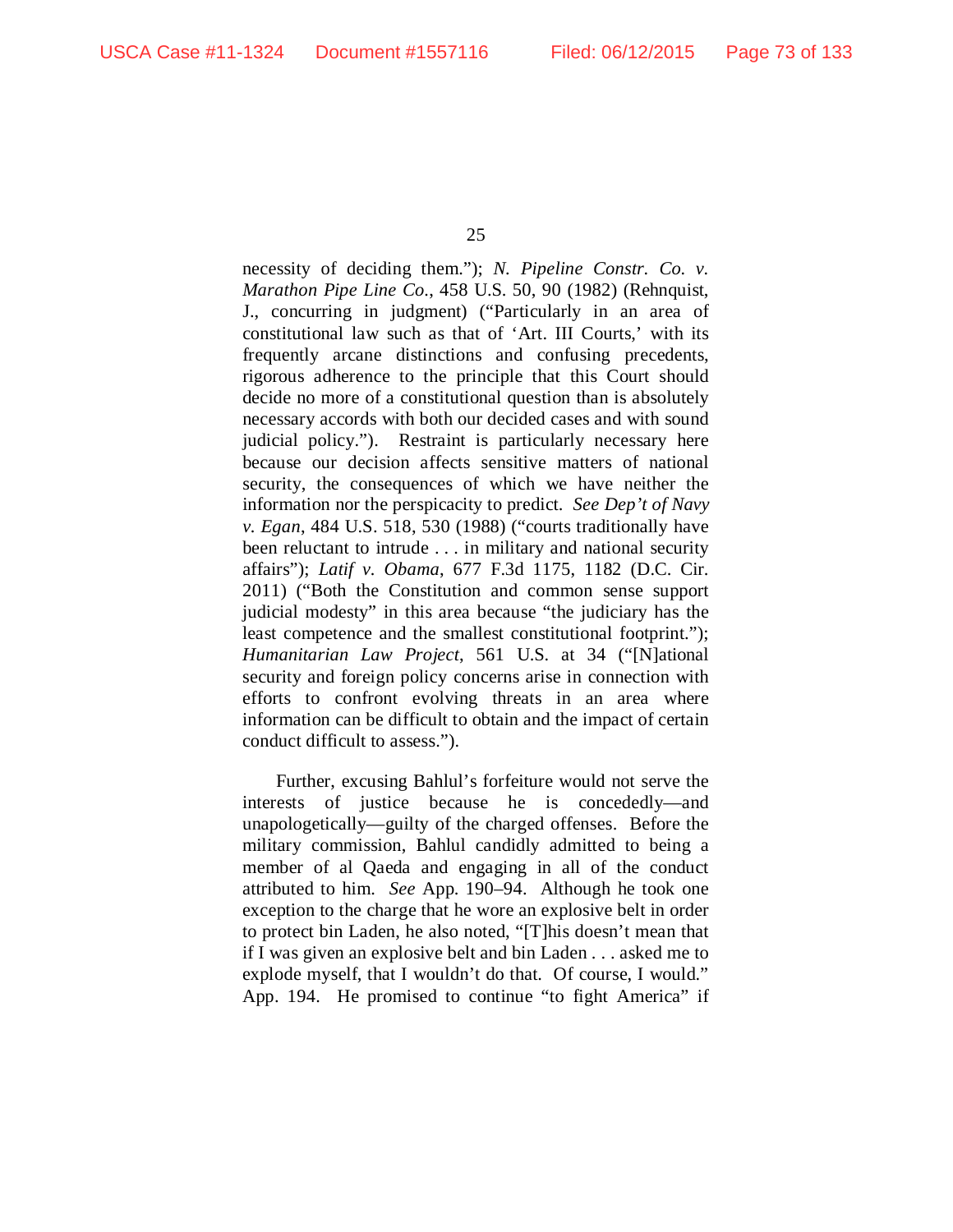released "until the last drop of blood." App. 161–62; *see also*  App. 161 ("I will not leave the American government anywhere on the face of this earth."). As I explain later, *infra*  pp. 38–42, Bahlul's *conduct* was indisputably illegal under international law, whether or not he was charged with an offense the international community expressly recognizes. *See Marcus*, 560 U.S. at 265 (declining to exempt from plainerror review "errors that create a risk that a defendant will be convicted based exclusively on noncriminal conduct"). The notion that we should pardon Bahlul's forfeiture is "so ludicrous as itself to compromise the public reputation of judicial proceedings." *Puckett*, 556 U.S. at 143; *see also Cotton*, 535 U.S. at 634 ("The real threat . . . to the 'fairness, integrity, and public reputation of judicial proceedings' would be if respondents, despite the overwhelming and uncontroverted evidence that they were [guilty], were to [benefit from] an error that was never objected to at trial.").

Finally, nothing prevented Bahlul from raising his constitutional challenges before the military commission. *See Intercollegiate Broad. Sys., Inc. v. Copyright Royalty Bd.*, 571 F.3d 69, 76 (D.C. Cir. 2009) (declining to forgive forfeiture because party "offer[ed] no justification for its delay"). Bahlul chose to "boycott" the proceedings in the hope it would "make the Muslims rise for [al Qaeda's] cause." App. 156, 162. By rejecting the assistance of counsel and voluntarily absenting himself from the proceedings, forfeiture was "one of the perils [Bahlul] assume[d]." *United States v. Vonn*, 535 U.S. 55, 73 n.10 (2002). Bahlul had every opportunity to raise his challenges and he must accept the consequences of his deliberate failure to do so. *See Puckett*, 556 U.S. at 136.

Nor is this a case where applying the ordinary rules of forfeiture would forever prevent *de novo* review of the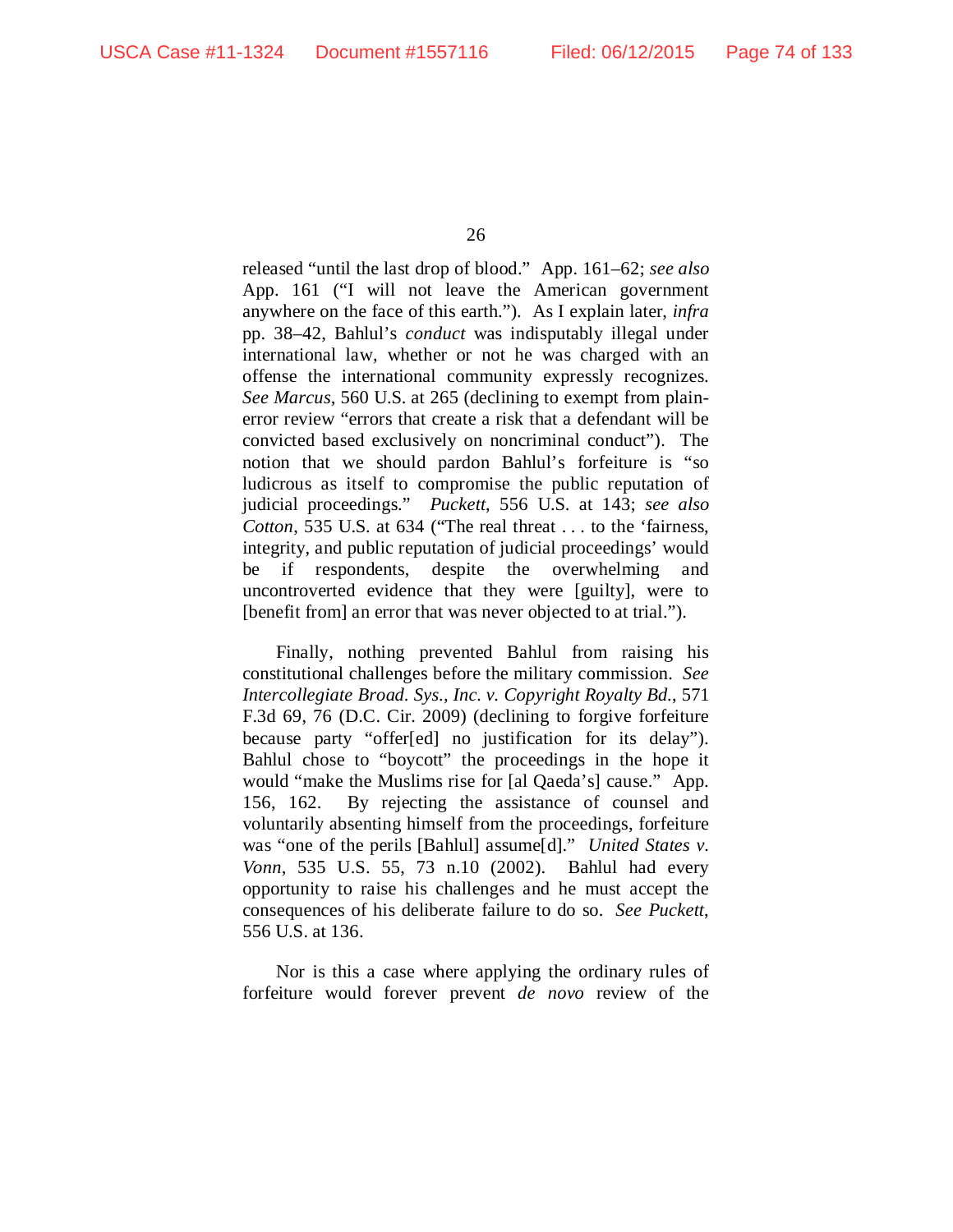constitutionality of the challenged provision. This concern may have been the principal motivation behind *Schor*. The law at issue in *Schor* permitted the CFTC to hear state-law counterclaims in reparations proceedings. 478 U.S. at 837. But the CFTC's jurisdiction was non-exclusive: parties remained free to bring reparations claims in federal court. *Id.* at 836. Thus, parties who *chose* to litigate before the CFTC arguably waived their right to complain about the CFTC's adjudication of state-law counterclaims. The same was true for the parties who raised the counterclaims—which were permissive, not compulsory, under the relevant law. *Id.* at 837. As a result, the Supreme Court faced a dilemma. If the ordinary rules of waiver applied, no court could ever determine whether the CFTC's adjudication of state-law counterclaims violated the Judicial Power Clause of Article III. This Catch-22 likely animated the *Schor* Court's decision to excuse the waiver and explains why it thought that "the parties cannot be expected to protect" the "institutional interests" behind Article III. *Id.* at 851. Here, that concern is plainly absent because every enemy combatant has the ability—and incentive—to challenge the military commission's jurisdiction. *See Bond v. United States*, 131 S. Ct. 2355, 2365 (2011) ("[T]he claims of individuals—not of Government departments—have been the principal source of judicial decisions concerning separation of powers and checks and balances."); Daniel J. Meltzer, *Legislative Courts, Legislative Power, and the Constitution*, 65 IND. L.J. 291, 304 (1990) ("[T]he strategic interests of litigants substantially coincide with institutional interests protected by article III."). We can indeed check "the power of the political branches to sideline the federal courts," Maj. Op. 6, once an enemy combatant properly preserves the argument. *See Sharif*, No. 13-935, slip op. at 19 ("the Article III right is substantially honored" notwithstanding courts "permitting waiver" in some cases).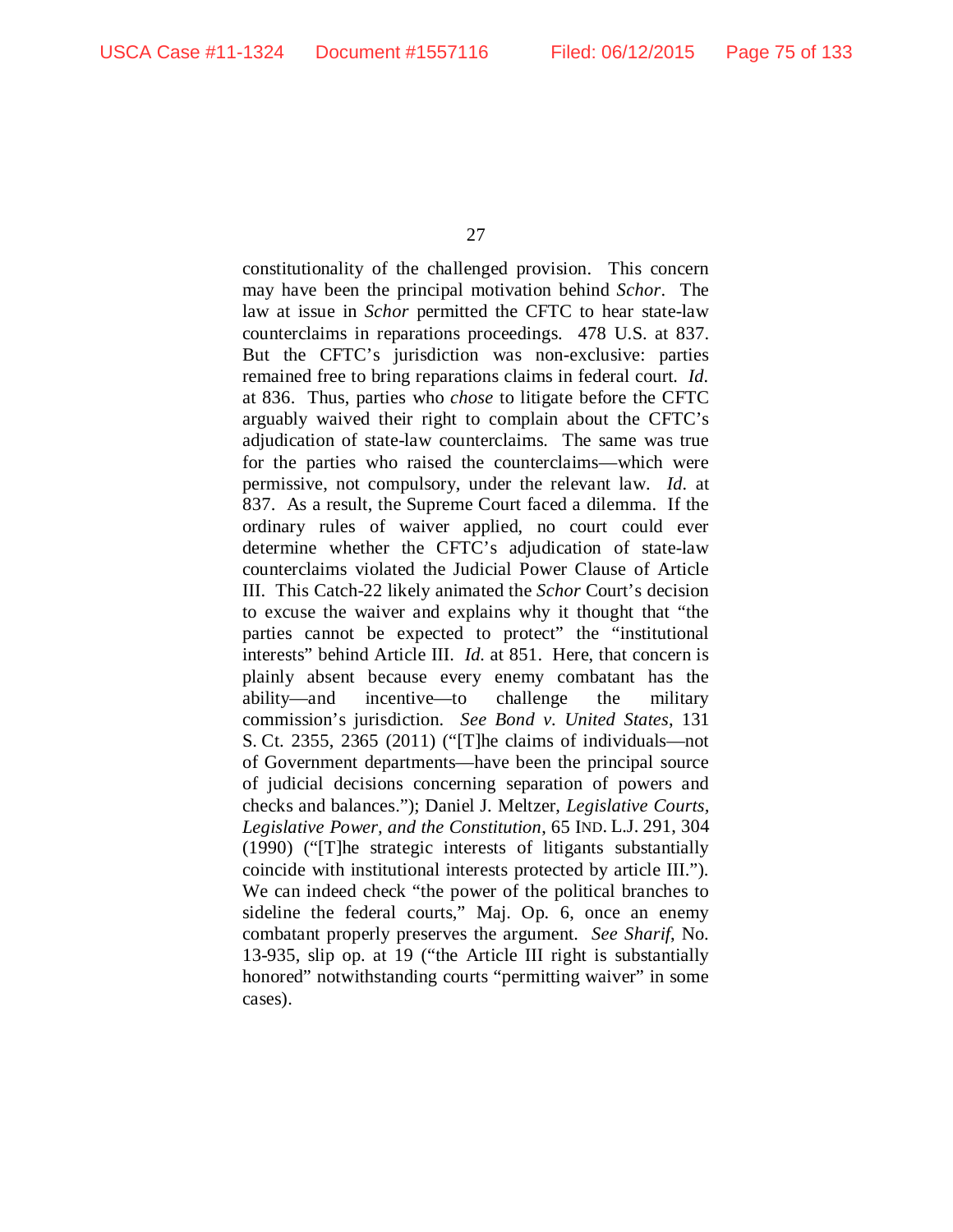In sum, I believe my colleagues err by parting ways with the *en banc* court and reviewing Bahlul's Article III challenge *de novo*. Their decision to sidestep the plain-error standard reads too much into an obscure passage from *Schor*—a reading the Supreme Court disavowed in *Plaut* and overruled in *Sharif*—and ignores important distinctions between civil and criminal cases. *Cf. Sharif*, No. 13-935, dissenting op. at 18 (Thomas, J.) (Article III issues "cannot—and should not be resolved through a cursory reading of *Schor*, which itself is hardly a model of careful constitutional interpretation").

Applying the plain-error standard of review, I would easily reject Bahlul's challenges to his conspiracy conviction. The plain-error standard is "difficult" to satisfy, "as it should be." *United States v. Dominguez Benitez*, 542 U.S. 74, 83 n.9 (2004). The forfeited error must be "so obvious" that "the trial judge and prosecutor were derelict in countenancing it." *Bolla*, 346 F.3d at 1153. Here, the Congress's decision to authorize the trial of conspiracy by military commission did not *plainly* transcend Article III, as the *en banc* court's decision and my colleague's concurrence impliedly recognize. *See Bahlul*, 767 F.3d at 18–27; Concur. Op. 1–2. At the very least, "the lack of prior precedent . . . and the novelty of the issue presented militate against calling th[is] mistake plain error." *United States v. Blackwell*, 694 F.2d 1325, 1342 (D.C. Cir. 1982); *see also United States v. Terrell*, 696 F.3d 1257, 1260 (D.C. Cir. 2012) (error not plain unless "a clear precedent in the Supreme Court or this circuit establishe[s] its erroneous character"). Thus, no matter one's view of the merits, Bahlul cannot satisfy the "plainness" requirement of the plain-error standard. *See Olano*, 507 U.S. at 732. Nor do I believe he can satisfy the "error" requirement, a topic I turn to now.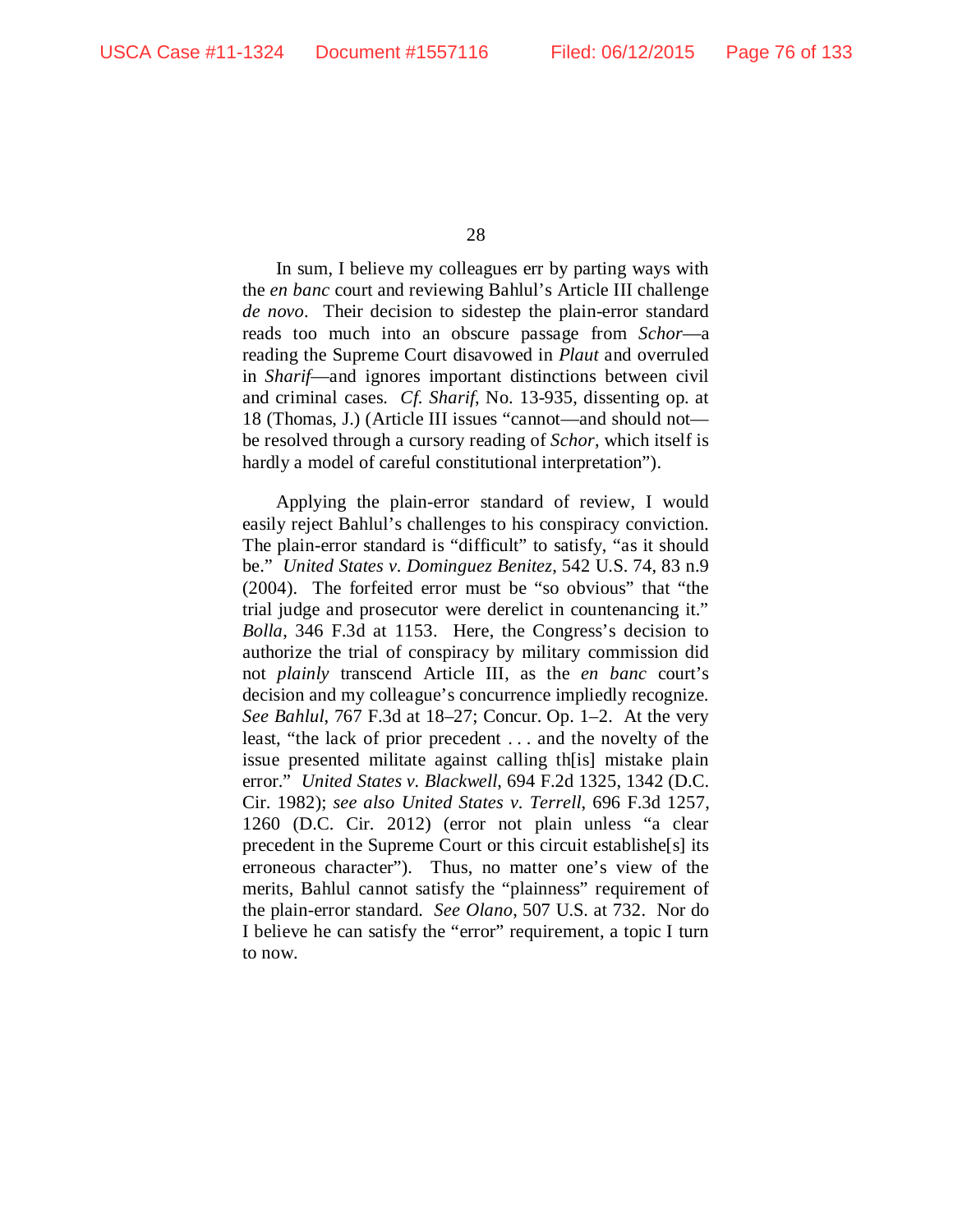## **II. THE CONSTITUTIONAL CHALLENGES**

Bahlul argues that (i) the Congress—in codifying conspiracy to commit war crimes as an offense triable by military commission—exceeded its Article I powers and independently violated Article III; (ii) he was convicted based on his thoughts, beliefs and ideals in contravention of the First Amendment; and (iii) the 2006 MCA discriminates against him as an alien in violation of the equal protection component of the Fifth Amendment. The latter two arguments are frivolous on their face. *See infra* Part II.C. Bahlul's Article I and Article III arguments, however, warrant a more thorough examination.

As detailed below, the Congress acted within its Article I authority and did not contravene any personal or structural Article III principles in codifying conspiracy as an offense triable by military commission. Bahlul's conspiracy trial and conviction were sanctioned by the President, $9$  "pursuant to an express . . . authorization of Congress." *Youngstown*, 343 U.S. at 635 (Jackson, J., concurring). Their constitutionality is therefore "supported by the strongest of presumptions and the widest latitude of judicial interpretation, and the burden of persuasion . . . rest[s] heavily upon" Bahlul to rebut it. *Id*. at 637. Additionally:

[T]he detention and trial of petitioner[]—ordered by the President in the declared exercise of his powers as Commander in Chief of the Army in time of war and of grave public danger—are not to be set aside

<span id="page-76-0"></span><sup>-&</sup>lt;br>9 *See Bahlul*, 767 F.3d at 6 ("In 2003, the President designated Bahlul eligible for trial by military commission and in 2004 military prosecutors charged him with conspiracy to commit war crimes.").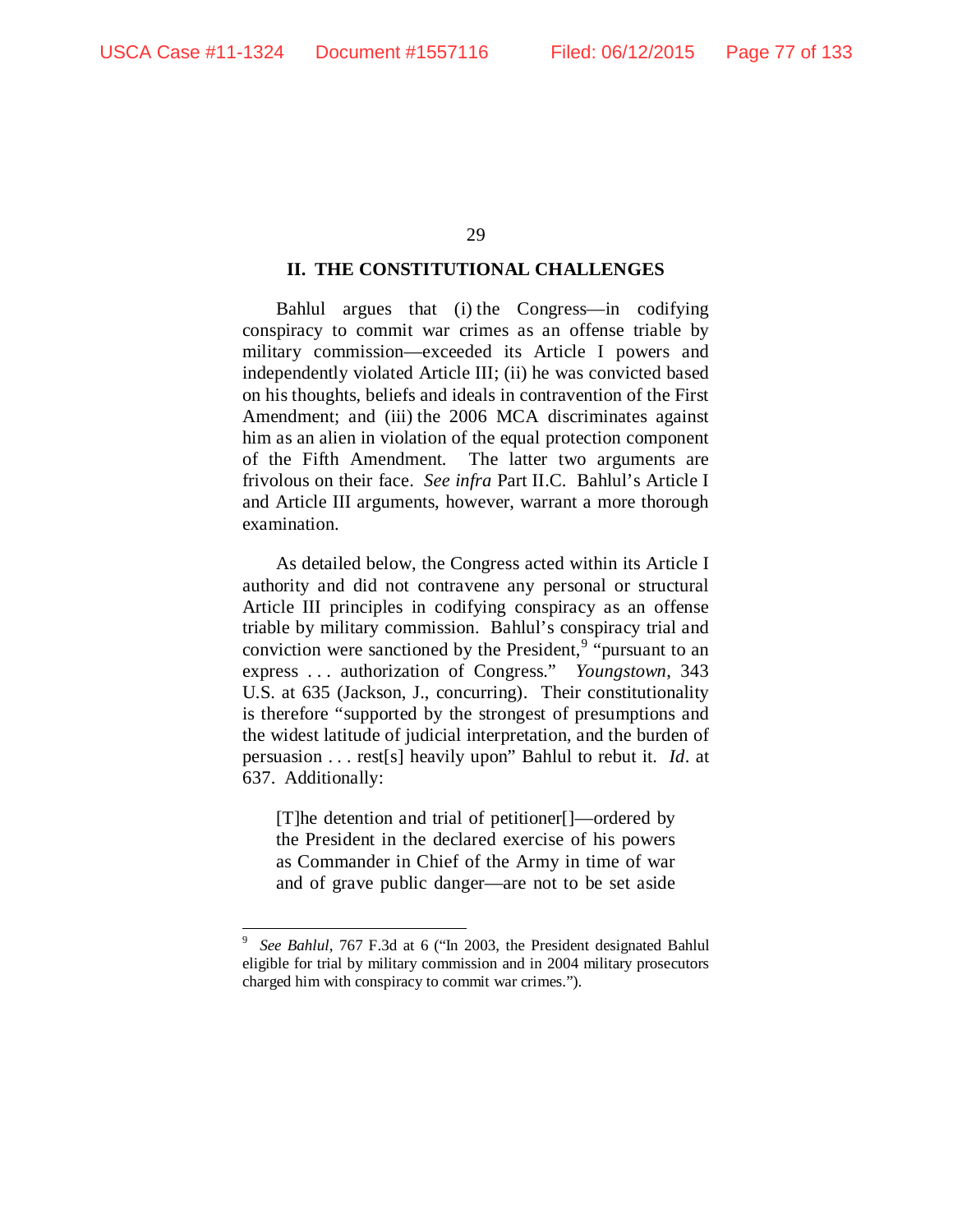by the courts without the *clear conviction* that they are in conflict with the Constitution . . . .

*Ex parte Quirin,* 317 U.S. 1, 25 (1942) (emphasis added).<sup>[10](#page-77-0)</sup>

# **A. ARTICLE I**

Bahlul begins with an uncontroversial premise: "law-ofwar military commissions" can try only those "offenses against the law of war." Pet'r's Br. 12 (quoting *Bahlul*, 767 F.3d at 7). But he then embroiders that premise with needlework that produces naught but knots. First, he insists that the Congress's power to codify a law-of-war offense derives exclusively from the Define and Punish Clause, U.S. CONST. art I, § 8, cl. 10. Second, he argues that the Define and Punish Clause allows the Congress to codify a law-of-war offense only if the international community has expressly agreed, element-by-element, that the offense is cognizable. And based on the Government's concession that "conspiracy has not attained recognition at this time as an offense under customary international law," Gov't's *En Banc* Br. at 34, Bahlul insists that "[t]he answer . . . is both plain and

<span id="page-77-0"></span> <sup>10</sup> In *Hamdan*, the plurality flipped *Quirin*'s "clear conviction" language, stating "[w]hen . . . neither the elements of the offense nor the range of permissible punishments is defined by statute or treaty, the precedent must be plain and unambiguous" because "[t]o demand any less would be to risk concentrating in military hands a degree of adjudicative and punitive power in excess of that contemplated either by statute or by the Constitution." *Hamdan*, 548 U.S. at 602 (plurality). Justice Thomas, in dissent, correctly pointed out that "[t]his is a pure contrivance, and a bad one at that. It is contrary to the [clear conviction] presumption we acknowledged in *Quirin*." *Id.* at 690 (Thomas, J., dissenting). In any event, the *Quirin* presumption, even by the *Hamdan* plurality's lights, applies here because Bahlul's offense *is* "defined by statute"—namely, the 2006 MCA. *See id.* at 602 (plurality).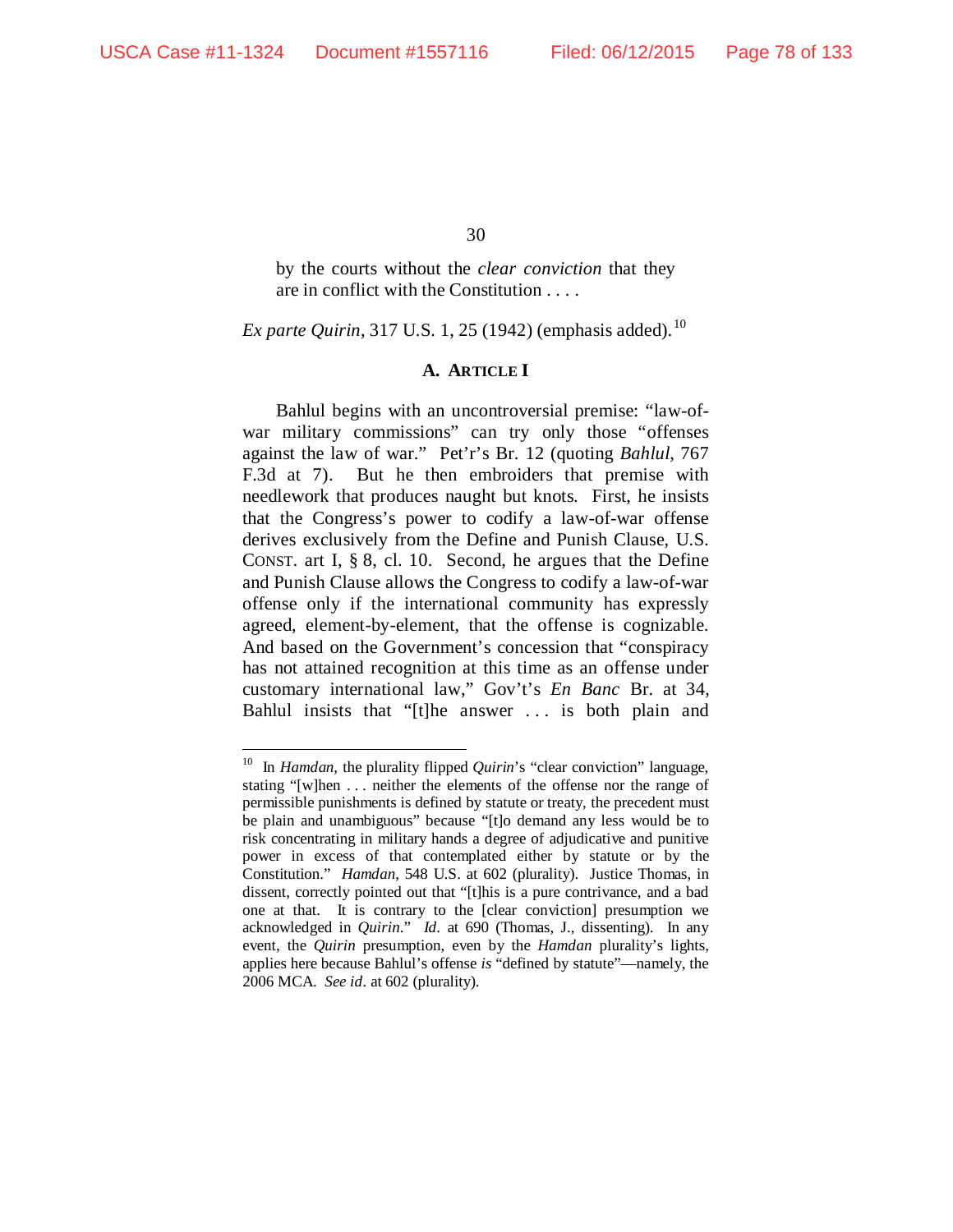uncontested": conspiracy falls outside the Congress's Article I power. Pet'r's Br. 24.

Both of Bahlul's embroidered premises are wrong. Even under the Define and Punish Clause alone, the Congress has the constitutional authority to codify conspiracy to commit war crimes by military commission. The international community *does* recognize that Bahlul violated "the principles of the law of nations, as they result from the usages established among civilized peoples, from the laws of humanity and the dictates of the public conscience," *Quirin*, 317 U.S. at 35, and the Congress has done nothing more than provide for "the limits or precise meaning" of those principles in authorizing the trial and sentencing by military commission for the violation thereof. 11 U.S. Op. Atty. Gen. 297, 299 (1865) (then–Attorney General James Speed's review of Lincoln conspirators' trial).

Bahlul's other embroidered premise fares no better. The Congress does not derive its power to enumerate war crimes triable by military commission solely from the Define and Punish Clause. As the Supreme Court has recognized, the "capture, detention, and *trial* of unlawful combatants" are " 'important incidents of *war*,' " *Hamdi v. Rumsfeld*, 542 U.S. 507, 518 (2004) (plurality) (quoting *Quirin*, 317 U.S. at 28 (emphases added) (alteration omitted)), and the Congress's power to conduct war, in all of its "incidents," necessarily derives from its several Article I war powers *mutatis mutandis*. "[U]nlike the Define and Punish Clause, . . . the other Article I war powers clauses do not refer to international law and are not defined or constrained by international law." *Bahlul*, 767 F.3d at 73 (Kavanaugh, J., concurring/dissenting).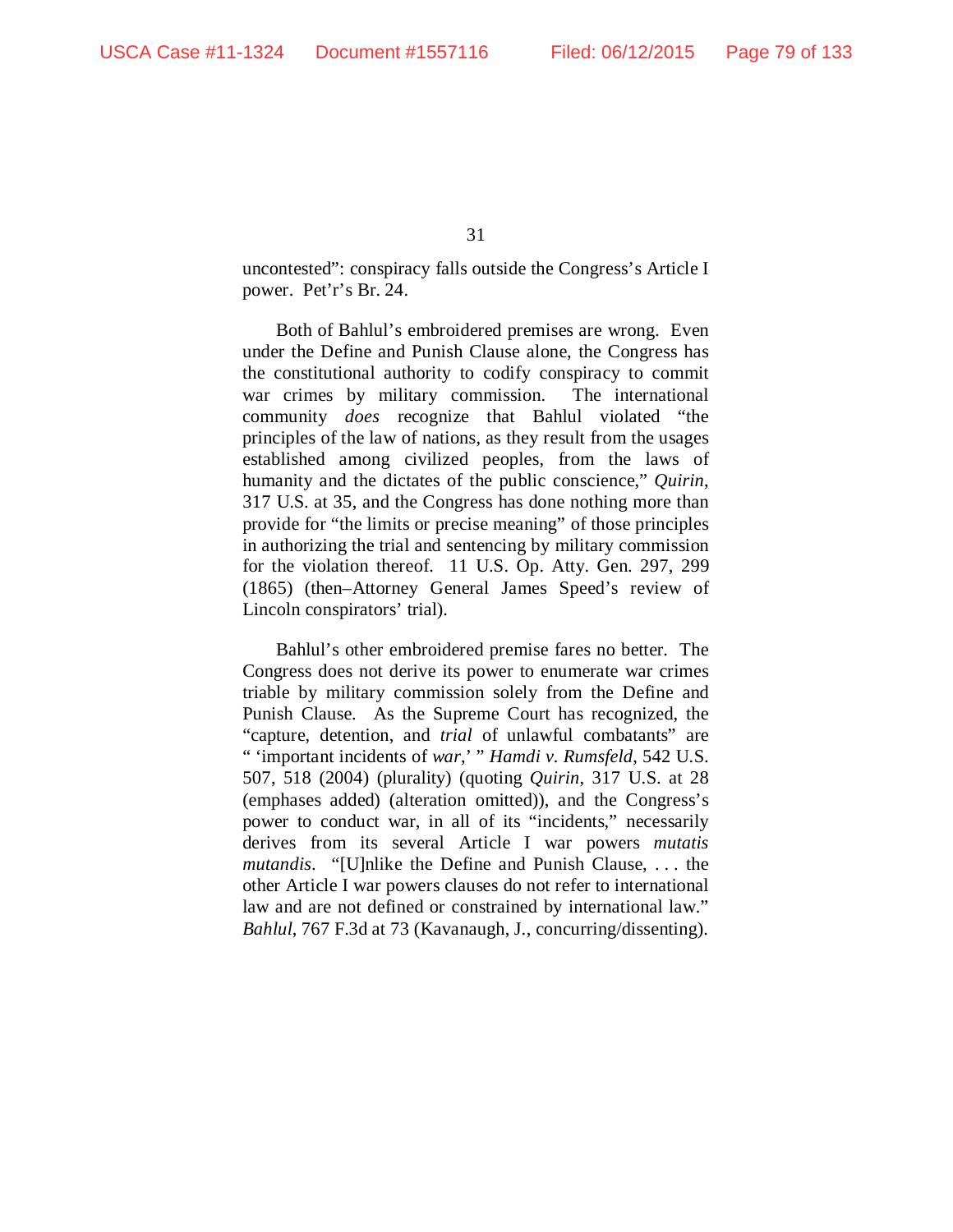## **1. Define and Punish Clause**

The Define and Punish Clause declares that "[t]he Congress shall have Power . . . [t]o define and punish Piracies and Felonies committed on the high Seas, and Offences against the Law of Nations." U.S. CONST. art. I, § 8, cl. 10. The power to "define" means that the Congress can "determine," "decide" or "lay down definitely" offenses against the law of nations. *Define*, OXFORD ENGLISH DICTIONARY (2d ed. 1989). The word "define"—especially joined by the conjunction "and"—has teeth.

At the Constitutional Convention, the debate over the Define and Punish Clause focused on whether the Congress should be given the power to do more than merely *punish* violations of the law of nations. An early draft of the Clause recited that the Congress could "define & punish piracies and felonies on the high seas" but could only "*punish* offenses agst. the law of nations." Charles D. Siegal, *Deference and Its Dangers: Congress' Power to "Define ... Offenses Against the Law of Nations"*, 21 VAND. J. TRANSNAT'L L. 865, 876 (1988) (quoting 2 THE RECORDS OF THE FEDERAL CONVENTION OF 1787, at 614 (Farrand ed. 1937) (Madison's notes) (emphasis added)). Gouverneur Morris, a Pennsylvania delegate to the Constitutional Convention, "moved to strike out 'punish' before the words 'offenses agst. the law of nations' " so that they would be "*definable* as well as punishable, by virtue of the preceding member of the sentence." *Id.* (emphasis in original). James Wilson, another Pennsylvania delegate, objected, arguing that "[t]o pretend to *define* the law of nations" would give the drafters a "look of arrogance" and "make us ridiculous." *Id.* (emphasis in original). In rejoinder, Morris explained that passive reliance on the international community was unworkable because "the law of nations [is] often too vague and deficient to be a rule."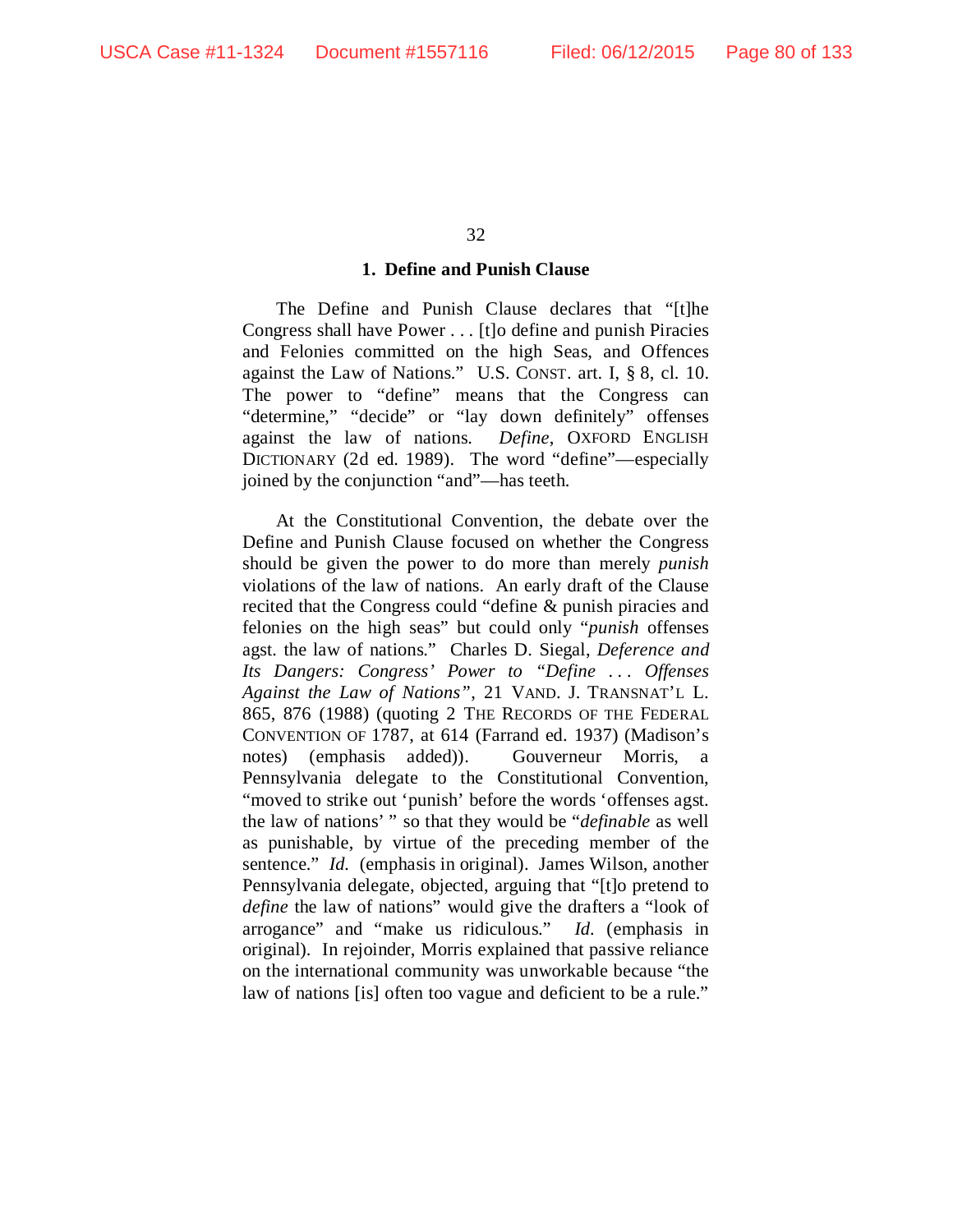*Id.* (alterations omitted); *see also* THE FEDERALIST NO. 42, at 266 (Madison) (explaining that "define" power was necessary to secure "certainty and uniformity"). Morris's approach carried the day, establishing that the Congress was not reflexively to follow other nations' lead in formulating offenses but instead to contribute to their formulation. *See*  Peter Margulies, *Defining, Punishing, and Membership in the Community of Nations: Material Support and Conspiracy Charges in Military Commissions*, 36 FORDHAM INT'L L.J. 1, 27 (2013) ("Morris's concern suggested that Congress would play a valuable role by not merely defining the law of nations in a mechanical fashion, but refining that occasionally turgid and murky stream of disparate sources."); *cf.* 2 THE RECORDS OF THE FEDERAL CONVENTION OF 1787, at 316 (Morris) ("define . . . was said by others to be applicable to the creating of offences").

The Clause's history and text suggest two principles helpful to our interpretive task. The first is that international law derives from "a myriad of sources" and is "vast and always changing." Margulies, *supra*, at 24; *see also Bahlul*, 767 F.3d at 54 (Brown, J., concurring/dissenting). Justice Joseph Story, in 1820, recognized the varying nature of international law, observing that "[o]ffences . . . against the law of nations, cannot, with any accuracy, be said to be completely ascertained and defined in any public code recognised by the common consent of nations," and therefore the Congress was given the "power to define." *United States v. Smith*, 18 U.S. 153, 159 (1820). The observation has stood the test of time. As declared at the Nuremburg International Military Tribunal that tried the World War II war criminals:

[I]nternational law is not the product of an international legislature, and . . . international agreements . . . have to deal with general principles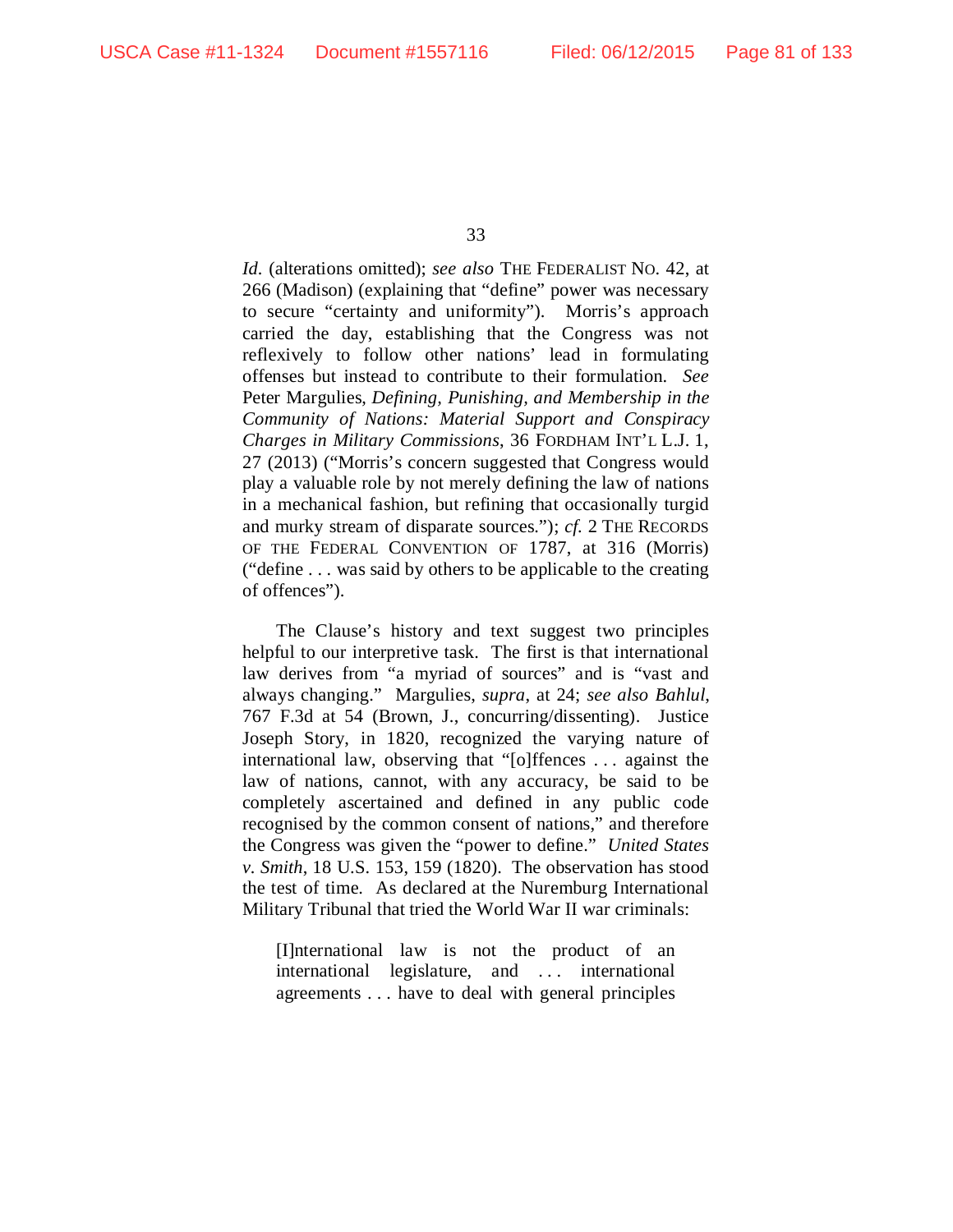of law. . . . The law of war is to be found not only in treaties, but in the customs and practices of states which gradually obtained universal recognition, and from the general principles of justice applied by jurists and practised by military courts. This law is not static, but by continual adaptation follows the needs of a changing world."

1 INT'L MILITARY TRIBUNAL (IMT), TRIAL OF THE MAJOR WAR CRIMINALS BEFORE THE INTERNATIONAL MILITARY TRIBUNAL: NUREMBERG 221 (1947).

The second principle is that "[t]he judiciary must give Congress extraordinary deference when it acts under its Define and Punish Clause powers." *Bahlul*, 767 F.3d at 59 (Brown, J., concurring/dissenting). The Framers recognized that "[d]efining and enforcing the United States' obligations under international law require the making of extremely sensitive *policy* decisions, decisions which will inevitably color our relationships with other nations." *Finzer*, 798 F.2d at 1458 (emphasis added). "[S]uch decisions 'are delicate, complex, and involve large elements of prophecy. . . . They are decisions of a kind for which the Judiciary has neither aptitude, facilities nor responsibility.' " *Id.* at 1458–59 (quoting *Chi. & S. Air Lines, Inc. v. Waterman Steamship Corp*., 333 U.S. 103, 111 (1948)). Indeed, "[j]udicial deference to such congressional definition is but a corollary to the grant to Congress of *any* Article I power." *Eldred v. Ashcroft*, 537 U.S. 186, 218 (2003) (emphasis added) (quotation marks omitted).

The Supreme Court has remained faithful to these principles in the few instances in which it has examined the prosecution of war crimes by military commission. The first instance was *Quirin*. There, the Court had no difficulty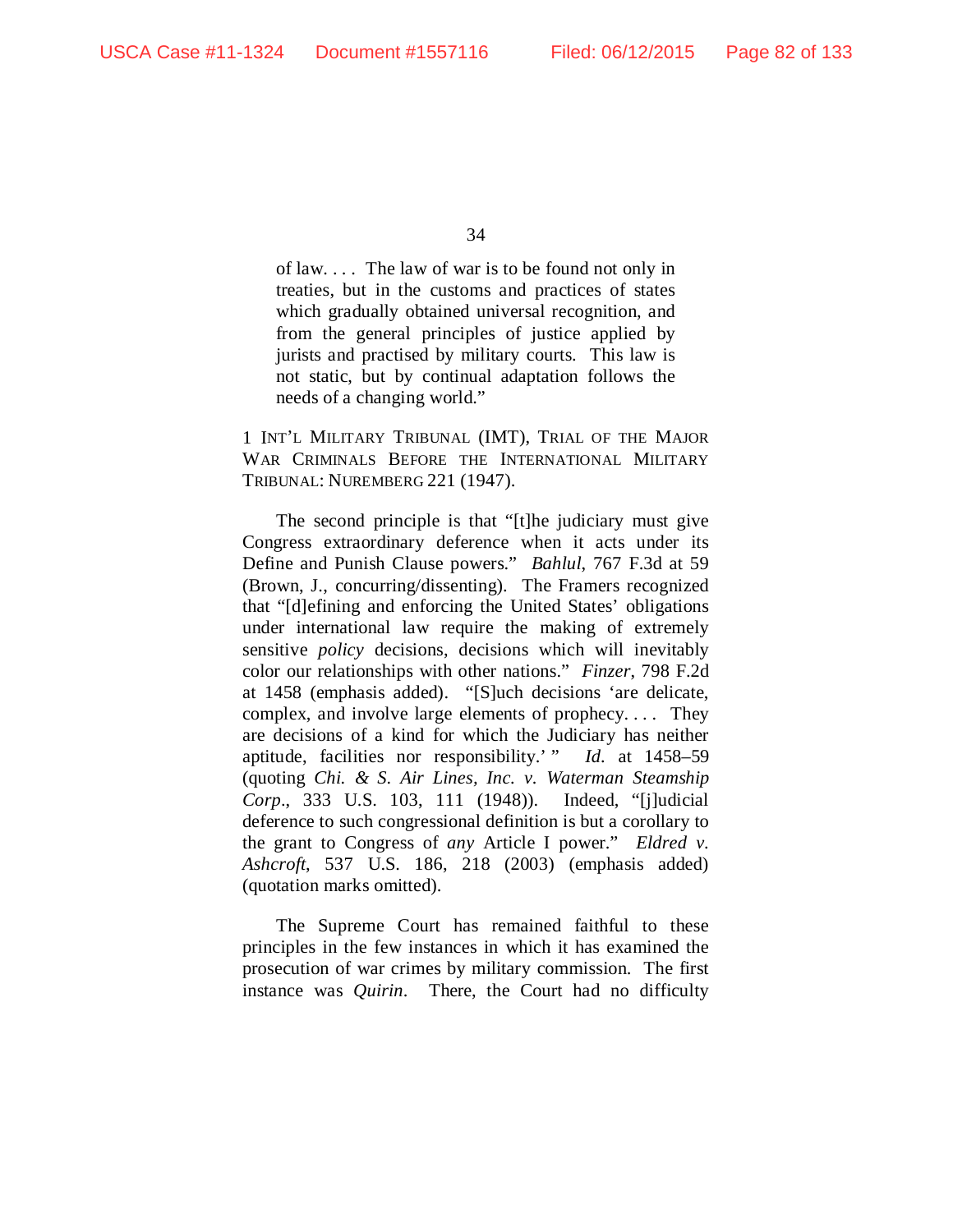concluding that the offenses charged against the Nazi saboteurs—espionage and sabotage—had "generally been accepted" as punishable by military commission under international law. *Quirin*, 317 U.S. at 31–36. The offenses with which the saboteurs were charged, according to the *Quirin* Court, resulted from conduct "plainly" recognized as violative of the law of war. *Id.* at 46.

But the precedent my colleagues *cannot* reconcile with their Define and Punish Clause holding is *Application of Yamashita*, 327 U.S. 1 (1946). At the time Japanese Commander Yamashita assumed command, General MacArthur's troops were waging their assault on, and ultimate liberation of, the Philippines. *Id.*. at 31–32 (Murphy, J., dissenting). Although Allied victory was imminent, Yamashita's army troops and naval forces "exterminate[d] a large part [more than 25,000] of the civilian population of Batangas Province." *Id.* at 14 (majority op.). While the crimes committed by Yamashita's *soldiers and sailors* were "recognized in international law as violations of the law of war," Yamashita *himself* was not charged with participating in, or directing, their commission but instead with "fail[ing] to discharge his duty as commander to control . . . the members of his command." *Id*. at 13–14. The difficulty, then, was that international law did not expressly provide that a war-time commander could be prosecuted for failing to stop those under his command from committing war crimes. *See* Siegal, *supra*, at 883 (noting international law "dealt only tangentially with the issue" and "no provision dealt specifically with a commander's obligation to control his troops"). Nevertheless, the Court affirmed Yamashita's conviction and capital sentence.

In so doing, the Court framed the question as follows: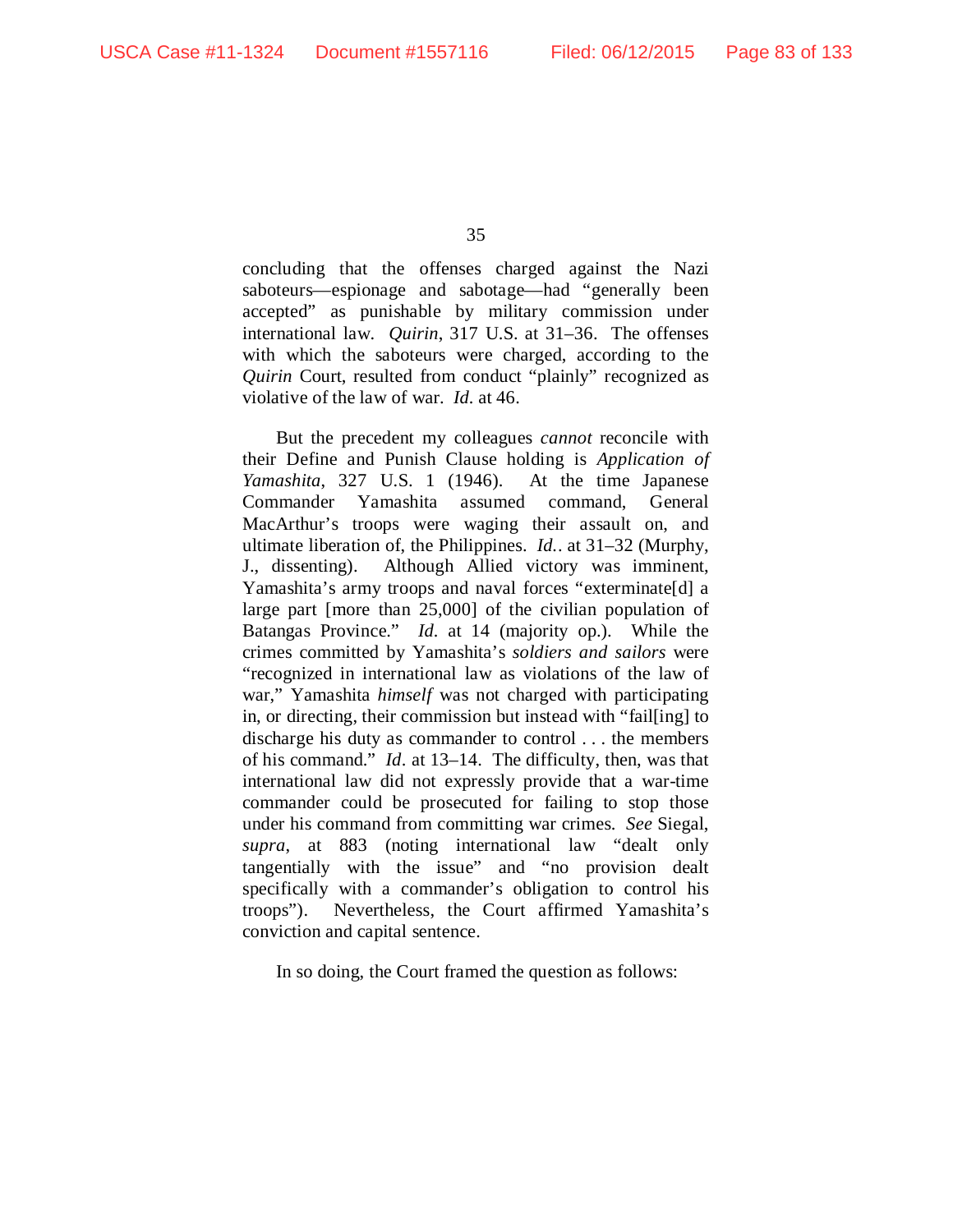[W]hether the law of war imposes on an army commander a duty to take such appropriate measures as are within his power to control the troops under his command for the prevention of the specified acts which are violations of the law of war and which are likely to attend the occupation of hostile territory by an uncontrolled soldiery, and whether he may be charged with personal responsibility for his failure to take such measures when violations result.

*Yamashita*, 327 U.S. at 14–15. The Court looked to four international-law sources for an answer. Although none directly addressed whether a commanding officer's failure to affirmatively prevent his troops from committing war crimes was itself a war crime, the Fourth Hague Convention of 1907 established that armed forces could be considered lawful belligerents only if commanded by an individual "responsible for his subordinates." *Id.* at 15 (quoting 36 Stat. 2295). Article 43 of the Annex to the Fourth Hague convention required a commander occupying enemy territory to "take all the measures in his power to restore, and *ensure, as far as possible, public order and safety, while respecting*, unless absolutely prevented, *the laws in force in the country*." *Id.* at 16 (quoting 36 Stat. 2306) (emphases added). Notwithstanding the absence of international authority outlawing a commander's failure to affirmatively prevent

<span id="page-83-0"></span><sup>&</sup>lt;sup>11</sup> The other two sources included Article 19 of the Tenth Hague Convention, which mandated that commanding officers of bombarding naval vessels must adhere to the principles of the Tenth Hague Convention, *Yamashita*, 327 U.S. at 15 (quoting 36 Stat. 2389), and Article 26 of the Geneva Red Cross Convention of 1929, which included rules related to wounded and sick in armies and made it the commander's duty to provide "details of execution of" his duties under that Convention. *Id*. at 15–16 (quoting 47 Stat. 2074, 2092).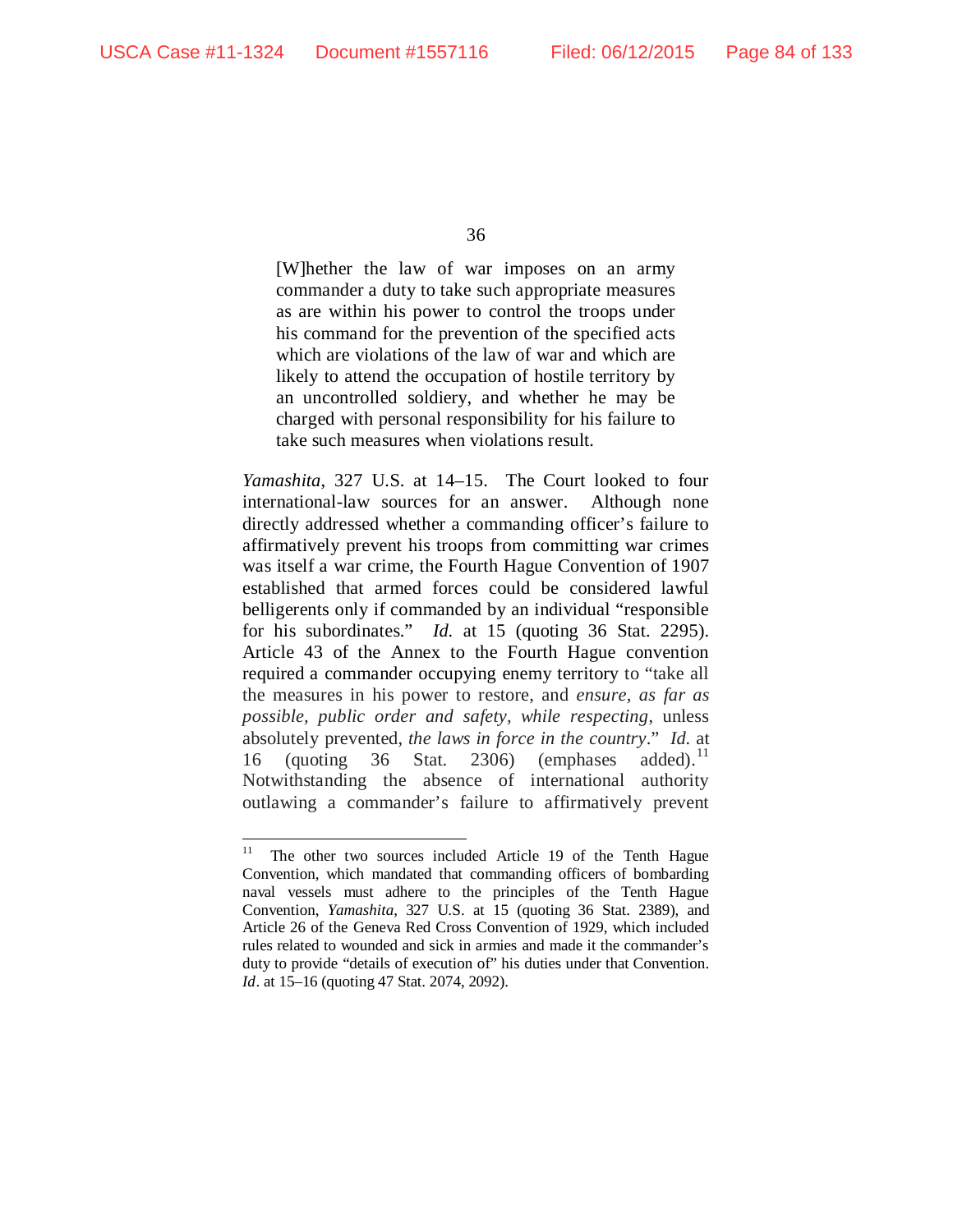those under his command from committing war crimes, the Court was not deterred, finding it "evident that the conduct of military operations by troops whose excesses are unrestrained by the orders or efforts of their commander would almost certainly result in violations which it is the *purpose* of the law of war to prevent." 327 U.S. at 15 (emphasis added). That "purpose . . . would largely be defeated if the commander . . . could with impunity neglect to take reasonable measures for their protection." *Id.* "Hence the law of war *presupposes* that its violation is to be avoided through the control of the operations of war by commanders who are to some extent responsible for their subordinates." *Id.* (emphasis added).

The holding was attacked—*molto agitato*—by the two dissenting Justices, *see id*. at 35 (Murphy, J., dissenting) (noting that "[i]nternational law ma[de] no attempt to define the duties of a commander of an army under constant and overwhelming assault; nor [did] it impose liability under such circumstances"); *id.* at 43 (Rutledge, J., dissenting), on the same ground Bahlul today urges. Justice Murphy's criticism was sweeping: "Nothing in all history or in international law" established that "such a charge against a fallen commander of a defeated force" constituted a war crime. *Id.* at 35 (Murphy, J., dissenting); *see also* Eugene Kontorovich, *Discretion, Delegation, and Defining in the Constitution's Law of Nations Clause*, 106 NW. U. L. REV. 1675, 1736 (2012) (charge in *Yamashita* was upheld "with some general and not quite on-point citations to the Hague Conventions.").<sup>[12](#page-84-0)</sup>

<span id="page-84-0"></span> <sup>12</sup> Contrary to my colleagues' suggestion, I do not rely on *Yamashita* as precedent that speaks directly to "the type of deference owed to Congress." Maj. Op. 27. Rather, in *Yamashita*, as in *Quirin* and *Hamdan*, the Court noted that the Congress did not "itself undertake[] to . . . define" the law of war. *See infra* p. 44. It is wrong, however, to suggest that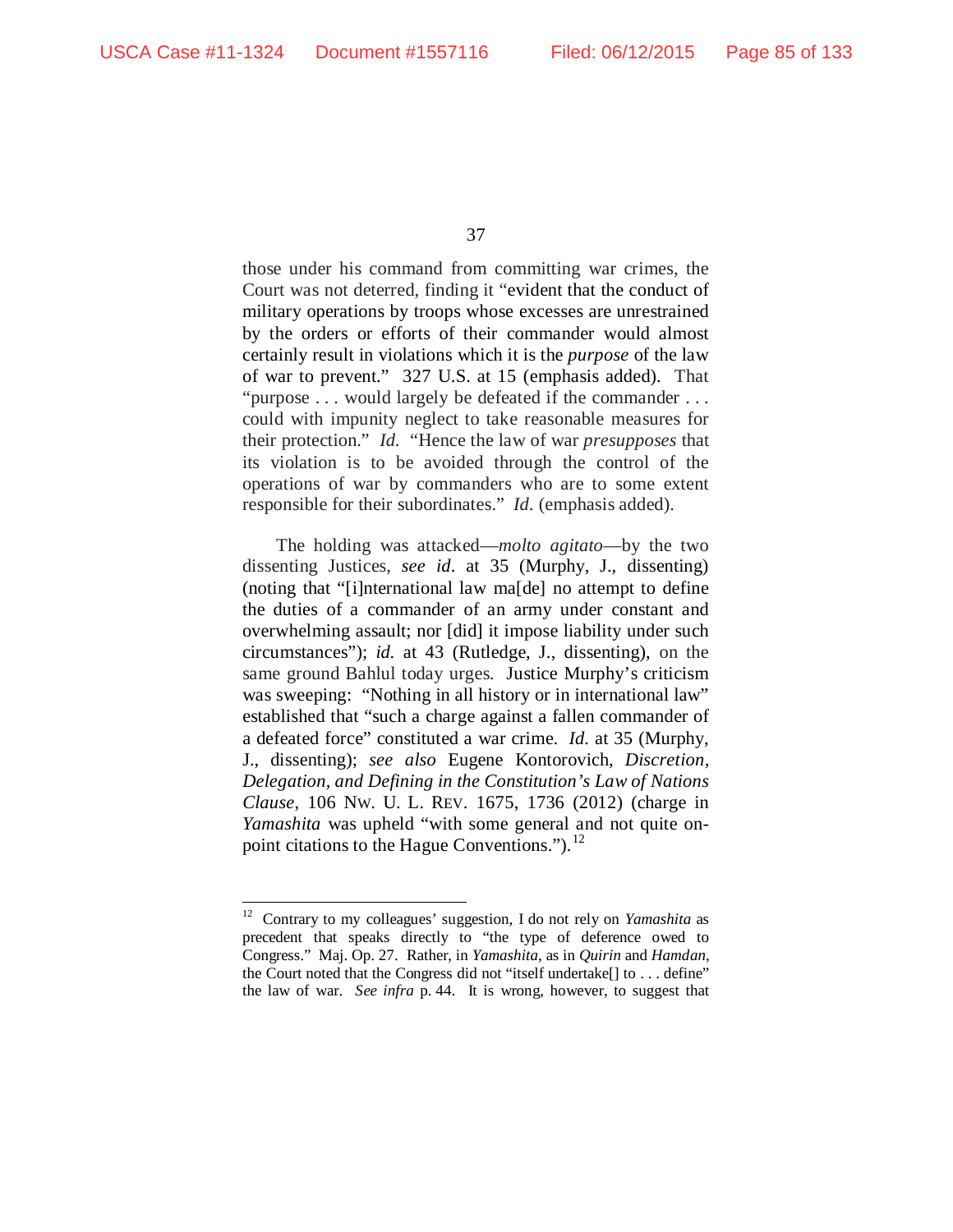38

Mindful of the two principles discussed above—the inherently fluid nature of international law and the deference owed to the Congress's power to define offenses against the law of nations—we should examine whether the international community *permits* Bahlul to be tried by military commission rather than requiring that the charge against him, as defined by the Congress, *matches* an offense expressly recognized by the law of nations as a war crime.

Bahlul was convicted of "conspiracy to commit war crimes." *Bahlul*, 767 F.3d at  $5^{13}$  The 2006 MCA defines conspiracy as including any enemy combatant "who conspires to commit one or more" law-of-war offenses and "who knowingly does any overt act" in furtherance thereof. 10 U.S.C. § 950v(28) (2006). As is common in the United States, the conspiracy offense set out in the 2006 MCA has two elements: an agreement to commit a war crime and an overt act in furtherance of that agreement. *Cf., e.g.*, 18 U.S.C. § 371.

In civil-law countries, conspiracy is instead viewed as a type of vicarious liability requiring proof of a completed offense. *See* Margulies, *supra*, at 84. Inchoate conspiracy has

*Yamashita* does not bear on the proper interpretation of the Define and Punish Clause. Far from it. *Yamashita* demonstrates that the Supreme Court, implicitly rejecting the rigid international-law veto my colleagues rely upon to vacate Bahlul's conviction, recognizes that military commissions may constitutionally try offenses that, like inchoate conspiracy, reflect broad international norms. My colleagues make no attempt to meet *Yamashita* on its terms and, given *Yamashita*'s significance, the silence is deafening.

<span id="page-85-0"></span><sup>&</sup>lt;sup>13</sup> Bahlul was also convicted of material support and solicitation, which convictions were earlier vacated by the *en banc* court. *See Bahlul*, 767 F.3d at 5, 29, 31.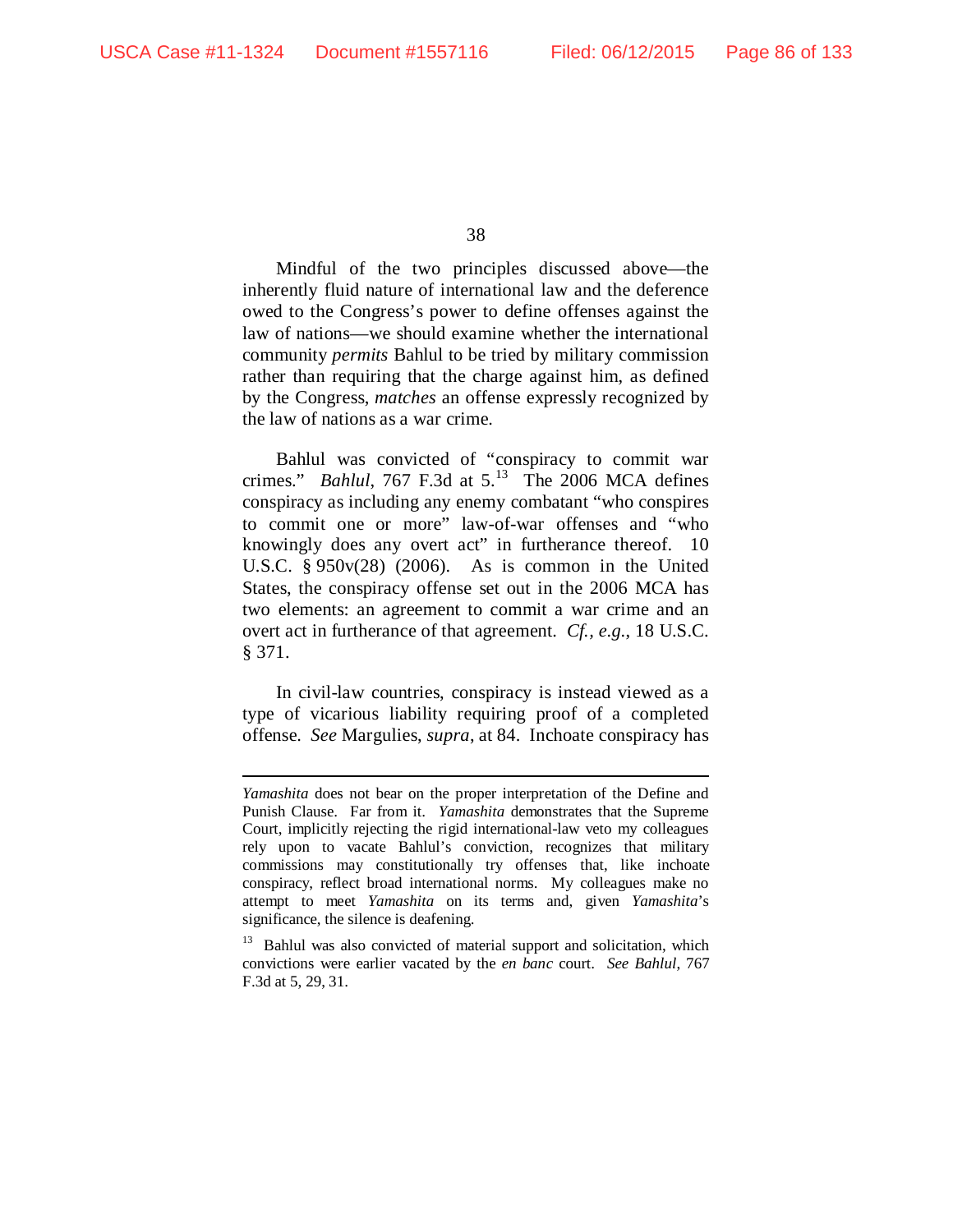been internationally recognized, however, in connection with certain war crimes. *See* 1 IMT, *supra*, at 224–26 ("common plan" to wage aggressive war); Updated Statute of the International Criminal Tribunal for the Former Yugoslavia, art. 4 (2009) (making punishable "conspiracy to commit genocide" as well as incitement or attempt to commit genocide and complicity in genocide); Statute of the International Criminal Tribunal for Rwanda, art. 2 (1994) (same); Convention on the Prevention and Punishment of the Crime of Genocide, art. 3 (1948) (same). Additionally, international law recognizes "joint criminal enterprise" (JCE). *See Prosecutor v. Tadic*, Case No. IT-94-1-A, Appeals Chamber Judgment, ¶ 220 (Int'l Crim. Trib. for the Former Yugoslavia July 15, 1999). JCE has three essential elements: "a plurality of persons participating in the criminal plan," "the existence of a common purpose which amounts to or involves the commission of a crime," and "the accused's participation in the common design." Giulia Bigi, *Joint Criminal Enterprise in the Jurisprudence of the International Criminal Tribunal for the Former Yugoslavia and the Prosecution of Senior Political and Military Leaders: The Krajišnik Case*, *in*  14 MAX PLANCK YEARBOOK OF UNITED NATIONS LAW 56 (A. von Bogdandy & R. Wolfrum eds. 2010).

At one point, my colleagues suggest that the conspiracy offense set out in the 2006 MCA is *inconsistent* (as opposed to not recognized *in haec verba*) with international law. They note that "[t]he International Military Tribunal at Nuremberg considered and rejected conspiracy to commit war crimes as an international law of war offense." Maj. Op. 24. The Nuremburg Tribunal, however, did recognize one inchoate conspiracy offense: "common plan" to wage aggressive war. 1 IMT, *supra*, at 224–26. The Congress is aware of this history and could have legitimately concluded that the international community would agree that the September 11,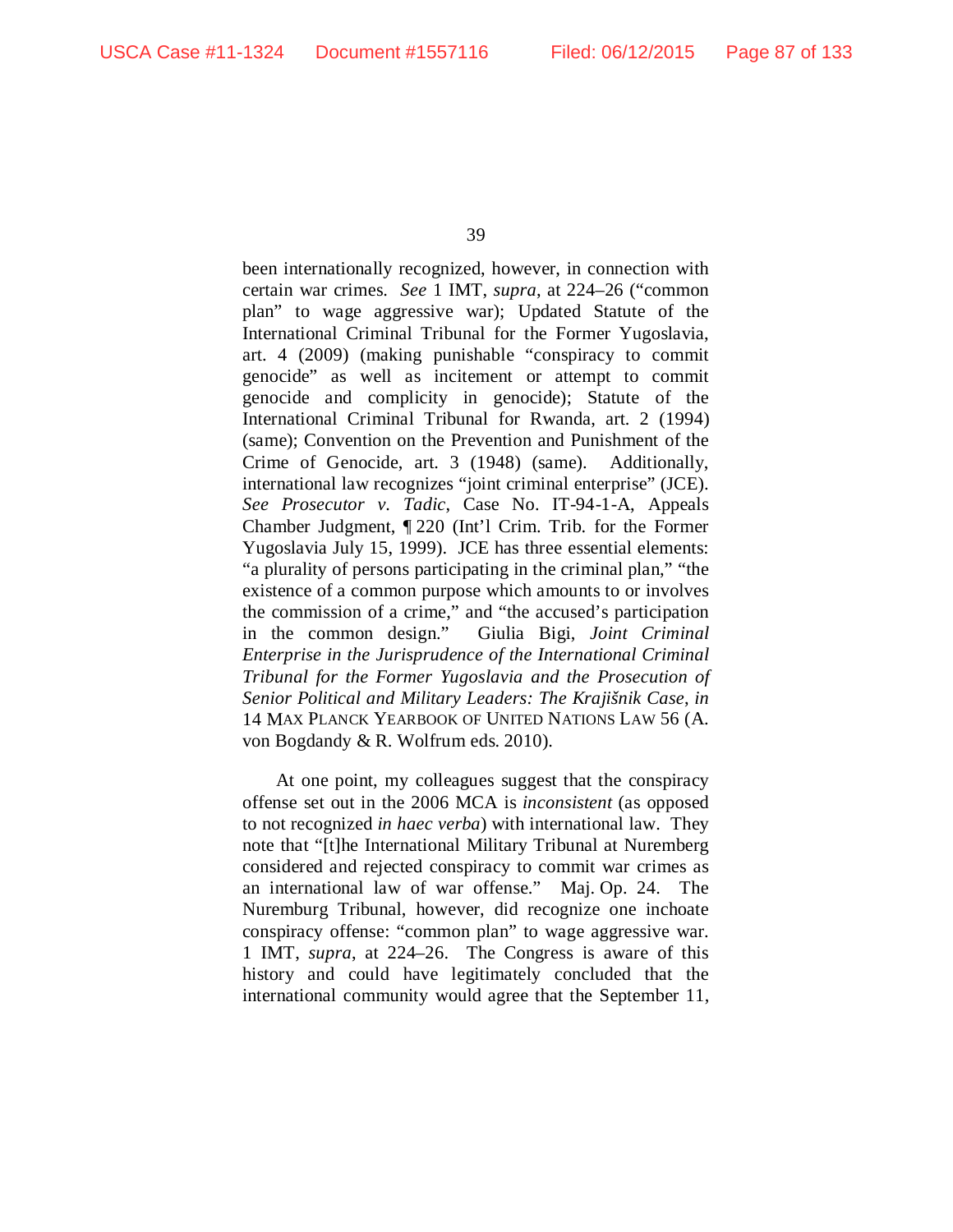2001 attacks are sufficiently abhorrent to impose inchoateconspiracy liability. Importantly, the "jurisdiction" of the military commission has traditionally been "adapted in each instance to the need that called it forth," *Madsen v. Kinsella*, 343 U.S. 341, 347–48 (1952),<sup>[14](#page-87-0)</sup> and international terrorism is "the global security challenge of the 21st Century." *Bahlul*, 767 F.3d at 61 (Brown, J., concurring/dissenting). Furthermore, international law has developed since the Nuremberg trials of seventy years ago. International tribunals now prosecute JCE, which "functions in ways virtually identical to" inchoate conspiracy. Allison Marston Danner & Jenny S. Martinez, *Guilty Associations: Joint Criminal Enterprise, Command Responsibility, and the Development of International Criminal Law*, 93 CAL. L. REV. 75, 119 (2005). Thus, the hesitation of certain Allies at Nuremberg—that "overbroad application of the conspiracy principle may drag innocent people into the prosecution's net," TELFORD TAYLOR, THE ANATOMY OF THE NUREMBERG TRIALS: A PERSONAL MEMOIR 553 (1992)—appears to have been removed by the international community. Indeed, JCE allows the prosecution as war criminals of those who join together and participate in a criminal plan, which plan's purpose "amounts to" the commission of a crime. Bigi, *supra*, at 56; *see also Tadic, supra*, at ¶ 199. Bahlul joined with other al Qaeda members and participated<sup>[15](#page-87-1)</sup> in the plan to attack our

<span id="page-87-0"></span> <sup>14</sup> My colleagues fault my reliance on *Madsen* because "that case involved a military government commission, not a law of war military commission." Maj. Op. 31–32. But *Madsen*'s reliance on *Yamashita*, in which case the Supreme Court expressly decided a law-of-war military commission had jurisdiction over a law-of-war offense, makes plain that *Madsen*'s discussion of "the history of United States military commissions" encompasses Bahlul's military commission. *See Madsen*, 343 U.S. at 346.

<span id="page-87-1"></span><sup>&</sup>lt;sup>15</sup> The charges against Bahlul, on which he was convicted, alleged that he: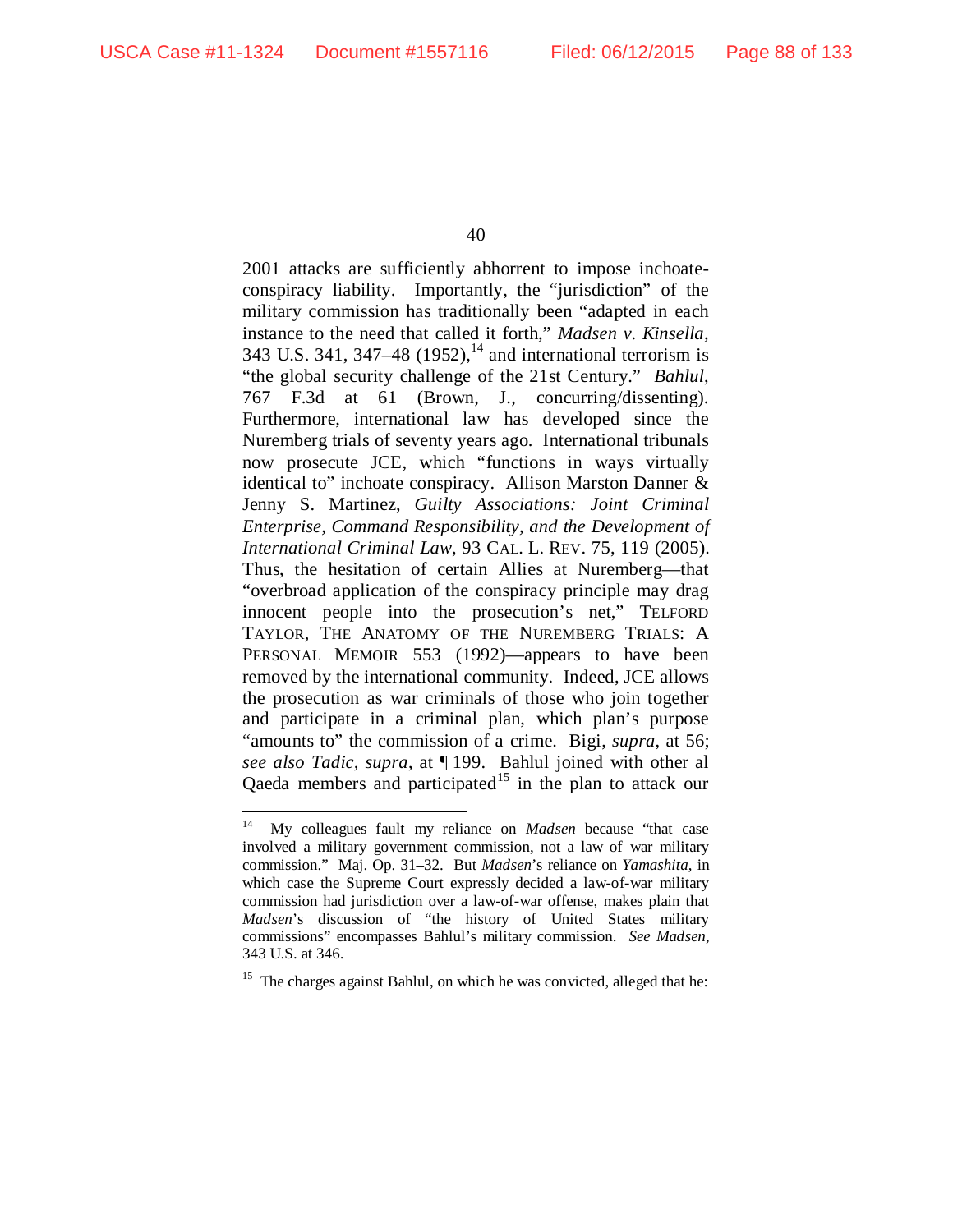- a. traveled to Afghanistan with the purpose and intent of joining al Qaeda;
- b. met with Saif al 'Adl, the head of the al Qaeda Security Committee, as a step toward joining the al Qaeda organization;
- c. underwent military-type training at an al Qaeda sponsored training camp then located in Afghanistan near Mes Aynak;
- d. pledged fealty, or "bayat," to the leader of al Qaeda, Usama bin Laden, joined al Qaeda, and provided personal services in support of al Qaeda;
- e. prepared and assisted in the preparation of various propaganda products, including the video "The Destruction of the American Destroyer U.S.S. Cole," to solicit material support for al Qaeda, to recruit and indoctrinate personnel to the organization and objectives of al Qaeda, and to solicit, incite and advise persons to commit Terrorism;
- f. acted as personal secretary and media secretary of Usama bin Laden in support of al Qaeda;
- g. arranged for Muhammed Atta, also known as Abu Abdul Rahman al Masri, and Ziad al Jarrah, also known as Abu al Qa'qa al Lubnani, to pledge fealty, or "bayat," to Usama bin Laden;
- h. prepared the propaganda declarations styled as martyr wills of Muhammed Atta and Ziad al Jarrah in preparation for the acts of terrorism perpetrated by the said Muhammed Atta, Ziad al Jarrah and others at various locations in the United States on September 11,2001;
- i. at the direction of Usama bin Laden, researched the economic effect of the September 11, 2001 attacks on the United States, and provided the result of that research to Usama bin Laden;
- j. operated and maintained data processing equipment and media communications equipment for the benefit of Usama bin Laden and other members of the al Qaeda leadership.

Charge Sheet 2–3; Findings Worksheet 3–4.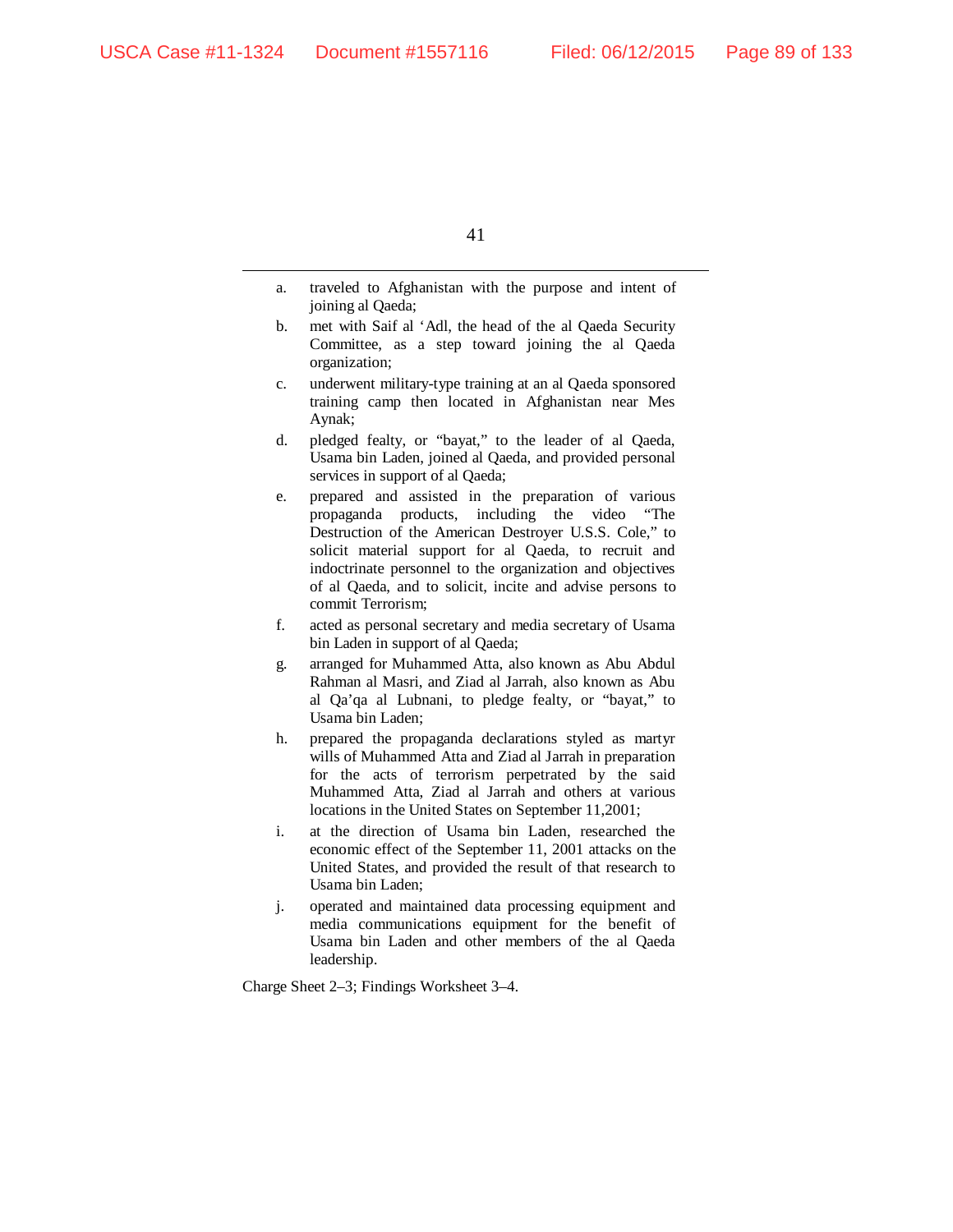country on September 11, 2001, which plan's purpose—to murder civilians—"amounts to" the commission of a war crime.

Discernible in this brief discussion is a common animating principle that, notwithstanding the differences in descriptive labels or elements, individuals who join together to further the commission of a war crime violate the law of war. Granted, the Congress did not include proof of a completed war crime as an element of the conspiracy offense included in the 2006 MCA. My colleagues characterize this omission as the *creation* of a new, purely "*domestic*" offense, as if it were made out of whole cloth. Maj. Op. 15. In my view, the Congress has taken a preexisting international lawof-war offense—conspiracy to commit war crimes—and eliminated one element. This it is constitutionally authorized to do within its "power to define" that Justice Story wrote about almost 200 years ago. *Smith*, 18 U.S. at 159; *see also Bahlul*, 767 F.3d at 57 (Brown, J., concurring/dissenting).

Nor does the Define and Punish Clause require the Congress to wait for the international community to catch up. The *Yamashita* Court did not play "Mother, may I" with established international law. *See* 327 U.S. at 15–16. Instead, it used what it viewed as the international law of war's "presuppos[ition]" and "purpose" in order to uphold Yamashita's conviction of "failure to prevent" war crimes, which failure "result[ed] in" war crimes it was "the purpose of the law of war to prevent." *Id.* at 15–16 & n.3. Moreover, it upheld Yamashita's war crimes convictions for *omissions to act*; even more cognizable as war crimes, then, are Bahlul's *commissions*. *See supra* pp. 40–41 n.15. And today, in our post-*Erie* world, we recognize that there is no "transcendental body of law outside of any particular State." *Erie R. Co. v. Tompkins*, 304 U.S. 64, 79 (1938). Law is created, not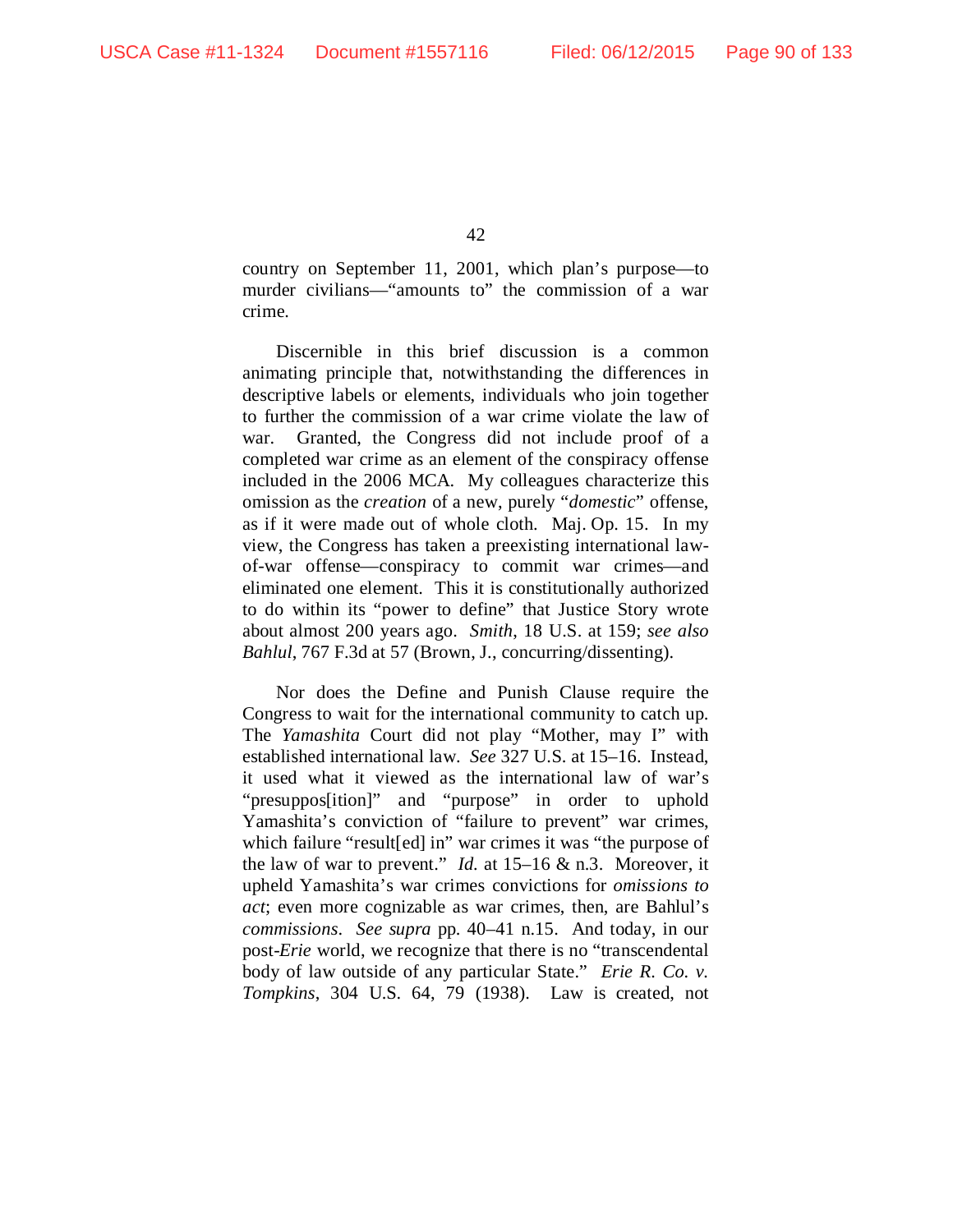discovered, and it changes based on the actions of individual sovereigns. As one commentator puts it:

[I]nternational law has grown more fluid and responsive to shifts in international consensus. The United States' influence on international law has changed as well: the twentieth century saw the nation develop into a superpower, one that, when it trims its sails, can cause the winds of international law to blow in a new direction.

Note, *The Offences Clause After* Sosa v. Alvarez-Machain, 118 HARV. L. REV. 2378, 2390 (2005); *see also* Stewart Jay, *The Status of the Law of Nations in Early American Law*, 42 VAND. L. REV. 819 (1989). In my view, the Congress can, consonant with the Define and Punish Clause, track somewhat ahead of the international community. The United States can be the standard bearer and take the reins in resolving difficult questions of international law related to the ongoing threat of international terrorism. *See Bahlul*, 767 F.3d at 61 (Brown, J., concurring/dissenting) ("Perhaps the United States should be a leader in this area—a leader in international law commensurate with its status as a military leader in the war on terror—recognizing the offense of conspiracy to commit acts of terrorism.").<sup>[16](#page-90-0)</sup>

<span id="page-90-0"></span> <sup>16</sup> Unlike my colleagues, *see* Maj. Op. 24, 26–27, I do not find the dicta from *United States v. Furlong*, 18 U.S. 184 (1820), or *United States v. Arjona*, 120 U.S. 479 (1887), on point. *Furlong* merely held that the Congress could not declare "murder to be *piracy*" because "there exist well-known distinctions between the crimes of piracy and murder" and "[t]hese are things so essentially different in their nature[] that not even the omnipotence of legislative power can confound or identify them." 18 U.S. at 196, 198. The same bright line cannot be drawn here because, unlike piracy—"a crime of a settled and determinate nature"—"[o]ffences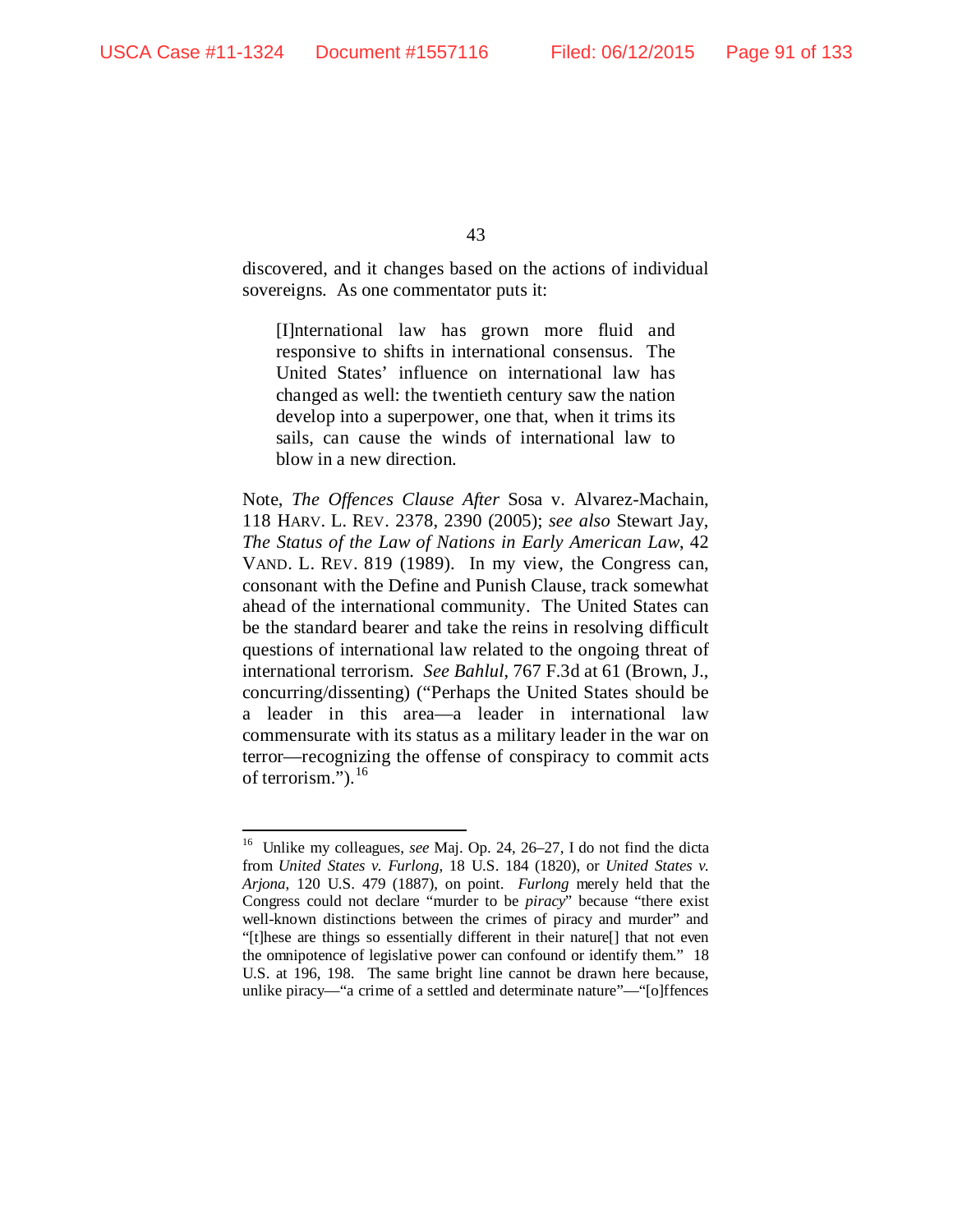-

44

My colleagues' narrow view of the Congress's authority under the Define and Punish Clause, requiring that a law-ofwar offense be *already* recognized by the international community on an element-by-element basis, follows, they believe, from *Quirin* and *Hamdan*. In my view, these two cases did not set the outer limits of the Congress's authority because neither involved an exercise of the Congress's power to "define" the law of nations. The military commissions in *Hamdan* and *Quirin* operated under section 821 (or its predecessor), giving military commissions jurisdiction of "offenses that by statute or *by the law of war* may be tried by military commissions." 10 U.S.C. § 821 (emphasis added). By enacting this statute, however, the Congress did not "itself undertake $[$  to  $\ldots$  define" the law of war but instead left its definition to the courts. *Quirin*, 317 U.S. at 29–30. Accordingly, to determine whether an offense was covered by section 821, the Supreme Court had to survey the "common law" of war, *id*. at 30; *Hamdan*, 548 U.S. at 593, which is necessarily limited to the offenses *already* recognized as triable by military commission. *See Hamdan*, 548 U.S. at 595 (plurality) ("The common law governing military commissions may be gleaned from past practice and what sparse legal precedent exists."); *see also Quirin*, 317 U.S. at

<sup>.</sup> . . against the law of nations, cannot, with any accuracy, be said to be completely ascertained and defined." *Smith*, 18 U.S. at 159, 161. *Arjona*, moreover, stands only for the proposition that a statute need not include the phrase "offense against the law of nations" to be a valid exercise of the Congress's Define and Punish Clause power. 120 U.S. at 488. It says nothing about the deference we owe the Congress when it exercises that power. *Cf. Boos*, 485 U.S. at 329 (deferring to "congressional judgment in this delicate area"); *Ware v. Hylton*, 3 U.S. 199, 224 (1796) (opinion of Chase, J.) ("If the right is conceded to be in Congress, it necessarily follows, that she is the judge of the exercise of the right, as to the extent, mode, and manner.").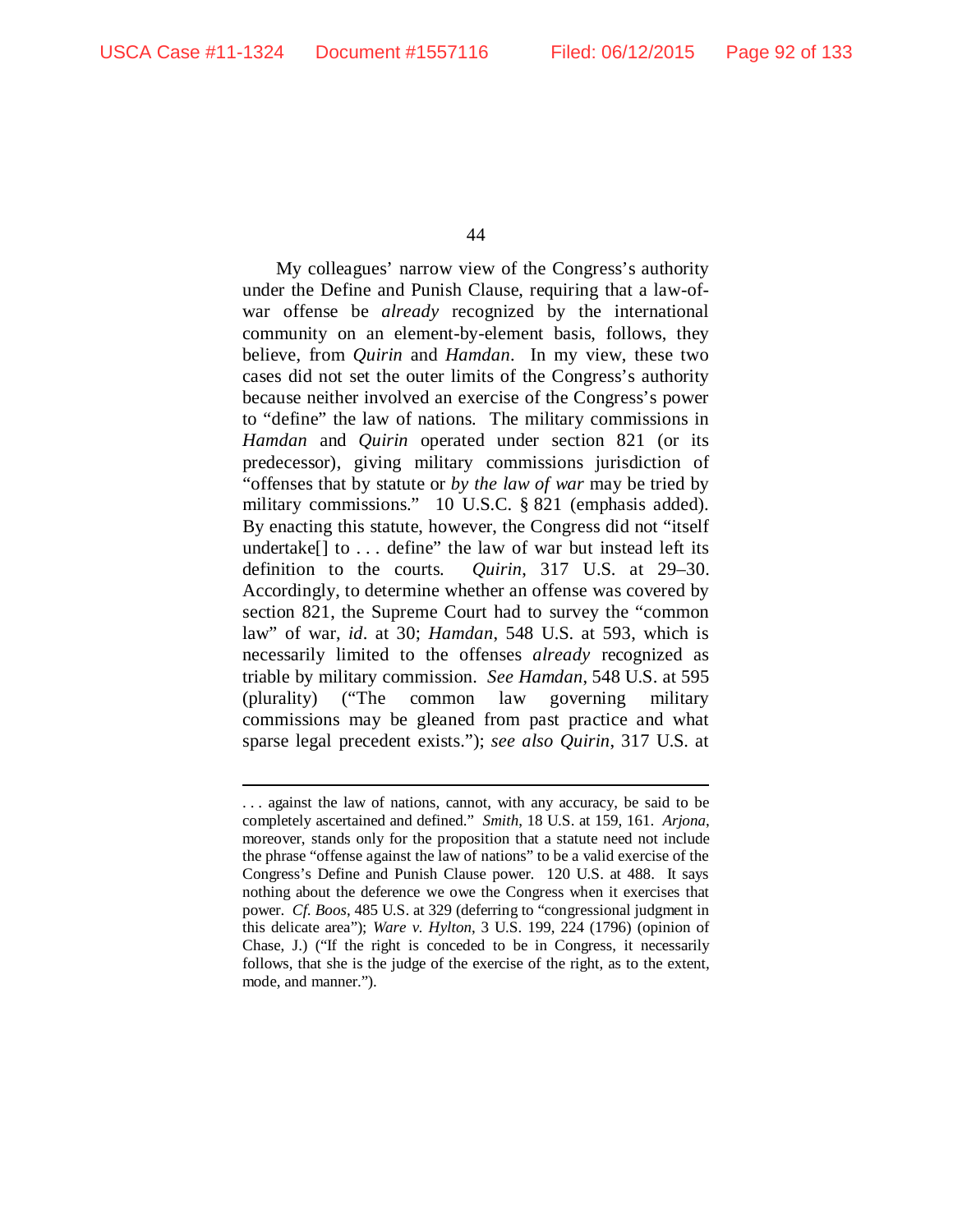29 (looking to what "our courts" have recognized as "violations of the law of war").

In *Hamdan*, however, five Justices emphasized that their task would have been considerably easier had the Congress affirmatively *defined* conspiracy as an offense against the law of war. *See* 548 U.S. at 601–02 (plurality) (noting Congress had not "positively identified 'conspiracy' as a war crime"); *id.* at 612 (noting "the absence of specific congressional authorization"); *id.* at 595 (majority op.) (same); *id*. at 636 (Breyer, J., concurring) ("Nothing prevents the President from returning to Congress to seek the authority he believes necessary."). As Justice Kennedy put it:

I ... see no need to address the validity of the conspiracy charge . . . . Congress may choose to provide further guidance in this area. Congress, not the Court, is the branch in the better position to undertake the "sensitive task of establishing a principle not inconsistent with the national interest or with international justice."

*Id*. at 655 (Kennedy, J., concurring in part) (quoting *Banco Nacional de Cuba v. Sabbatino*, 376 U.S. 398, 428 (1964)).

Heeding this call, the Congress provided such guidance by enacting the 2006 MCA, which expressly enumerates conspiracy as a law-of-war offense triable by military commission. *See* 10 U.S.C. § 950v(28) (2006). Inexplicably, my colleagues suggest that the Congress was *not* exercising its power to "define" the law of nations in enacting the challenged provision. Maj. Op. 26; Concur. Op. 4. The *en banc* court, however, necessarily recognized that the Congress *was* exercising its power to "define" in the 2006 enactment. *See Bahlul*, 767 F.3d at 13 ("[T]he 2006 MCA . . . provides the President the very power he sought to exercise in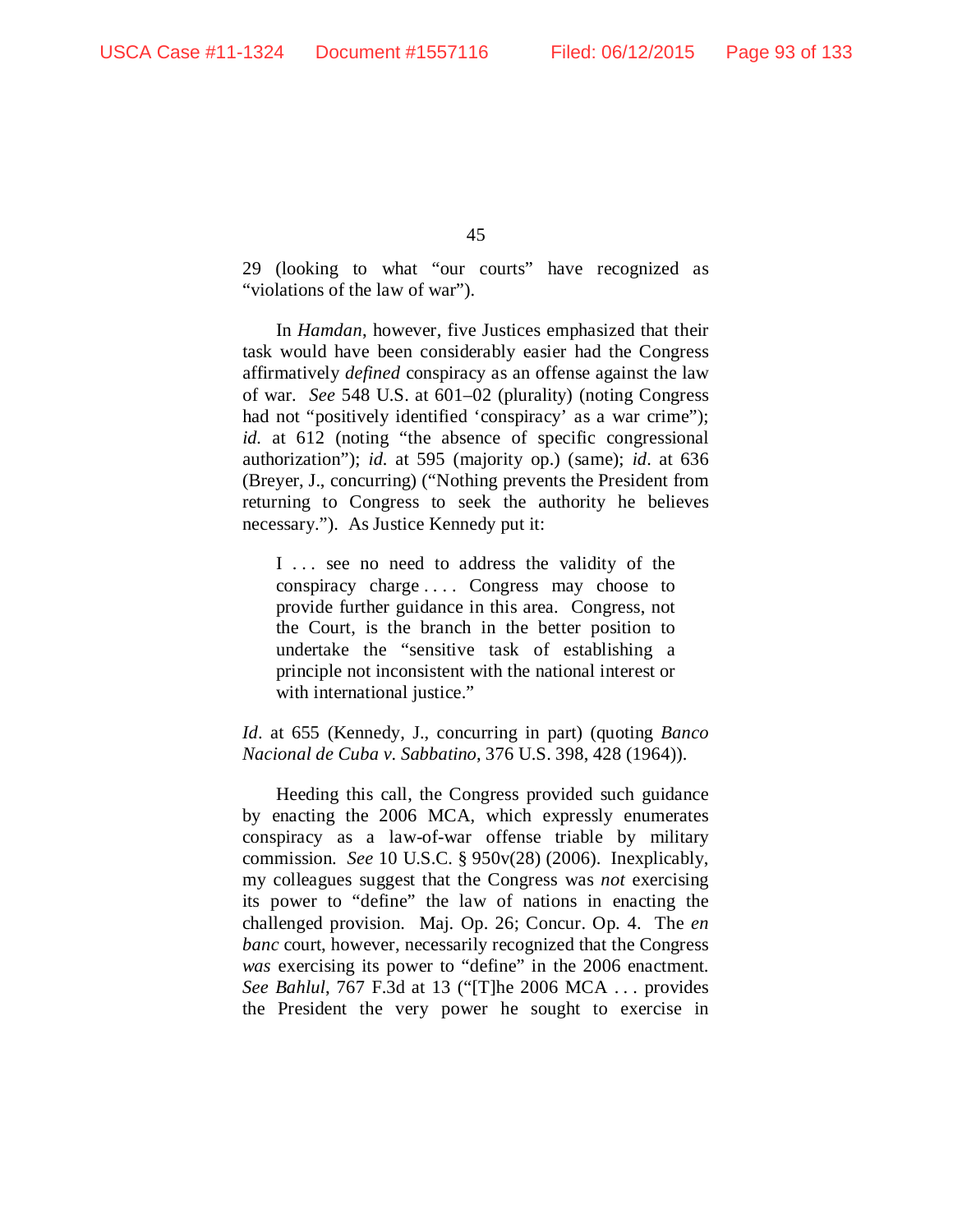*Hamdan*—the power to try the 9/11 perpetrators for conspiracy . . . by military commission . . . . We must heed this inter-branch dialogue." (citations omitted)); *id.* at 26 ("[T]he elements of the conspiracy charge were not defined by statute in *Hamdan* . . . . Here, the Congress has positively identified conspiracy as a war crime." (citation omitted)). Moreover, the legislative history accompanying the 2006 MCA makes plain that the Congress viewed itself as acting pursuant to its authority under the Define and Punish Clause.<sup>17</sup> My colleagues rely on the Government's failure to argue this point but we "retain[] the independent power to identify and apply the proper construction of governing law." *U.S. Nat'l Bank of Oregon v. Indep. Ins. Agents of Am., Inc.*, 508 U.S. 439, 446 (1993). And, to the extent we consider the parties' characterizations of what the Congress did, Bahlul himself concedes that the Congress "codified a conspiracy offense . . . in a self-conscious exercise of its power under the Define & Punish Clause." Pet'r's Br. 22; *see also id.* at 21– 22 ("The Define & Punish Clause is the authority . . . to which Congress looked when enacting the 2006 Act." (citing H.R. REP. NO. 109-664, pt. 1, at 24)); *id.* at 25 ("Congress enacted

<span id="page-93-0"></span> <sup>17</sup> *See, e.g.*, H.R. REP. NO. 109-664, pt. 1, at 24 (2006) ("The offenses defined here . . . reflect the codification of the law of war into the United States Code pursuant to Congress's constitutional authority to 'Define and Punish \* \* \* Offences against the Law of Nations.' "); *id.*, pt. 2, at 15 ("[T]he Committee finds the authority for this legislation in article 1, section 8 of the Constitution, including clauses 10 [the Define and Punish Clause], 11, 14 and 18."); S. 3930, 109th Cong. § 102 (2006) ("Congress makes the following findings: (1) The Constitution of the United States grants to Congress the power 'To define and punish . . . Offenses against the Law of Nations', as well as the power 'To declare War . . . To raise and support Armies  $\dots$  < and  $\triangleright$  To provide and maintain a Navy'.... It is in the national interest for Congress to exercise its authority under the Constitution to enact legislation authorizing and regulating the use of military commissions to try and punish violations of the law of war.").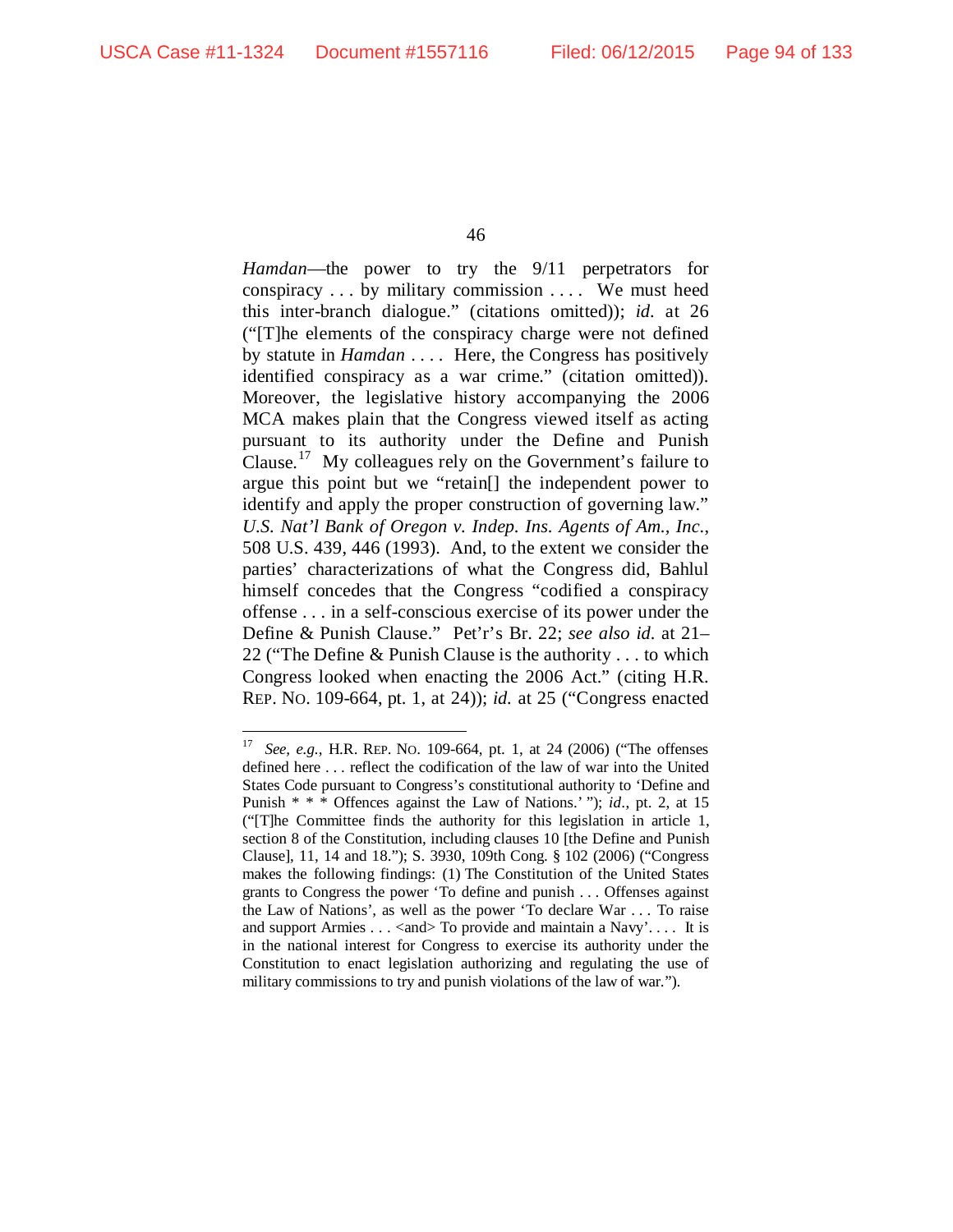[the challenged provision] in explicit reliance on its power under the Define & Punish Clause."). Contrary to my colleagues' suggestion, Maj. Op. 26, the Congress does not need to incant any magic words to invoke its "define" power. *See Arjona*, 120 U.S. at 488 (if "[a] statute defines the offense, . . . there is no more need of declaring in the statute that it is . . . an offense [against the law of nations] than there would be in any other criminal statute to declare that it was enacted to carry into execution any other particular power").

Bahlul's conspiracy conviction thus stands on firmer constitutional footing than Hamdan's, Quirin's or even Yamashita's convictions. The Congress has in fact *exercised* its Article I power to "define" conspiracy as an offense against the law of nations. The difference between this case and *Hamdan* is the difference between Justice Jackson's first and third categories, respectively. *See Youngstown*, 343 U.S. at 635–38 (Jackson, J., concurring). The Congress has *used* its expertise in national security and military affairs, *see Finzer*, 798 F.2d at 1458–59, which warrants the Judiciary's utmost deference. Unlike my colleagues, I would not treat this case as another *Quirin* or *Hamdan*. Every Justice in *Hamdan* who ruled against the Government necessarily recognized that a case like Bahlul's would present a much easier question. Here, the Congress and the President have acted in concert, cloaking their actions "with all the attributes of sovereignty." *Youngstown*, 343 U.S. at 635 n.2 (Jackson, J., concurring). We should "hesitate long before limiting or embarrassing such powers," *id.* (emphasis omitted)—much longer and harder than my colleagues have hesitated here.

Accordingly, the Congress's decision to define conspiracy to commit war crimes as an offense against the law of war triable by military commission is consistent with international law—even if not a perfect match. Add to that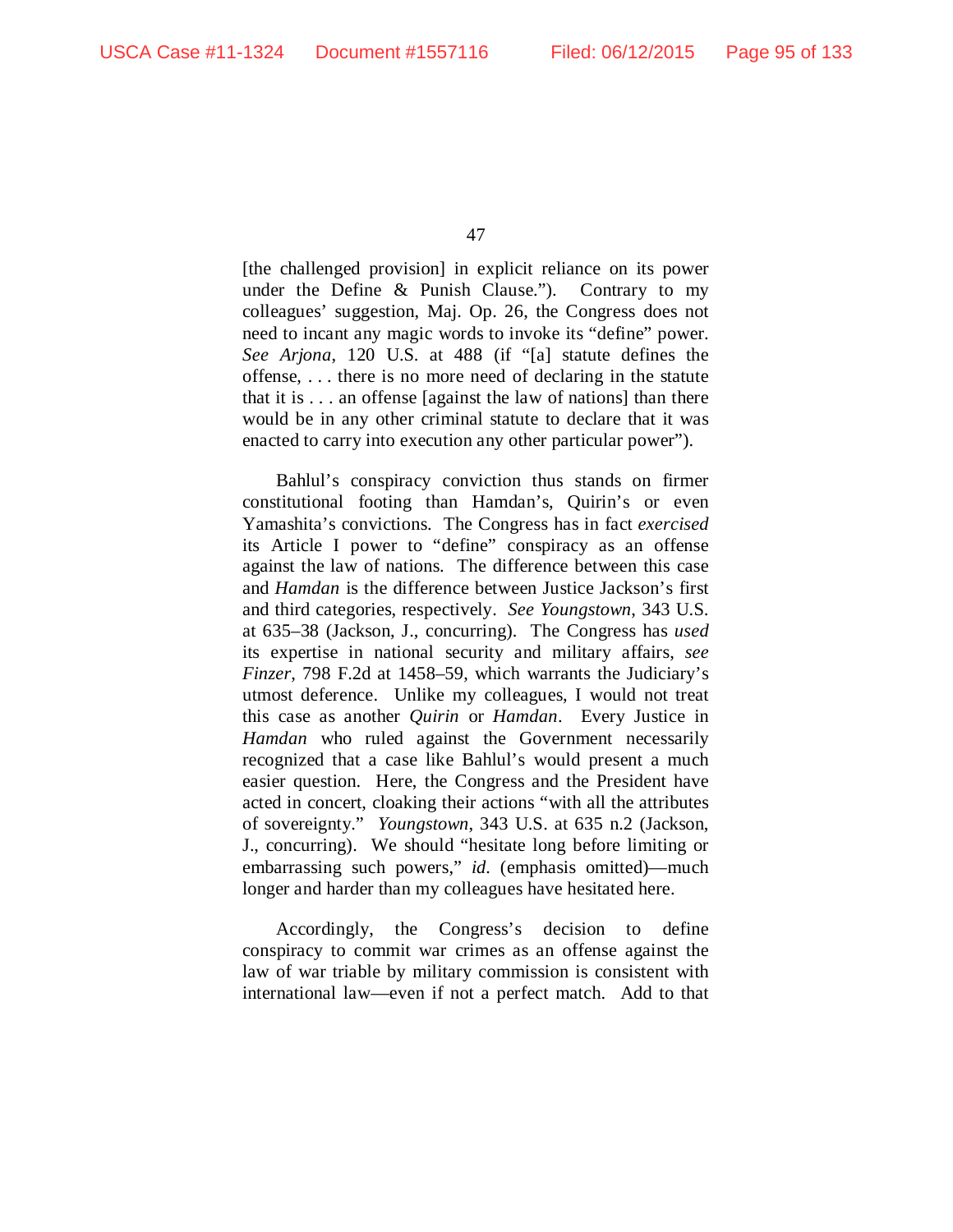the elevated level of deference we give the Congress in exercising its Article I powers and, to me, the inclusion of conspiracy to commit war crimes in the 2006 MCA is plainly within its authority under the Define and Punish Clause.

### **2. Necessary and Proper Clause**

Next, the Necessary and Proper Clause augments the Congress's already ample Define and Punish Clause authority to codify conspiracy as a law-of-war offense triable by military commission. The Supreme Court has made plain that, "in determining whether the Necessary and Proper Clause grants Congress the legislative authority to enact a particular federal statute," courts "look to see whether the statute constitutes a means that is rationally related to the implementation of a constitutionally enumerated power." *United States v. Comstock*, 560 U.S. 126, 134 (2010); *see also Gonzales v. Raich*, 545 U.S. 1, 22 (2005) (statute falls within Necessary and Proper Clause if "Congress had a rational basis" for concluding statute implements another enumerated Article I power). The constitutionally enumerated power here—the Define and Punish Clause—allows the Congress, at a minimum, to codify Bahlul's object offenses (*e.g.*, murder in violation of the law of war) as war crimes triable by military commission. *See Quirin*, 317 U.S. at 29. Trying by military commission those who *conspire* to commit war crimes is "convenient," "useful," and " 'conducive' to the . . . 'beneficial exercise' " of the Congress's power to authorize the trial of substantive war crimes and doing so is abundantly rational. *Comstock*, 560 U.S. at 133–34 (quoting *M'Culloch v. Maryland*, 17 U.S. 316, 413, 418 (1819)).

In *Comstock*, the Supreme Court held that the Necessary and Proper Clause granted the Congress the authority to enact a civil-commitment statute allowing the Department of Justice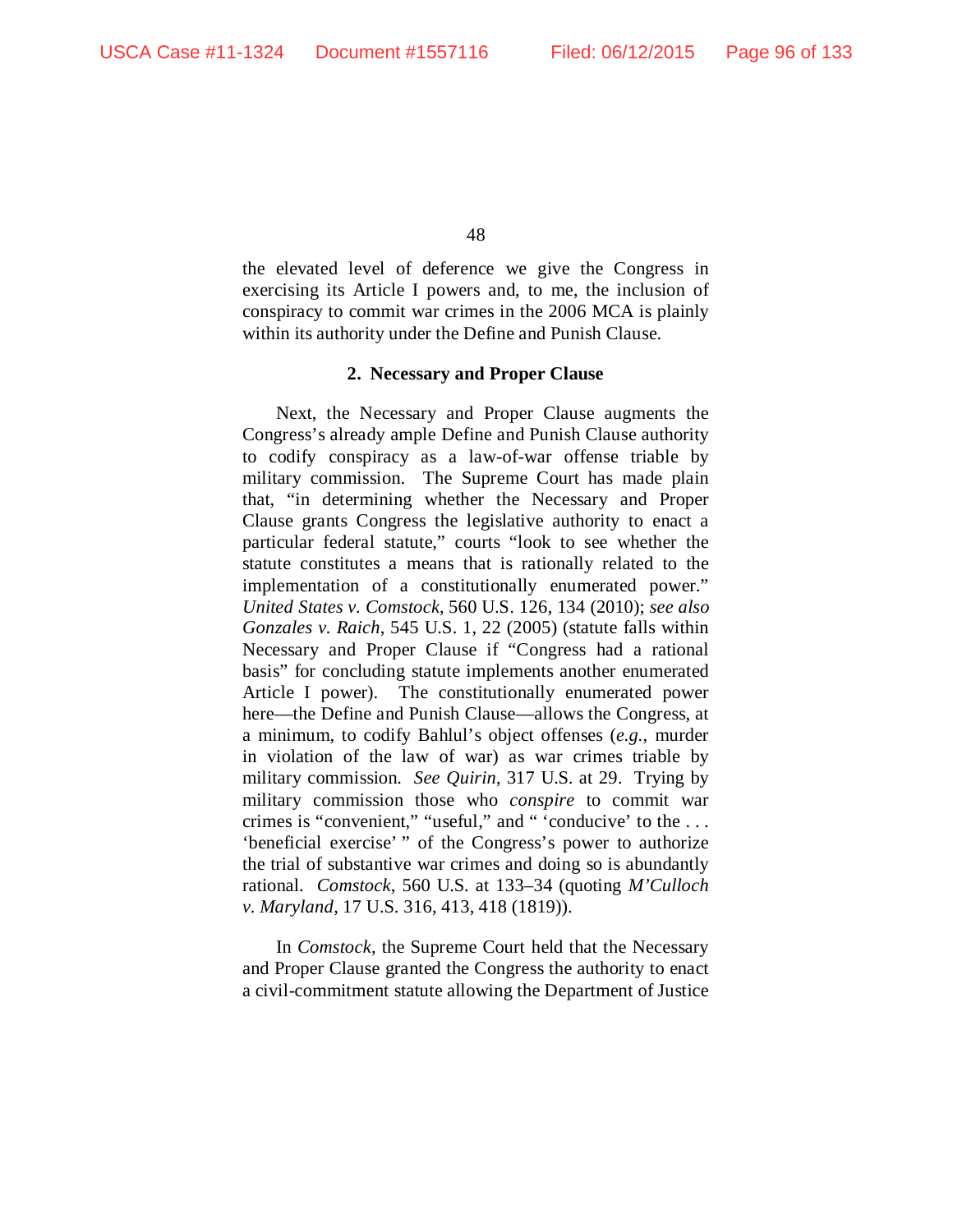to detain certain federal prisoners beyond their release date. *Id.* at 129–30. It based its holding on "five considerations": (1) the Necessary and Proper Clause "grants Congress broad authority to enact federal legislation," *id.* at 133; (2) the civilcommitment statute was a "modest addition" to preexisting law, *id.* at 137; (3) the Congress had sound reasons for the statute and the statute was "reasonably adapted" thereto, *id.* at 142–43; (4) the statute "properly accounts for state interests," *id.* at 143; and (5) the connection between the statute and an enumerated Article I power was "not too attenuated" and the statute was not "too sweeping in its scope," *id.* at 146. Here, each of these considerations indicates that the Congress acted within its constitutional authority.

*First*, as *Comstock* emphasized, the Congress's power under the Necessary and Proper Clause is broad. *See id.* at 133; *see also Armstrong v. Exceptional Child Center, Inc.*, 135 S. Ct. 1378, 1383 (2015) (Necessary and Proper Clause "vests Congress with broad discretion over the manner of implementing its enumerated powers"). Indeed, in *M'Culloch*, "Chief Justice Marshall emphasized that the word 'necessary' does not mean 'absolutely necessary.' " *Comstock*, 560 U.S. at 134 (quoting *M'Culloch*, 17 U.S. at 413–15 (emphasis omitted)). Rather, he wrote:

Let the end be legitimate, let it be within the scope of the constitution, and all means which are appropriate, which are plainly adapted to that end, which are not prohibited, but consist with the letter and spirit of the constitution, are constitutional.

*M'Culloch*, 17 U.S. at 421. For this reason, courts deciding whether the Necessary and Proper Clause supports a piece of legislation ask only "whether the statute constitutes a means that is rationally related to the implementation of a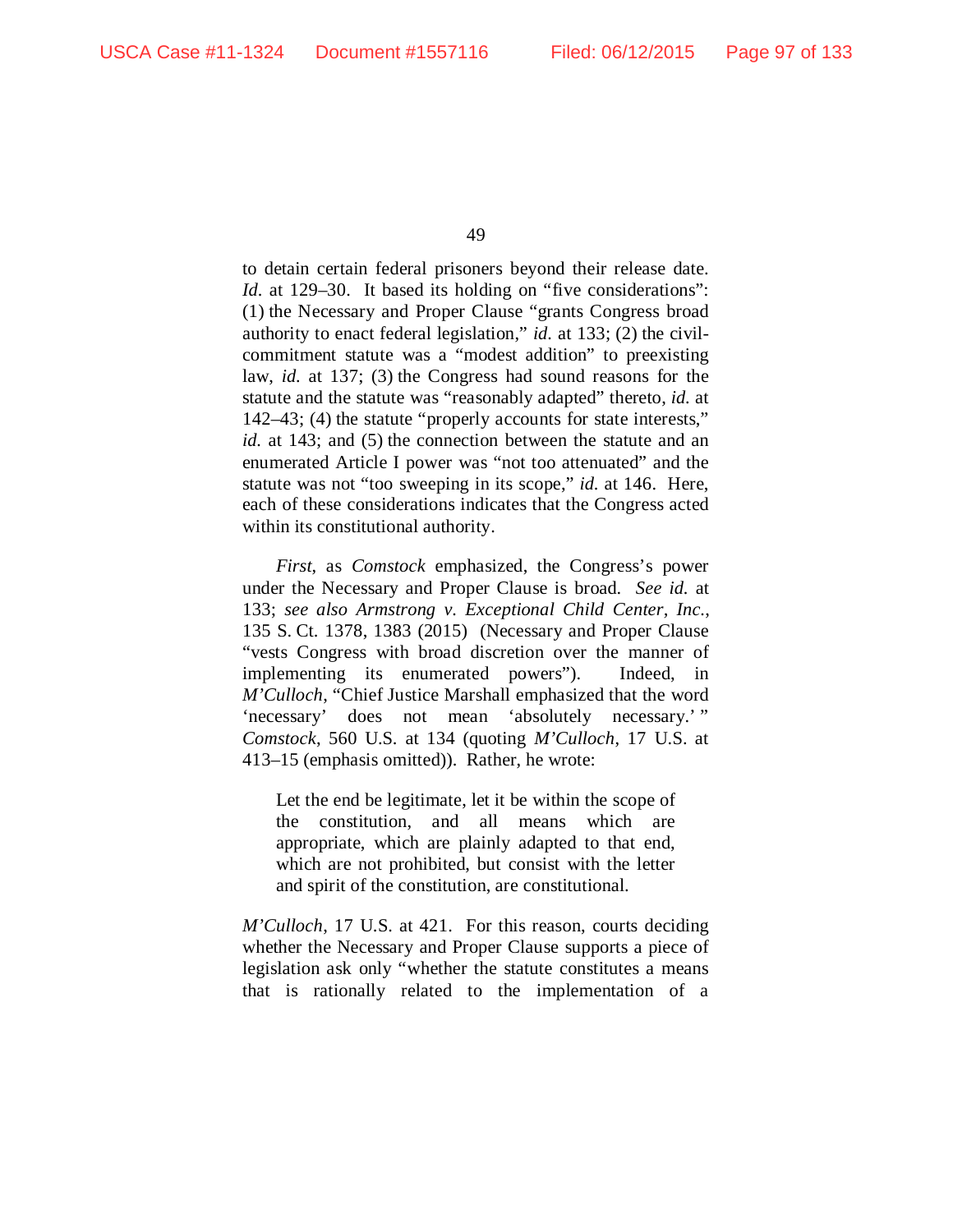constitutionally enumerated power." *Comstock*, 560 U.S. at 134; *see also Sabri v. United States*, 541 U.S. 600, 605 (2004) (using "means-ends rationality" to describe necessary relationship). Moreover, the "choice of means" lies "primarily" with "the judgment of Congress" and "the degree of their necessity, the extent to which they conduce to the end, the closeness of the relationship between the means adopted, and the end to be attained, are matters for congressional determination alone." *Burroughs v. United States*, 290 U.S. 534, 547–48 (1934).

*Second*, the Congress, through the 2006 MCA, legislated in an area that is *exclusively* federal, not simply one with a "long history of federal involvement." *Comstock*, 560 U.S. at 149. The Supreme Court has long held that "the government of the United States has been vested exclusively with the power of representing the nation in all its intercourse with foreign countries," *Arjona*, 120 U.S. at 483, and that states are "expressly prohibited from entering into any 'treaty, alliance, or confederation.' " *Id.* (quoting U.S. CONST. art. I, § 10, cl. 1). In fact, the Define and Punish Clause itself recognizes that "[t]he national government is . . . responsible to foreign nations for all violations by the United States of their international obligations." *Id.*

*Third*, the Congress has indisputably sound reasons for codifying conspiracy as a war crime triable by military commission. As the Supreme Court has explained, "[c]oncerted action both increases the likelihood that the criminal object will be successfully attained and decreases the probability that the individuals involved will depart from their path of criminality." *Callanan v. United States*, 364 U.S. 587, 593 (1961). Bahlul himself recognized this fact at his military-commission trial. He stated that he had "asked bin Laden for a martyrdom operation, a suicide operation; but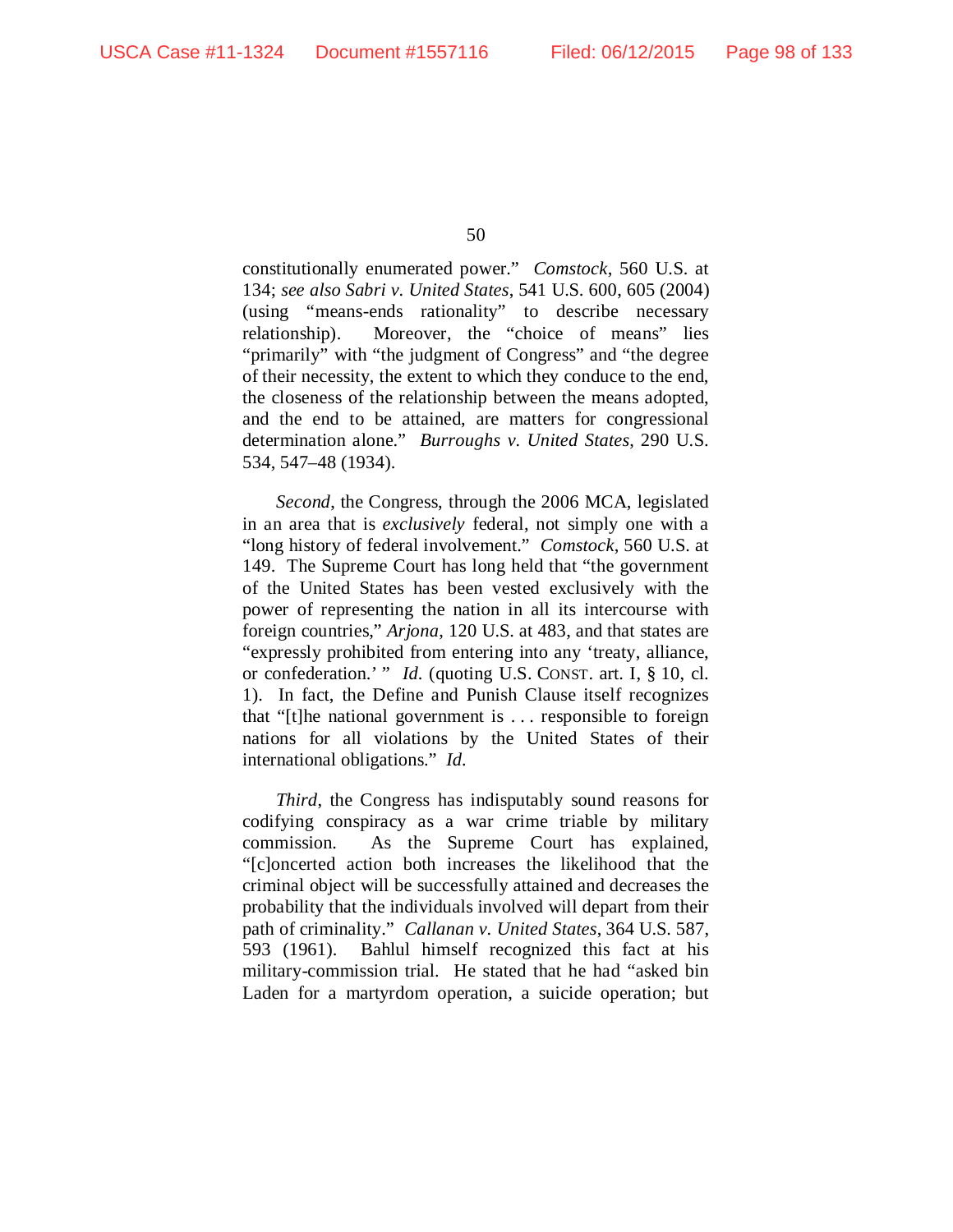[bin Laden] refused." App. 194. He was instead put in charge of propaganda because, according to bin Laden, "recruiting people through media gets you more people than suicidal attacks." *Id.* Furthermore, there is no principled reason to prevent the United States—or any member of the international community, for that matter—from subjecting to military justice those enemy combatants who plot, but fail, to commit war crimes. Once conspirators enter into an agreement, their "[c]riminal intent has crystallized, and the likelihood of actual, fulfilled commission warrants *preventive*  action." *United States v. Feola*, 420 U.S. 671, 694 (1975) (emphasis added).

*Fourth*, for the reasons discussed in the second point, *supra*, the challenged provision does not infringe on any state interest.

*Fifth*, the link between the Congress's decision to authorize trial of conspiracy to commit war crimes by military commission and its undisputed power to authorize trial of other war crimes by military commission is not attenuated. Indeed, under the challenged provision, an enemy combatant tried by military commission can be convicted of conspiracy only if the Government proves that he agreed to commit, and took acts in furtherance of committing, a war crime. There is no question that the object offenses underlying Bahlul's conspiracy conviction—which the Government proved or Bahlul conceded—violated the international law of war. *See, e.g.*, Findings Worksheet 2 (Bahlul convicted of conspiring to "murder ... protected persons"); Rome Statute of the International Criminal Court, art. 8, July 17, 1998, 2187 U.N.T.S. 90 (murder of civilians constitutes international war crime). Nor is the conspiracy provision of the 2006 MCA sweeping in scope.

<sup>51</sup>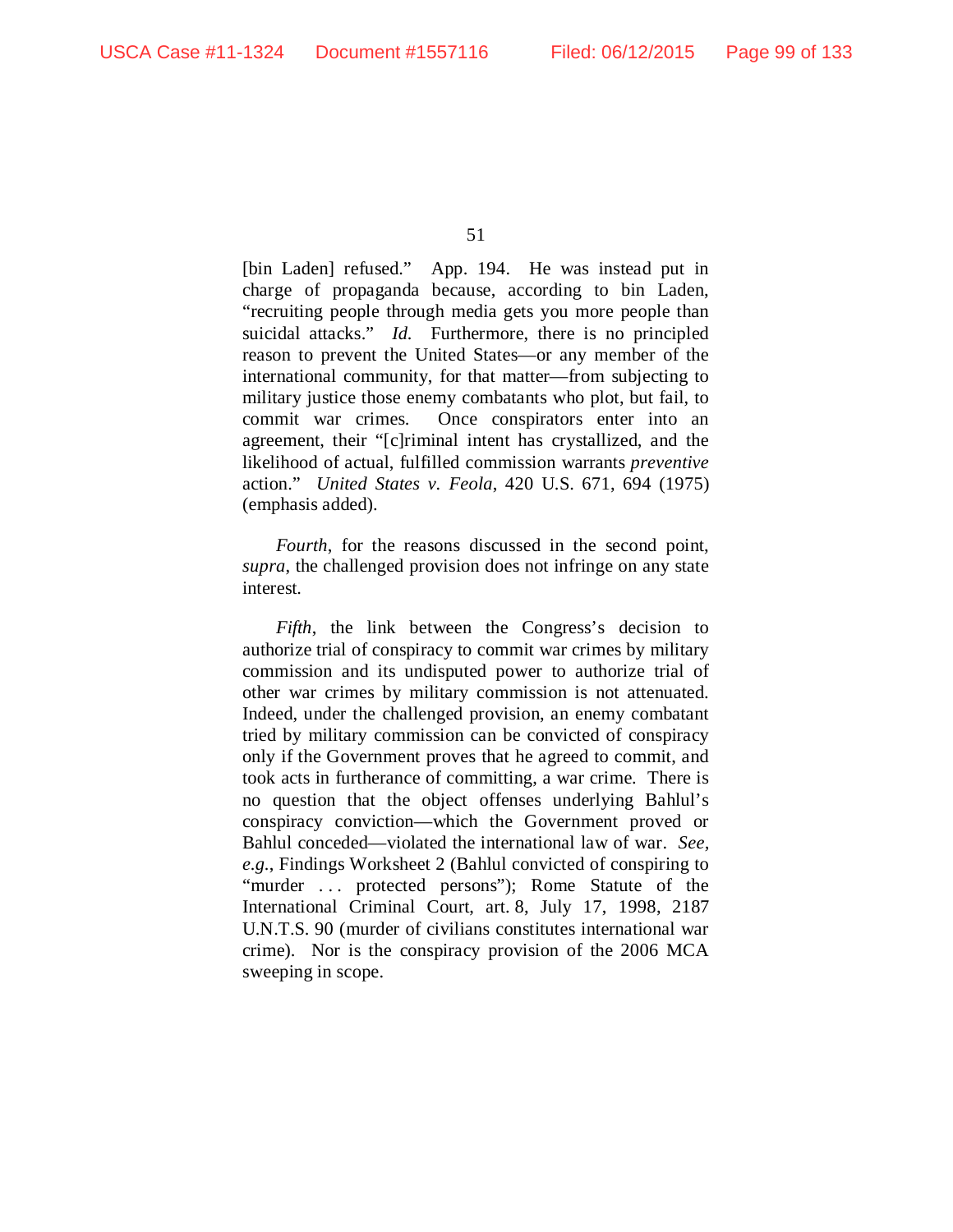Bahlul makes no attempt to distinguish *Comstock*, arguing instead that *United States ex rel. Toth v. Quarles*, 350 U.S. 11 (1955), forecloses application of the Necessary and Proper Clause. But *Toth*, a case involving the court-martial trial of an Army veteran who had been honorably discharged, *id*. at 13, is beyond inapposite. In *Toth*, the Supreme Court rejected an attempt to use the Necessary and Proper Clause to supplement the Congress's power "[t]o make Rules for the Government and Regulation of the land and naval Forces." *Id.* at 14 (quoting U.S. CONST. art. I, § 8, cl. 14). The Court declared that the Make Rules Clause "authorizes Congress to subject persons *actually in the armed service* to trial by courtmartial for military and naval offenses." *Id.* (emphasis added). It gave two reasons that the Congress had exceeded its Article I authority by trying Toth, by then a civilian, via court-martial: (1) the Necessary and Proper Clause did not empower the Congress "to deprive people of trials under Bill of Rights safeguards"; and (2) it was "impossible to think that the discipline of the Army [was] going to be disrupted, its morale impaired, or its orderly processes disturbed, by giving exservicemen the benefit of a civilian court trial when they [were] actually civilians." *Id.* at 22.

Neither of these concerns exists here. There is no risk that a countervailing constitutional right supersedes the Necessary and Proper Clause because Bahlul—an alien enemy combatant outside the sovereign United States—is not protected by the Bill of Rights. *See infra* Part II.B.2. In addition, the Supreme Court's holding that Toth could not be tried by court-martial was, by necessary implication, a determination that the trial of a citizen by court-martial was not "rationally related" to the Congress's authority under the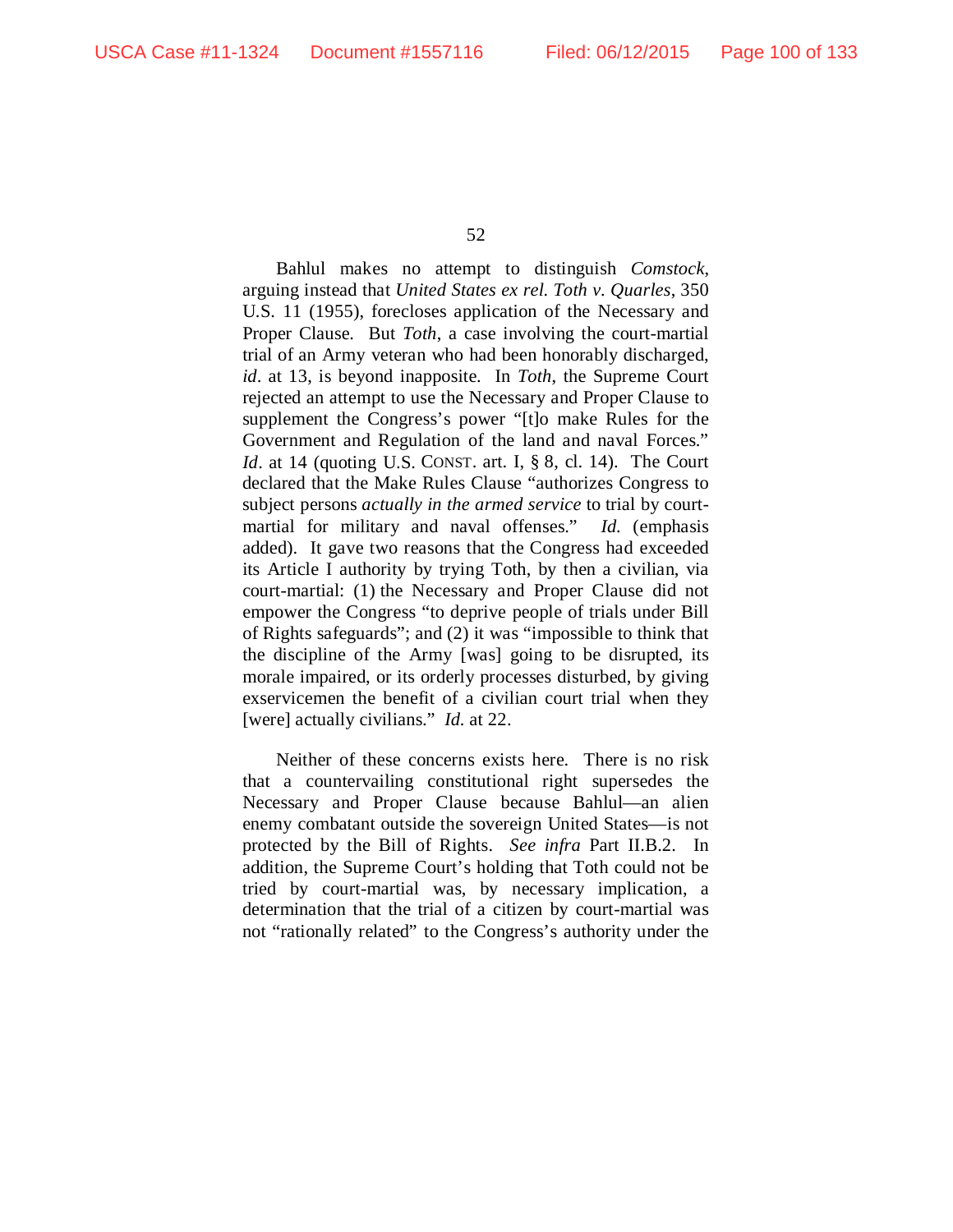Make Rules Clause. *Comstock*, 560 U.S. at 134.<sup>18</sup> The Army would gain nothing in discipline or morale by courtmartialing an individual who was no longer a service member. *See Toth*, 350 U.S. at 22. As just discussed, *supra* pp. 50–51, the Congress's inclusion of conspiracy to commit war crimes as an offense triable by military commission *is* rationally related to its unquestioned authority to make war crimes themselves triable by military commission. And trying conspiracy by military commission is not *inconsistent* with international law. *Cf. M'Culloch*, 17 U.S. at 421. Conspiracy to commit war crimes is not a purely "*domestic*" offense, Maj. Op. 15, but instead is in accord with the international community's agreement that those who conspire to commit war crimes can be punished as war criminals. *See supra* Part II.A.1.

To the extent there is any doubt that the Congress has the power to "define" conspiracy as a war crime and "punish" it by military commission, the Necessary and Proper Clause is more than sufficient to remove it.

### **3. Broader War Powers**

"[O]ut of seventeen specific paragraphs of congressional power, eight of them are devoted in whole or in part to specification of powers connected with warfare." *Johnson v. Eisentrager*, 339 U.S. 763, 788 (1950). Specifically, the Congress has the power:

<span id="page-100-0"></span> <sup>18</sup> My colleagues' reliance on *Kinsella v. United States ex rel. Singleton*, 361 U.S. 234 (1960), and *Reid v. Covert*, 354 U.S. 1 (1957) (plurality), suffers from the same deficiency as Bahlul's reliance on *Toth*. The only difference is that in *Singleton* and *Reid*, the subjects of the attempted courts martial were the civilian spouses of service members, not exservicemen. *See Singleton*, 361 U.S. at 235; *Reid*, 354 U.S. at 3.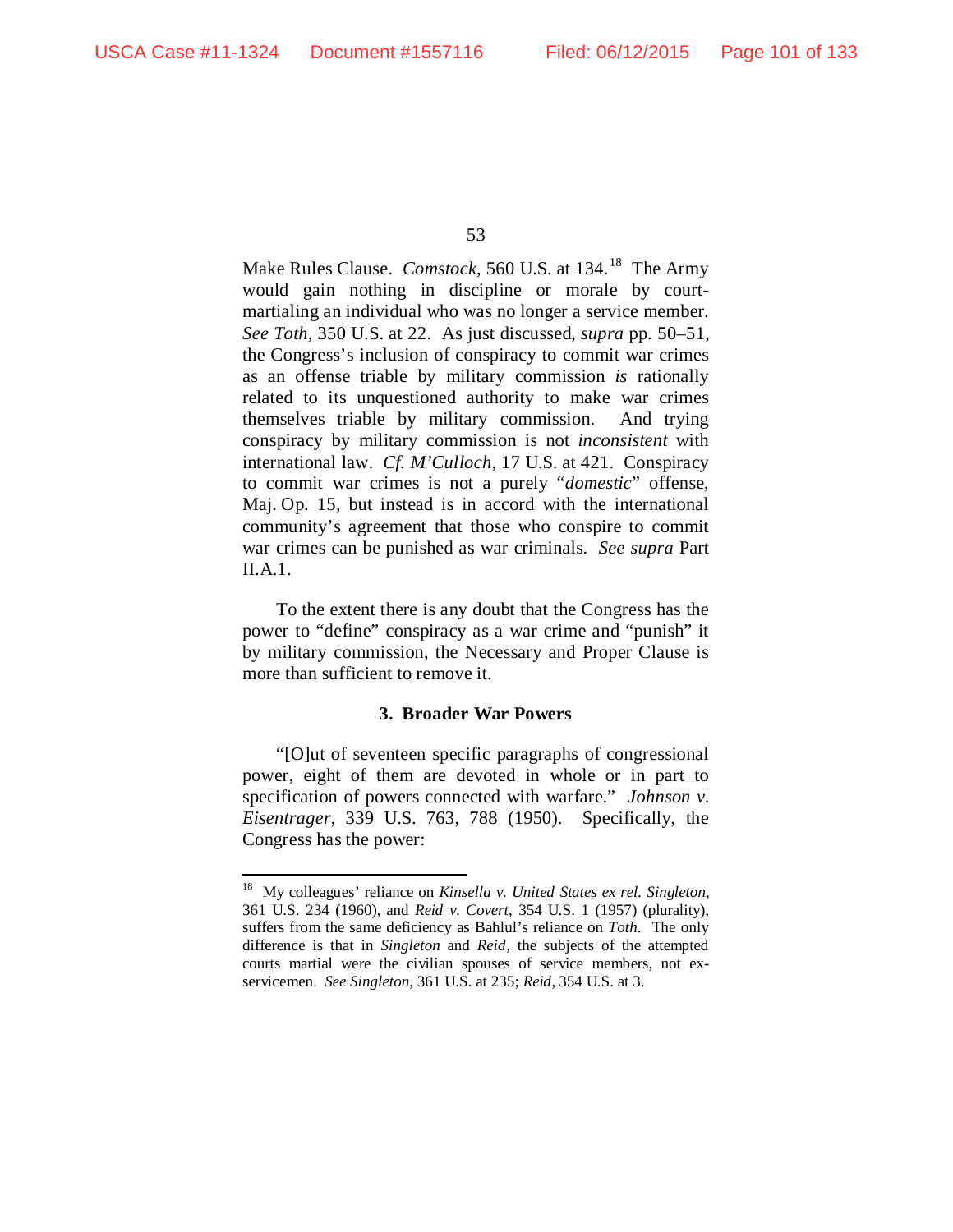- "[T]o . . . provide for the common Defence and general Welfare of the United States," U.S. CONST. art. I, § 8, cl. 1;
- "To define and punish Piracies and Felonies committed on the high Seas, and Offences against the Law of Nations," *id.* cl. 10;
- "To declare War, grant Letters of Marque and Reprisal, and make Rules concerning Captures on Land and Water," *id.* cl. 11;
- "To raise and support Armies," *id.* cl. 12;
- "To provide and maintain a Navy," *id.* cl. 13;
- "To make Rules for the Government and Regulation of the land and naval Forces," *id.* cl. 14;
- "To provide for calling forth the Militia to execute the Laws of the Union, suppress Insurrections and repel Invasions," *id.* cl. 15; and
- "To provide for organizing, arming, and disciplining, the Militia, and for governing such Part of them as may be employed in the Service of the United States, reserving to the States respectively, the Appointment of the Officers, and the Authority of training the Militia according to the discipline prescribed by Congress," *id.* cl. 16.

Supreme Court precedent, Colonel Winthrop's influential treatise and our constitutional history all support the proposition that the Congress's authority to specify law-ofwar offenses triable by military commission is also supported by its broader war powers.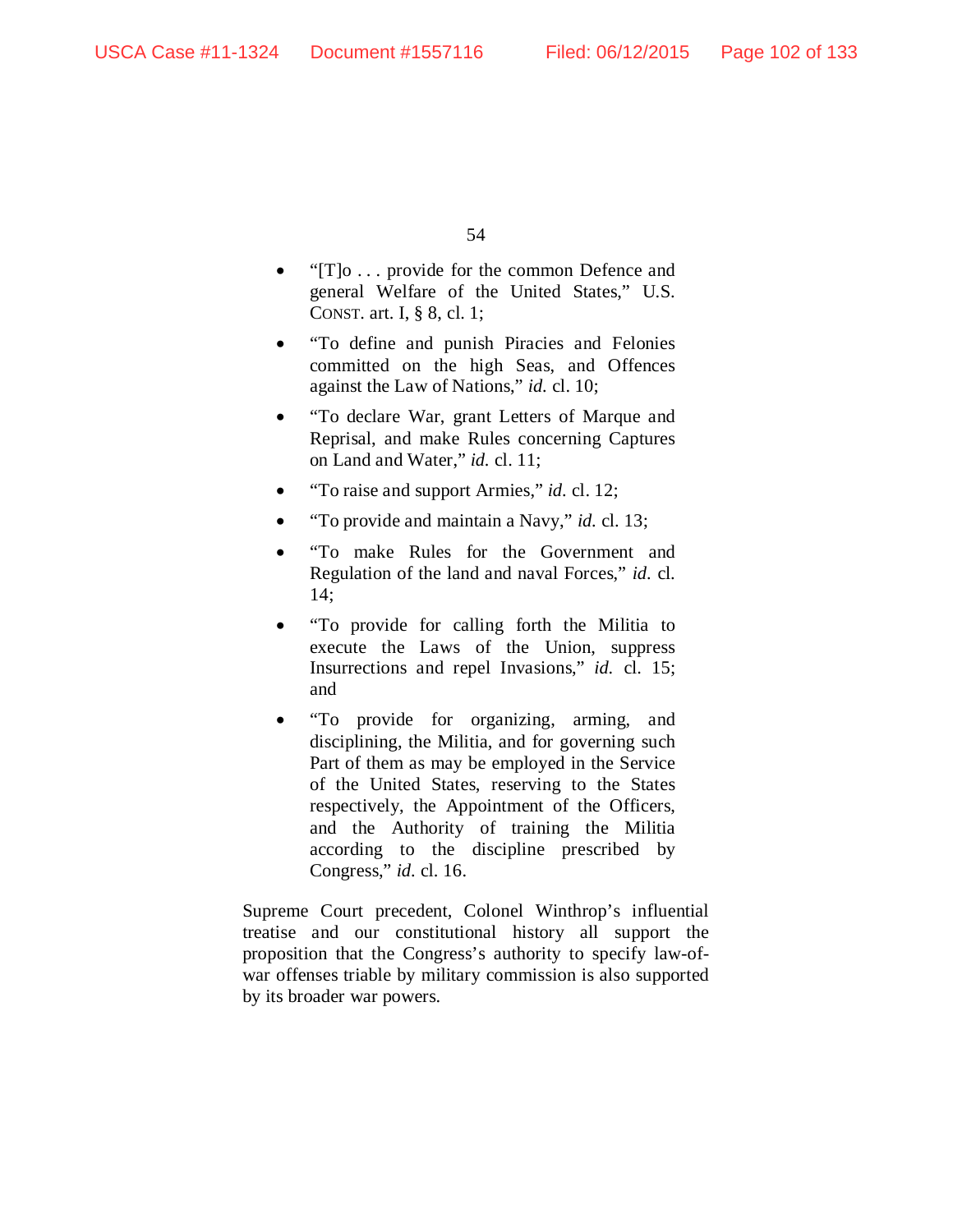#### *a. Supreme Court Precedent*

The Supreme Court has recognized the breadth of the Congress's war powers, both individually and in combination. *See, e.g.*, *Rostker*, 453 U.S. at 65 ("The constitutional power of Congress to raise and support armies and to make all laws necessary and proper to that end is broad and sweeping."); *Wayte v. United States*, 470 U.S. 598, 612 (1985) ("Unless a society has the capability and will to defend itself from the aggressions of others, constitutional protections of any sort have little meaning. Recognizing this fact, the Framers listed 'provid[ing] for the common defence' [in the Preamble] as a motivating purpose for the Constitution  $\dots$ "). The Congress's war powers include the creation and use of military commissions. "Since our nation's earliest days, such commissions," also called "our commonlaw war courts," "have been constitutionally recognized agencies for meeting many urgent governmental responsibilities related to war." *Madsen*, 343 U.S. at 346–47. Historically, "their procedure" and "their *jurisdiction*" have been "adapted in each instance to the need that called [them] forth." *Id.* at 347–48 (citing *Yamashita*, 327 U.S. at 18–23 (emphasis added)).

The Supreme Court has never expressly held that the Congress's power to provide for law-of-war military commissions stems from the Define and Punish Clause alone. Instead, its limited jurisprudence indicates that the *combined* effect of the Congress's war powers allows for militarycommission trials as their need arises. A century before *Madsen*, four Justices opined that "the power of Congress . . . to authorize trials for crimes against the security and safety of the national forces, may be derived from its constitutional authority to raise and support armies and to declare war." *Ex parte Milligan*, 71 U.S. 2, 142 (1866) (Chase, C.J., concurring in judgment).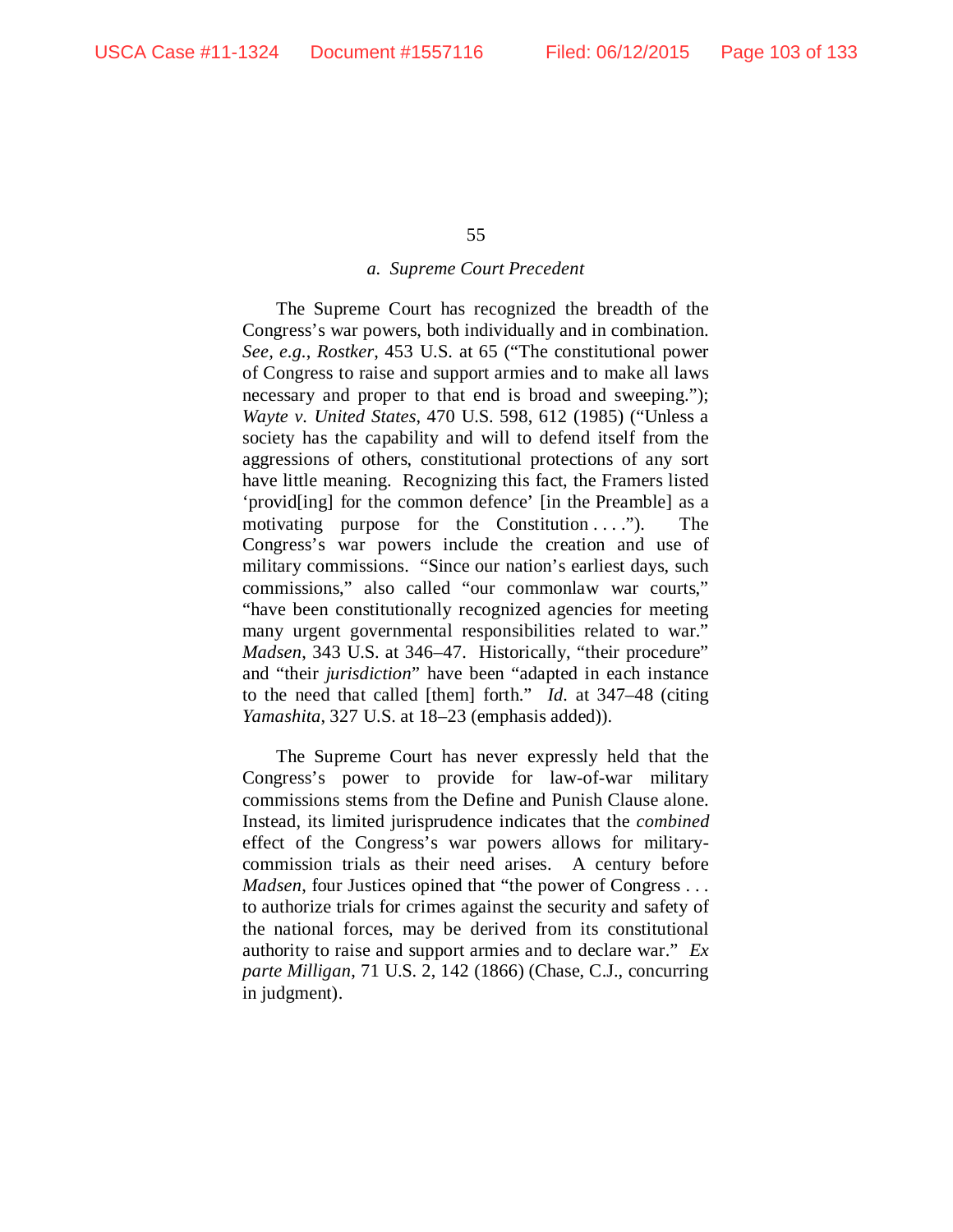Moreover, nothing in *Quirin* suggests that the Supreme Court intended to limit the Congress's war powers to the Define and Punish Clause in setting the jurisdiction of military commissions. In fact, the *Quirin* Court took pains to emphasize that "[w]e have no occasion now to define with meticulous care the ultimate boundaries of the jurisdiction of military tribunals to try persons according to the law of war." 317 U.S. at 45–46. *Quirin* held only, on the facts of that case, that the Congress's power under the Define and Punish Clause provided *sufficient* authority to support the charges made against the Nazi saboteurs. *See id.* at 46 ("We hold *only* that those particular acts constitute an offense against the law of war which the Constitution authorizes to be tried by military commission." (emphasis added)). *Quirin* did not purport to read out the Congress's other war powers; in fact, it expressly recognized and listed them. *See id.* at 26. The *Quirin* Court also observed, consistent with Chief Justice Chase's words nearly a century earlier, *Milligan*, 71 U.S. at 142 (Chase, C.J., concurring in judgment), that "[a]n important incident to the *conduct of war* is the adoption of measures by the military command . . . to seize and subject to disciplinary measures those enemies who in their attempt to thwart or impede our military effort have violated the law of war." *Quirin*, 317 U.S. at 28–29 (emphasis added).

To the extent *Quirin*'s scope may be debatable, the *Yamashita* Court made plain that *Quirin* does not limit the Congress's power to codify law-of-war offenses to the Define and Punish Clause. Although it recognized *Quirin*'s holding that the Define and Punish Clause provided the Congress with sufficient power to authorize the trial of the Nazi saboteurs by military commission, *Yamashita*, 327 U.S. at 7, the *Yamashita*  Court reiterated that military-commission trials are "[a]n important incident to the *conduct of war*." *Id.* at 11 (citing *Quirin*, 317 U.S. at 28). The Court continued: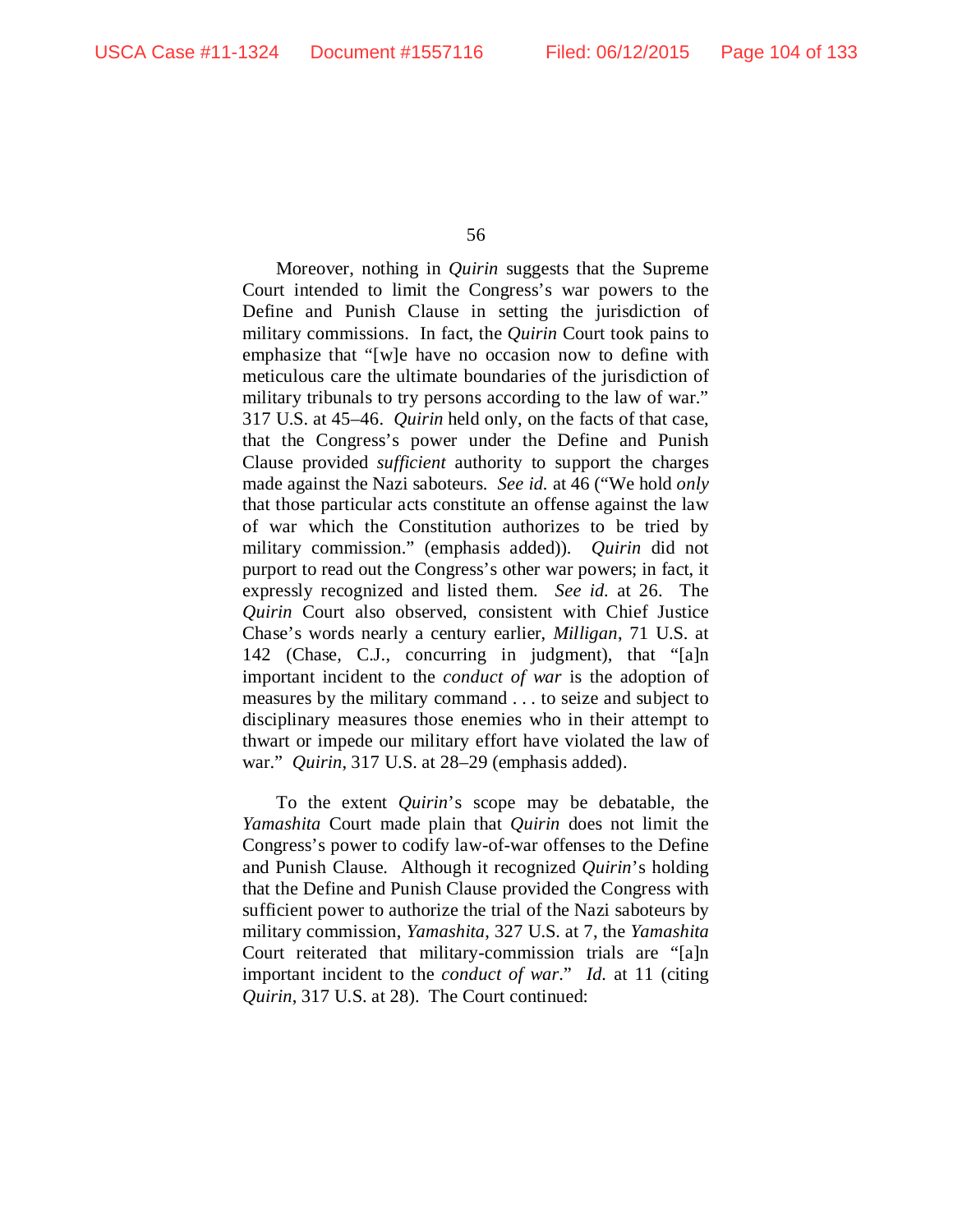The trial and punishment of enemy combatants who have committed violations of the law of war is thus not only a part of the conduct of war operating as a preventive measure against such violations, but is an exercise of the authority sanctioned by Congress to administer the system of military justice recognized by the law of war. That sanction is *without qualification* as to the exercise of this authority *so long as a state of war exists*—from its declaration until peace is proclaimed. *The war power*, from which the commission derives its existence, is not limited to victories in the field, but carries with it the inherent power to guard against the immediate renewal of the conflict, and to *remedy*, at least in ways Congress has recognized, the evils which the military operations have produced.

*Id.* at 11–12 (emphases added) (citations omitted); *see also Toth*, 350 U.S. at 13–14 & n.4 (describing *Yamashita* as holding about Congress's war powers); Howard S. Fredman, Comment, *The Offenses Clause: Congress' International Penal Power*, 8 COLUM. J. TRANSNAT'L L. 279, 303 (1969) (*Yamashita* "put the military prosecution of war criminals squarely within the war powers of Congress").

*Yamashita*'s words are not mere rhetoric. To determine whether Yamashita had committed a war crime triable by military commission, the Supreme Court looked not only to international sources but also to the practice of "our *own* military tribunals" to conclude that Yamashita's dereliction could be "*penalized*" as a violation of the law of war. *Yamashita*, 327 U.S. at 16 (emphases added). In other words, the *Yamashita* Court cited domestic law to *supplement*, not merely "limit[]," the law of war. *Cf.* Maj. Op. 12. Justice Murphy, in dissent, likewise examined whether "the laws of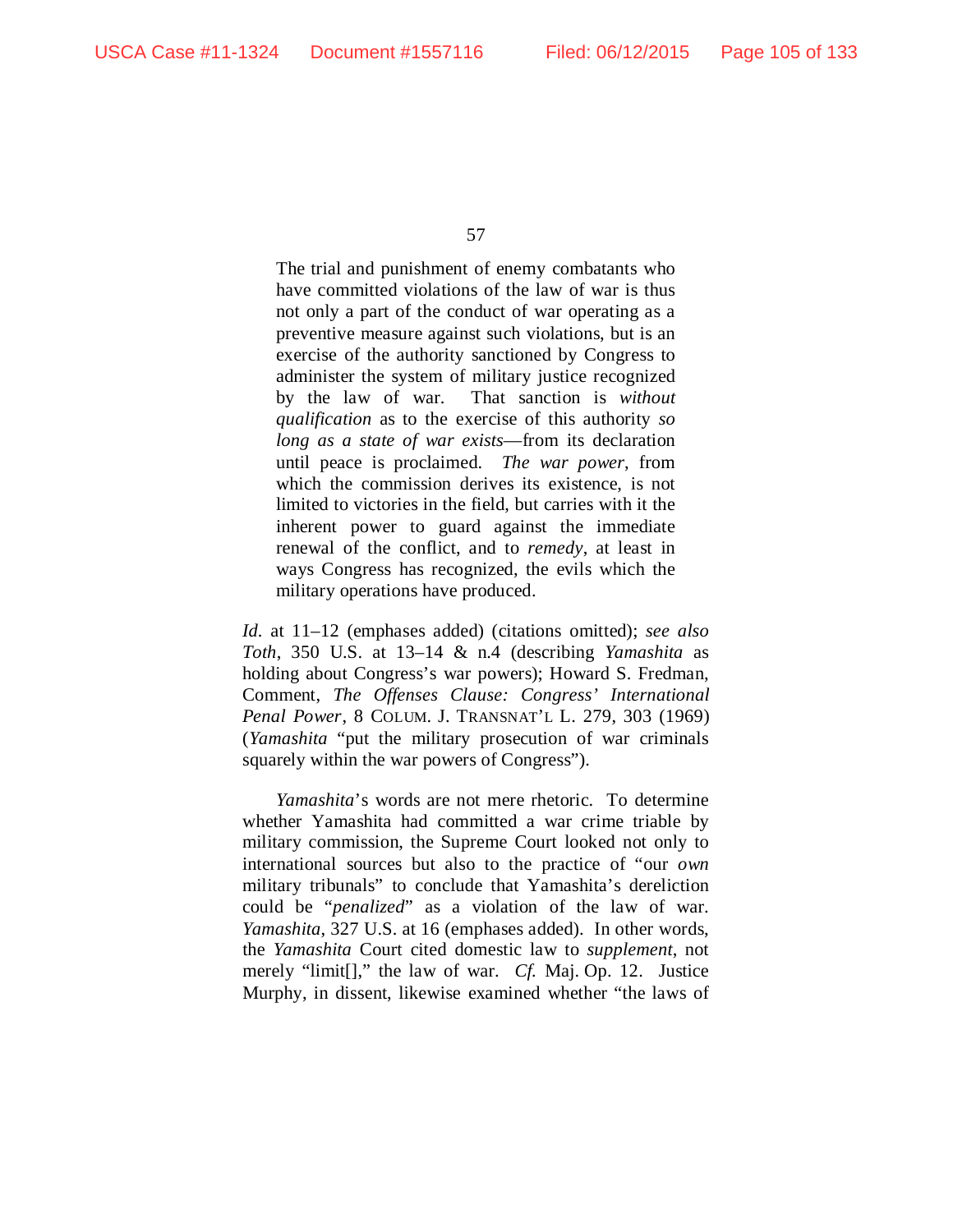war heretofore *recognized by this nation* ... impute[d] responsibility to a fallen commander for excesses committed by his disorganized troops while under attack." *Yamashita*, 327 U.S. at 37 (Murphy, J., dissenting) (emphasis added). Thus, both the *Yamashita* majority and dissent agreed that, in the *absence* of international agreement that an offense constituted a violation of the law of war, "the principal offenses under the laws of war *recognized by the United States*" could also constitute cognizable war crimes triable by military tribunal. *Id.* (emphasis added).

The shift from *Quirin*'s reliance on the Define and Punish Clause to *Yamashita*'s recognition that military-commission jurisdiction of law-of-war offenses—including law-of-war offenses denominated as such by the Congress—derives from the broader war powers occurred in just four years, from 1942 to 1946. And it was that shift that led, six years later, to the Supreme Court's conclusion that the "jurisdiction" of military commissions had traditionally been, and should be, "adapted in each instance to the need that called it forth." *Madsen*, 343 U.S. at 347–48 (citing *Yamashita*, 327 U.S. at 18–23). There can be no doubt that the war on terror, begun in response to the September 11, 2001 attacks, constitutes the next "need" to which the jurisdiction of law-of-war military tribunals must adapt. *Id.* Recognizing the adaptive nature of the Congress's war powers, the Supreme Court has, in a variety of contexts, referred to the broad war powers of both political branches in conducting this ever-evolving war.<sup>[19](#page-105-0)</sup>

<span id="page-105-0"></span> <sup>19</sup> *See, e.g.*, *Hamdan*, 548 U.S. at 591 (listing broader war powers); *Hamdi*, 542 U.S. at 518 (plurality) ("The capture and detention of lawful combatants and the capture, detention, and trial of unlawful combatants, by 'universal agreement and practice,' are 'important incident[s] of war.' " (quoting *Quirin*, 317 U.S. at 28, 30)); *accord id.* at 579 (Thomas, J.,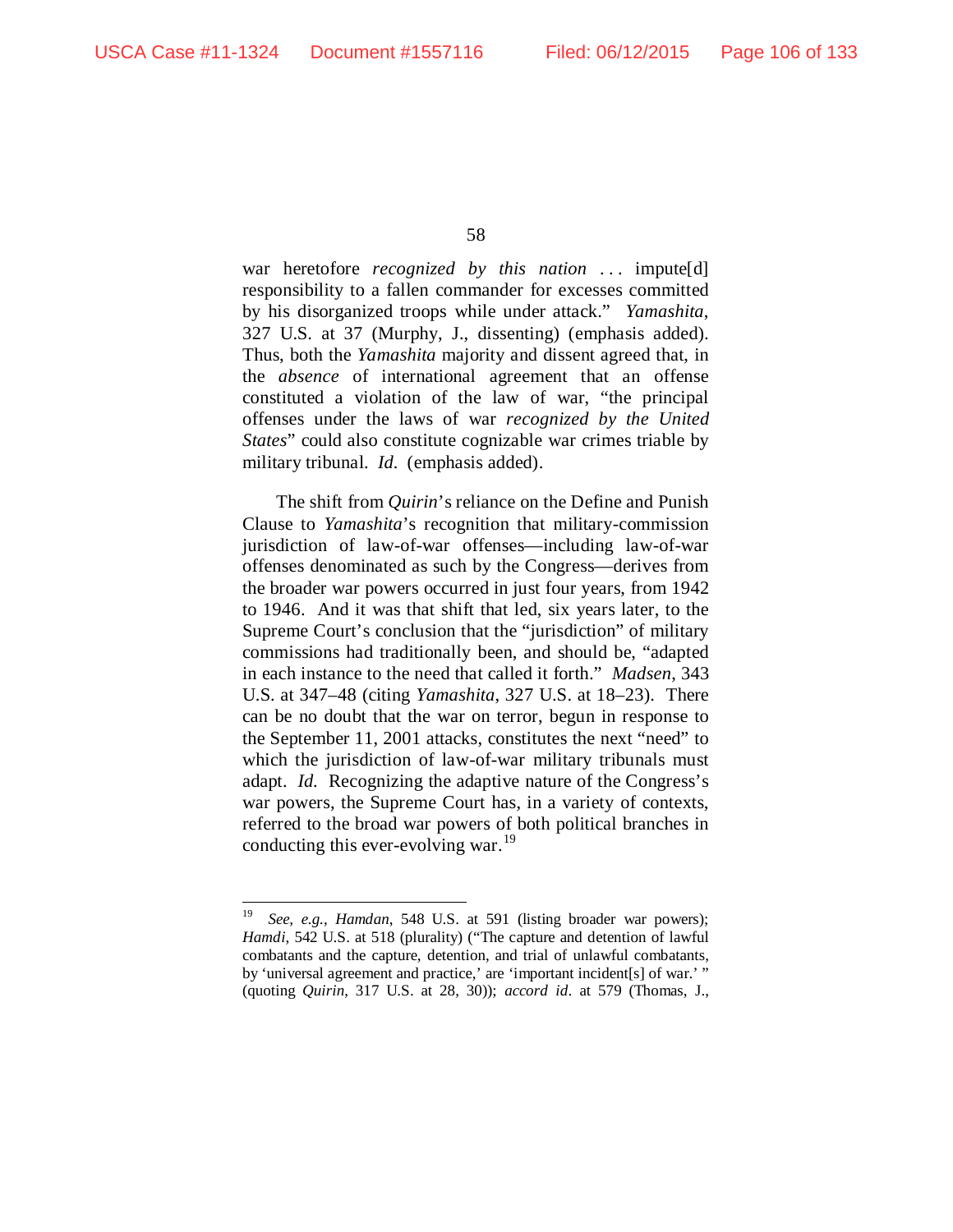I believe my colleagues have incautiously interfered with the reasoned decisions of the political branches based solely on *Quirin*, a case in which the Supreme Court affirmatively failed to draw the line they today draw. *See* 317 U.S. at 45– 46. Because they apparently see *Quirin* as the alpha and omega of the Congress's Article I war powers, they conclude that Bahlul's conspiracy conviction cannot stand. But *Yamashita* belies their conclusion that *Quirin* set the "contours" of law-of-war jurisdiction, Maj. Op. 11, that those contours are defined exclusively by express international agreement, Maj. Op. 15–16, and that "[t]he Supreme Court has adhered to *Quirin*'s understanding of the meaning of the 'law of war' for over seventy years." Maj. Op. 13.

### *b. Winthrop's Treatise*

As discussed, neither the plain text of the Congress's Article I war powers nor Supreme Court precedent examining the contours of law-of-war military-commission jurisdiction supports the "clear conviction" needed to invalidate Bahlul's conspiracy charge. *Quirin*, 317 U.S. at 25. Secondary authority also weighs against him. Almost one hundred years ago, Colonel William Winthrop, considered the "Blackstone

dissenting) ("The Executive Branch, acting pursuant to the powers vested in the President by the Constitution and with explicit congressional approval, has determined that Yaser Hamdi is an enemy combatant and should be detained. This detention falls squarely within the Federal Government's war powers, and we lack the expertise and capacity to second-guess that decision."); *Rasul v. Bush*, 542 U.S. 466, 487 (2004) (Kennedy, J., concurring in judgment) ("The decision in *Eisentrager* indicates that there is a realm of political authority over military affairs where the judicial power may not enter. The existence of this realm acknowledges the power of the President as Commander in Chief, and the joint role of the President and the Congress, in the conduct of military affairs.").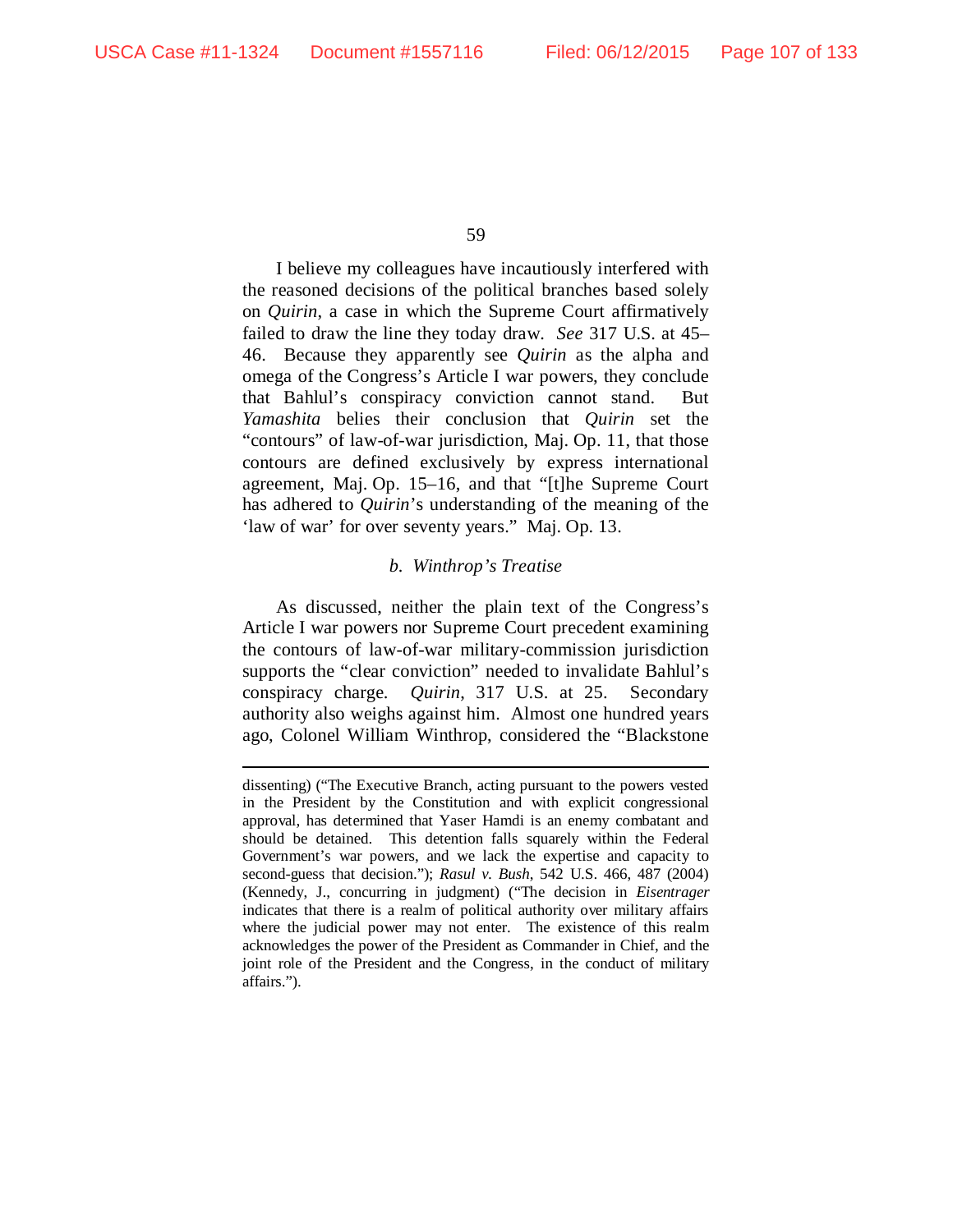of Military Law," *Reid*, 354 U.S. at 19 n.38 (plurality), authored the definitive treatise on these matters. In his chapter "Authority and Occasion for the Military Commission," Winthrop made plain that, "in general, it is those provisions of the Constitution which empower Congress to 'declare war' and 'raise armies,' and which, in authorizing the initiation of *war*, authorize the employment of all necessary and proper agencies for its due prosecution, from which the military tribunal derives its original sanction." WILLIAM WINTHROP, MILITARY LAW & PRECEDENTS 831 (1920) (emphasis in original). According to Winthrop, a military tribunal "is simply an instrumentality for the more efficient execution of the *war powers vested in Congress* and the power vested in the President as Commander-in-chief in war." *Id.* (emphasis added).

Notwithstanding his reference to the "Law of War" as "intended [to refer to] that branch of International Law which prescribes the rights and obligations of belligerents," he further observed that the "Law of War *in this country* is not a formal written code, but consists mainly of general rules derived from International Law, *supplemented* by acts and orders of the military power and a few *legislative provisions*." *Id.* at 773 (first emphasis in original). Winthrop, it appears, had no issue with Congressional "supplementation" of law-ofwar offenses proscribed by international agreement. In his treatise, Winthrop listed<sup>[20](#page-107-0)</sup> the "offences in violation of the

<span id="page-107-0"></span> <sup>20</sup> WINTHROP, *supra*, at 839–40:

<sup>[</sup>B]reaches of the law of non-intercourse with the enemy, such as running or attempting to run a blockade; unauthorized contracting, trading or dealing with, enemies, or furnishing them with money, arms, provisions, medicines, &c.; conveying to or from them dispatches, letters, or other communications, passing the lines for any purpose without a permit, or coming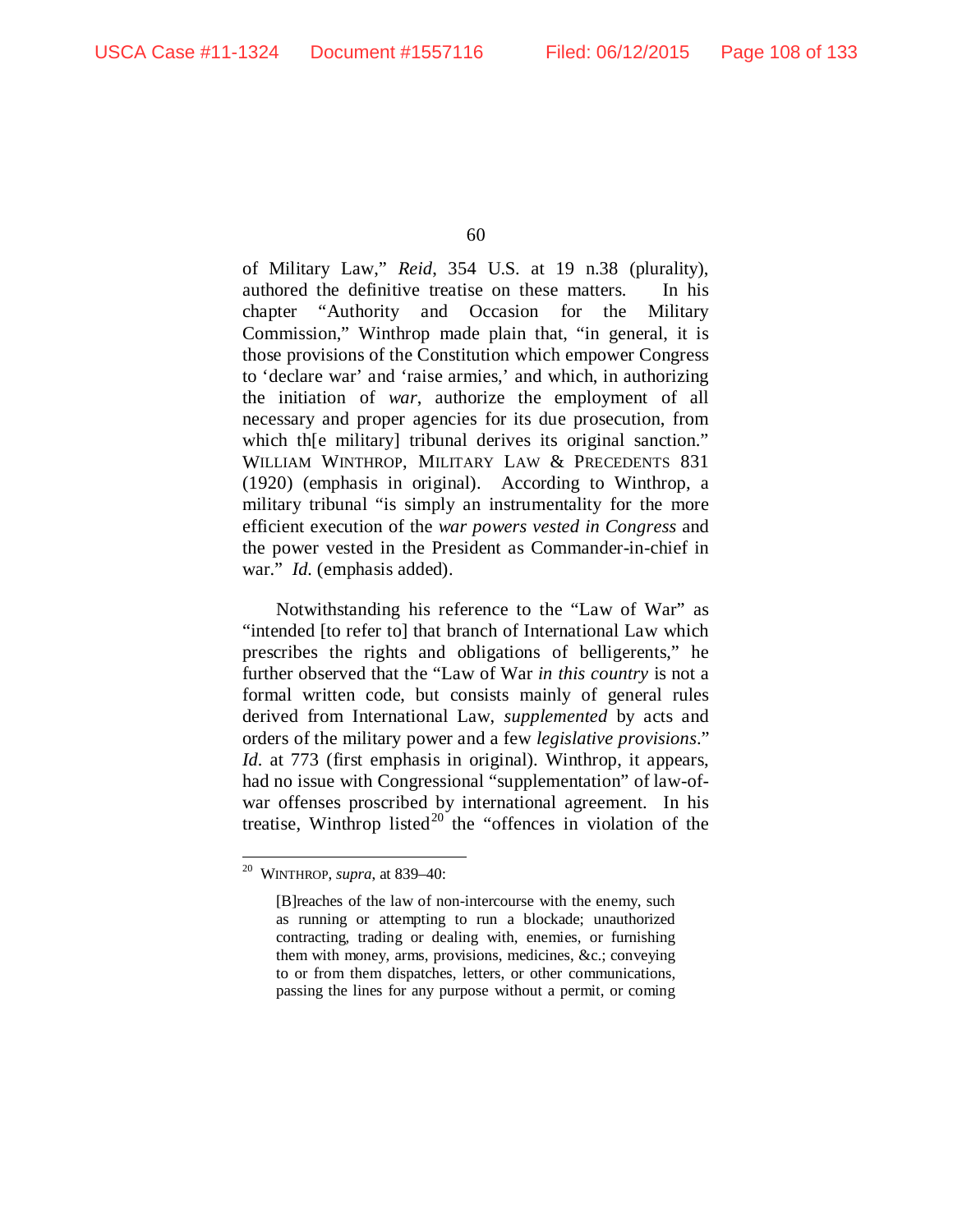laws and usages of war" and described them as "those principally, in the experience of *our wars*," that have been "cognizable by military tribunals." WINTHROP, *supra*, at 839 (emphasis added). The most natural reading of Winthrop's expertise—a reading also consistent with Article I's multiple war powers and the Supreme Court's analyses in both *Yamashita*, 327 U.S. at 11–12, and *Madsen*, 343 U.S. at 346– 48—is that the Define and Punish Clause is *one* grant of power to the Congress to determine the law-of-war offenses triable by military commission but it is not the *exclusive* one.

back after being sent through the lines and ordered not to return; aiding the enemy by harboring his spies, emissaries, &c.; assisting his people or friends to cross the lines into his country, acting as guide to his troops; aiding the escape of his soldiers held as prisoners of war, secretly recruiting for his army, negotiating and circulating his currency or securities—as counterfeit notes or bonds in the late war, hostile or disloyal acts, or publications or declarations calculated to excite opposition to the federal government or sympathy with the enemy, &c.; engaging in illegal warfare as a guerilla, or by the deliberate burning, or other destruction of boats, trains, bridges, buildings, &c.; acting as a spy, taking life or obtaining any advantage by means of treachery; abuse or violation of a flag of truce; violation of a parole or of an oath of allegiance or amnesty; breach of bond given for loyal behavior, good conduct, &c.; resistance to the constituted military authority, bribing or attempting to bribe officers or soldiers or the constituted civil officials; kidnapping or returning persons to slavery in disregard of the President's proclamation of freedom to the slaves, of January 1, 1863.

Elsewhere, Winthrop included conspiracy among these offenses. *See id.* at 842 ("[c]onspiracy" is "both a crime against society and a violation of the laws of war"); WILLIAM WINTHROP, A DIGEST OF OPINIONS OF THE JUDGE ADVOCATE GENERAL OF THE ARMY 328–29 (1880) ("[c]onspiracy by two or more to violate the laws of war by destroying life or property in aid of the enemy" is an "offence[] against the laws and usages of war").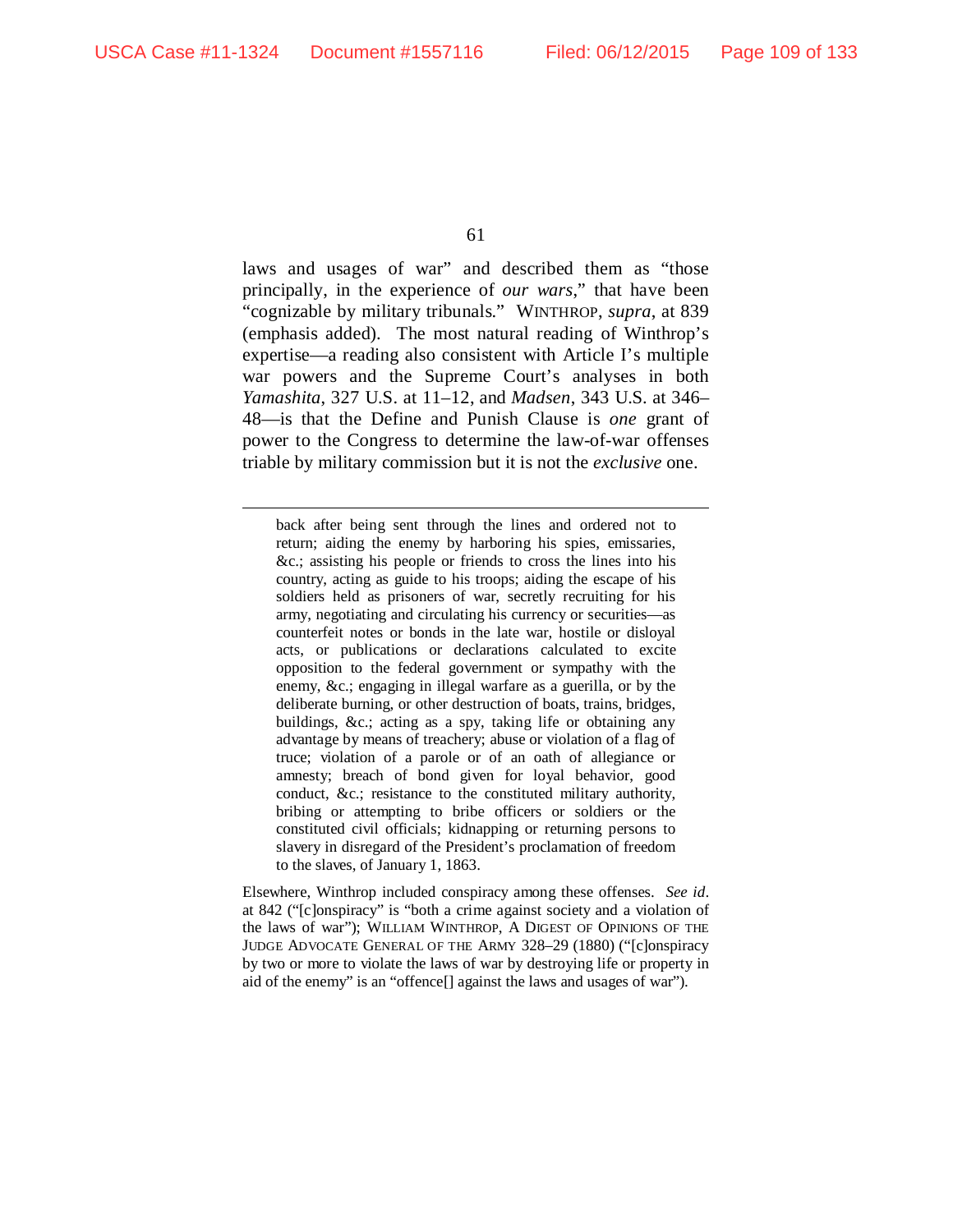#### *c. Historical Practice*

My colleagues note that our nation lacks "a long-standing historical practice" of conspiracy trial and conviction by military commission, dismissing it as "thin . . . and equivocal at best." Maj. Op. 18. There is no dispute that the "military commission . . . was born of military necessity." *Hamdan*, 548 U.S. at 590. Fortuitously, military necessity has occurred only sporadically since the creation of the military commission. But what history exists demonstrates that, each time military necessity has resulted in subjecting war criminals to military court jurisdiction, conspiracy has been among the charges tried.

The majority takes issue with the example of the Lincoln conspirators, *see* WILLIAM H. REHNQUIST, ALL THE LAWS BUT ONE: CIVIL LIBERTIES IN WARTIME 144 (1998) ("Edwin Stanton personally directed the investigation of Lincoln's assassination and the pursuit of the conspirators."); *id.* at 145 ("The administration ... decided to try the alleged conspirators before a military commission rather than in the civil courts."), concluding that the charging document "referred to conspiracy" but did not in fact *charge* conspiracy. Maj. Op. 18. According to the charging document, however, the Lincoln conspirators were charged with "*combining, confederating, and conspiring together* . . . to kill and murder . . . Abraham Lincoln." J. HOLT & T. EWING, CHARGE AND SPECIFICATION AGAINST DAVID E. HEROLD, *ET AL.* (1865) (emphasis added); *see also* REHNQUIST, *supra*, at 143 ("Obviously, Booth had not acted alone in this enterprise, and the stage was now set for the trial of those who were charged with *having conspired* with him." (emphasis added)). The circumstances surrounding the Lincoln assassination also make indisputable that the defendants could *only* have been charged with conspiracy. Because John Wilkes Booth was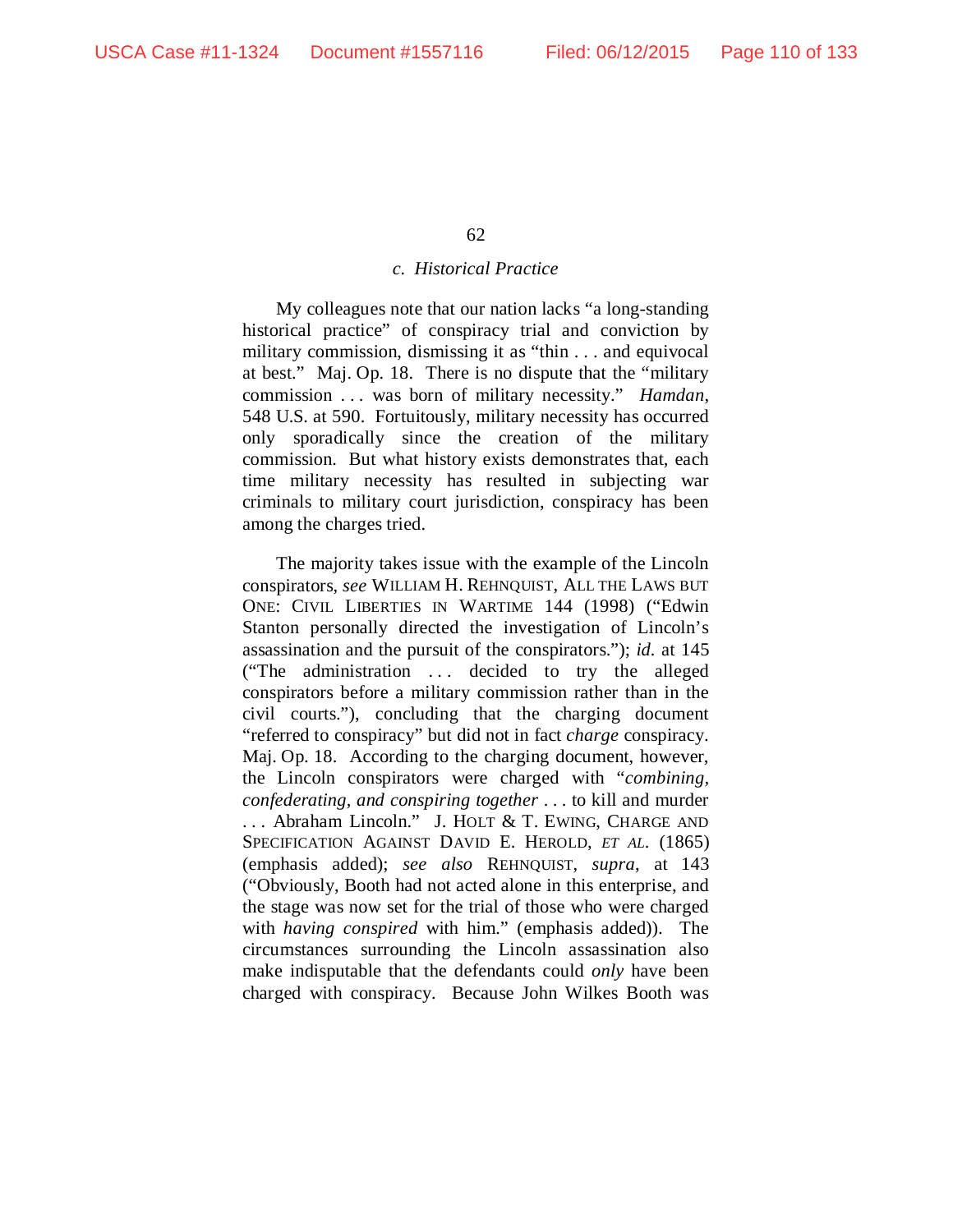the lone assassin and was himself killed while a fugitive, the remaining eight necessarily could have been tried and convicted based solely on their conspiracy. One of those eight individuals—Mary Surratt, who was hanged for her role—participated in the conspiracy by allowing the others to use her boarding house as a meeting place. *See* REHNQUIST, *supra*, at 165. And two other Lincoln conspirators—Michael O'Laughlin and Samuel Arnold—could have been convicted only of *inchoate* conspiracy because, "[b]efore the final plot to assassinate Lincoln was hatched, O'Laughlin and Arnold appear to have abandoned the enterprise." *Id.* at 162. Indeed, Arnold had apparently "told the others he wanted nothing more to do with the affair" one month before the assassination and, when Arnold withdrew, the remaining conspirators planned to kidnap—not assassinate—Lincoln. *Id.* at 160. Nevertheless, both O'Laughlin and Arnold were convicted and sentenced to life imprisonment at the conclusion of their military-commission trial. *See id.* at 162. Today, their withdrawal would have immunized them from the "postwithdrawal acts of [their] co-conspirators," *Smith v. United States*, 133 S. Ct. 714, 719 (2013), and they would not have been convicted of a completed offense. But abandonment without also preventing the object offense is not a defense to *inchoate* conspiracy. *See* MODEL PENAL CODE  $§ 5.03(6).$ 

My colleagues respond by describing the military commission that tried the Lincoln conspirators as "a mixed martial law and law of war military commission." Maj. Op. 19. Its description, however, does not withstand scrutiny. True, at the time of the Lincoln conspirators' trial, Washington, D.C., was under limited martial law. Nevertheless, the civilian courts remained open and operational. 11 U.S. Op. Atty. Gen. at 297 ("Martial law had been declared in the District of Columbia, but the civil courts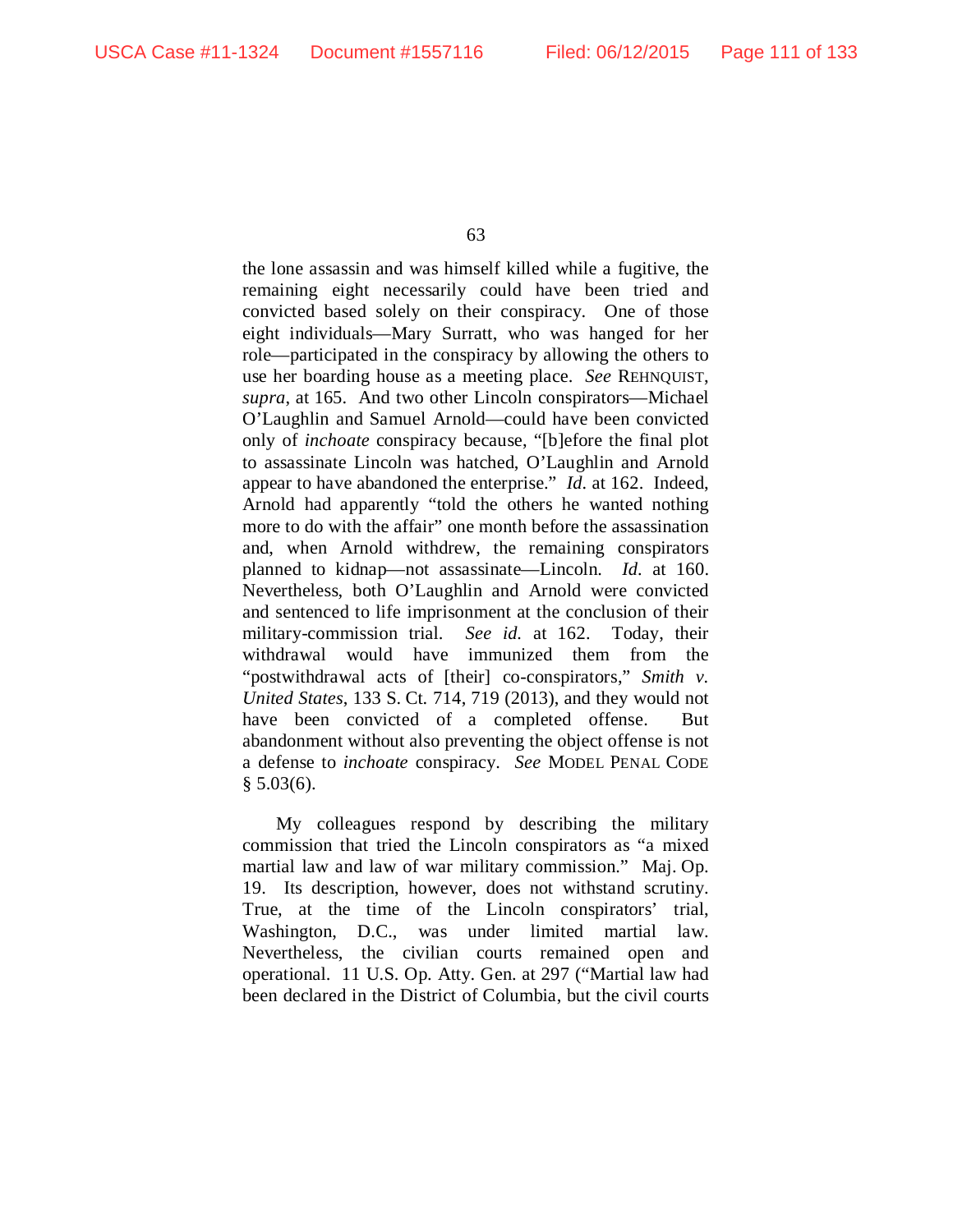were open and held their regular sessions, and transacted business as in times of peace.").But because the military cannot exercise martial-law jurisdiction unless civilian courts are closed, *Milligan*, 71 U.S. at 127, the Lincoln conspirators' military court necessarily was purely a military commission with law-of-war (including conspiracy) jurisdiction. *See also Hamdan*, 548 U.S. at 597 (plurality) (noting that military courts have at times "*substituted* for civilian courts at times and in places where martial law has been declared" (emphasis added)).<sup>[21](#page-111-0)</sup> My colleagues, then, would retroactively undermine the constitutionality of at least two of the Lincoln conspirators' convictions. *Contra Bahlul*, 767 F.3d at 25 ("the Lincoln conspirators' trial [i]s a particularly significant precedent" because it "was a matter of paramount national importance and attracted intense public scrutiny").

My colleagues' attempt to distinguish Bahlul from the Nazi saboteurs in *Quirin* fares no better. *Quirin* marked the first time in our nation's history that the Supreme Court addressed the jurisdiction of a law-of-war military

<span id="page-111-0"></span> <sup>21</sup> My colleagues object to my reliance on *Milligan*, having been decided *after* the military-commission trial of the Lincoln conspirators. *See* Maj. Op. 19. Three Lincoln conspirators petitioned for a writ of habeas corpus in 1868, however, relying on *Milligan* to argue that "military tribunals have no authority to try civil offenses in districts where the regularly organized civil courts of the country are in undisturbed possession of all their powers." *Ex parte Mudd*, 17 F. Cas. 954, 954 (S.D. Fla. 1868). The district court dismissed the petition, *Milligan* notwithstanding. *See id.* ("I do not think that *ex parte Milligan* is a case in point here."). Regardless whether the courts were open, the conspirators' offense "transgressed the laws of war" and, thus, "the proper tribunal for the trial of those engaged in it was a military one." *Id*.; *see also id.* (describing "charge on which" Lincoln conspirators were convicted as "conspiracy to commit the military crime which one of their number did commit and some of them . . . more or less" participated in).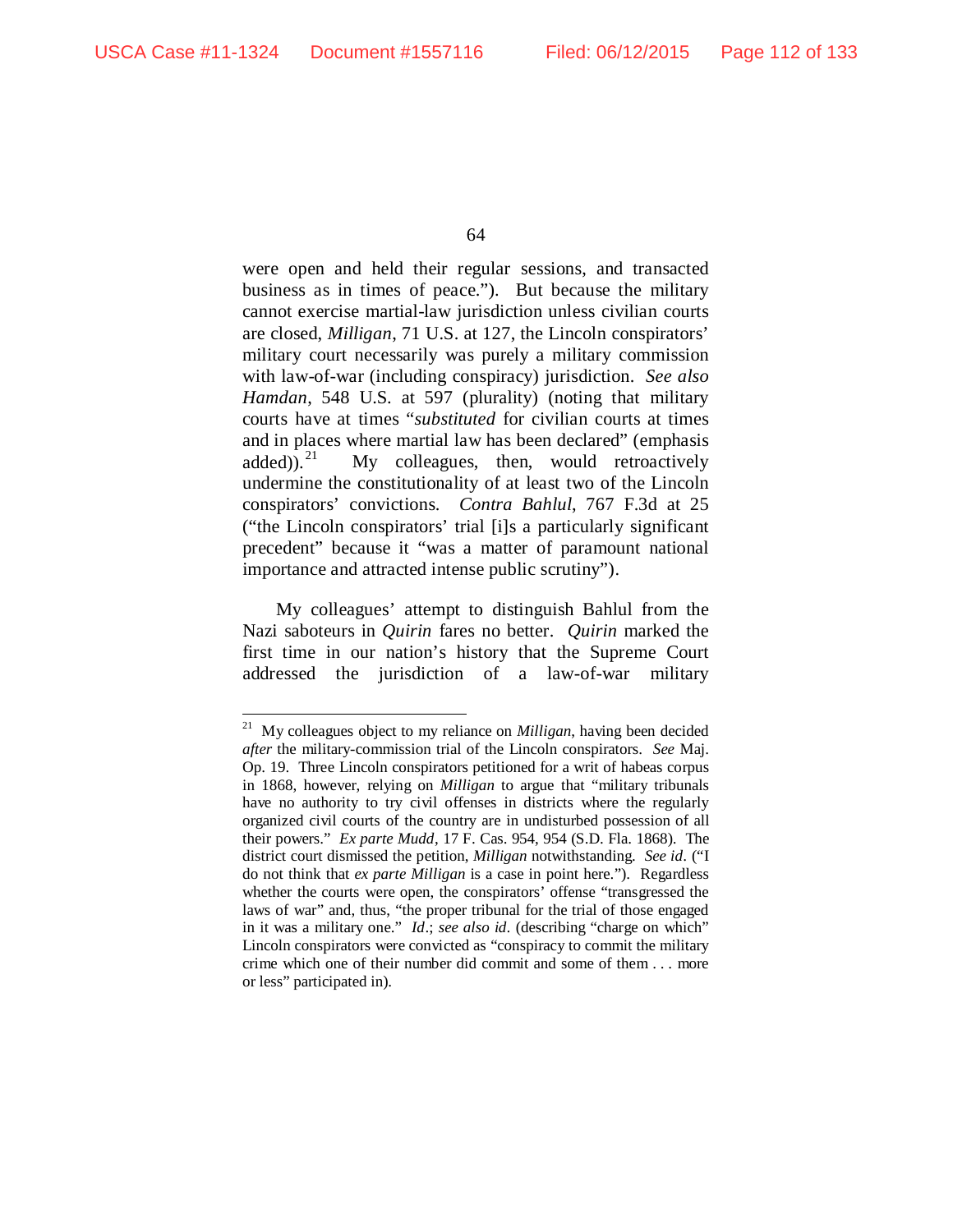commission. *See* Haridimos V. Thravalos, *History,* Hamdan*, and Happenstance: "Conspiracy by Two or More to Violate the Laws of War by Destroying Life or Property in Aid of the Enemy"*, 3 HARV. NAT'L SEC. J. 223, 277 (2012) (referring to *Quirin* as "the first time in civil litigation" that "the Court explicitly recognized the existence of law-of-war jurisdiction enforceable through criminal proceedings conducted by pure law-of-war military commissions, a source of jurisdiction that had long been recognized by the practice of our own military authorities" (quotation marks omitted)). Before *Quirin*, the Executive Branch had provided most of the legal authority prescribing offenses cognizable as law-of-war offenses. *See id.* at 240–41. Although the Supreme Court did not reach the conspiracy charge in *Quirin*, the petitioners' conspiracy convictions secured the imprimatur of President Roosevelt. Because the President heads "a coequal branch of government" and "take[s] the same oath we do to uphold the Constitution of the United States," his judgment is entitled to deference. *Rostker*, 453 U.S. at 64; *see also United States v. Nixon*, 418 U.S. 683, 703 (1974) ("In the performance of assigned constitutional duties each branch of the Government must initially interpret the Constitution, and the interpretation of its powers by any branch is due great respect from the others.").

My colleagues also distinguish the conspiracy charges in *Colepaugh v. Looney*, 235 F.2d 429 (10th Cir. 1956). *See*  Maj. Op. 20. The *Colepaugh* petitioners, described as the "1944 Nazi Saboteurs," were charged with nearly identical offenses to those of the *Quirin* petitioners, including conspiracy. *See Colepaugh*, 235 F.2d at 431; Thravalos, *supra*, at 241. As with the *Quirin* saboteurs, the *Colepaugh*  petitioners' convictions arrived at the court with the Executive Branch's full sanction. In fact, their convictions were deemed lawful by (1) a special Board of Review in the Office of the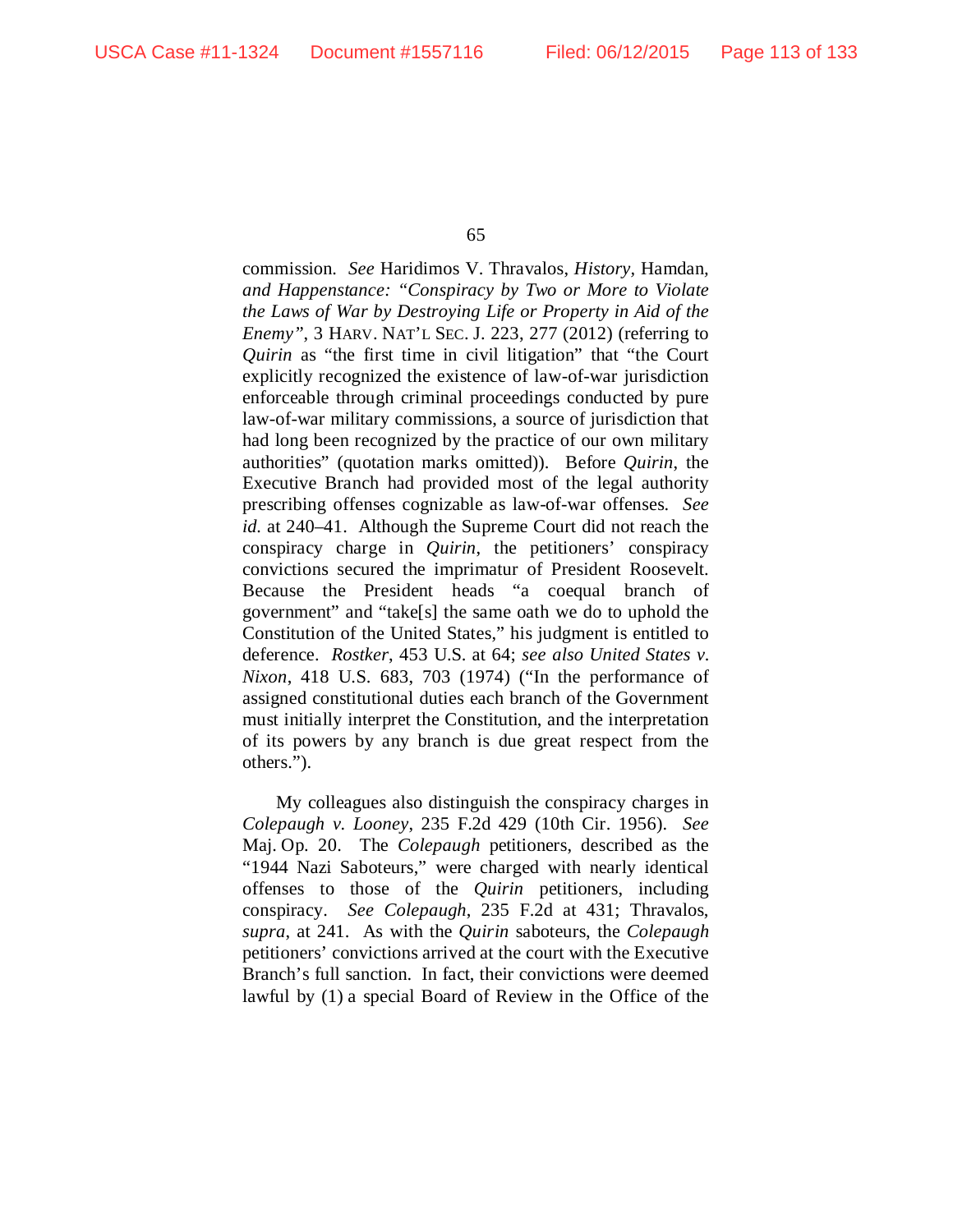Judge Advocate General of the Army, (2) the Judge Advocate General himself and (3) President Harry Truman, who "personally approved" their convictions. Thravalos, *supra*, at 241–42. The Tenth Circuit in *Colepaugh* affirmed "the *charges* and specifications before us." 235 F.2d at 432 (emphasis added). My colleagues read *Colepaugh* as affirming *only* "the law of war acts of belligerency," and not "addressing the conspiracy charge." Maj. Op. 20. But the Tenth Circuit put no such limitation on its holding. And even if it had, "[t]he U.S. Army continued to follow" *Colepaugh* "to try conspiracy in overseas theaters of war during the concluding months of World War  $II^{\prime\prime 22}$  $II^{\prime\prime 22}$  $II^{\prime\prime 22}$  and to authorize trial of conspiracy by military commission during the Korean War.[23](#page-113-1) Thravalos, *supra*, at 242–43.

Rather than meet this—to me—robust history, my colleagues instead take issue with the Government's (admittedly) paltry submission. *See* Maj. Op. 16–21. But we are "called upon to judge the constitutionality of an Act of Congress—'the gravest and most delicate duty that this Court is called upon to perform,' " *Rostker*, 453 U.S. at 64 (quoting

<span id="page-113-0"></span> <sup>22</sup> *See* United States Army Forces, Pacific, *Regulations Governing the Trial of War Criminals* (Sept. 24, 1945) (making "participation in a common plan or conspiracy" punishable by military commission in Pacific Theater of Operations during World War II); United States Army Forces, China, *Regulations Governing the Trial of War Criminals* (Jan. 21, 1946) (same for China theater of operations).

<span id="page-113-1"></span><sup>23</sup> *See* U.N. COMMAND, RULES OF CRIMINAL PROCEDURE FOR MILITARY COMMISSIONS OF THE UNITED NATIONS COMMAND at Rule 4 (Oct. 22, 1950) (making "all attempts to commit, or conspiracies and agreements to commit, as well as inciting, encouraging, aiding, abetting, or permitting violations of the laws and customs of war" committed during Korean War punishable by U.N. military commission); Gen. Douglas MacArthur, Letter Order, Gen. HQ, U.N. Command, Tokyo, Japan, *Trial of Accused War Criminals* (Oct. 28, 1950) (adopting Rule 4).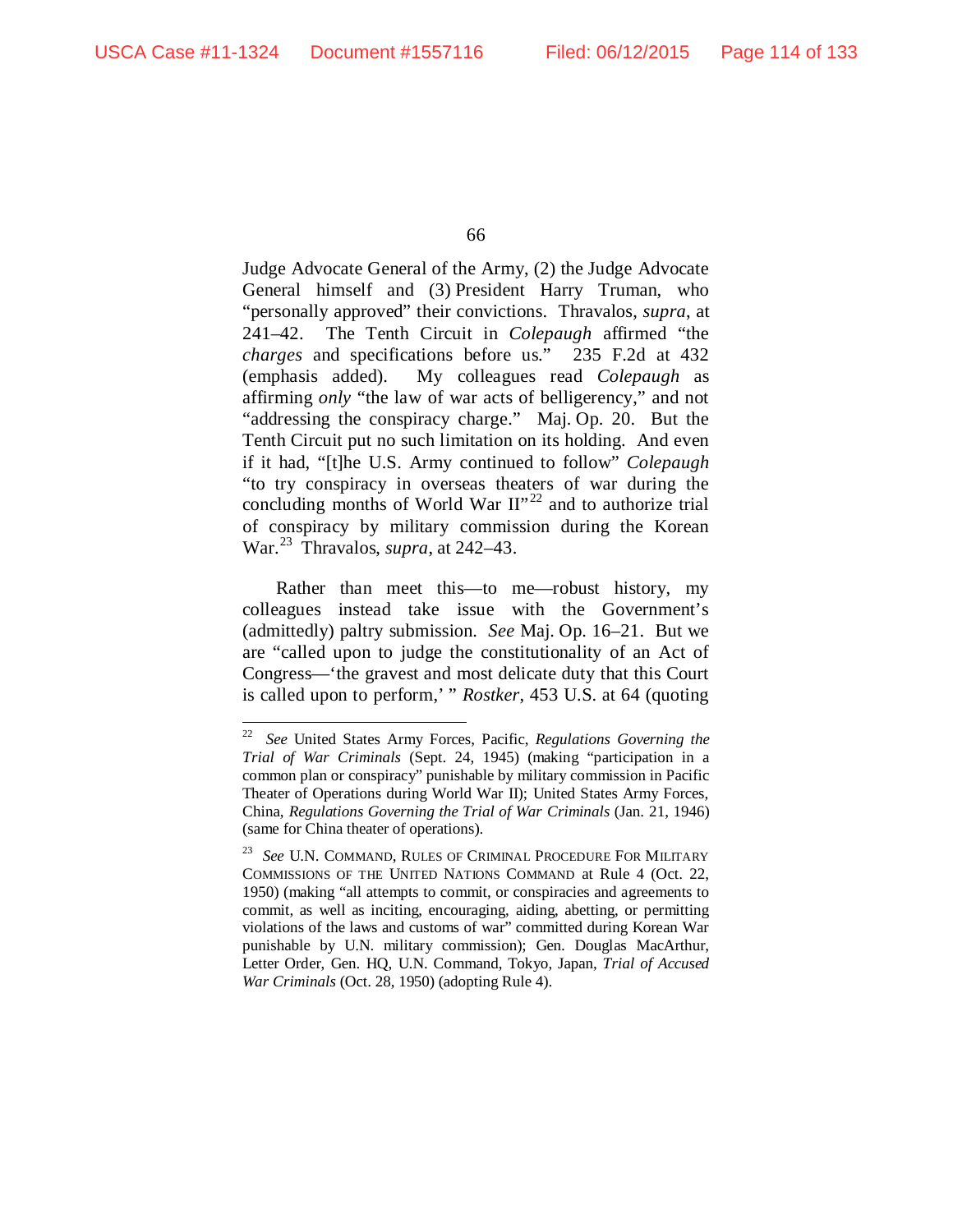*Blodgett v. Holden*, 275 U.S. 142, 148 (1927) (Holmes, J.)), and I, accordingly, take issue with—and indeed reject—my colleagues' languid dismissal of the Government's submission without more.

In sum, I would hold that Bahlul has not carried his burden of establishing—"clear[ly]" or otherwise—that his military trial and conviction are unconstitutional. *Quirin*, 317 U.S. at 25. The Congress has ample authority under the Define and Punish Clause—especially when supplemented by the Necessary and Proper Clause and the broader war powers and supported by judicial precedent, Winthrop's treatise and history—to authorize a military-commission trial charging conspiracy to commit war crimes.

Before moving to Article III, one final point is in order. Both of my colleagues contend that, unless we stringently police the Congress's Article I powers, the Government will possess "virtually unlimited authority" to try enemy combatants by military commission. Concur. Op. 8; *see also*  Maj. Op. 26–27. Yet, when it comes to issues of national security and foreign affairs, abstention—not aggressive policing—has always been our watchword. *See Egan*, 484 U.S. at 530; *Latif*, 677 F.3d at 1182. In addition, several limitations on military commissions remain, including the other jurisdictional requirements identified by Winthrop, *see Hamdan*, 548 U.S. at 597–98 (plurality) (citing WINTHROP, *supra*, at 836–39); the Bill of Rights (for U.S. citizens); and at the very least—the existence of an ongoing *war*, *see Yamashita*, 327 U.S. at 11–13. This last requirement should not be minimized. We would be wise to remember that, in a democracy like ours, not every question calls for a *judicial* answer. *See Mo., K. & T. Ry. Co. of Tex. v. May*, 194 U.S. 267, 270 (1904) ("[I]t must be remembered that legislatures are ultimate guardians of the liberties and welfare of the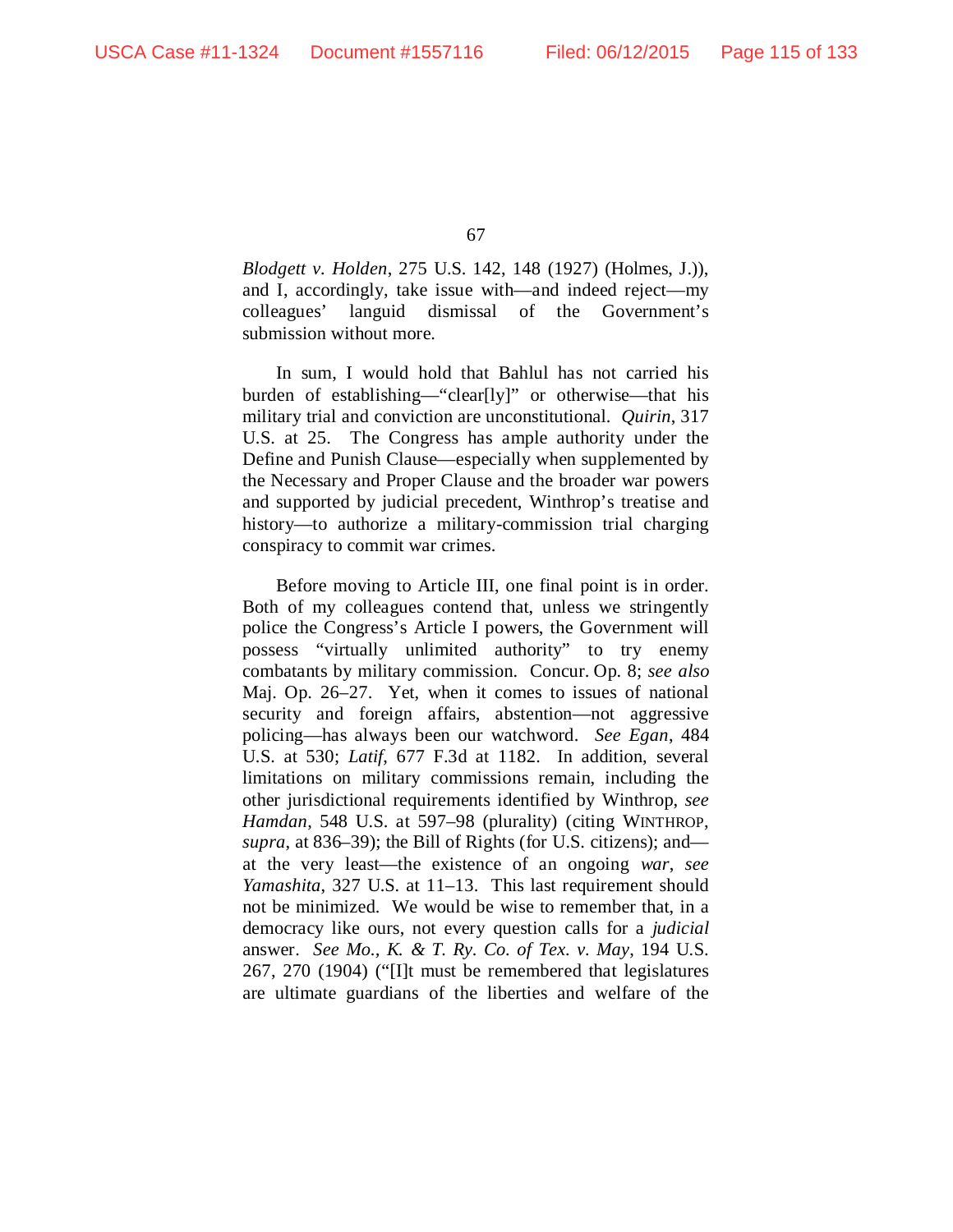people in quite as great a degree as the courts."); *Al-Bihani v. Obama*, 619 F.3d 1, 11–12 (D.C. Cir. 2010) (Kavanaugh, J., concurring in denial of rehearing *en banc*) (discussing potential "serious consequences, such as subjecting the United States to sanctions, undermining U.S. standing in the world community, or encouraging retaliation against U.S. personnel abroad" should political branches "ignore or disregard international-law norms" but nonetheless maintaining that "in our constitutional system of separated powers, it is for Congress and the President—not the courts—to determine in the first instance whether and how the United States will meet its international obligations").

# **B. ARTICLE III**

The heart of Bahlul's appeal is his claim that the Congress violated Article III when it made conspiracy triable by military commission. In my view, Bahlul invokes two separate provisions of Article III: the Judicial Power Clause, U.S. CONST. art. III, § 1, and the Criminal Jury Clause, *id.* § 2, cl. 3. I analyze both arguments below.

# **1. Judicial Power Clause**

The Judicial Power Clause of Article III provides:

The judicial Power of the United States, shall be vested in one supreme Court, and in such inferior Courts as the Congress may from time to time ordain and establish. . . .

U.S. CONST. art. III, § 1. The Clause mirrors similar grants of power to the Congress in Article I and to the President in Article II. *See id.* art. I, § 1 ("All legislative Powers herein granted shall be vested in a Congress . . . ."); *id.* art. II, § 1, cl. 1 ("The executive Power shall be vested in a President . . . .").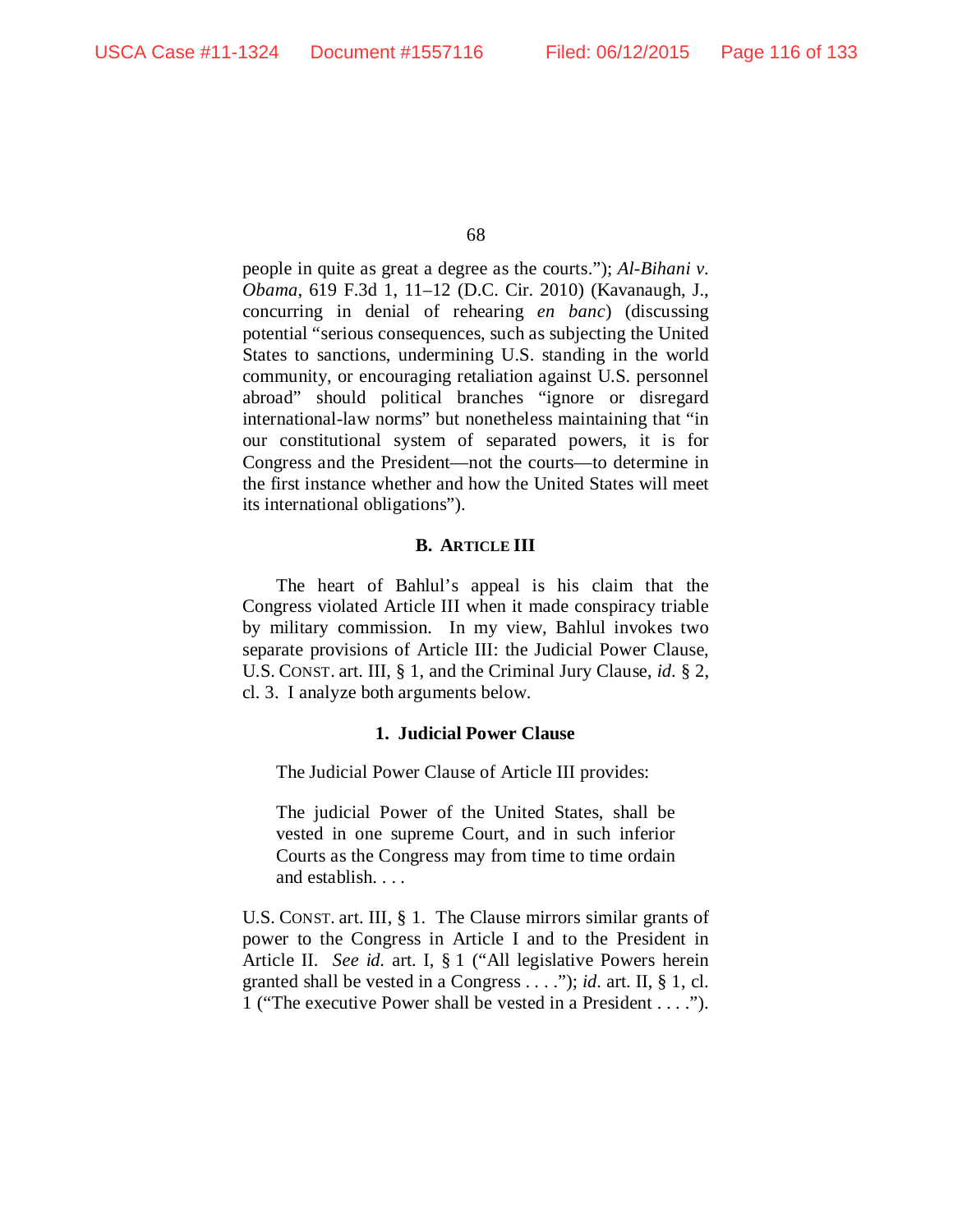Together, the Vesting Clauses erect "walls" that separate the three branches, *Plaut*, 514 U.S. at 239, and prevent them from "shar[ing]" their respective powers, *Nixon*, 418 U.S. at 704. The walls, however, are not "hermetically sealed," *Stern*, 131 S. Ct. at 2609, and they must bend a little to ensure we remain "a Nation capable of governing itself effectively," *Buckley v. Valeo*, 424 U.S. 1, 121 (1976). *See also Mistretta v. United States*, 488 U.S. 361, 381 (1989) ("While the Constitution diffuses power the better to secure liberty, it also contemplates that practice will integrate the dispersed powers into a workable government." (quoting *Youngstown*, 343 U.S. at 635 (Jackson, J., concurring)); *Mo., K. & T. Ry*, 194 U.S. at 270 ("Some play must be allowed for the joints of the machine  $\dots$ .").

Section 1 of Article III vests the "judicial Power" in the federal courts, whose judges enjoy life tenure and fixed salaries. *See* U.S. CONST. art. III, § 1. The "judicial Power," as relevant here, extends to "Cases . . . arising under . . . the Laws of the United States." *Id.* § 2, cl. 1. Axiomatically, these provisions require Article III cases to be adjudicated by Article III judges in Article III courts. *See Stern*, 131 S. Ct. at 2608–09. And they restrain the Congress's authority to assign the judicial power to federal tribunals lacking the insulating protections of Article III. *See id.*

Despite this analytic simplicity, however, "the literal command of Art. III . . . must be interpreted in light of the historical context in which the Constitution was written, and of the structural imperatives of the Constitution as a whole." *N. Pipeline*, 458 U.S. at 64 (plurality); *see also id.* at 94 (White, J., dissenting) ("[A]t this point in the history of constitutional law th[e Article III] question can no longer be answered by looking only to the constitutional text."). The Supreme Court has recognized several historical—albeit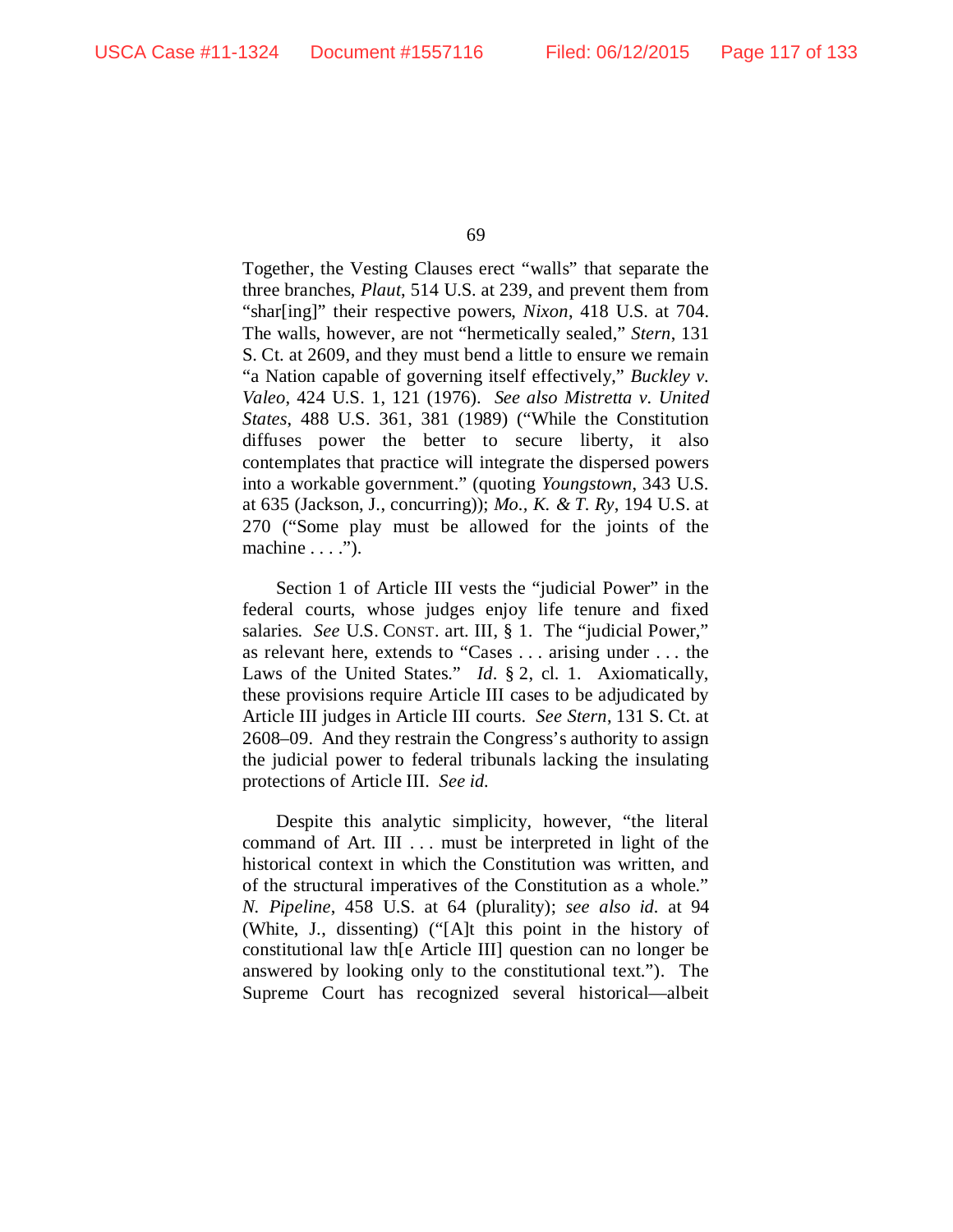atextual—"exception[s]" to the Judicial Power Clause. *See id.* at 63–76 (plurality). The deviations are justified by longstanding historical practice and "exceptional constitutional grants of power to Congress" over particular subject matters. *Id.* at 70 & n.25.

The military commission is one such exception. *See Eisentrager*, 339 U.S. at 785–90; *Quirin*, 317 U.S. at 39–41; *Ex parte Vallandigham*, 68 U.S. 243, 251–53 (1863). Like courts martial and occupational courts, the constitutionality of the law-of-war military commission is "well-established." *Eisentrager*, 339 U.S. at 786. Military tribunals predate the ratification of our Constitution and were used—without constitutional incident—during the Revolutionary, Mexican– American and Civil Wars. *See Madsen*, 343 U.S. at 346 & nn.8–9; *Quirin*, 317 U.S. at 31 & nn.9–10. Moreover, the Constitution vests broad war powers in the Congress, *Eisentrager*, 339 U.S. at 788, and military-commission trials are part of waging war. *See Yamashita*, 327 U.S. at 11–12. Accordingly, placing the military commission outside the confines of Article III is "consistent with, rather than threatening to, the constitutional mandate of separation of powers." *N. Pipeline*, 458 U.S. at 64 (plurality); *see also Maqaleh v. Hagel*, 738 F.3d 312, 334 (D.C. Cir. 2013) ("The prosecution of our wars is committed uniquely to the political branches  $\dots$ .").

As discussed earlier, *supra* Part II.A, the Congress acted well within its Article I powers when it made conspiracy triable by military commission. The challenged provision therefore falls within a historical exception to the Judicial Power Clause. The Supreme Court said it well more than 150 years ago: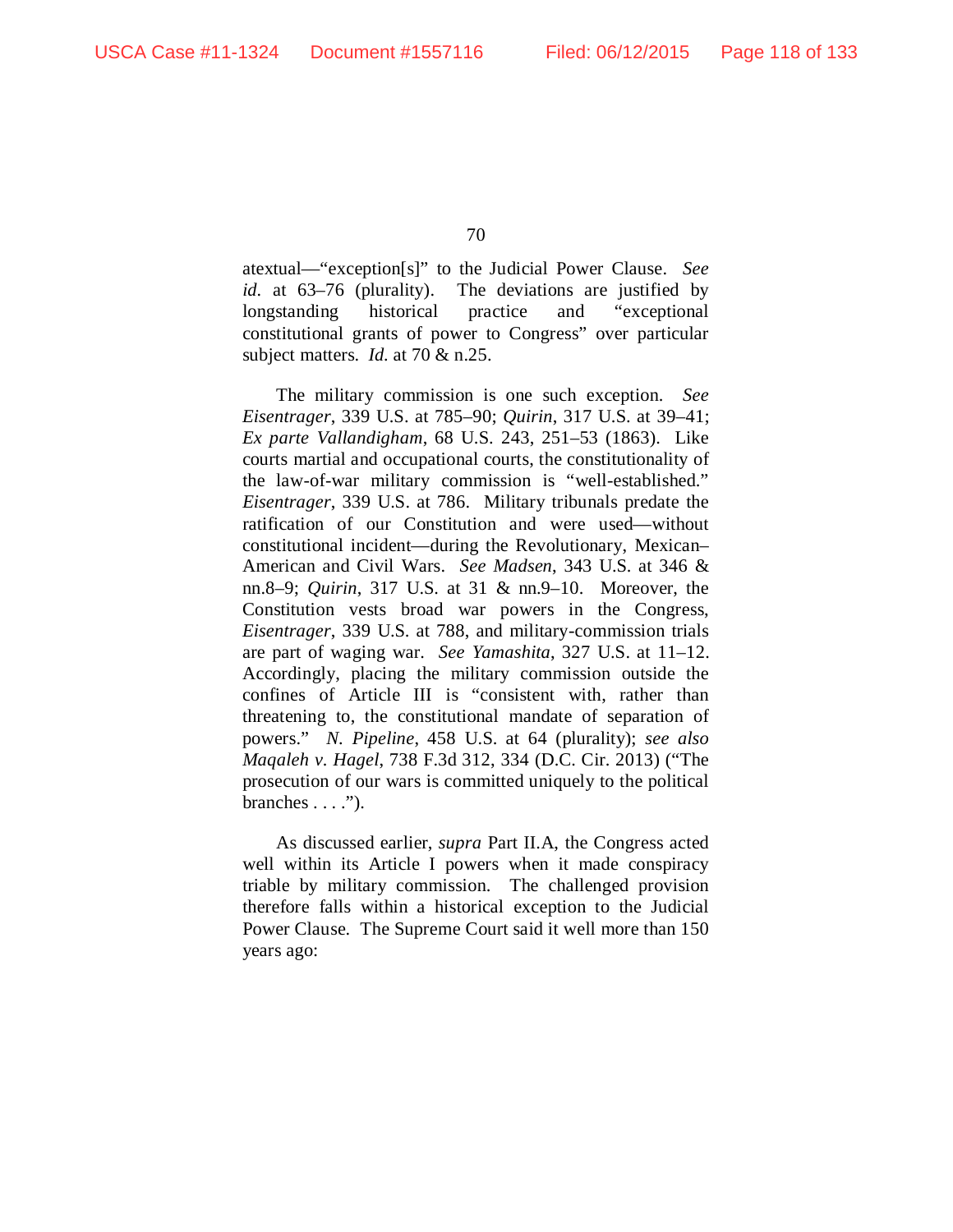Congress has the power to provide for the trial and punishment of military and naval offences in the manner then and now practiced by civilized nations; and . . . the power to do so is given *without any connection* between it and the 3d article of the Constitution defining the judicial power of the United States; indeed, ... the two powers are *entirely independent* of each other.

*Dynes v. Hoover*, 61 U.S. 65, 79 (1857) (emphases added). For this reason alone, Bahlul's Article III challenge should fail.

My colleagues suggest that, because inchoate conspiracy is not an expressly recognized international law-of-war offense, the challenged provision falls outside the historical safe harbor for military-commission jurisdiction and therefore violates Article III. *See* Maj. Op. 30–32; Concur. Op. 3. But this syllogism is faulty, even under their crabbed view of the Congress's Article I authority. A statute does not *automatically* violate the Judicial Power Clause simply because it falls outside a historical exception to Article III. *See Thomas v. Union Carbide Agric. Prods. Co.*, 473 U.S. 568, 587 (1985) ("[P]ractical attention to substance rather than doctrinaire reliance on formal categories should inform application of Article III."); *Schor*, 478 U.S. at 851 ("Although [formalistic and unbending] rules might lend a greater degree of coherence to this area of the law, they might also unduly constrict Congress' ability to take needed and innovative action pursuant to its Article I powers."). Instead, we apply the general standard for Judicial Power Clause challenges: the *Schor* balancing test. *See Schor*, 478 U.S. at 851 (announcing "practical" test for courts to apply "in reviewing Article III challenges"). Criminal cases are not exempt from this framework. *See United States v. Seals*, 130

<sup>71</sup>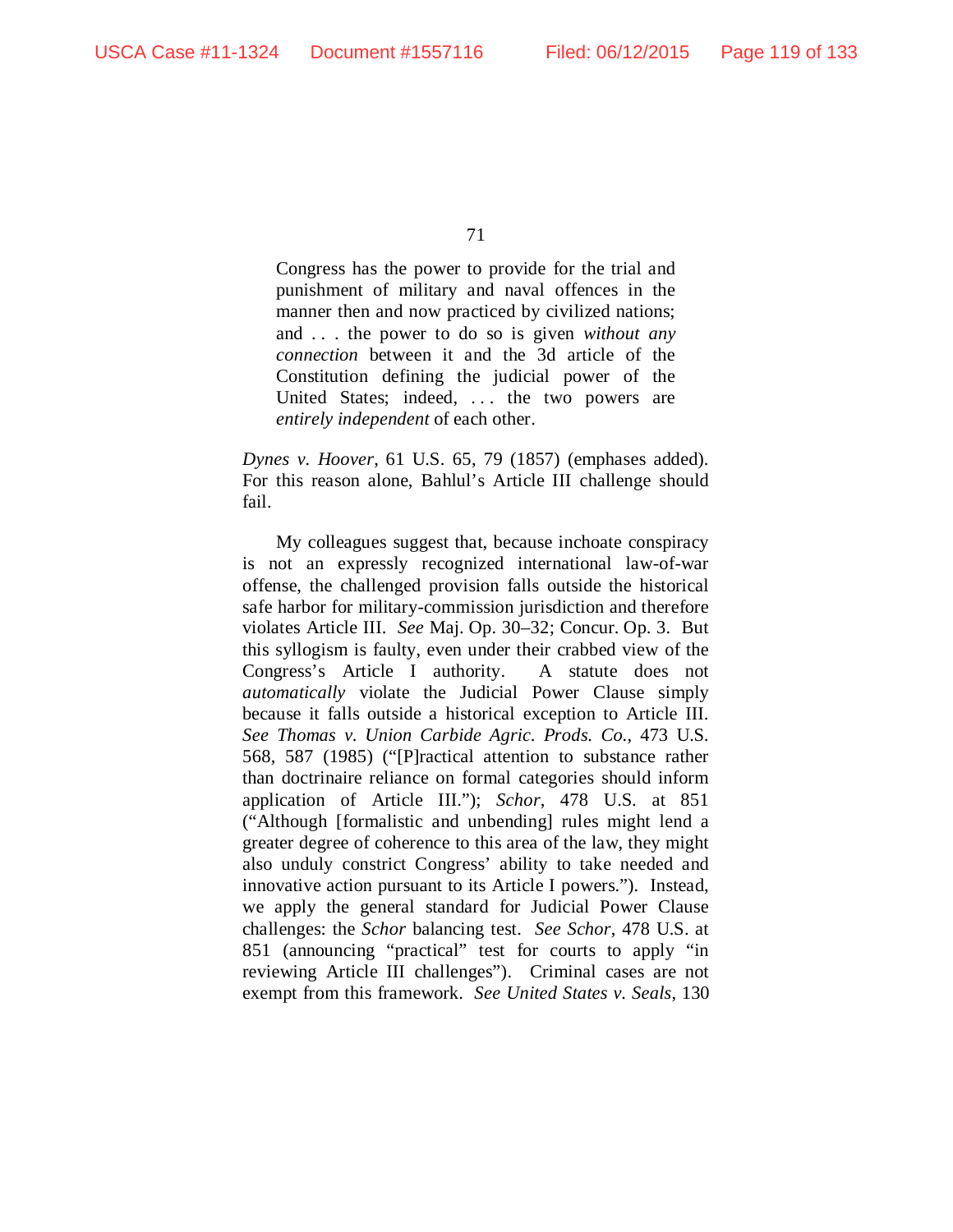F.3d 451, 459 n.8 (D.C. Cir. 1997) ("While *Schor* addressed . . . a state-law counterclaim in an administrative reparation proceeding, there is no reason that the structural constitutional analysis should be any different in the criminal context." (citing *Mistretta*, 488 U.S. at 382–83)). And they do not enjoy any special significance under Article III. As the Supreme Court has explained:

It was neither the legislative nor judicial view . . . that trial and decision of all federal questions were reserved for Art. III judges. Nor, more particularly has the enforcement of federal criminal law been deemed the exclusive province of federal Art. III courts. Very early in our history, Congress left the enforcement of selected federal criminal laws to state courts and to state court judges who did not enjoy the protections prescribed for federal judges in Art. III.

*Palmore v. United States*, 411 U.S. 389, 402 (1973); *see also id.* at 407 ("neither this Court nor Congress has read the Constitution as requiring . . . every criminal prosecution for violating an Act of Congress[] to be tried in an Art. III court").

The Supreme Court's decision in *Stern v. Marshall* does not alter the analysis. There, the Supreme Court held that the Congress could not constitutionally authorize the bankruptcy courts to hear a debtor's compulsory state-law counterclaim. *See* 131 S. Ct. at 2620. The *Stern* Court emphasized that its holding was "narrow" and "isolated." *Id.*; *see also Sharif*, No. 13-935, slip op. at 16 ("An expansive reading of *Stern* . . . would be inconsistent with the opinion's own description of its holding."). Its decision followed quite naturally from *Northern Pipeline*—another bankruptcy case. *See* 131 S. Ct. at 2615 ("*Northern Pipeline* . . . directly covers this case.").

<sup>72</sup>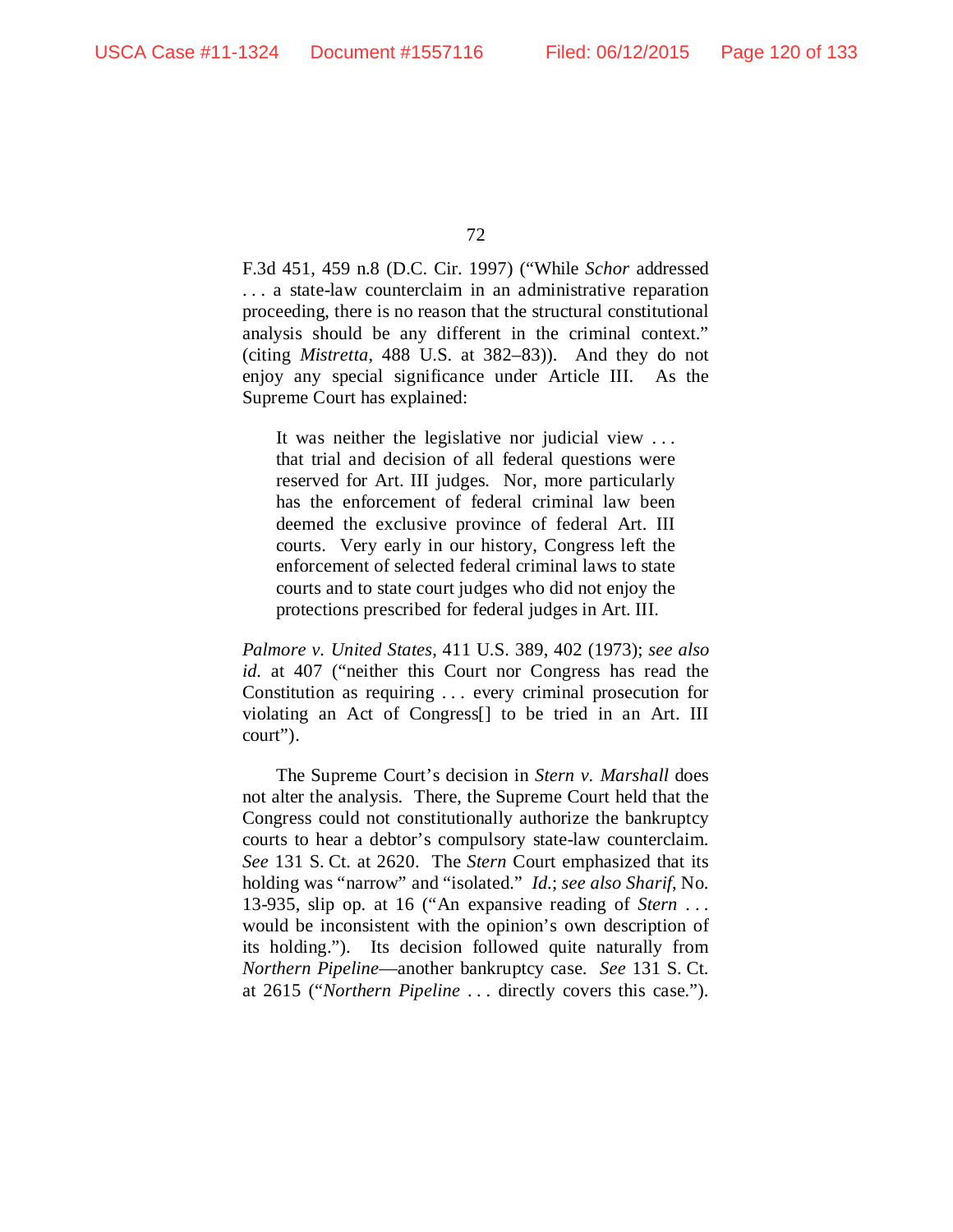Despite the dissent's concern that the majority had not faithfully applied the balancing approach from earlier cases, including *Schor*, *see Stern*, 131 S. Ct. at 2622 (Breyer, J., dissenting), the *Stern* Court did not overrule, or even call into question, those precedents. *See id.* at 2615. In fact, the Court faithfully applied *Schor*'s multi-factor balancing approach. *See id.* at 2614–19; *see also id.* at 2621 (Scalia, J., concurring) ("I count at least seven different reasons given in the Court's opinion for concluding that an Article III judge was required to adjudicate this lawsuit."). Indeed, *Sharif*—the Supreme Court's latest pronouncement on the Judicial Power Clause confirmed that the *Schor* balancing test remains the correct one. *See Sharif*, No. 13-935, slip op. at 12–15.

My colleagues suggest, however, that the proper allocation of power between the Congress and the Judiciary turns on the latter's interpretation of *international law*. *See*  Maj. Op. 11–15; Concur. Op. 3–7. This approach is troubling enough under Article I; but the notion that international law dictates the operation of the separation of powers under *our*  Constitution is outlandish. Indeed, the notion "runs counter to the democratic accountability and federal structure envisioned by our Constitution." Hon. J. Harvie Wilkinson III, *The Use of International Law in Judicial Decisions*, 27 HARV. J.L. & PUB. POL'Y 423, 429 (2004). Instead, if the challenged provision falls outside a historical exception to Article III, we must still assess it under *Schor*. *Schor*'s balancing test is the only one that considers factors that are *relevant* to the separation-of-powers concerns underlying the Judicial Power Clause. We should look to separation-of-powers interests to decide separation-of-powers questions.

Applying the *Schor* balancing test here, I believe the challenged provision does not violate the Judicial Power Clause. Granted, on one side of the *Schor* balance, a military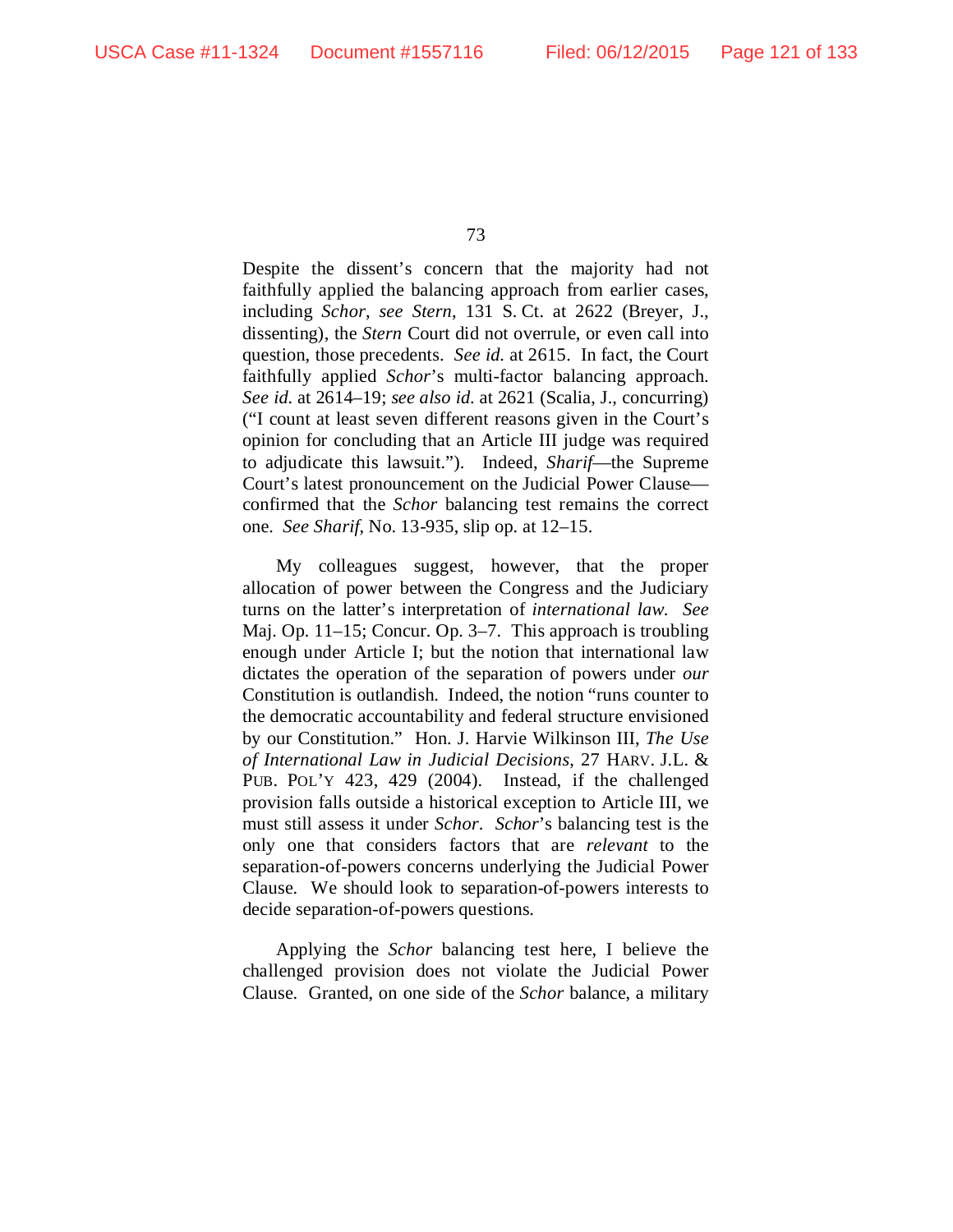trial for conspiracy implicates "private," as opposed to public, rights. *See* HART & WECHSLER'S THE FEDERAL COURTS & THE FEDERAL SYSTEM 336 (6th ed. 2009) (noting criminal cases are private rights cases under *Schor*). This observation "does not end our inquiry," *Schor*, 478 U.S. at 853, but it means our review must be "searching." *Id*. at 854. Further, military commissions exercise many, but not all, of the "ordinary powers of district courts." *N. Pipeline*, 458 U.S. at 85 (plurality). *But see Sharif*, No. 13-935, slip op. at 11 n.9 (non–Article III tribunal's power to enter final judgment is relevant but not decisive).

It is unclear whether Bahlul "consented" to trial by military commission. Although he resisted being tried at all, he never raised an Article III objection to the military commission. *Compare Sharif*, No. 13-935, slip op. at 19 ("[T]he key inquiry is whether the litigant or counsel was made aware of the need for consent and the right to refuse it, and still *voluntarily appeared* to try the case before the non-Article III adjudicator." (emphasis added) (quotation marks omitted)), *with id.* at 17 ("[T]he cases in which this Court has found a violation of a litigant's right to an Article III decisionmaker have involved an *objecting* defendant forced to litigate involuntarily before a non-Article III court." (emphasis added)), *and United States v. Underwood*, 597 F.3d 661, 669–73 (5th Cir. 2010) (in criminal case, failure to raise Article III objection can constitute implied consent). In my view, "consent" from an enemy combatant like Bahlul does not meaningfully tip the scales one way or the other.

On the other side of the balance, several factors indicate that conspiracy to commit war crimes can be constitutionally tried by military commission. First, and most importantly, the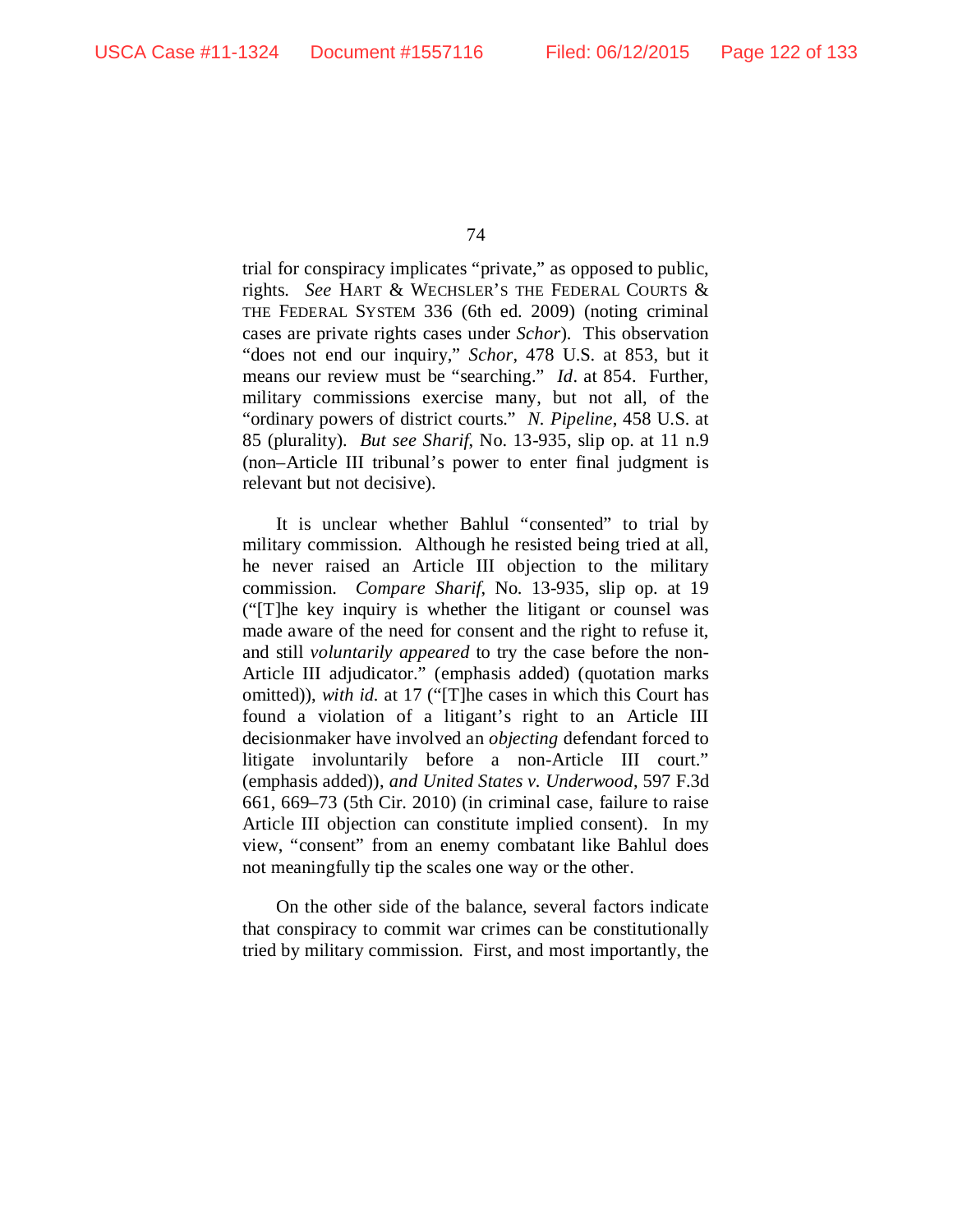Congress has subjected the military commission to judicial review. The 2009 MCA, like its 2006 predecessor,  $^{24}$  $^{24}$  $^{24}$  allows the enemy combatants held at Guantanamo Bay, Cuba, to appeal their convictions to this Court, 10 U.S.C. § 950g, after intermediate review by the CMCR, *id.* § 950f. We then review *de novo* all "matters of law" that an enemy combatant preserves for appeal, *id.* § 950g(d), with the opportunity of certiorari review by the Supreme Court, *id.* § 950g(e). This safeguard "provides for the appropriate exercise of the judicial function in this class of cases" and keeps the military commission within the bounds of law. *Crowell v. Benson*, 285 U.S. 22, 54 (1932). As the Supreme Court has repeatedly recognized, the availability of *de novo* review of questions of law by an Article III court substantially allays any Judicial Power Clause concerns with a given statutory arrangement. *See Schor*, 478 U.S. at 853; *Union Carbide*, 473 U.S. at 592; *Crowell*, 285 U.S. at 54; *see also N. Pipeline*, 458 U.S. at 115 (White, J., dissenting) ("the presence of appellate review by an Art. III court will go a long way toward insuring a proper separation of powers"). Granted, we review the military commission's verdict—*i.e.*, its findings of *fact—*only for "sufficiency of the evidence." 10 U.S.C. § 950g(d). But, contrary to my colleagues' assertion, Maj. Op. 33–34, Article III requires very little—perhaps zero—judicial review of ordinary questions of fact. *See Crowell*, 285 U.S. at 51 ("[I]n [private rights] cases . . ., there is no requirement that, in order to maintain the essential attributes of the judicial power, all determinations of fact in constitutional courts shall be made by judges."); *The Francis Wright*, 105 U.S. 381, 386 (1881)

<span id="page-122-0"></span> <sup>24</sup> The 2009 MCA, Pub. L. No. 111-84, 123 Stat. 2190, was enacted in October 2009, after Bahlul's military-commission trial but before his appeal to the CMCR. *See United States v. Bahlul*, 820 F. Supp. 2d 1141, 1156–57 (USCMCR 2011).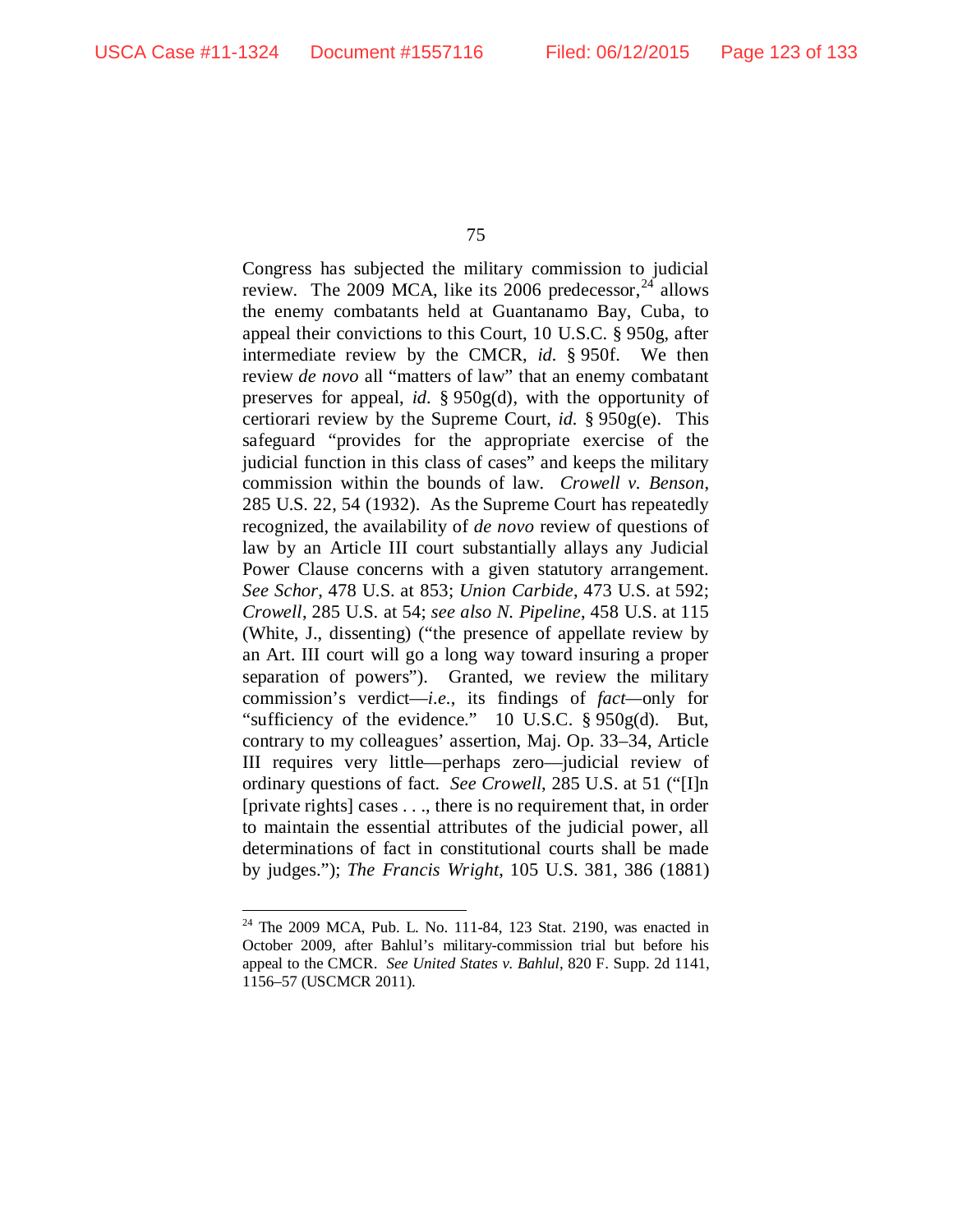(Congress has "power to limit the effect of an appeal to a review of the law as applicable to facts finally determined below"). The deferential review provided by the 2009 MCA thus goes beyond the constitutional minimum. *See, e.g.*, *Estep v. United States*, 327 U.S. 114, 122 (1946) (upholding "no basis in fact" standard for jurisdictional facts and zero review for ordinary facts in *criminal* case); *Union Carbide*, 473 U.S. at 592–93 (review for "fraud, misconduct, or misrepresentation" satisfies Article III); *Schor*, 478 U.S. at 853 (review for "weight of the evidence" satisfies Article III); *Crowell*, 285 U.S. at 48 ("not supported by evidence" standard satisfies Article III); *see also Jackson v. Virginia*, 443 U.S. 307, 318–19 (1979) ("sufficiency of the evidence" standard satisfies due-process requirements for criminal cases).

Second, the military commission has very limited jurisdiction under the 2006 MCA. It "deals only with a particularized area of law"—namely, the law of war. *Schor*, 478 U.S. at 852 (quotation marks omitted). The 2006 MCA enumerates, in total, 30 war crimes, 10 U.S.C. §§ 950r, 950u– 950v (2006), and only an "alien unlawful enemy combatant" is subject to military-commission trial, *id.* § 948c. No one disputes that military commissions can—consistent with Article III—adjudicate expressly recognized international law-of-war offenses. An inchoate offense like conspiracy adds only a "narrow class of . . . claims . . . incident to the [military commission's] primary, and unchallenged, adjudicative function." *Sharif*, No. 13-935, slip op. at 13. This is not a case in which the Congress "created a phalanx of non–Article III tribunals equipped to handle the entire business of the Article III courts." *Schor*, 478 U.S. at 855. Nor does the commission possess unbounded jurisdiction "reaching any area of the *corpus juris*." *Stern*, 131 S. Ct. at 2615. Here, "the magnitude of any intrusion on the Judicial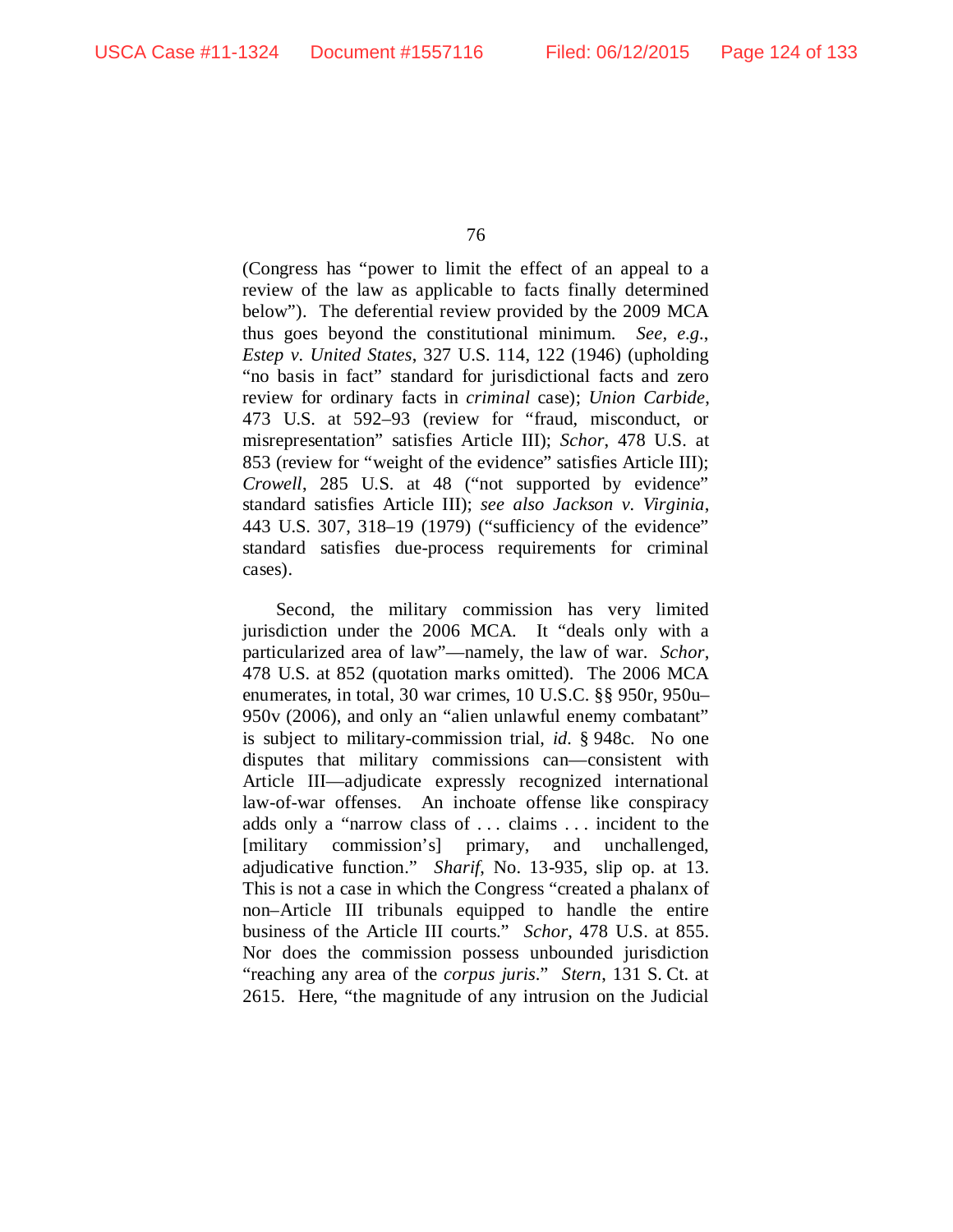Branch can only be termed *de minimis*." *Schor*, 478 U.S. at 856.

Third, "the concerns that drove Congress to depart from the requirements of Article III" tilt in favor of the challenged provision's constitutionality. *Id*. at 851. The Congress chose the military commission over Article III court for one overriding reason: national security. Among the discussed concerns were the potential disclosure of highly classified information<sup>[25](#page-124-0)</sup>; the efficiency of military-commission proceedings<sup>[26](#page-124-1)</sup>; the military's expertise in matters of national security<sup>[27](#page-124-2)</sup>; the inability to prosecute enemy combatants due to speedy-trial violations<sup>28</sup>; the inadmissibility of certain forms of evidence<sup>[29](#page-124-4)</sup>; and, later, the risk of terrorist attacks on

<span id="page-124-0"></span> <sup>25</sup> *See, e.g.*, 152 Cong. Rec. S10243 (Sept. 27, 2006) (statement of Sen. Frist); *id.* (statement of Sen. Warner); 152 Cong. Rec. H7522 (Sept. 27, 2006) (statement of Rep. Hunter); 152 Cong. Rec. H7925 (Sept. 28, 2006) (statement of Rep. Hunter); 152 Cong. Rec. S10354 (Sept. 28, 2006) (statement of Sen. Bond); *id.* (statement of Sen. McConnell); *id.* (statement of Sen. Frist).

<span id="page-124-1"></span><sup>26</sup> *See, e.g.*, 152 Cong. Rec. H7522 (Sept. 27, 2006) (statement of Rep. Hunter); *id.* (statement of Rep. Sensenbrenner); *id.* (statement of Rep. Cardin); 152 Cong. Rec. H7925 (Sept. 28, 2006) (statement of Rep. Hunter); 152 Cong. Rec. H7925 (Sept. 28, 2006) (statement of Rep. Sensenbrenner).

<span id="page-124-2"></span><sup>27</sup> *See, e.g.*, 152 Cong. Rec. S10243 (Sept. 27, 2006) (statement of Sen. Graham); *id.* (statement of Sen. Kyl); 152 Cong. Rec. S10354 (Sept. 28, 2006) (statement of Sen. Graham); *id.* (statement of Sen. Cornyn); *id.* (statement of Sen. Sessions).

<span id="page-124-3"></span><sup>28</sup> *See* 10 U.S.C. § 948b(d)(1)(A) (2006) (making "speedy trial" rules inapplicable in military commissions). *See generally* Scott L. Silliman, *Prosecuting Alleged Terrorists by Military Commission: A Prudent Option*, 42 CASE W. RES. J. INT'L L. 289, 294 (2009).

<span id="page-124-4"></span><sup>29</sup> *See, e.g.*, 152 Cong. Rec. S10243 (Sept. 27, 2006) (statement of Sen. Graham); 152 Cong. Rec. H7522 (Sept. 27, 2006) (statement of Rep.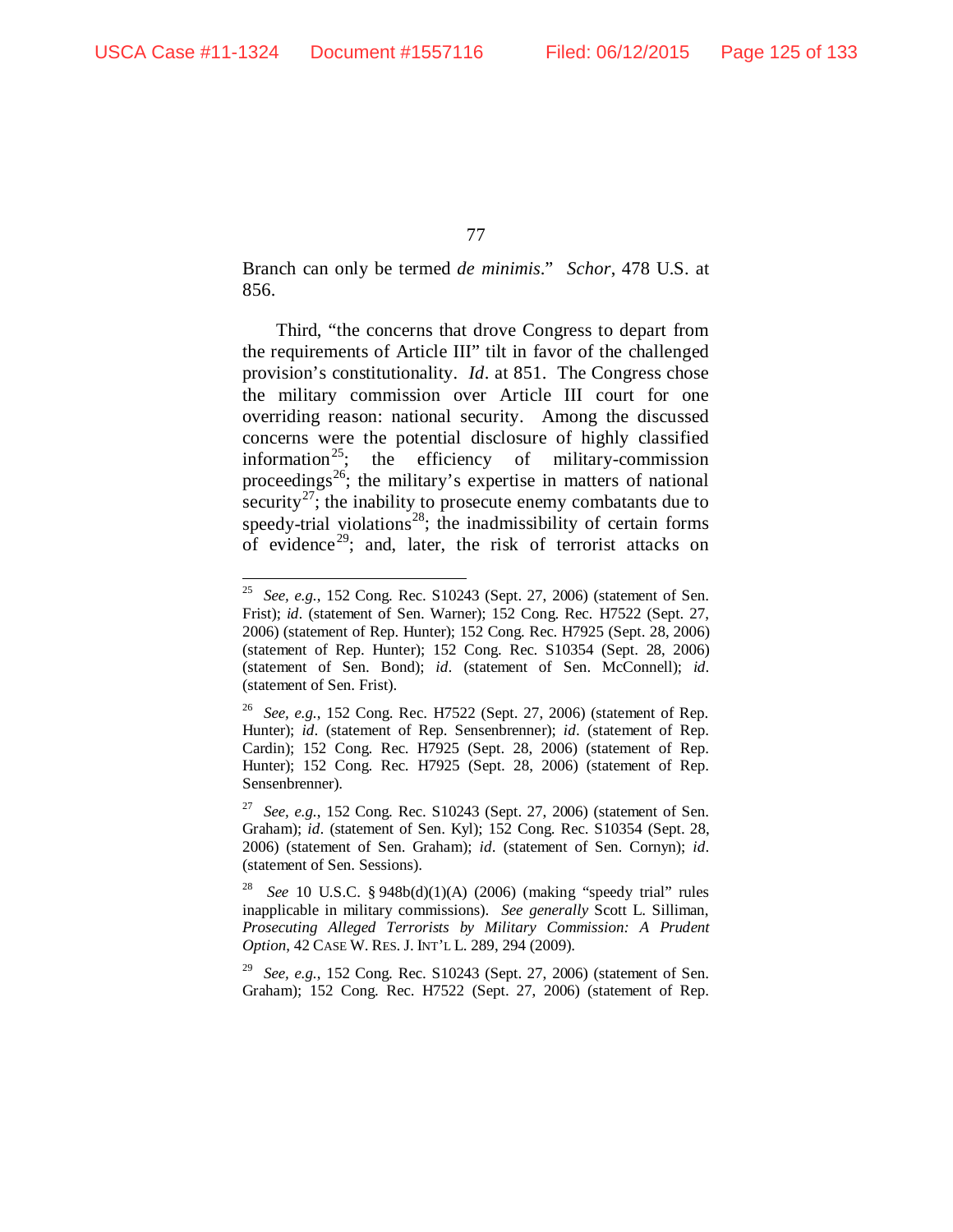<u>.</u>

78

domestic courts.<sup>30</sup> Unlike my concurring colleague, who believes that Article III courts are well-suited to try conspirators like Bahlul, *see* Concur. Op. 8–9, I would defer to the choice made by the Congress—an institution with realworld expertise in this area that has rejected a one-size-fits-all choice of forum. In any event, the Congress's concerns are plainly legitimate; indeed, "no governmental interest is more compelling than the security of the Nation." *Haig v. Agee*, 453 U.S. 280, 307 (1981). And these legitimate interests demonstrate without question that the Congress did not "transfer jurisdiction to [a] non-Article III tribunal[] for the *purpose* of emasculating constitutional courts." *Schor*, 478 U.S. at 850 (emphasis added) (alterations and quotation marks omitted).

Finally, the system that the Congress has established military-commission proceedings in the Executive Branch, appellate review in the Judicial Branch—"raises no question of the aggrandizement of congressional power at the expense of a coordinate branch." *Schor*, 478 U.S. at 856. As the Supreme Court explained in *Mistretta*, "encroachment and aggrandizement" are the hallmarks of cases in which the Court has invalidated a congressional statute for violating the separation of powers. 488 U.S. at 382. "By the same token," the Supreme Court has "upheld statutory provisions that to some degree commingle the functions of the Branches, but that pose no danger of either aggrandizement or

Hunter); 152 Cong. Rec. H7925 (Sept. 28, 2006) (statement of Rep. Hunter).

<span id="page-125-0"></span><sup>30</sup> *See, e.g.*, 155 Cong. Rec. S5589 (May 19, 2009) (statement of Sen. McConnell); *id.* (statement of Sen. Johanns); *id.* (statement of Sen. Martinez); 155 Cong. Rec. S5650 (May 20, 2009) (statement of Sen. Thune); 155 Cong. Rec. S7509 (Jul. 15, 2009) (statement of Sen. Inhofe).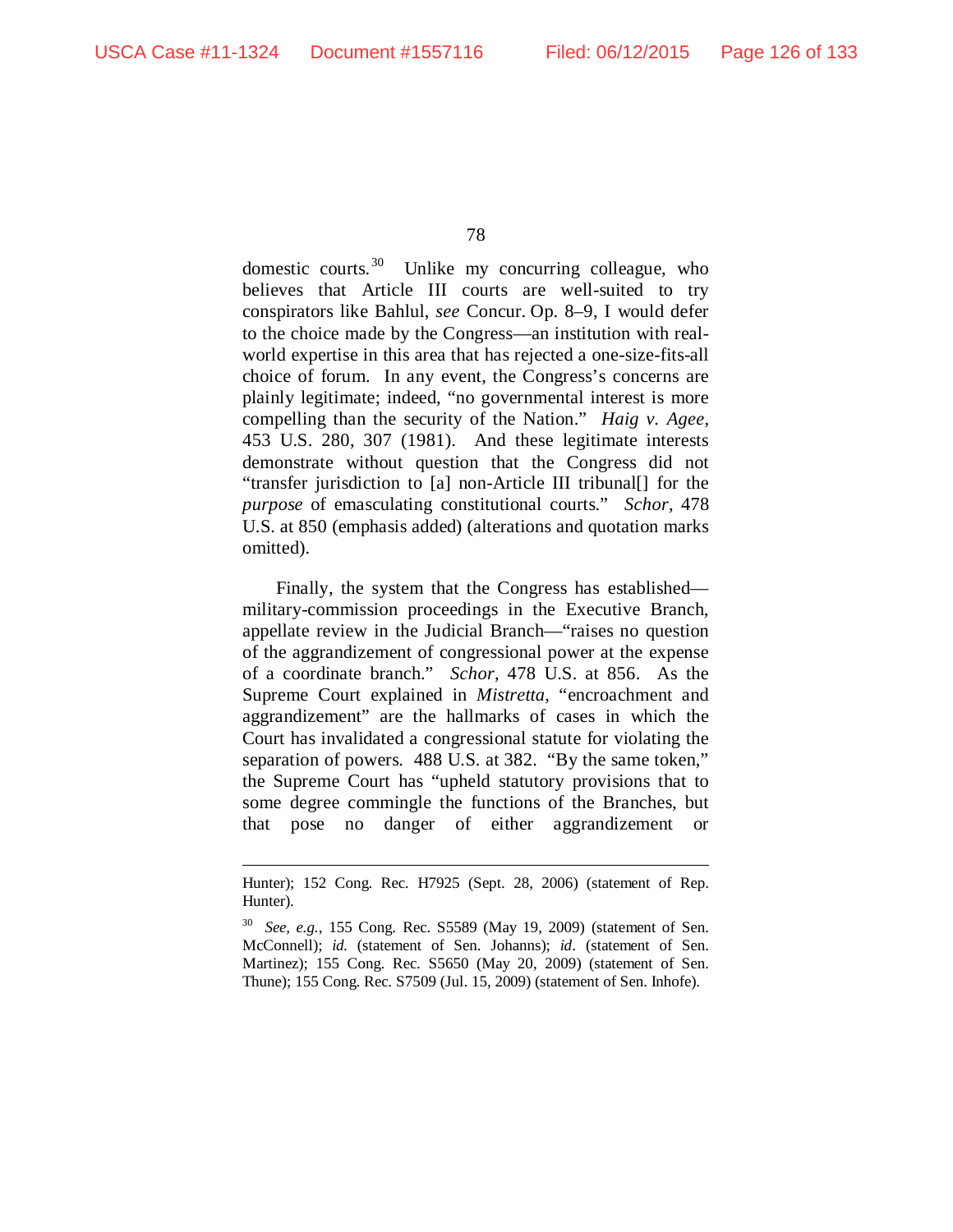encroachment." *Id.* (citing, as examples, *Morrison v. Olson*, 487 U.S. 654 (1988) and *Schor*, 478 U.S. 833). In the 2006 MCA, the Congress has assigned conspiracy to the military for trial and sentencing and to the Judiciary for review "without appreciable expansion of its own power," *Schor*, 478 U.S. at 856–57, and while "retain[ing] for itself no powers of control or supervision," *Morrison*, 487 U.S. at 694. This is not the sort of legislation that raises separation-of-powers hackles.

Notably, the Supreme Court has found a violation of the Judicial Power Clause in only two cases—both involving bankruptcy courts. *See Stern*, 131 S. Ct. at 2620; *Northern Pipeline*, 458 U.S. at 87 (plurality). Outside the bankruptcy context, however, the Court has repeatedly upheld congressional statutes against such attacks. *See, e.g.*, *Mistretta*, 488 U.S. at 393–97 (U.S. Sentencing Commission); *Schor*, 478 U.S. at 851–58 (CFTC); *Union Carbide*, 473 U.S. at 582–93 (mandatory arbitration); *Palmore*, 411 U.S. at 407– 10 (District of Columbia courts); *Williams v. United States*, 289 U.S. 553, 568–81 (1933) (Court of Claims); *Crowell*, 285 U.S. at 48–65 (workmen's compensation board); *Ex parte Bakelite Corp.*, 279 U.S. 438, 452–61 (1929) (Court of Customs Appeals); *Dynes*, 61 U.S. at 79 (courts martial); *Am. Ins. Co. v. 356 Bales of Cotton*, 26 U.S. 511, 546 (1828) (territorial courts). The bankruptcy cases are an anomaly in this area of the law and I do not believe they provide a relevant analog. Military commissions are a recognized exception to Article III whereas bankruptcy courts are not. *See N. Pipeline*, 458 U.S. at 71 (plurality) (Congress's bankruptcy power is not "exceptional grant of power" subject to Article III exception); *Stern*, 131 S. Ct. at 2614 (bankruptcy courts do not fall under "public rights" exception to Article III). This case, then, is much easier than *Stern* and *Northern Pipeline*: the historical exceptions to Article III are exceptions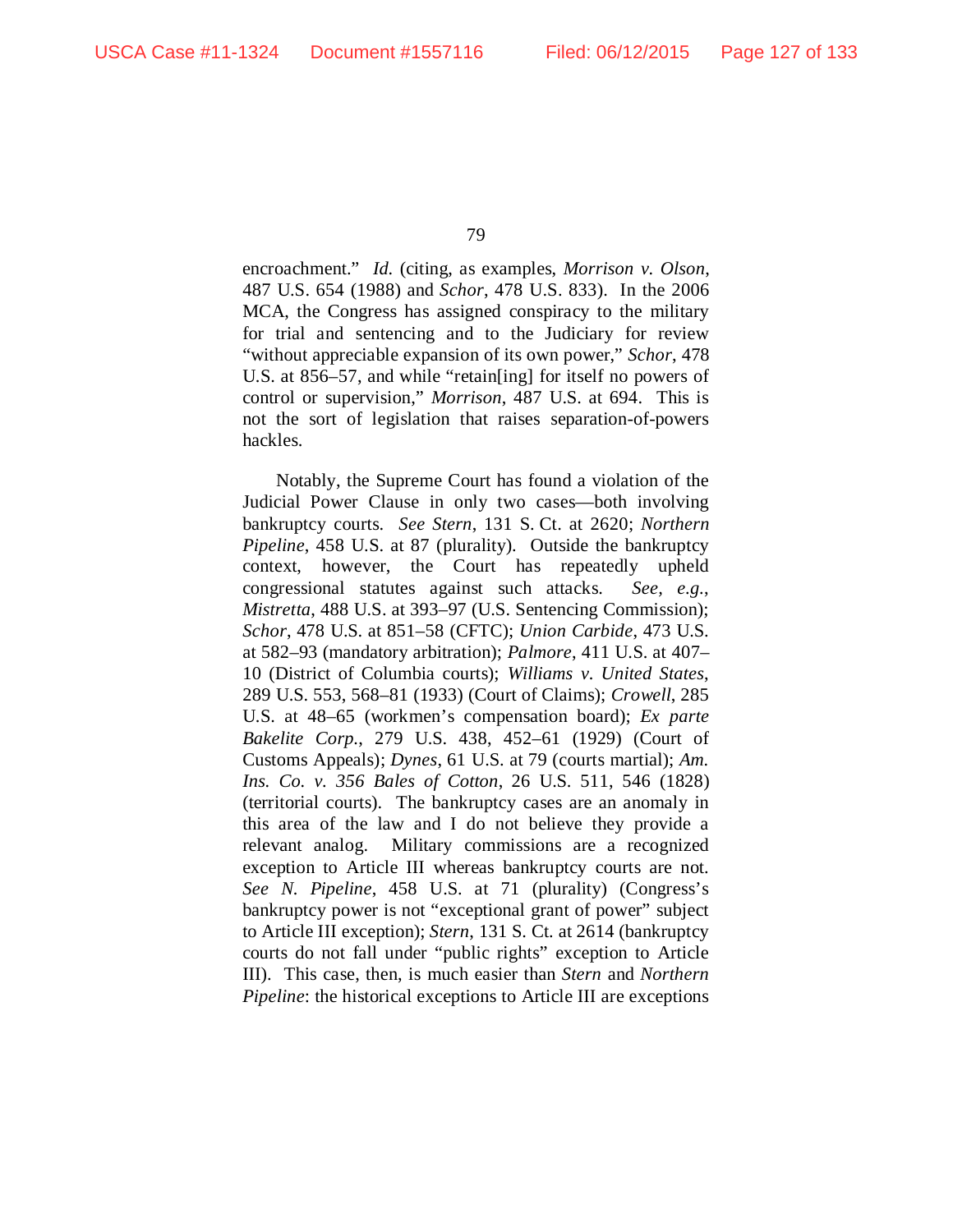not because they are *close* to the constitutional line but because they are far from it. *See Dynes*, 61 U.S. at 79. Historically, courts martial and military commissions are thought to pose no Article III problem, notwithstanding they are subject to little judicial review. *See* 28 U.S.C. § 1259; *Burns v. Wilson*, 346 U.S. 137, 140–41 (1953) (plurality); *Vallandigham*, 68 U.S. at 252–53. The availability of *de novo*  appellate review under the 2009 MCA keeps the challenged provision in the constitutional fold, even if, *arguendo*, inchoate conspiracy were to venture beyond the historical Article III exception for military-commission jurisdiction.

For these reasons, I believe the challenged provision satisfies the *Schor* balancing test. Moreover, irrespective of *Schor*, the statute falls comfortably within the Congress's Article I authority and, concomitantly, under the militarycommission exception to Article III. Bahlul's Judicial Power Clause challenge therefore fails.

# **2. Criminal Jury Clause**

In addition to ensuring the separation of powers, Article III also protects individual rights. The Criminal Jury Clause broadly requires that "[t]he Trial of all Crimes . . . shall be by Jury . . . in the State where the said Crimes shall have been committed" or where the "Congress may by Law have directed." U.S. CONST. art. III, § 2, cl. 3. Like the Sixth Amendment, the Criminal Jury Clause preserves the right to a jury only as it existed at common law. *Quirin*, 317 U.S. at 39 ("[I]t was not the purpose or effect of § 2 of Article III, read in the light of the common law, to enlarge the then existing right to a jury trial.").

Bahlul—an enemy combatant tried by military commission—has no right to a jury. At common law, "trial by a jury" was a "familiar part[] of the machinery for criminal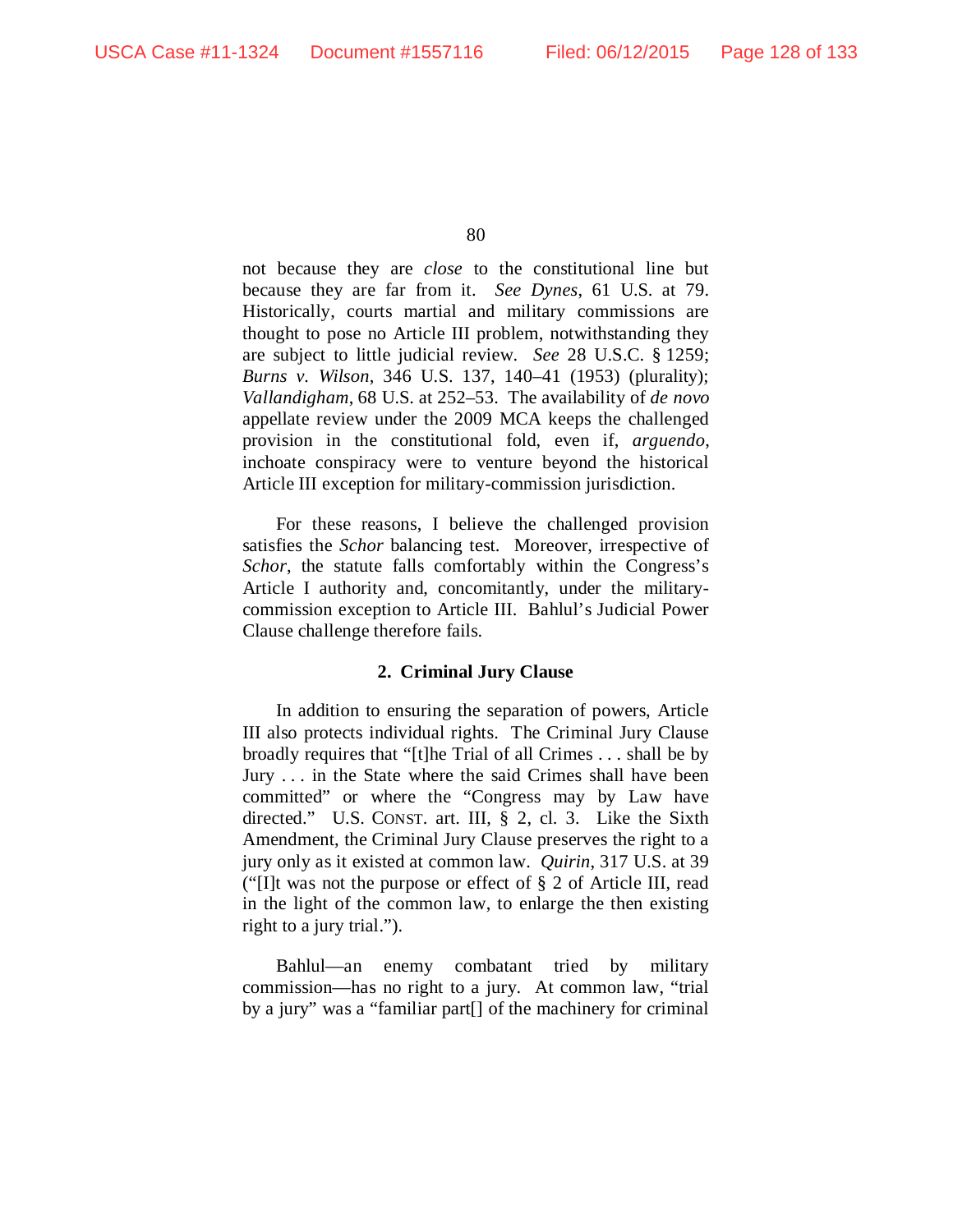trials in the civil courts." *Id.* But it was "unknown to military tribunals, which are not courts in the sense of the Judiciary Article, and which in the natural course of events are usually called upon to function under conditions precluding resort to such procedures." *Id.* (citations omitted). For example, the Continental Congress passed a resolution ordering the trial of alien spies in military courts without a jury. *See id.* at 41 (citing Resolution of the Continental Congress of Aug. 21, 1776, 5 J. CONT'L CONG. 693). The resolution—a "contemporary construction" of the Constitution "entitled to the greatest respect"—manifests that the Founders did not see juries as a limitation on military-commission trials. *Id.* at 41– 42; *see also Kahn v. Anderson*, 255 U.S. 1, 8 (1921) (rejecting idea that military courts must use jury because it would "directly den[y] the existence of a power [that] Congress exerted from the beginning"). Moreover, members of our *own* military are tried by court martial without a jury; thus, the Constitution plainly presents "no greater obstacle" to trying enemy combatants by military commission. *Quirin*, 317 U.S. at 44; *see also Whelchel v. McDonald*, 340 U.S. 122, 127 (1950) ("The right to trial by jury guaranteed by the Sixth Amendment is not applicable to trials by courts-martial or military commissions."); *Sanford v. United States*, 586 F.3d 28, 35 (D.C. Cir. 2009) ("[T]he Sixth Amendment right to a criminal jury trial does not, itself, apply to the military."). As discussed earlier, *supra* Part II.A, the Congress has the Article I authority to require Bahlul to be tried by military commission. He therefore has no right to a jury. *See Quirin*, 317 U.S. at 40 ("[section] 2 of Article III and the Fifth and Sixth Amendments cannot be taken to have extended the right to demand a jury to trials by military commission"); *id.* at 41 ("trials before military commissions . . . are . . . no[t] within the provisions of Article III, § 2"); *accord Colepaugh*, 235 F.2d at 433 ("*Quirin* ... removes any doubt of the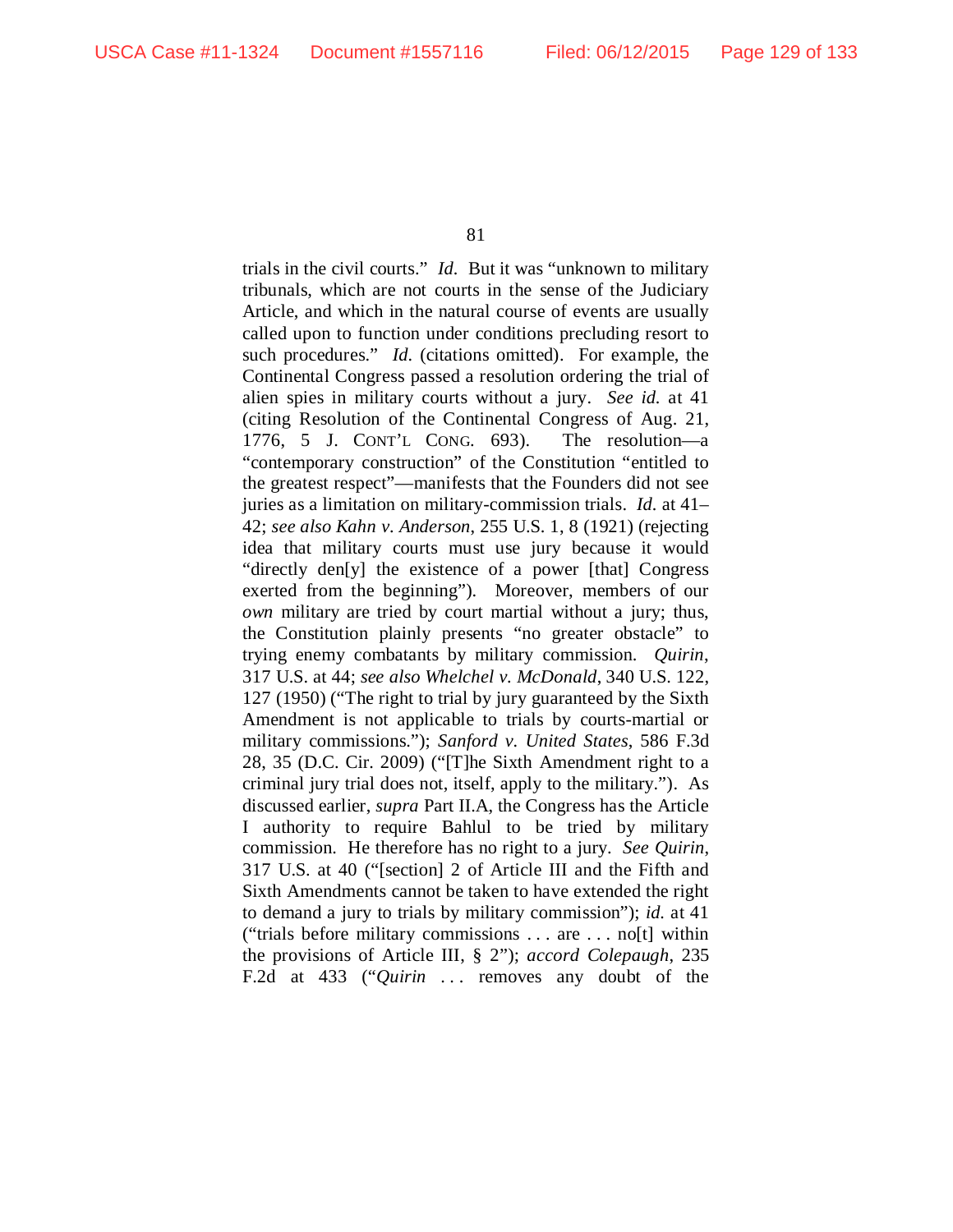inapplicability of the Fifth or Sixth Amendments to trials before military commissions.").

Bahlul contends, however, that the Criminal Jury Clause, like the Judicial Power Clause, is a structural limitation on military-commission jurisdiction. Specifically, he believes and my colleagues at one point appear to agree, *see* Maj. Op. 14—that a military commission has no jurisdiction of offenses triable by jury at common law. Bahlul is mistaken. The right to a jury is not a "structural" constraint but an individual right that can be both forfeited and waived. *Johnson*, 520 U.S. 461, 465–66 (1997); *see also B&B Hardware*, 135 S. Ct. at 1304 (jury-trial right "does not strip competent tribunals of the power to issue judgments," no matter "the nature of the competent tribunal"); *Gosa v. Mayden*, 413 U.S. 665, 677 (1973) (plurality) (denial of jury-trial right does not deprive military tribunal of jurisdiction or render its judgments void). Even *Schor* recognized this difference:

[A]s a personal right, Article III's guarantee of an impartial and independent federal adjudication is subject to waiver, just as are other personal constitutional rights that dictate the procedures by which civil and criminal matters must be tried. See, *e.g.*, *Duncan v. Louisiana*, 391 U.S. 145, 158 (1968) (waiver of right to trial by jury in criminal case).

478 U.S. at 848–49 (some citations omitted). The right to a jury—regardless of its location in Article III—is no more a structural limitation on military-commission jurisdiction than are the myriad personal safeguards in the Bill of Rights. *Cf. Seals*, 130 F.3d at 456 n.3 ("constitutional safeguards associated with Article III supervision of federally-indicting grand juries . . . implicate[] personal, not structural, constitutional rights" (citations omitted)).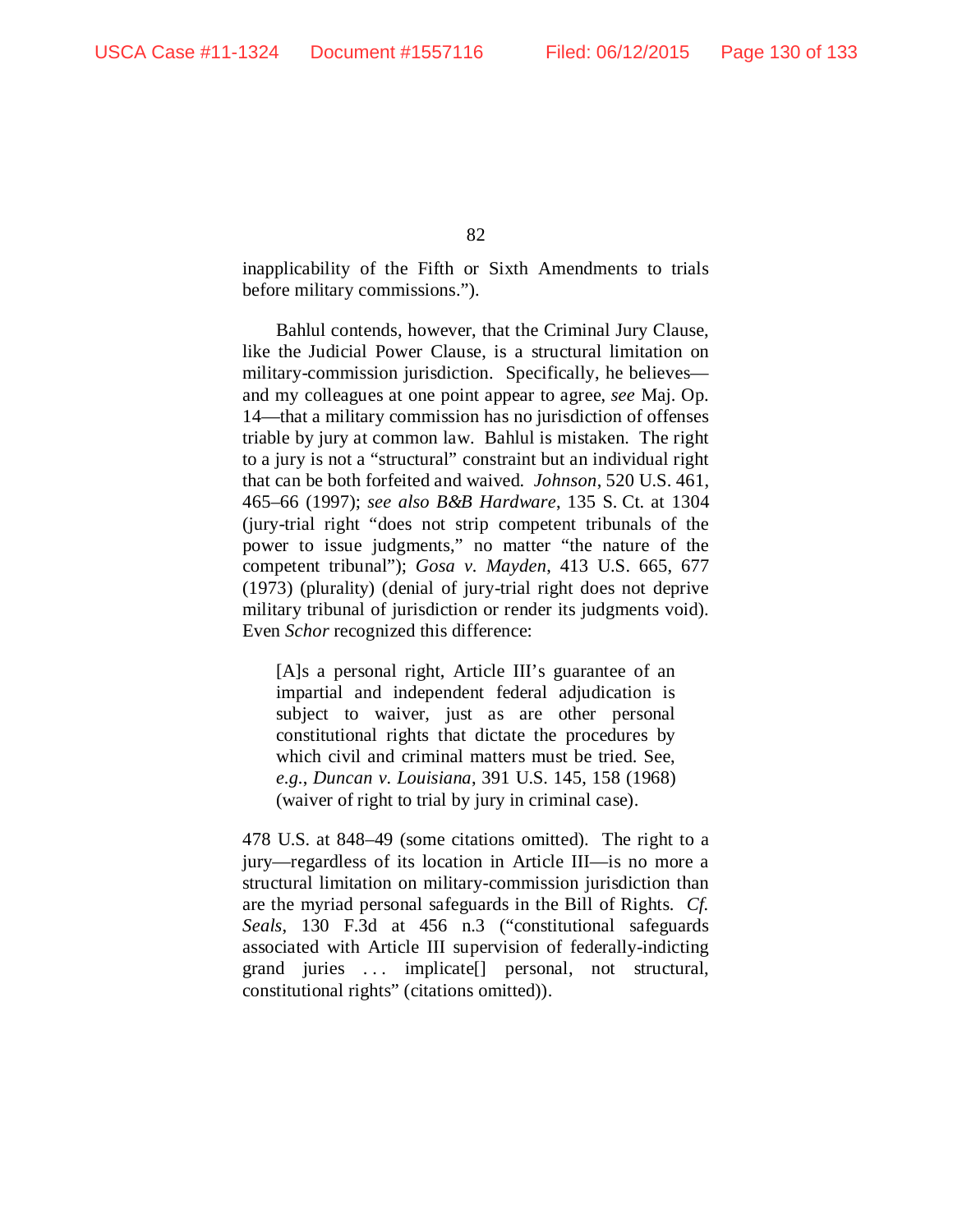The Supreme Court's Seventh Amendment jurisprudence makes doubly clear that the right to a jury is not an independent constraint on the Congress's authority to use non–Article III tribunals. In *Granfinanciera*, the petitioners argued that their Seventh Amendment right to a civil jury prevented the Congress from assigning certain claims to the bankruptcy courts. *See* 492 U.S. at 36–37. According to the Court, whether the petitioners had a right to trial by jury "requires the *same answer* as the question whether Article III allows Congress to assign adjudication . . . to a non–Article III tribunal." *Id.* at 53 (emphasis added). In other words, the Judicial Power Clause—not the Seventh Amendment—is the only structural limit on the Congress's authority. "[I]f Congress may assign the adjudication . . . to a non-Article III tribunal, then the Seventh Amendment poses *no independent bar* to the adjudication of that action by a nonjury factfinder." *Id.* at 53–54 (emphasis added). The same is true here. As noted, *supra* Part II.B.1, the Judicial Power Clause allows the Congress to authorize the trial of conspiracy by military commission. Accordingly, Bahlul has no right to a jury and the Criminal Jury Clause poses "no independent bar" to his conviction. *Id.* at 54. [31](#page-130-0)

Even if the Criminal Jury Clause did limit militarycommission jurisdiction, it has no application here because Bahlul is neither a U.S. citizen nor present on U.S. soil. The Supreme Court has repeatedly held that the Constitution offers no protection to noncitizens outside the United States. *See, e.g.*, *Eisentrager*, 339 U.S. at 784–85; *United States v. Verdugo–Urquidez*, 494 U.S. 259, 273–75 (1990); *Zadvydas* 

<span id="page-130-0"></span> <sup>31</sup> Notably, the *Hamdan* Court cited only the Judicial Power Clause, not the Criminal Jury Clause, as a limitation on the Congress's authority to employ military commissions. *See* 548 U.S. at 591.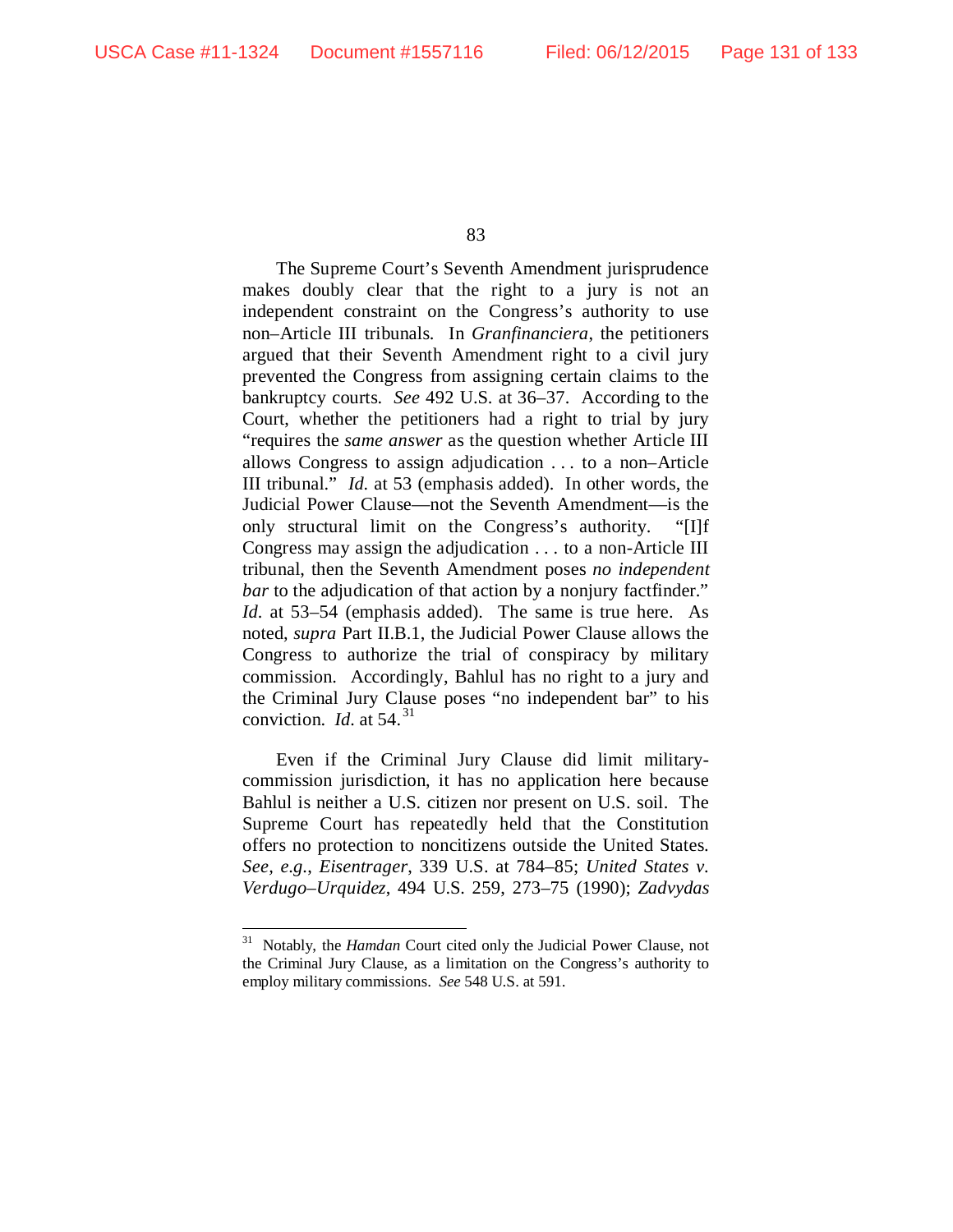*v. Davis*, 533 U.S. 678, 693 (2001); *Kwong Hai Chew v. Colding*, 344 U.S. 590, 597 n.5 (1953); *United States v. Belmont*, 301 U.S. 324, 332 (1937); *United States v. Curtiss– Wright Export Corp.*, 299 U.S. 304, 318 (1936). This limitation on the Constitution's extraterritorial reach encompasses the right to a jury trial in a criminal case. *See, e.g.*, *Eisentrager*, 339 U.S. at 784–85; *Balzac v. Porto Rico*, 258 U.S. 298, 304–05 (1922); *Dorr v. United States*, 195 U.S. 138, 149 (1904); *Territory of Hawaii v. Mankichi*, 190 U.S. 197, 218 (1903). Granted, in *Reid v. Covert*, a plurality of the Supreme Court agreed that the right to a jury extends to U.S. citizens abroad. *See* 354 U.S. at 7. But "[s]ince [Bahlul] is not a United States citizen, he can derive no comfort from the *Reid* holding." *Verdugo-Urquidez*, 494 U.S. at 270. The cases Bahlul relies on to support his jury-right argument suffer from the same fatal flaw: all involved U.S. citizens. *See Reid*, 354 U.S. at 3 (citizen wives of U.S. soldiers); *Toth*, 350 U.S. at 13 (U.S. soldier); *Quirin*, 317 U.S. at 20 (Nazi saboteur with U.S. citizenship through his parents); *Milligan*, 71 U.S. at 107 (U.S. citizen living in Indiana).

In *Boumediene v. Bush*, the Supreme Court held "only" that the Suspension Clause protects enemy combatants held at Guantanamo Bay. 553 U.S. 723, 795 (2008). This Court has declined to extend *Boumediene* beyond its narrow holding. *See Maqaleh*, 738 F.3d at 336 n.16 ("As a novel constitutional development, we are loath to expand *Boumediene*'s reach without specific guidance from the Supreme Court, particularly where expansion would carry us further into the realm of war and foreign policy."); *Kiyemba v. Obama*, 555 F.3d 1022, 1032 (D.C. Cir. 2009) ("*Boumediene* . . . specifically limited its holding to the Suspension Clause"). And we lack the authority to read *Boumediene* as overruling *sub silentio* Supreme Court precedent on the nonavailability of jury rights to noncitizens abroad. *See Rodriguez de Quijas*